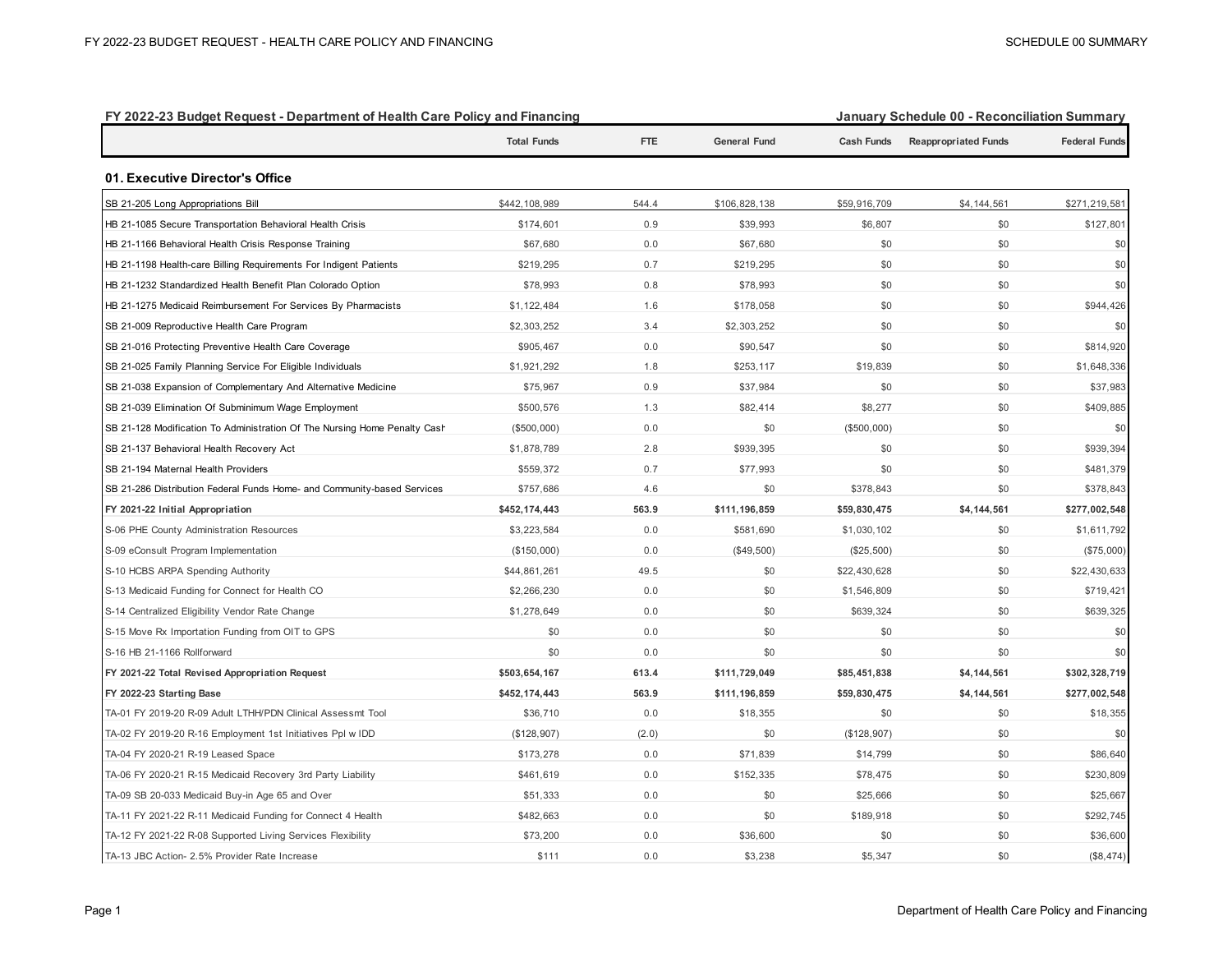|                                                              | <b>Total Funds</b> | <b>FTE</b> | <b>General Fund</b> | <b>Cash Funds</b> | <b>Reappropriated Funds</b> | <b>Federal Funds</b> |
|--------------------------------------------------------------|--------------------|------------|---------------------|-------------------|-----------------------------|----------------------|
| TA-14 FY 2021-22 R-20 MMIS Annualization Delay               | \$6,598,548        | 0.0        | \$1,258,054         | \$0               | \$0                         | \$5,340,494          |
| TA-15 FY 2021-22 R-10 Convert Contractor Resources to FTE    | \$306,688          | 0.5        | (\$738)             | \$6,070           | \$0                         | \$301,356            |
| TA-17 FY 2021-22 R-24 Addressing Health Care Disparities     | (\$5,900,000)      | 0.0        | (\$1,000,000)       | \$0               | \$0                         | (\$4,900,000)        |
| TA-18 FY 2021-22 R-23 Behvioral Hlth Claims and Elig Process | (\$5,420,147)      | 0.0        | (\$5,420,147)       | \$0               | \$0                         | \$0                  |
| TA-20 FY 2021-22 BA-15 Implement eConsult Program            | (\$881,384)        | 0.1        | \$58,308            | \$30,036          | \$0                         | (\$969, 728)         |
| TA-21 FY 2021-22 NPBA-01 CBMS PEAK                           | \$755,237          | 0.0        | \$377,416           | \$42,560          | \$17                        | \$335,244            |
| TA-23 Annualize BA-10 PHE End Resources                      | (\$7,002,728)      | 0.0        | (\$2,556,275)       | \$2,241,738       | \$0                         | (\$6,688,191)        |
| TA-26 FY 2021-22 JBC Action: CUSOM Clinical Reviews          | \$131              | 0.2        | \$0                 | \$65              | \$0                         | \$66                 |
| TA-30 FY21 Salary Survey Distribution                        | \$0                | 0.0        | \$0                 | \$0               | \$0                         | \$0                  |
| TA-31 HB 21-1166 Behavioral Health Crisis Response Training  | \$67,680           | 0.0        | \$67,680            | \$0               | \$0                         | \$0                  |
| TA-32 SB 21-038 Expnsion of Complementary & Alternative Mdcn | \$51,090           | 0.1        | \$25,545            | \$0               | \$0                         | \$25,545             |
| TA-33 SB 21-039 Elimination of Subminimum Wage Employment    | (\$398, 190)       | 0.1        | (\$31,221)          | (\$8,277)         | \$0                         | (\$358,692)          |
| TA-34 HB 21-1198 Hith Care Billing Requirements Indigent     | \$299,633          | 2.1        | \$299,633           | \$0               | \$0                         | \$0                  |
| TA-35 HB 21-1275 Medicaid Reimbursement 4 Services by Pharm  | (\$744, 150)       | 0.4        | (\$37,891)          | \$0               | \$0                         | (\$706, 259)         |
| TA-36 SB 21-025 Fmily Planning Service 4 Eligible Individual | (\$1, 153, 752)    | (0.8)      | (\$105, 415)        | \$47,609          | \$0                         | (\$1,095,946)        |
| TA-37 HB 21-1085 Secure Transport Behavioral Health Crisis   | (\$101,468)        | 0.1        | (\$6, 279)          | (\$3,955)         | \$0                         | (\$91,234)           |
| TA-38 HB 21-1232 Standardized Health Benefit Plan CO Option  | \$80,289           | 1.2        | \$80,289            | \$0               | \$0                         | \$0                  |
| TA-39 SB 21-137 Behavioral Health Recovery Act               | (\$271,385)        | 0.2        | (\$135,693)         | \$0               | \$0                         | (\$135,692)          |
| TA-40 SB 21-194 Maternal Health Providers                    | (\$559, 372)       | (0.7)      | (\$77,993)          | \$0               | \$0                         | (\$481,379)          |
| TA-41 SB 21-009 Reproductive Health Care Program             | (\$1,288,088)      | 0.6        | (\$1,288,088)       | \$0               | \$0                         | \$0                  |
| TA-44 SB 21-286 Distribution Federal Funds HCBS              | \$412              | 0.4        | \$0                 | \$206             | \$0                         | \$206                |
| TA-46 FY 2021-22 JBC Action: Restore Funding for SB 19-195   | \$94,095           | 1.0        | \$47,048            | \$0               | \$0                         | \$47,047             |
| TA-47A Annualize IDD Cash Fund Repeal                        | (\$138,707)        | 0.0        | \$0                 | (\$138,707)       | \$0                         | \$0                  |
| TA-48 FY 2006-07 DI-8: Fund Nursing Facility Appraisals      | \$279,746          | 0.0        | \$139,873           | \$0               | \$0                         | \$139,873            |
| TA-49 FY 2021-22 R-09 Patient Access & Interop Rule Cmplianc | (\$858,490)        | 0.0        | \$304,585           | \$0               | \$0                         | (\$1, 163, 075)      |
| TA-51 SB 21-016 Protecting Preventive Health Coverage        | (\$905,467)        | 0.0        | (\$90, 547)         | \$0               | \$0                         | (\$814,920)          |
| TA-53A Statewide Operating Common Policy                     | \$276,765          | 0.0        | \$60,693            | \$47,058          | \$81,254                    | \$87,760             |
| TA-54A Total Compensation Adjustments                        | \$3,710,485        | 0.0        | \$1,765,027         | \$138,230         | \$22,117                    | \$1,785,111          |
| TA-54B Other Agencies Total Comp Adjustments w Medicaid      | \$114,573          | 0.0        | \$43,293            | \$0               | \$0                         | \$71,280             |
| TA-55A Annualization of SB 18-200                            | \$257,614          | 0.0        | \$103,878           | \$17,381          | \$4,847                     | \$131,508            |
| TA-56A OIT Common Policy                                     | \$406,883          | 0.0        | \$164,068           | \$27,452          | \$7,655                     | \$207,708            |
| TA-56B Other Agencies OIT Common Policy w Medicaid           | \$20,855           | 0.0        | \$10,428            | \$0               | \$0                         | \$10,427             |
| TA-58A FY 22-23 Statewide Indirect Cost Allocation Plan      | (\$181,794)        | 0.0        | \$0                 | \$13,424          | (\$76, 124)                 | (\$119,094)          |
| TA-58B Other Agencies FY 22-23 SWICAP w Medicaid             | \$6,302            | 0.0        | \$0                 | \$0               | \$0                         | \$6,302              |
| TA-59A Legal Services Adjustment                             | (\$206, 345)       | 0.0        | (\$10,592)          | (\$106, 283)      | \$21,337                    | (\$110, 807)         |
| TA-60 FY22-23 Correction for HB 21-1206                      | (\$103,503)        | 0.0        | (\$66,003)          | \$0               | \$0                         | (\$37,500)           |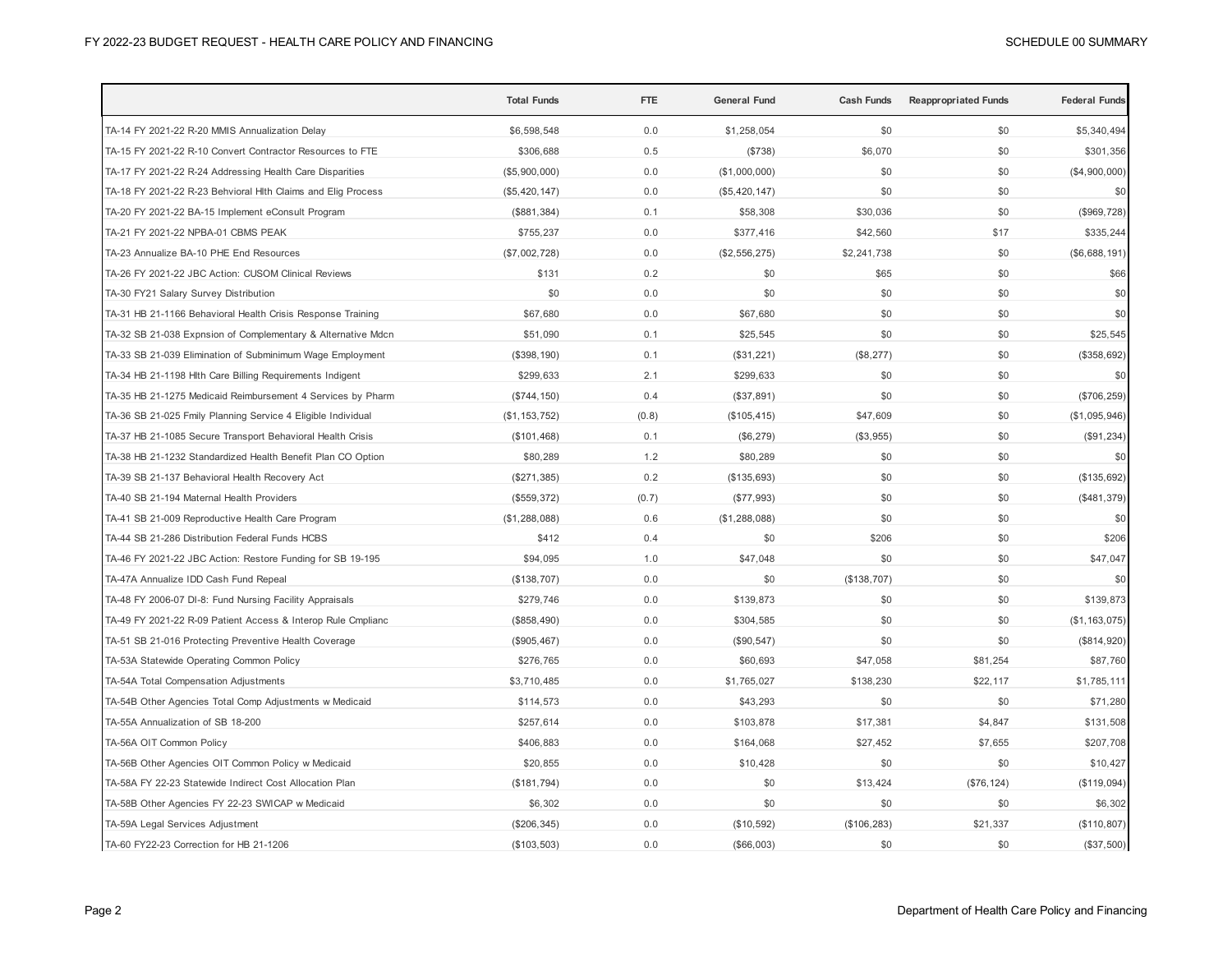|                                                        | <b>Total Funds</b> | <b>FTE</b> | General Fund   | <b>Cash Funds</b> | <b>Reappropriated Funds</b> | <b>Federal Funds</b> |
|--------------------------------------------------------|--------------------|------------|----------------|-------------------|-----------------------------|----------------------|
| FY 2022-23 Base Request                                | \$440,536,506      | 567.4      | \$105,458,162  | \$62,370,380      | \$4,205,664                 | \$268,502,300        |
| NP-03 CSEAP Resources                                  | \$3,180            | 0.0        | \$1,253        | \$282             | \$36                        | \$1,609              |
| NP-04 Paid Family Medical Leave Act Funding            | \$5,978            | 0.0        | \$2,411        | \$403             | \$112                       | \$3,052              |
| NP-06 OIT FY23 Budget Request Package                  | \$18,513           | 0.0        | \$7,473        | \$1,243           | \$347                       | \$9,450              |
| NP-08 Equity Officers                                  | \$216,966          | 2.0        | \$0            | \$0               | \$108,483                   | \$108,483            |
| R-06 Value Based Payments                              | \$22,976,430       | 9.6        | \$7,437,279    | \$0               | \$0                         | \$15,539,151         |
| R-07 Utilization Management                            | \$3,650,175        | 0.0        | \$398,837      | \$524,903         | \$0                         | \$2,726,435          |
| R-08 County Administration, Oversight and Eligibility  | \$15,862,424       | 5.9        | \$4,279,468    | \$2,859,078       | \$0                         | \$8,723,878          |
| R-09 Office of Community Living Program Enhancements   | \$540,000          | 0.0        | \$270,000      | \$0               | \$0                         | \$270,000            |
| R-10 Provider Rate Adjustments                         | \$440,463          | 0.0        | \$62,953       | \$107,118         | \$0                         | \$270,392            |
| R-11 ACC/CHP+ Accountability                           | \$210,178          | 2.0        | \$52,409       | \$36,876          | \$0                         | \$120,893            |
| R-12 Convert Contractor Resources to FTE               | (\$239,578)        | 23.2       | (\$155, 265)   | (\$60, 722)       | \$470,526                   | (\$494, 117)         |
| R-13 Compliance FTE                                    | \$1,327,734        | 10.8       | \$609,650      | \$108,434         | \$0                         | \$609,650            |
| R-14 MMIS Funding Adjustment and Contractor Conversion | (\$56,079,142)     | 12.5       | (\$10,347,479) | (\$2,753,052)     | \$0                         | (\$42,978,611)       |
| R-15 Restore APCD Scholarship Funds                    | \$200,000          | 0.0        | \$200,000      | \$0               | \$0                         | \$0                  |
| FY 2022-23 Governor's Budget Request - Nov 1           | \$429,669,827      | 633.4      | \$108,277,151  | \$63,194,943      | \$4,785,168                 | \$253,412,565        |
| BA-06 PHE County Administration Resources              | \$10,175,120       | 0.0        | \$1,066,277    | \$1,888,241       | \$0                         | \$7,220,602          |
| BA-08 Behavioral Health Administration                 | \$638,727          | 4.8        | \$319,365      | \$0               | \$0                         | \$319,362            |
| BA-09 eConsult Program Implementation                  | \$71,516           | 0.0        | \$23,600       | \$12,158          | \$0                         | \$35,758             |
| BA-10 HCBS ARPA Spending Authority                     | \$62,178,478       | 46.1       | \$0            | \$31,089,237      | \$0                         | \$31,089,241         |
| BA-13 Medicaid Funding for Connect for Health CO       | \$0                | 0.0        | \$0            | \$542,486         | \$0                         | (\$542,486)          |
| BA-14 Centralized Eligibility Vendor Rate Change       | \$1,028,677        | 0.0        | \$0            | \$514,338         | \$0                         | \$514,339            |
| BA-15 Move Rx Importation Funding from OIT to GPS      | \$0                | 0.0        | \$0            | \$0               | \$0                         | \$0                  |
| BA-16 HB 21-1166 Rollforward                           | \$0                | 0.0        | \$0            | \$0               | \$0                         | \$0                  |
| BA-17 Remove CUSOM Clinical Revenue Funding            | (\$153,064)        | (2.0)      | \$0            | (\$76,532)        | \$0                         | (\$76,532)           |
| NPBA-01 OIT FY23 BA-02 CBMS Administration Allocation  | \$3,477,278        | 0.0        | \$738,945      | \$417,243         | (\$5,381)                   | \$2,326,471          |
| NPBA-02 Transfer Prgrms to the Dept of Early Childhood | \$8,047,702        | 0.0        | \$4,023,851    | \$0               | \$0                         | \$4,023,851          |
| NPBA-03 COWINS Partnership Agreement                   | \$9,608            | 0.0        | \$2,566        | \$15,288          | (\$2,345)                   | (\$5,901)            |
| FY 2022-23 Governor's Budget Request - Revised         | \$515,143,869      | 682.3      | \$114,451,755  | \$97,597,402      | \$4,777,442                 | \$298,317,270        |
| 02. Medical Services Premiums                          |                    |            |                |                   |                             |                      |

| SB 21-205 Long Appropriations Bill                            | \$10,003,435,624 | 0.0 | \$2,460,874,498 | \$1.137.856.496 | \$93,549,998 | \$6,311,154,632 |
|---------------------------------------------------------------|------------------|-----|-----------------|-----------------|--------------|-----------------|
| HB 21-1085 Secure Transportation Behavioral Health Crisis     |                  | 0.0 | \$0             |                 | \$0          | \$0             |
| HB 21-1275 Medicaid Reimbursement For Services By Pharmacists | \$598.572        | 0.0 | \$158,039       | \$36,457        | \$0          | \$404,076       |
| SB 21-009 Reproductive Health Care Program                    |                  | 0.0 | \$0             |                 | \$0          | \$0             |
| SB 21-025 Family Planning Service For Eligible Individuals    |                  | 0.0 | \$0             |                 | \$0          | \$0             |
| SB 21-038 Expansion of Complementary And Alternative Medicine |                  | 0.0 | \$0             |                 | \$0          | \$0             |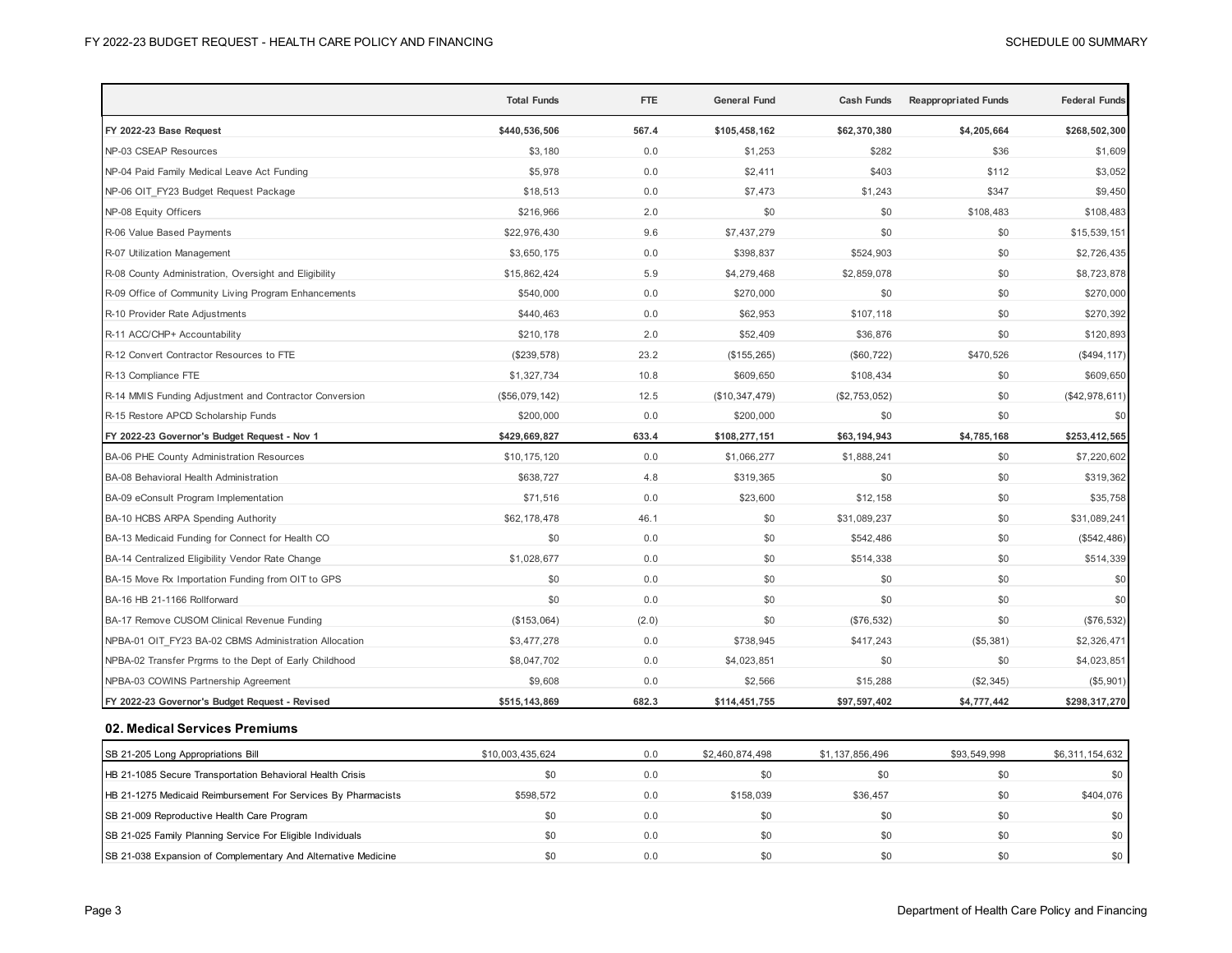|                                                              | <b>Total Funds</b> | <b>FTE</b> | <b>General Fund</b> | <b>Cash Funds</b> | <b>Reappropriated Funds</b> | <b>Federal Funds</b> |
|--------------------------------------------------------------|--------------------|------------|---------------------|-------------------|-----------------------------|----------------------|
| SB 21-039 Elimination Of Subminimum Wage Employment          | \$0                | 0.0        | \$0                 | \$0               | \$0                         | \$0                  |
| SB 21-137 Behavioral Health Recovery Act                     | \$156,438          | 0.0        | \$78,219            | \$0               | \$0                         | \$78,219             |
| SB 21-194 Maternal Health Providers                          | \$0                | 0.0        | \$0                 | \$0               | \$0                         | \$0                  |
| SB21-211 Adult Dental Benefit                                | \$5,565,000        | 0.0        | \$0                 | \$1,522,875       | \$0                         | \$4,042,125          |
| SB21-213 Use Of Increased Medicaid Match                     | (\$23,358,871)     | 0.0        | (\$57,330,334)      | \$57,330,334      | (\$10, 231, 185)            | (\$13, 127, 686)     |
| FY 2021-22 Initial Appropriation                             | \$9,986,396,763    | 0.0        | \$2,403,780,422     | \$1,196,746,162   | \$83,318,813                | \$6,302,551,366      |
| S-01 Medical Services Premiums                               | (\$193, 724, 244)  | 0.0        | (\$102, 340, 617)   | \$11,030,627      | (\$735,599)                 | (\$101,678,655)      |
| S-10 HCBS ARPA Spending Authority                            | \$65,205,231       | 0.0        | \$0                 | \$27,436,097      | \$0                         | \$37,769,134         |
| S-17 Remove CUSOM Clinical Revenue Funding                   | (\$26, 229, 678)   | 0.0        | \$0                 | (\$11,488,599)    | \$0                         | (\$14, 741, 079)     |
| S-20 Skilled Nursing Facility Enhanced Payments              | \$20,001,000       | 0.0        | \$10,000,500        | \$0               | \$0                         | \$10,000,500         |
| FY 2021-22 Total Revised Appropriation Request               | \$9,851,649,072    | $0.0\,$    | \$2,311,440,305     | \$1,223,724,287   | \$82,583,214                | \$6,233,901,266      |
| FY 2022-23 Starting Base                                     | \$9,986,396,763    | $0.0\,$    | \$2,403,780,422     | \$1,196,746,162   | \$83,318,813                | \$6,302,551,366      |
| TA-05 FY 2020-21 R-20 Safety Net Provider Paymnts Adjustment | (\$3,274,628)      | 0.0        | \$0                 | (\$1,637,314)     | \$0                         | (\$1,637,314)        |
| TA-06 FY 2020-21 R-15 Medicaid Recovery 3rd Party Liability  | (\$2,822,418)      | 0.0        | (\$821, 888)        | (\$181,200)       | \$0                         | (\$1,819,330)        |
| TA-07 FY 2020-21 JBC Action- Local Minimum Wage Adjustment   | \$5,332,197        | 0.0        | \$2,666,098         | \$0               | \$0                         | \$2,666,099          |
| TA-08 HB 20-1361 Reduce the Adult Dental Benefit             | \$11,130,000       | 0.0        | \$0                 | \$2,941,728       | \$0                         | \$8,188,272          |
| TA-09 SB 20-033 Medicaid Buy-in Age 65 and Over              | \$2,651,533        | 0.0        | (\$233,074)         | \$1,686,601       | \$0                         | \$1,198,006          |
| TA-10 FY 2021-22 R-06 Remote Supports for HCBS Programs      | (\$1,278,792)      | 0.0        | (\$621, 622)        | (\$17,774)        | \$0                         | (\$639,396)          |
| TA-13 JBC Action- 2.5% Provider Rate Increase                | \$5,114,481        | 0.0        | \$6,402,241         | (\$627,981)       | \$0                         | (\$659, 779)         |
| TA-14 FY 2021-22 R-20 MMIS Annualization Delay               | \$655,141          | 0.0        | \$655,141           | \$0               | \$0                         | \$0                  |
| TA-20 FY 2021-22 BA-15 Implement eConsult Program            | (\$1,288,692)      | 0.0        | (\$435, 845)        | (\$48,564)        | \$0                         | $(\$804, 283)$       |
| TA-22 FY 2021-22 R-17 Medicaid Benefit Adjustments           | (\$52, 173)        | 0.0        | (\$26,086)          | \$0               | \$0                         | (\$26,087)           |
| TA-24 FY 2021-22 R-16 Provider Rate Adjustments              | (\$545, 169)       | 0.0        | (\$241,986)         | (\$31,945)        | \$0                         | $(\$271,238)$        |
| TA-25 FY 2021-22 JBC Action: Decrease Member Copayment       | \$4,404,931        | 0.0        | \$954,930           | \$274,532         | \$0                         | \$3,175,469          |
| TA-26 FY 2021-22 JBC Action: CUSOM Clinical Reviews          | (\$1,733,731)      | 0.0        | \$0                 | \$0               | \$0                         | (\$1,733,731)        |
| TA-27 FY 2021-22 JBC Action: Increase of 667 IDD Enrollments | (\$1,251,997)      | 0.0        | (\$655,487)         | \$0               | \$0                         | (\$596,510)          |
| TA-28 FY 2021-22 JBC Action: Funding for Home Health and PDN | \$0                | 0.0        | \$462,686           | \$0               | \$0                         | (\$462,686)          |
| TA-29 FY 2021-22 JBC Action: American Rescue Plan Act        | \$0                | 0.0        | \$128,713,861       | \$680,064         | \$0                         | (\$129, 393, 925)    |
| TA-32 SB 21-038 Expnsion of Complementary & Alternative Mdcn | \$686,039          | 0.0        | \$199,980           | \$143,039         | \$0                         | \$343,020            |
| TA-33 SB 21-039 Elimination of Subminimum Wage Employment    | (\$5,751)          | 0.0        | (\$119,913)         | \$119,912         | \$0                         | (\$5,750)            |
| TA-35 HB 21-1275 Medicaid Reimbursement 4 Services by Pharm  | \$3,167,493        | 0.0        | \$836,302           | \$192,919         | \$0                         | \$2,138,272          |
| TA-36 SB 21-025 Fmily Planning Service 4 Eligible Individual | \$3,772,426        | 0.0        | \$788,875           | \$10,327          | \$0                         | \$2,973,224          |
| TA-37 HB 21-1085 Secure Transport Behavioral Health Crisis   | \$240,768          | 0.0        | \$110,996           | \$9,388           | \$0                         | \$120,384            |
| TA-39 SB 21-137 Behavioral Health Recovery Act               | (\$24,358)         | 0.0        | (\$12, 179)         | \$0               | \$0                         | (\$12, 179)          |
| TA-40 SB 21-194 Maternal Health Providers                    | \$14,946,550       | 0.0        | \$7,473,275         | \$0               | \$0                         | \$7,473,275          |
| TA-41 SB 21-009 Reproductive Health Care Program             | (\$1,550,078)      | 0.0        | (\$775,039)         | \$0               | \$0                         | (\$775,039)          |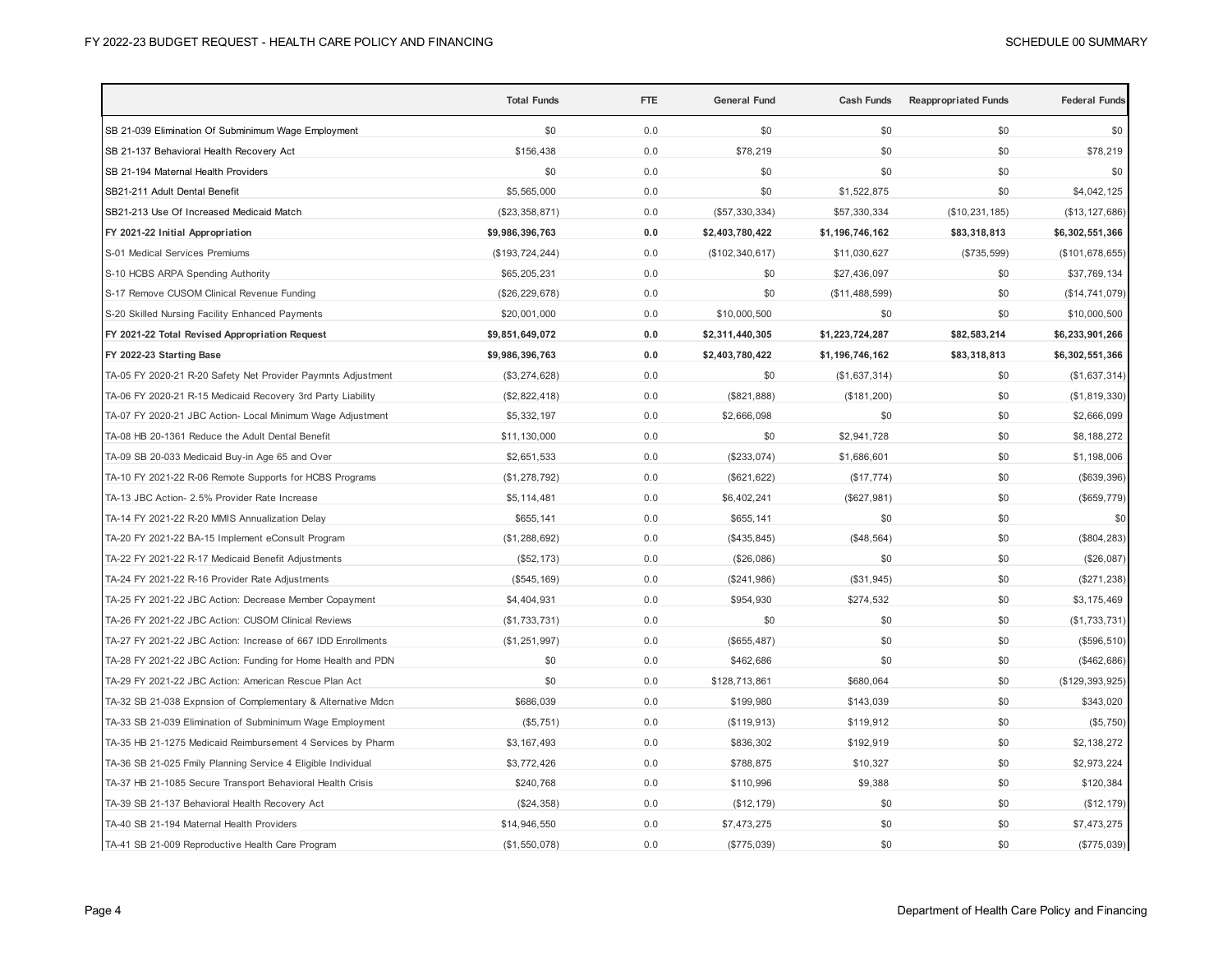|                                                                         | <b>Total Funds</b> | <b>FTE</b> | <b>General Fund</b> | <b>Cash Funds</b> | <b>Reappropriated Funds</b> | <b>Federal Funds</b> |
|-------------------------------------------------------------------------|--------------------|------------|---------------------|-------------------|-----------------------------|----------------------|
| TA-42 SB 21-213 Use of Increased Medicaid Match                         | \$11,679,436       | 0.0        | \$57,330,334        | (\$57,330,334)    | \$5,115,593                 | \$6,563,843          |
| TA-43 SB 21-211 Adult Dental Benefit                                    | (\$5,565,000)      | 0.0        | \$0                 | (\$1,522,875)     | \$0                         | (\$4,042,125)        |
| TA-60 FY22-23 Correction for HB 21-1206                                 | \$103,503          | 0.0        | \$66,003            | \$0               | \$0                         | \$37,500             |
| FY 2022-23 Base Request                                                 | \$10,030,888,474   | 0.0        | \$2,606,498,025     | \$1,141,406,685   | \$88,434,406                | \$6,194,549,358      |
| R-01 Medical Services Premiums                                          | (\$34,349,234)     | 0.0        | \$203,211,855       | \$39,321,653      | (\$785, 199)                | (\$276,097,543)      |
| R-06 Value Based Payments                                               | (\$125, 856)       | 0.0        | (\$33,631)          | (\$7,197)         | \$0                         | (\$85,028)           |
| R-07 Utilization Management                                             | (\$6,661,398)      | 0.0        | (\$1,911,822)       | (\$408,344)       | \$0                         | (\$4,341,232)        |
| R-08 County Administration, Oversight and Eligibility                   | (\$13,511,279)     | 0.0        | (\$3, 197, 873)     | (\$697,720)       | \$0                         | (\$9,615,686)        |
| R-09 Office of Community Living Program Enhancements                    | (\$478,419)        | 0.0        | (\$239, 210)        | \$0               | \$0                         | (\$239,209)          |
| R-10 Provider Rate Adjustments                                          | \$81,356,839       | 0.0        | \$29,950,090        | \$5,815,962       | \$0                         | \$45,590,787         |
| R-12 Convert Contractor Resources to FTE                                | (\$99,940)         | 0.0        | \$0                 | \$0               | (\$99,940)                  | \$0                  |
| R-13 Compliance FTE                                                     | (\$6,006,000)      | 0.0        | (\$3,003,000)       | \$0               | \$0                         | (\$3,003,000)        |
| FY 2022-23 Governor's Budget Request - Nov 1                            | \$10,051,013,187   | 0.0        | \$2,831,274,434     | \$1,185,431,039   | \$87,549,267                | \$5,946,758,447      |
| BA-07 Increase Base Wage for Nursing Homes                              | \$4,779,253        | 0.0        | \$2,389,627         | \$0               | \$0                         | \$2,389,626          |
| BA-09 eConsult Program Implementation                                   | \$0                | 0.0        | \$3,674             | \$73,537          | \$0                         | (\$77,211)           |
| BA-10 HCBS ARPA Spending Authority                                      | \$80,052,018       | 0.0        | \$0                 | \$40,026,009      | \$0                         | \$40,026,009         |
| BA-17 Remove CUSOM Clinical Revenue Funding                             | (\$24,495,947)     | 0.0        | \$0                 | (\$11,488,599)    | \$0                         | (\$13,007,348)       |
| NPBA-04 Savings from Nursing Facility Transitions                       | (\$3,396,132)      | 0.0        | (\$1,698,066)       | \$0               | \$0                         | (\$1,698,066)        |
| FY 2022-23 Governor's Budget Request - Revised                          | \$10,107,952,379   | $0.0\,$    | \$2,831,969,669     | \$1,214,041,986   | \$87,549,267                | \$5,974,391,457      |
| 03. Behavioral Health Community Programs                                |                    |            |                     |                   |                             |                      |
| SB 21-205 Long Appropriations Bill                                      | \$998,723,955      | 0.0        | \$230,757,093       | \$70,075,609      | \$0                         | \$697,891,253        |
| SB 21-039 Elimination Of Subminimum Wage Employment                     | \$0                | 0.0        | \$0                 | \$0               | \$0                         | \$0                  |
| SB 21-286 Distribution Federal Funds Home- and Community-based Services | \$0                | 0.0        | (\$26,708,125)      | (\$15,336,964)    | \$0                         | \$42,045,089         |
| FY 2021-22 Initial Appropriation                                        | \$998,723,955      | 0.0        | \$204,048,968       | \$54,738,645      | \$0                         | \$739,936,342        |
| S-02 Behavioral Health Programs                                         | \$100,335,065      | 0.0        | \$14,033,780        | \$8,724,673       | \$0                         | \$77,576,612         |
| S-21 FY 2020-21 Overexpenditures                                        | \$0                | 0.0        | \$0                 | \$0               | \$0                         | \$0                  |
| FY 2021-22 Total Revised Appropriation Request                          | \$1,099,059,020    | 0.0        | \$218,082,748       | \$63,463,318      | \$0                         | \$817,512,954        |
| FY 2022-23 Starting Base                                                | \$998,723,955      | 0.0        | \$204,048,968       | \$54,738,645      | \$0                         | \$739,936,342        |
| TA-09 SB 20-033 Medicaid Buy-in Age 65 and Over                         | \$176,755          | $0.0$      | (\$15,537)          | \$103,914         | \$0                         | \$88,378             |
| TA-13 JBC Action- 2.5% Provider Rate Increase                           | (\$4,017)          | 0.0        | \$3,378             | \$14              | \$0                         | (\$7,409)            |
| TA-16 FY 2021-22 R-18 Behavioral Health Program Adjustments             | \$43,447,378       | 0.0        | \$6,149,232         | \$3,251,364       | \$0                         | \$34,046,782         |
| TA-27 FY 2021-22 JBC Action: Increase of 667 IDD Enrollments            | \$81,383           | 0.0        | \$42,620            | \$0               | \$0                         | \$38,763             |
| TA-33 SB 21-039 Elimination of Subminimum Wage Employment               | \$0                | 0.0        | (\$21,961)          | \$21,961          | \$0                         | \$0                  |
| TA-44 SB 21-286 Distribution Federal Funds HCBS                         | \$0                | 0.0        | \$26,708,125        | \$15,336,964      | \$0                         | (\$42,045,089)       |
| FY 2022-23 Base Request                                                 | \$1,042,425,454    | 0.0        | \$236,914,825       | \$73.452.862      | \$0                         | \$732,057,767        |

R-02 Behavioral Health Programs 610,330,514) \$17,894,411 6.0 \$23,043,372 \$5,181,553 \$0 (\$10,330,514)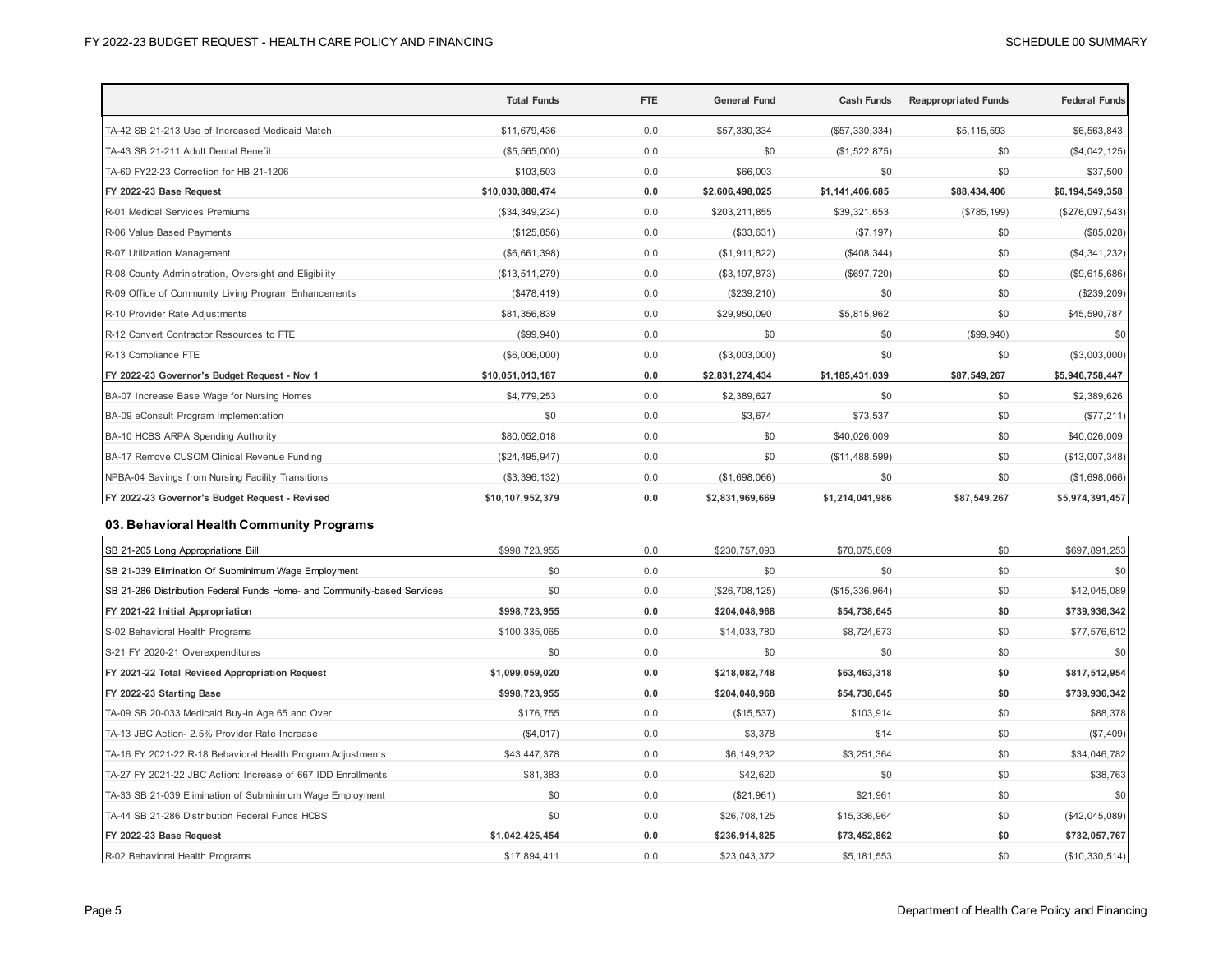|                                                              | <b>Total Funds</b> | <b>FTE</b> | General Fund     | <b>Cash Funds</b> | <b>Reappropriated Funds</b> | <b>Federal Funds</b> |
|--------------------------------------------------------------|--------------------|------------|------------------|-------------------|-----------------------------|----------------------|
| R-08 County Administration, Oversight and Eligibility        | (\$2, 255, 022)    | 0.0        | $(\$477,044)$    | (\$127, 413)      | \$0                         | (\$1,650,565)        |
| R-10 Provider Rate Adjustments                               | \$68,318           | 0.0        | \$15,177         | \$4,457           | \$0                         | \$48,684             |
| FY 2022-23 Governor's Budget Request - Nov 1                 | \$1,058,133,161    | 0.0        | \$259,496,330    | \$78,511,459      | \$0                         | \$720,125,372        |
| FY 2022-23 Governor's Budget Request - Revised               | \$1,058,133,161    | 0.0        | \$259,496,330    | \$78,511,459      | \$0                         | \$720,125,372        |
| 04. Office of Community Living                               |                    |            |                  |                   |                             |                      |
| SB 21-205 Long Appropriations Bill                           | \$834,240,034      | 37.5       | \$340,224,884    | \$9,255,237       | \$0                         | \$484,759,913        |
| SB 21-039 Elimination Of Subminimum Wage Employment          | \$0                | 0.0        | \$0              | \$0               | \$0                         | \$0                  |
| FY 2021-22 Initial Appropriation                             | \$834,240,034      | 37.5       | \$340,224,884    | \$9,255,237       | \$0                         | \$484,759,913        |
| S-05 Office of Community Living                              | (\$11, 151, 246)   | 0.0        | (\$22, 115, 708) | \$17,839,255      | \$0                         | (\$6,874,793)        |
| S-10 HCBS ARPA Spending Authority                            | \$55,660,720       | 0.0        | \$0              | \$23,522,777      | \$0                         | \$32,137,943         |
| FY 2021-22 Total Revised Appropriation Request               | \$878,749,508      | 37.5       | \$318,109,176    | \$50,617,269      | \$0                         | \$510,023,063        |
| FY 2022-23 Starting Base                                     | \$834,240,034      | 37.5       | \$340,224,884    | \$9,255,237       | \$0                         | \$484,759,913        |
| TA-02 FY 2019-20 R-16 Employment 1st Initiatives Ppl w IDD   | (\$1,866,590)      | 0.0        | \$800,000        | (\$2,666,590)     | \$0                         | \$0                  |
| TA-03 FY 2019-20 JBC Action: Increase in Funding for IDD Enr | \$13,517           | 0.0        | \$6,759          | \$0               | \$0                         | \$6,758              |
| TA-07 FY 2020-21 JBC Action- Local Minimum Wage Adjustment   | \$940,929          | 0.0        | \$470,463        | \$0               | \$0                         | \$470,466            |
| TA-10 FY 2021-22 R-06 Remote Supports for HCBS Programs      | (\$154, 439)       | 0.0        | (\$75,073)       | (\$2,147)         | \$0                         | (\$77, 219)          |
| TA-12 FY 2021-22 R-08 Supported Living Services Flexibility  | \$867,519          | 0.0        | \$433,760        | \$0               | \$0                         | \$433,759            |
| TA-13 JBC Action- 2.5% Provider Rate Increase                | \$2,381,420        | 0.0        | \$1,683,471      | \$46,757          | \$0                         | \$651,192            |
| TA-27 FY 2021-22 JBC Action: Increase of 667 IDD Enrollments | \$21,145,264       | 0.0        | \$11,081,036     | \$0               | \$0                         | \$10,064,228         |
| TA-29 FY 2021-22 JBC Action: American Rescue Plan Act        | \$0                | 0.0        | \$54,803,640     | \$0               | \$0                         | (\$54,803,640)       |
| TA-33 SB 21-039 Elimination of Subminimum Wage Employment    | \$0                | 0.0        | (\$1,084,011)    | \$1,084,011       | \$0                         | \$0                  |
| TA-47A Annualize IDD Cash Fund Repeal                        | (\$307,488)        | 0.0        | \$0              | (\$307,488)       | \$0                         | \$0                  |
| TA-47B Offset IDD Cash Fund Repeal FTE                       | \$307,488          | 2.0        | \$307,488        | \$0               | \$0                         | \$0                  |
| FY 2022-23 Base Request                                      | \$857,567,654      | 39.5       | \$408,652,417    | \$7,409,780       | \$0                         | \$441,505,457        |
| R-05 Office of Community Living                              | \$36,542,346       | 0.0        | \$41,134,323     | \$956,424         | \$0                         | (\$5,548,401)        |
| R-09 Office of Community Living Program Enhancements         | \$2,391,134        | 0.0        | \$1,841,363      | \$0               | \$0                         | \$549,771            |
| R-10 Provider Rate Adjustments                               | \$22,569,208       | 0.0        | \$11,299,409     | \$38,612          | \$0                         | \$11,231,187         |
| FY 2022-23 Governor's Budget Request - Nov 1                 | \$919,070,342      | 39.5       | \$462,927,512    | \$8,404,816       | \$0                         | \$447,738,014        |
| BA-10 HCBS ARPA Spending Authority                           | \$53,876,951       | 0.0        | \$0              | \$26,938,475      | \$0                         | \$26,938,476         |
| FY 2022-23 Governor's Budget Request - Revised               | \$972,947,293      | 39.5       | \$462,927,512    | \$35,343,291      | \$0                         | \$474,676,490        |
| 05. Indigent Care Program                                    |                    |            |                  |                   |                             |                      |
| SB 21-205 Long Appropriations Bill                           | \$470,254,756      | 0.0        | \$26,107,686     | \$182,541,314     | \$0                         | \$261,605,756        |
| SB 21-025 Family Planning Service For Eligible Individuals   | \$0                | 0.0        | \$0              | \$0               | \$0                         | \$0                  |
| SB 21-194 Maternal Health Providers                          | \$0                | 0.0        | \$0              | \$0               | \$0                         | \$0                  |
| SB21-212 Primary Care Payments Align Federal Funding         | \$25,330,755       | 0.0        | \$0              | \$0               | \$0                         | \$25,330,755         |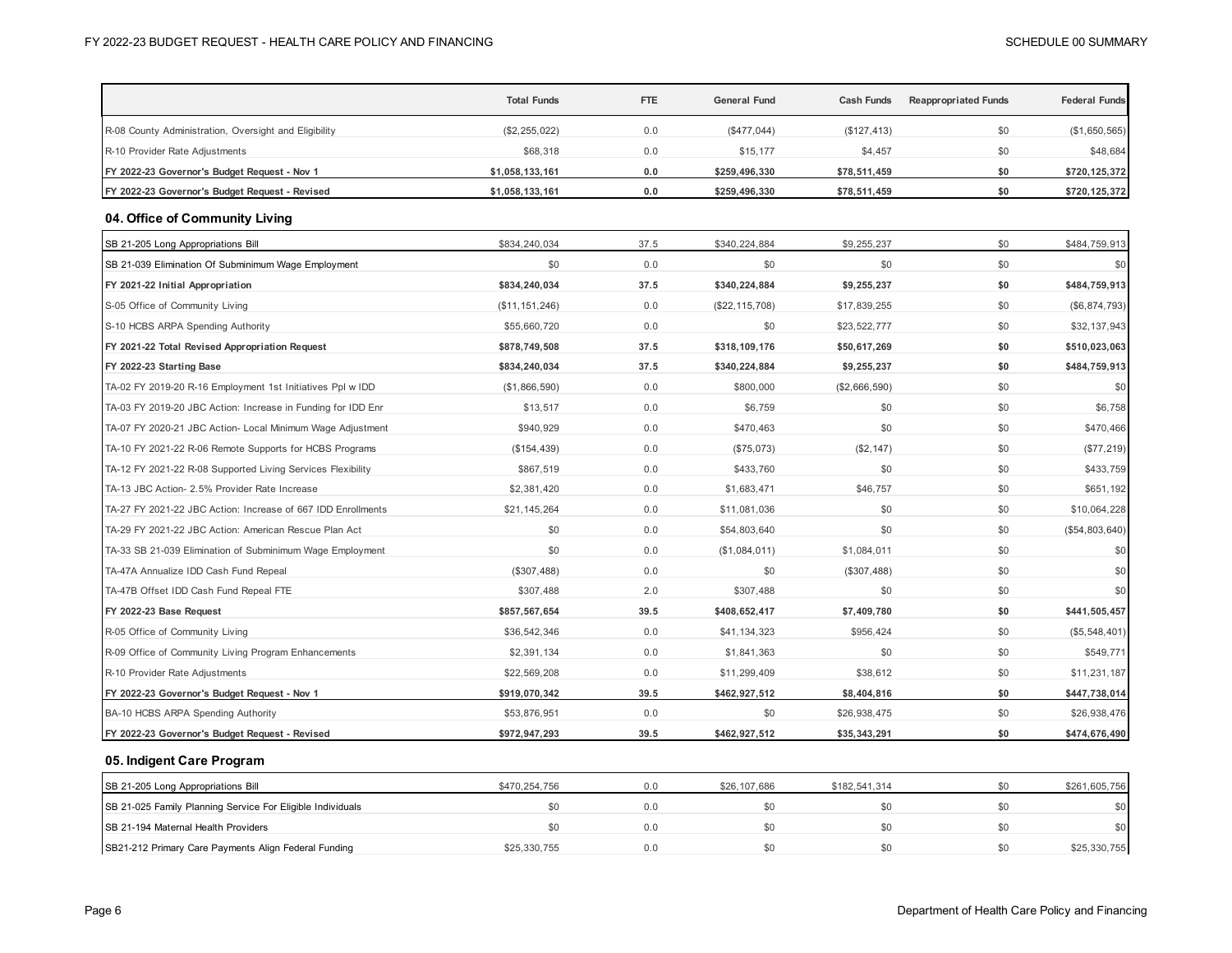|                                                              | <b>Total Funds</b> | <b>FTE</b> | <b>General Fund</b> | <b>Cash Funds</b> | <b>Reappropriated Funds</b> | <b>Federal Funds</b> |
|--------------------------------------------------------------|--------------------|------------|---------------------|-------------------|-----------------------------|----------------------|
| FY 2021-22 Initial Appropriation                             | \$495,585,511      | 0.0        | \$26,107,686        | \$182,541,314     | \$0                         | \$286,936,511        |
| S-03 Child Health Plan Plus                                  | (\$8,778,202)      | 0.0        | (\$5,351,109)       | \$2,254,146       | \$0                         | (\$5,681,239)        |
| S-11 FMAP True Up of Non-Forecast Lines                      | \$0                | 0.0        | (\$166, 842)        | \$0               | \$0                         | \$166,842            |
| S-12 Safety Net Provider Payments                            | (\$30,838,397)     | 0.0        | \$0                 | (\$36,633,036)    | \$0                         | \$5,794,639          |
| S-14 Centralized Eligibility Vendor Rate Change              | \$114,173          | 0.0        | \$0                 | \$36,238          | \$0                         | \$77,935             |
| S-21 FY 2020-21 Overexpenditures                             | \$0                | 0.0        | \$0                 | \$0               | \$0                         | \$0                  |
| FY 2021-22 Total Revised Appropriation Request               | \$456,083,085      | 0.0        | \$20,589,735        | \$148,198,662     | \$0                         | \$287,294,688        |
| FY 2022-23 Starting Base                                     | \$495,585,511      | 0.0        | \$26,107,686        | \$182,541,314     | \$0                         | \$286,936,511        |
| TA-05 FY 2020-21 R-20 Safety Net Provider Paymnts Adjustment | \$3,274,628        | 0.0        | \$0                 | \$1,637,314       | \$0                         | \$1,637,314          |
| TA-14 FY 2021-22 R-20 MMIS Annualization Delay               | \$122,518          | 0.0        | \$122,518           | \$0               | \$0                         | \$0                  |
| TA-29 FY 2021-22 JBC Action: American Rescue Plan Act        | \$0                | 0.0        | \$0                 | \$2,985,345       | \$0                         | (\$2,985,345)        |
| TA-36 SB 21-025 Fmily Planning Service 4 Eligible Individual | (\$123, 391)       | 0.0        | (\$43, 187)         | \$0               | \$0                         | (\$80, 204)          |
| TA-40 SB 21-194 Maternal Health Providers                    | \$4,117,680        | 0.0        | \$562,074           | \$879,114         | \$0                         | \$2,676,492          |
| TA-52 FY 2021-22 JBC Action: FMAP PHE Extension              | \$0                | 0.0        | \$333,684           | \$9,487,867       | \$0                         | (\$9,821,551)        |
| TA-57 Amendment 35 Adjustments                               | (\$20,676)         | 0.0        | \$0                 | (\$20,676)        | \$0                         | \$0                  |
| FY 2022-23 Base Request                                      | \$502,956,270      | $0.0$      | \$27,082,775        | \$197,510,278     | \$0                         | \$278,363,217        |
| R-03 Child Health Plan Plus                                  | \$37,398,301       | 0.0        | \$11,373,603        | \$5,647,506       | \$0                         | \$20,377,192         |
| R-08 County Administration, Oversight and Eligibility        | (\$686,972)        | 0.0        | (\$143, 413)        | (\$97,026)        | \$0                         | $(\$446,533)$        |
| R-11 ACC/CHP+ Accountability                                 | (\$1,258,319)      | 0.0        | $(\$403,536)$       | (\$36,876)        | \$0                         | (\$817,907)          |
| FY 2022-23 Governor's Budget Request - Nov 1                 | \$538,409,280      | 0.0        | \$37,909,429        | \$203,023,882     | \$0                         | \$297,475,969        |
| BA-12 Safety Net Provider Payments                           | (\$34,573,801)     | 0.0        | \$0                 | (\$20,272,246)    | \$0                         | (\$14,301,555)       |
| BA-14 Centralized Eligibility Vendor Rate Change             | \$89,450           | 0.0        | \$0                 | \$31,307          | \$0                         | \$58,143             |
| FY 2022-23 Governor's Budget Request - Revised               | \$503,924,929      | 0.0        | \$37,909,429        | \$182,782,943     | \$0                         | \$283,232,557        |
| 06. Other Medical Services                                   |                    |            |                     |                   |                             |                      |
| SB 21-205 Long Appropriations Bill                           | \$386,925,808      | 0.0        | \$202,558,521       | \$90,232,686      | \$211,050                   | \$93,923,551         |
| SB 21-009 Reproductive Health Care Program                   | \$1,822,095        | 0.0        | \$1,822,095         | \$0               | \$0                         | \$0                  |
| SB 21-137 Behavioral Health Recovery Act                     | \$250,000          | 0.0        | \$0                 | \$250,000         | \$0                         | \$0                  |
| FY 2021-22 Initial Appropriation                             | \$388,997,903      | 0.0        | \$204,380,616       | \$90,482,686      | \$211,050                   | \$93,923,551         |
| S-04 Medicare Modernization Act State Contribution           | \$3,803,082        | 0.0        | \$3,803,082         | \$0               | \$0                         | \$0                  |
| S-10 HCBS ARPA Spending Authority                            | \$13,260,976       | 4.0        | \$0                 | \$13,260,976      | \$0                         | \$0                  |
| S-11 FMAP True Up of Non-Forecast Lines                      | \$0                | 0.0        | (\$138,736)         | (\$3,822,764)     | (\$6,975)                   | \$3,968,475          |
| S-18 SB 21-009 Funding Adjustments                           | (\$1,822,095)      | 0.0        | (\$1,822,095)       | \$0               | \$0                         | \$0                  |
| S-19 Urban Indian Health Organization State-Only Payments    | \$70,825           | 0.0        | \$70,825            | \$0               | \$0                         | \$0                  |
| FY 2021-22 Total Revised Appropriation Request               | \$404,310,691      | 4.0        | \$206,293,692       | \$99,920,898      | \$204,075                   | \$97,892,026         |
| FY 2022-23 Starting Base                                     | \$388,997,903      | 0.0        | \$204,380,616       | \$90,482,686      | \$211,050                   | \$93,923,551         |
| TA-19 FY 2020-21 BA-13 Public School Health Services         | \$4,706,022        | 0.0        | \$0                 | \$5,196,936       | \$0                         | (\$490, 914)         |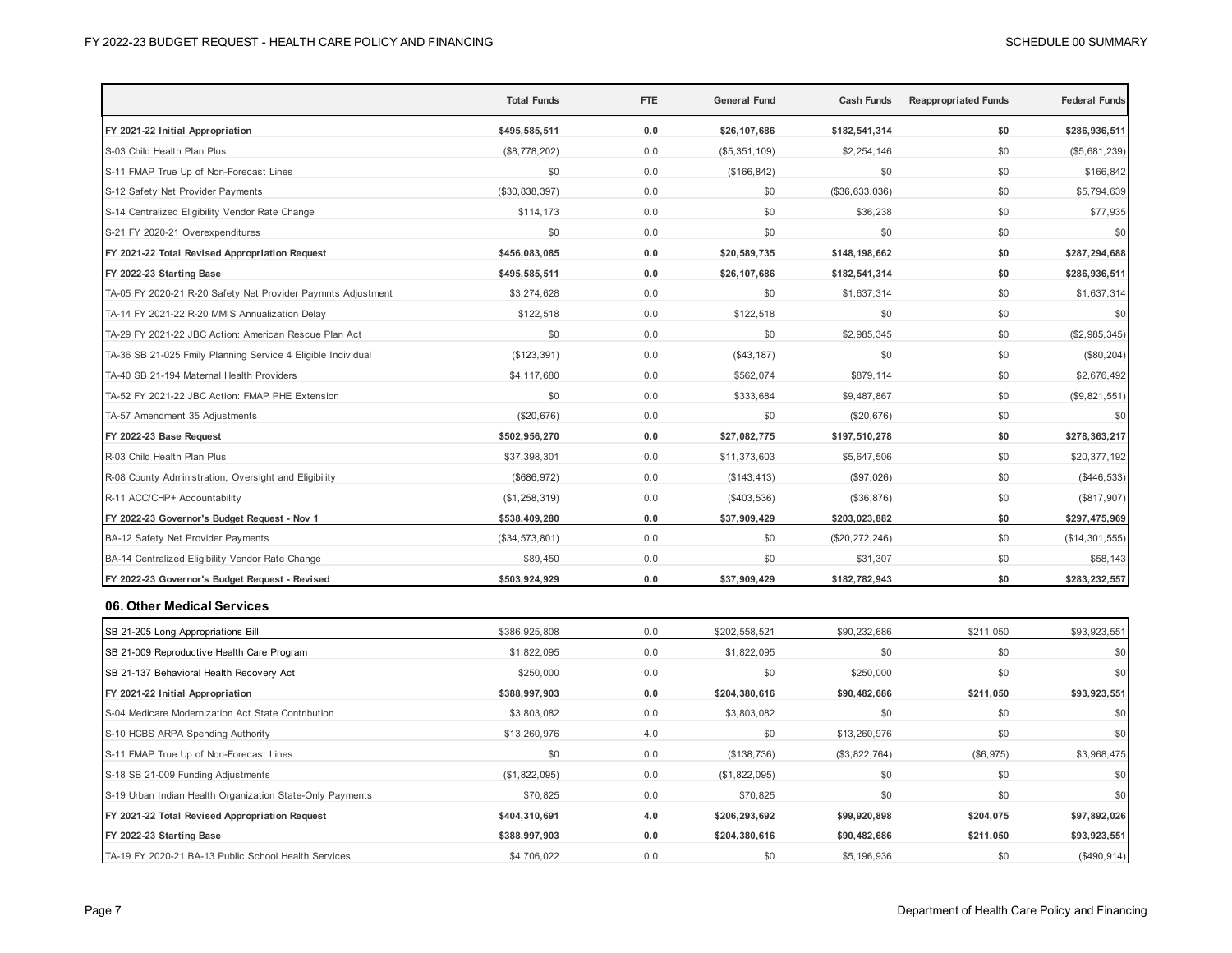|                                                              | <b>Total Funds</b> | <b>FTE</b> | <b>General Fund</b> | <b>Cash Funds</b> | <b>Reappropriated Funds</b> | <b>Federal Funds</b> |
|--------------------------------------------------------------|--------------------|------------|---------------------|-------------------|-----------------------------|----------------------|
| TA-39 SB 21-137 Behavioral Health Recovery Act               | (\$250,000)        | 0.0        | \$0                 | (\$250,000)       | \$0                         | \$0                  |
| TA-41 SB 21-009 Reproductive Health Care Program             | \$1,792,395        | 0.0        | \$1,792,395         | \$0               | \$0                         | \$0                  |
| TA-52 FY 2021-22 JBC Action: FMAP PHE Extension              | \$0                | 0.0        | \$252,473           | \$0               | \$38,950                    | (\$291, 423)         |
| FY 2022-23 Base Request                                      | \$395,246,320      | 0.0        | \$206,425,484       | \$95,429,622      | \$250,000                   | \$93,141,214         |
| R-04 Medicare Modernization Act State Contribution           | \$27,863,762       | 0.0        | \$27,863,762        | \$0               | \$0                         | \$0                  |
| R-16 Urban Indian Health Organization State-Only Payments    | \$48,025           | 0.0        | \$48,025            | \$0               | \$0                         | \$0                  |
| R-17 SBIRT Training Grant Program Reduction                  | (\$250,000)        | 0.0        | \$0                 | (\$250,000)       | \$0                         | \$0                  |
| FY 2022-23 Governor's Budget Request - Nov 1                 | \$422,908,107      | 0.0        | \$234,337,271       | \$95,179,622      | \$250,000                   | \$93,141,214         |
| BA-10 HCBS ARPA Spending Authority                           | \$55,339,558       | 4.0        | \$0                 | \$55,339,558      | \$0                         | \$0                  |
| FY 2022-23 Governor's Budget Request - Revised               | \$478,247,665      | 4.0        | \$234,337,271       | \$150,519,180     | \$250,000                   | \$93,141,214         |
| 07. Department of Human Services Medicaid-Funded Programs    |                    |            |                     |                   |                             |                      |
| SB 21-205 Long Appropriations Bill                           | \$123,675,431      | 0.0        | \$56,976,291        | \$1,888,903       | \$0                         | \$64,810,237         |
| FY 2021-22 Initial Appropriation                             | \$123,675,431      | 0.0        | \$56,976,291        | \$1,888,903       | \$0                         | \$64,810,237         |
| S-11 FMAP True Up of Non-Forecast Lines                      | \$0                | 0.0        | (\$1,380,055)       | \$0               | \$0                         | \$1,380,055          |
| FY 2021-22 Total Revised Appropriation Request               | \$123,675,431      | 0.0        | \$55,596,236        | \$1,888,903       | \$0                         | \$66,190,292         |
| FY 2022-23 Starting Base                                     | \$123,675,431      | 0.0        | \$56,976,291        | \$1,888,903       | \$0                         | \$64,810,237         |
| TA-30 FY21 Salary Survey Distribution                        | \$0                | 0.0        | \$0                 | \$0               | \$0                         | \$0                  |
| TA-50 FY 2019-20 NP-12 Salesforce                            | \$1,087            | 0.0        | \$544               | \$0               | \$0                         | \$543                |
| TA-52 FY 2021-22 JBC Action: FMAP PHE Extension              | \$0                | 0.0        | \$2,722,523         | \$0               | \$0                         | (\$2,722,523)        |
| TA-53B DHS Statewide Operating Common Policy w Medicaid      | (\$108,768)        | 0.0        | (\$54,384)          | \$0               | \$0                         | (\$54,384)           |
| TA-54B Other Agencies Total Comp Adjustments w Medicaid      | \$2,032,835        | 0.0        | \$1,016,416         | \$0               | \$0                         | \$1,016,419          |
| TA-55B Other Agencies Annualize SB 18-200 w Medicaid         | \$199,904          | 0.0        | \$99,952            | \$0               | \$0                         | \$99,952             |
| TA-56B Other Agencies OIT Common Policy w Medicaid           | \$525,246          | 0.0        | \$262,623           | \$0               | \$0                         | \$262,623            |
| TA-58B Other Agencies FY 22-23 SWICAP w Medicaid             | \$35,444           | 0.0        | \$17,722            | \$0               | \$0                         | \$17,722             |
| TA-59B DHS Legal Services Adjustment w Medicaid              | \$33,326           | 0.0        | \$16,663            | \$0               | \$0                         | \$16,663             |
| FY 2022-23 Base Request                                      | \$126,394,505      | 0.0        | \$61,058,350        | \$1,888,903       | \$0                         | \$63,447,252         |
| NP-01 Food Service and Housekeeping Coordinated Compensation | \$30,790           | 0.0        | \$15,395            | \$0               | \$0                         | \$15,395             |
| NP-02 Office of Operations Operating Request                 | \$115,513          | 0.0        | \$57,756            | \$0               | \$0                         | \$57,757             |
| NP-03 CSEAP Resources                                        | \$1,500            | 0.0        | \$750               | \$0               | \$0                         | \$750                |
| NP-04 Paid Family Medical Leave Act Funding                  | \$132,370          | 0.0        | \$66,185            | \$0               | \$0                         | \$66,185             |
| NP-05 Annual Fleet Vehicle Request                           | \$7,542            | 0.0        | \$3,771             | \$0               | \$0                         | \$3,771              |
| NP-06 OIT_FY23 Budget Request Package                        | \$30,232           | 0.0        | \$15,116            | \$0               | \$0                         | \$15,116             |
| NP-07 DHS 1% Community Provider Rate Increase                | \$182,884          | 0.0        | \$91,441            | \$0               | \$0                         | \$91,443             |
| FY 2022-23 Governor's Budget Request - Nov 1                 | \$126,895,336      | 0.0        | \$61,308,764        | \$1,888,903       | \$0                         | \$63,697,669         |
| NPBA-02 Transfer Prgrms to the Dept of Early Childhood       | (\$8,047,702)      | 0.0        | (\$4,023,851)       | \$0               | \$0                         | (\$4,023,851)        |
| NPBA-03 COWINS Partnership Agreement                         | \$555,371          | 0.0        | \$277,685           | \$0               | \$0                         | \$277,686            |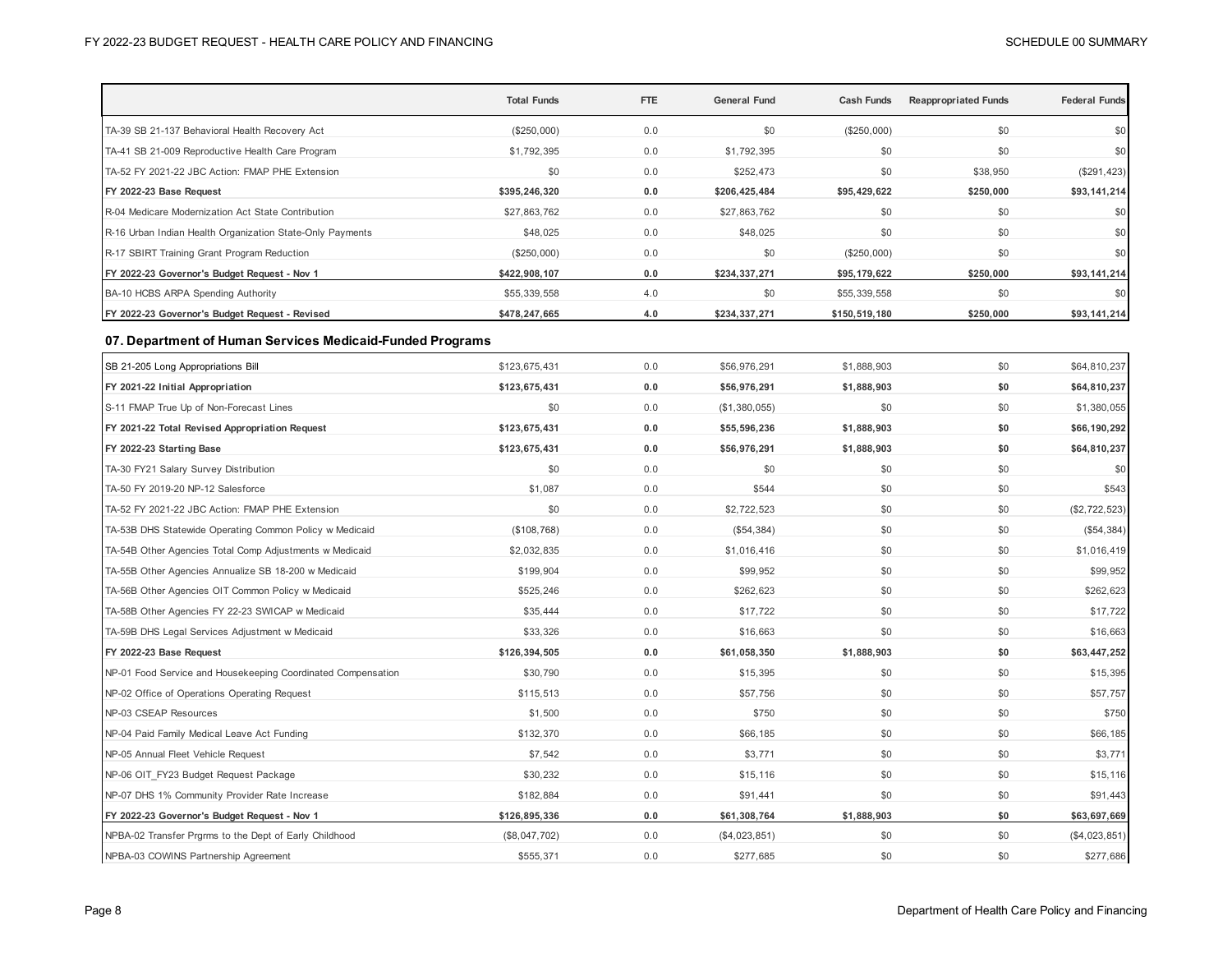|                                                                           | <b>Total Funds</b> | <b>FTE</b> | <b>General Fund</b> | <b>Cash Funds</b> | <b>Reappropriated Funds</b> | <b>Federal Funds</b> |
|---------------------------------------------------------------------------|--------------------|------------|---------------------|-------------------|-----------------------------|----------------------|
| FY 2022-23 Governor's Budget Request - Revised                            | \$119,403,005      | 0.0        | \$57,562,598        | \$1,888,903       | \$0                         | \$59,951,504         |
| <b>Total For: Department of Health Care Policy and Financing</b>          |                    |            |                     |                   |                             |                      |
| SB 21-205 Long Appropriations Bill                                        | \$13,259,364,597   | 581.9      | \$3,424,327,111     | \$1,551,766,954   | \$97,905,609                | \$8,185,364,923      |
| HB 21-1085 Secure Transportation Behavioral Health Crisis                 | \$174,601          | 0.9        | \$39,993            | \$6,807           | \$0                         | \$127,801            |
| HB 21-1166 Behavioral Health Crisis Response Training                     | \$67,680           | 0.0        | \$67,680            | \$0               | \$0                         | \$0                  |
| HB 21-1198 Health-care Billing Requirements For Indigent Patients         | \$219,295          | 0.7        | \$219,295           | \$0               | \$0                         | \$0                  |
| HB 21-1232 Standardized Health Benefit Plan Colorado Option               | \$78,993           | 0.8        | \$78,993            | \$0               | \$0                         | \$0                  |
| HB 21-1275 Medicaid Reimbursement For Services By Pharmacists             | \$1,721,056        | 1.6        | \$336,097           | \$36,457          | \$0                         | \$1,348,502          |
| SB 21-009 Reproductive Health Care Program                                | \$4,125,347        | 3.4        | \$4,125,347         | \$0               | \$0                         | \$0                  |
| SB 21-016 Protecting Preventive Health Care Coverage                      | \$905,467          | 0.0        | \$90,547            | \$0               | \$0                         | \$814,920            |
| SB 21-025 Family Planning Service For Eligible Individuals                | \$1,921,292        | 1.8        | \$253,117           | \$19,839          | \$0                         | \$1,648,336          |
| SB 21-038 Expansion of Complementary And Alternative Medicine             | \$75,967           | 0.9        | \$37,984            | \$0               | \$0                         | \$37,983             |
| SB 21-039 Elimination Of Subminimum Wage Employment                       | \$500,576          | 1.3        | \$82,414            | \$8,277           | \$0                         | \$409,885            |
| SB 21-128 Modification To Administration Of The Nursing Home Penalty Cash | (\$500,000)        | 0.0        | \$0                 | (\$500,000)       | \$0                         | \$0                  |
| SB 21-137 Behavioral Health Recovery Act                                  | \$2,285,227        | 2.8        | \$1,017,614         | \$250,000         | \$0                         | \$1,017,613          |
| SB 21-194 Maternal Health Providers                                       | \$559,372          | 0.7        | \$77,993            | \$0               | \$0                         | \$481,379            |
| SB21-211 Adult Dental Benefit                                             | \$5,565,000        | 0.0        | \$0                 | \$1,522,875       | \$0                         | \$4,042,125          |
| SB21-212 Primary Care Payments Align Federal Funding                      | \$25,330,755       | 0.0        | \$0                 | \$0               | \$0                         | \$25,330,755         |
| SB21-213 Use Of Increased Medicaid Match                                  | (\$23,358,871)     | 0.0        | (\$57,330,334)      | \$57,330,334      | (\$10, 231, 185)            | (\$13, 127, 686)     |
| SB 21-286 Distribution Federal Funds Home- and Community-based Services   | \$757,686          | 4.6        | (\$26,708,125)      | (\$14,958,121)    | \$0                         | \$42,423,932         |
| FY 2021-22 Initial Appropriation                                          | \$13,279,794,040   | 601.4      | \$3,346,715,726     | \$1,595,483,422   | \$87,674,424                | \$8,249,920,468      |
| S-01 Medical Services Premiums                                            | (\$193, 724, 244)  | 0.0        | (\$102, 340, 617)   | \$11,030,627      | (\$735,599)                 | (\$101, 678, 655)    |
| S-02 Behavioral Health Programs                                           | \$100,335,065      | 0.0        | \$14,033,780        | \$8,724,673       | \$0                         | \$77,576,612         |
| S-03 Child Health Plan Plus                                               | (\$8,778,202)      | 0.0        | (\$5,351,109)       | \$2,254,146       | \$0                         | (\$5,681,239)        |
| S-04 Medicare Modernization Act State Contribution                        | \$3,803,082        | 0.0        | \$3,803,082         | \$0               | \$0                         | \$0                  |
| S-05 Office of Community Living                                           | (\$11, 151, 246)   | 0.0        | (\$22, 115, 708)    | \$17,839,255      | \$0                         | (\$6,874,793)        |
| S-06 PHE County Administration Resources                                  | \$3,223,584        | 0.0        | \$581,690           | \$1,030,102       | \$0                         | \$1,611,792          |
| S-09 eConsult Program Implementation                                      | (\$150,000)        | 0.0        | (\$49,500)          | (\$25,500)        | \$0                         | (\$75,000)           |
| S-10 HCBS ARPA Spending Authority                                         | \$178,988,188      | 53.5       | \$0                 | \$86,650,478      | \$0                         | \$92,337,710         |
| S-11 FMAP True Up of Non-Forecast Lines                                   | \$0                | 0.0        | (\$1,685,633)       | (\$3,822,764)     | (\$6,975)                   | \$5,515,372          |
| S-12 Safety Net Provider Payments                                         | (\$30,838,397)     | 0.0        | \$0                 | (\$36,633,036)    | \$0                         | \$5,794,639          |
| S-13 Medicaid Funding for Connect for Health CO                           | \$2,266,230        | 0.0        | \$0                 | \$1,546,809       | \$0                         | \$719,421            |
| S-14 Centralized Eligibility Vendor Rate Change                           | \$1,392,822        | 0.0        | \$0                 | \$675,562         | \$0                         | \$717,260            |
| S-15 Move Rx Importation Funding from OIT to GPS                          | \$0                | 0.0        | \$0                 | \$0               | \$0                         | \$0                  |
| S-16 HB 21-1166 Rollforward                                               | \$0                | 0.0        | \$0                 | \$0               | \$0                         | \$0                  |
| S-17 Remove CUSOM Clinical Revenue Funding                                | (\$26, 229, 678)   | 0.0        | \$0                 | (\$11,488,599)    | \$0                         | (\$14, 741, 079)     |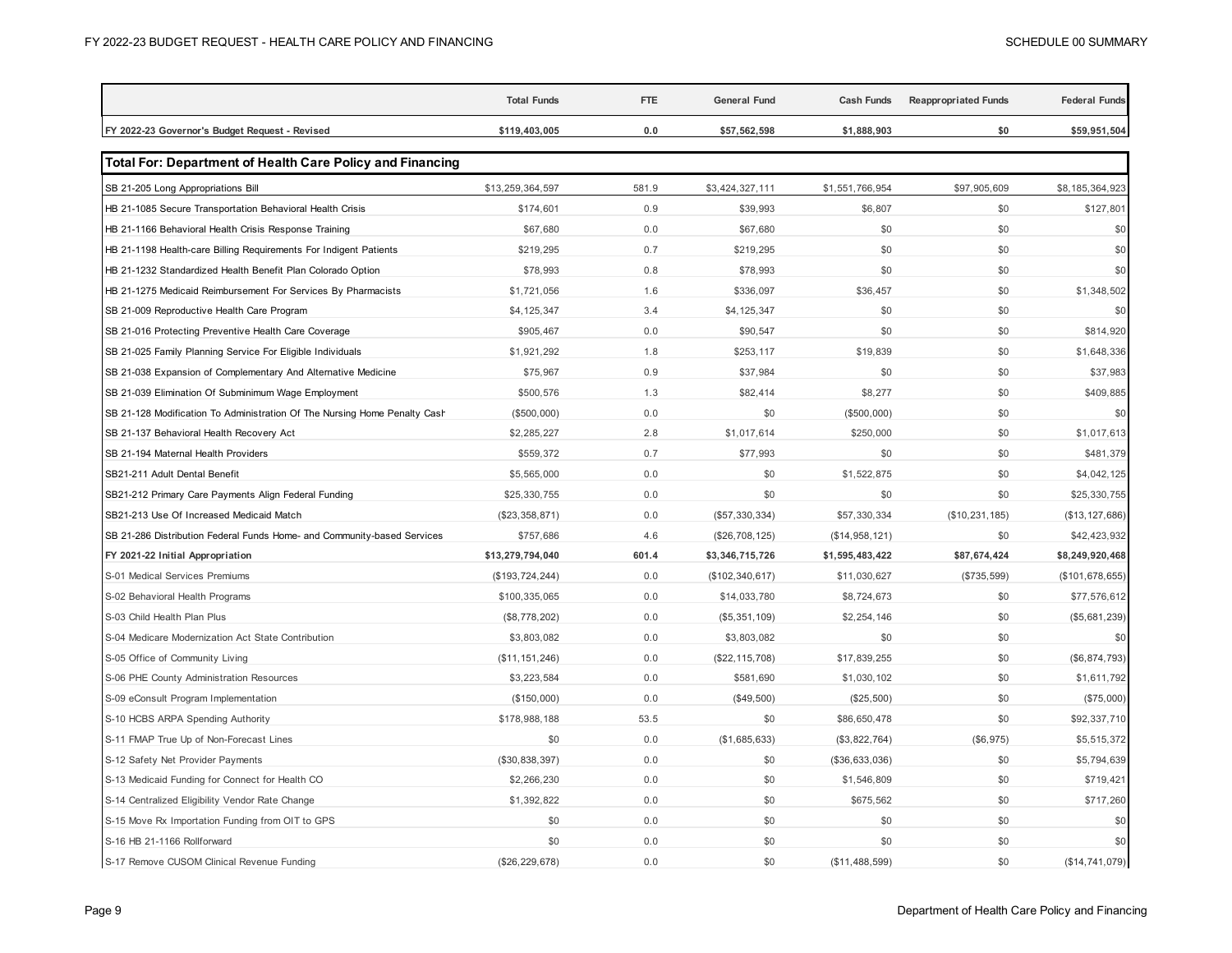|                                                              | <b>Total Funds</b> | <b>FTE</b> | <b>General Fund</b> | <b>Cash Funds</b> | <b>Reappropriated Funds</b> | <b>Federal Funds</b> |
|--------------------------------------------------------------|--------------------|------------|---------------------|-------------------|-----------------------------|----------------------|
| S-18 SB 21-009 Funding Adjustments                           | (\$1,822,095)      | 0.0        | (\$1,822,095)       | \$0               | \$0                         | \$0                  |
| S-19 Urban Indian Health Organization State-Only Payments    | \$70,825           | 0.0        | \$70,825            | \$0               | \$0                         | \$0                  |
| S-20 Skilled Nursing Facility Enhanced Payments              | \$20,001,000       | 0.0        | \$10,000,500        | \$0               | \$0                         | \$10,000,500         |
| S-21 FY 2020-21 Overexpenditures                             | \$0                | 0.0        | \$0                 | \$0               | \$0                         | \$0                  |
| FY 2021-22 Total Revised Appropriation Request               | \$13,317,180,974   | 654.9      | \$3,241,840,941     | \$1,673,265,175   | \$86,931,850                | \$8,315,143,008      |
| FY 2022-23 Starting Base                                     | \$13,279,794,040   | 601.4      | \$3,346,715,726     | \$1,595,483,422   | \$87,674,424                | \$8,249,920,468      |
| TA-01 FY 2019-20 R-09 Adult LTHH/PDN Clinical Assessmt Tool  | \$36,710           | 0.0        | \$18,355            | \$0               | \$0                         | \$18,355             |
| TA-02 FY 2019-20 R-16 Employment 1st Initiatives Ppl w IDD   | (\$1,995,497)      | (2.0)      | \$800,000           | (\$2,795,497)     | \$0                         | \$0                  |
| TA-03 FY 2019-20 JBC Action: Increase in Funding for IDD Enr | \$13,517           | 0.0        | \$6,759             | \$0               | \$0                         | \$6,758              |
| TA-04 FY 2020-21 R-19 Leased Space                           | \$173,278          | 0.0        | \$71,839            | \$14,799          | \$0                         | \$86,640             |
| TA-05 FY 2020-21 R-20 Safety Net Provider Paymnts Adjustment | \$0                | 0.0        | \$0                 | \$0               | \$0                         | \$0                  |
| TA-06 FY 2020-21 R-15 Medicaid Recovery 3rd Party Liability  | (\$2,360,799)      | 0.0        | (\$669, 553)        | (\$102, 725)      | \$0                         | (\$1,588,521)        |
| TA-07 FY 2020-21 JBC Action- Local Minimum Wage Adjustment   | \$6,273,126        | 0.0        | \$3,136,561         | \$0               | \$0                         | \$3,136,565          |
| TA-08 HB 20-1361 Reduce the Adult Dental Benefit             | \$11,130,000       | 0.0        | \$0                 | \$2,941,728       | \$0                         | \$8,188,272          |
| TA-09 SB 20-033 Medicaid Buy-in Age 65 and Over              | \$2,879,621        | 0.0        | (\$248, 611)        | \$1,816,181       | \$0                         | \$1,312,051          |
| TA-10 FY 2021-22 R-06 Remote Supports for HCBS Programs      | (\$1,433,231)      | 0.0        | (\$696, 695)        | (\$19,921)        | \$0                         | (\$716, 615)         |
| TA-11 FY 2021-22 R-11 Medicaid Funding for Connect 4 Health  | \$482,663          | 0.0        | \$0                 | \$189,918         | \$0                         | \$292,745            |
| TA-12 FY 2021-22 R-08 Supported Living Services Flexibility  | \$940,719          | 0.0        | \$470,360           | \$0               | \$0                         | \$470,359            |
| TA-13 JBC Action- 2.5% Provider Rate Increase                | \$7,491,995        | 0.0        | \$8,092,328         | (\$575,863)       | \$0                         | (\$24,470)           |
| TA-14 FY 2021-22 R-20 MMIS Annualization Delay               | \$7,376,207        | 0.0        | \$2,035,713         | \$0               | \$0                         | \$5,340,494          |
| TA-15 FY 2021-22 R-10 Convert Contractor Resources to FTE    | \$306,688          | 0.5        | (\$738)             | \$6,070           | \$0                         | \$301,356            |
| TA-16 FY 2021-22 R-18 Behavioral Health Program Adjustments  | \$43,447,378       | 0.0        | \$6,149,232         | \$3,251,364       | \$0                         | \$34,046,782         |
| TA-17 FY 2021-22 R-24 Addressing Health Care Disparities     | (\$5,900,000)      | 0.0        | (\$1,000,000)       | \$0               | \$0                         | (\$4,900,000)        |
| TA-18 FY 2021-22 R-23 Behvioral Hith Claims and Elig Process | (\$5,420,147)      | 0.0        | (\$5,420,147)       | \$0               | \$0                         | \$0                  |
| TA-19 FY 2020-21 BA-13 Public School Health Services         | \$4,706,022        | 0.0        | \$0                 | \$5,196,936       | \$0                         | (\$490,914)          |
| TA-20 FY 2021-22 BA-15 Implement eConsult Program            | (\$2,170,076)      | 0.1        | (\$377,537)         | (\$18,528)        | \$0                         | (\$1,774,011)        |
| TA-21 FY 2021-22 NPBA-01 CBMS PEAK                           | \$755,237          | 0.0        | \$377,416           | \$42,560          | \$17                        | \$335,244            |
| TA-22 FY 2021-22 R-17 Medicaid Benefit Adjustments           | (\$52, 173)        | 0.0        | (\$26,086)          | \$0               | \$0                         | (\$26,087)           |
| TA-23 Annualize BA-10 PHE End Resources                      | (\$7,002,728)      | 0.0        | (\$2,556,275)       | \$2,241,738       | \$0                         | (\$6,688,191)        |
| TA-24 FY 2021-22 R-16 Provider Rate Adjustments              | (\$545, 169)       | 0.0        | (\$241,986)         | (\$31,945)        | \$0                         | (\$271, 238)         |
| TA-25 FY 2021-22 JBC Action: Decrease Member Copayment       | \$4,404,931        | 0.0        | \$954,930           | \$274,532         | \$0                         | \$3,175,469          |
| TA-26 FY 2021-22 JBC Action: CUSOM Clinical Reviews          | (\$1,733,600)      | 0.2        | \$0                 | \$65              | \$0                         | (\$1,733,665)        |
| TA-27 FY 2021-22 JBC Action: Increase of 667 IDD Enrollments | \$19,974,650       | $0.0\,$    | \$10,468,169        | \$0               | \$0                         | \$9,506,481          |
| TA-28 FY 2021-22 JBC Action: Funding for Home Health and PDN | \$0                | $0.0\,$    | \$462,686           | \$0               | \$0                         | (\$462,686)          |
| TA-29 FY 2021-22 JBC Action: American Rescue Plan Act        | \$0                | 0.0        | \$183,517,501       | \$3,665,409       | \$0                         | (\$187, 182, 910)    |
| TA-30 FY21 Salary Survey Distribution                        | \$0                | 0.0        | \$0                 | \$0               | \$0                         | \$0                  |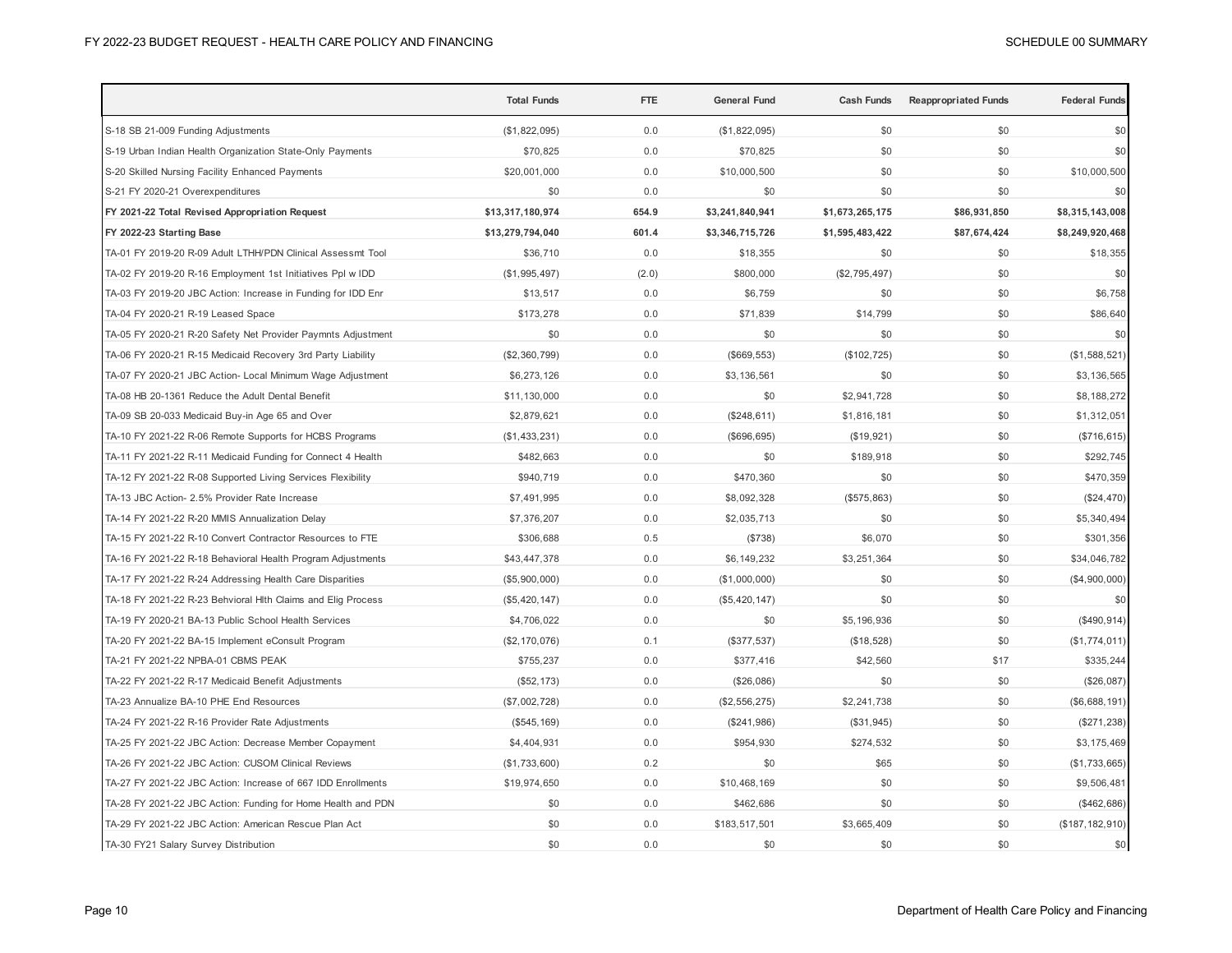|                                                              | <b>Total Funds</b> | <b>FTE</b> | General Fund  | <b>Cash Funds</b> | <b>Reappropriated Funds</b> | <b>Federal Funds</b> |
|--------------------------------------------------------------|--------------------|------------|---------------|-------------------|-----------------------------|----------------------|
| TA-31 HB 21-1166 Behavioral Health Crisis Response Training  | \$67,680           | 0.0        | \$67,680      | \$0               | \$0                         | \$0                  |
| TA-32 SB 21-038 Expnsion of Complementary & Alternative Mdcn | \$737,129          | 0.1        | \$225,525     | \$143,039         | \$0                         | \$368,565            |
| TA-33 SB 21-039 Elimination of Subminimum Wage Employment    | (\$403, 941)       | 0.1        | (\$1,257,106) | \$1,217,607       | \$0                         | (\$364, 442)         |
| TA-34 HB 21-1198 Hlth Care Billing Requirements Indigent     | \$299,633          | 2.1        | \$299,633     | \$0               | \$0                         | \$0                  |
| TA-35 HB 21-1275 Medicaid Reimbursement 4 Services by Pharm  | \$2,423,343        | 0.4        | \$798,411     | \$192,919         | \$0                         | \$1,432,013          |
| TA-36 SB 21-025 Fmily Planning Service 4 Eligible Individual | \$2,495,283        | (0.8)      | \$640,273     | \$57,936          | \$0                         | \$1,797,074          |
| TA-37 HB 21-1085 Secure Transport Behavioral Health Crisis   | \$139,300          | 0.1        | \$104,717     | \$5,433           | \$0                         | \$29,150             |
| TA-38 HB 21-1232 Standardized Health Benefit Plan CO Option  | \$80,289           | 1.2        | \$80,289      | \$0               | \$0                         | \$0                  |
| TA-39 SB 21-137 Behavioral Health Recovery Act               | (\$545,743)        | 0.2        | (\$147,872)   | (\$250,000)       | \$0                         | (\$147, 871)         |
| TA-40 SB 21-194 Maternal Health Providers                    | \$18,504,858       | (0.7)      | \$7,957,356   | \$879,114         | \$0                         | \$9,668,388          |
| TA-41 SB 21-009 Reproductive Health Care Program             | (\$1,045,771)      | 0.6        | (\$270, 732)  | \$0               | \$0                         | $(\$775,039)$        |
| TA-42 SB 21-213 Use of Increased Medicaid Match              | \$11,679,436       | 0.0        | \$57,330,334  | (\$57,330,334)    | \$5,115,593                 | \$6,563,843          |
| TA-43 SB 21-211 Adult Dental Benefit                         | (\$5,565,000)      | 0.0        | \$0           | (\$1,522,875)     | \$0                         | (\$4,042,125)        |
| TA-44 SB 21-286 Distribution Federal Funds HCBS              | \$412              | 0.4        | \$26,708,125  | \$15,337,170      | \$0                         | $(\$42,044,883)$     |
| TA-46 FY 2021-22 JBC Action: Restore Funding for SB 19-195   | \$94,095           | 1.0        | \$47,048      | \$0               | \$0                         | \$47,047             |
| TA-47A Annualize IDD Cash Fund Repeal                        | (\$446, 195)       | 0.0        | \$0           | (\$446, 195)      | \$0                         | \$0                  |
| TA-47B Offset IDD Cash Fund Repeal FTE                       | \$307,488          | 2.0        | \$307,488     | \$0               | \$0                         | \$0                  |
| TA-48 FY 2006-07 DI-8: Fund Nursing Facility Appraisals      | \$279,746          | 0.0        | \$139,873     | \$0               | \$0                         | \$139,873            |
| TA-49 FY 2021-22 R-09 Patient Access & Interop Rule Cmplianc | (\$858,490)        | 0.0        | \$304,585     | \$0               | \$0                         | (\$1, 163, 075)      |
| TA-50 FY 2019-20 NP-12 Salesforce                            | \$1,087            | 0.0        | \$544         | \$0               | \$0                         | \$543                |
| TA-51 SB 21-016 Protecting Preventive Health Coverage        | (\$905,467)        | 0.0        | (\$90, 547)   | \$0               | \$0                         | (\$814,920)          |
| TA-52 FY 2021-22 JBC Action: FMAP PHE Extension              | \$0                | 0.0        | \$3,308,680   | \$9,487,867       | \$38,950                    | (\$12,835,497)       |
| TA-53A Statewide Operating Common Policy                     | \$276,765          | 0.0        | \$60,693      | \$47,058          | \$81,254                    | \$87,760             |
| TA-53B DHS Statewide Operating Common Policy w Medicaid      | (\$108,768)        | 0.0        | (\$54,384)    | \$0               | \$0                         | (\$54,384)           |
| TA-54A Total Compensation Adjustments                        | \$3,710,485        | 0.0        | \$1,765,027   | \$138,230         | \$22,117                    | \$1,785,111          |
| TA-54B Other Agencies Total Comp Adjustments w Medicaid      | \$2,147,408        | 0.0        | \$1,059,709   | \$0               | \$0                         | \$1,087,699          |
| TA-55A Annualization of SB 18-200                            | \$257,614          | 0.0        | \$103,878     | \$17,381          | \$4,847                     | \$131,508            |
| TA-55B Other Agencies Annualize SB 18-200 w Medicaid         | \$199,904          | 0.0        | \$99,952      | \$0               | \$0                         | \$99,952             |
| TA-56A OIT Common Policy                                     | \$406,883          | 0.0        | \$164,068     | \$27,452          | \$7,655                     | \$207,708            |
| TA-56B Other Agencies OIT Common Policy w Medicaid           | \$546,101          | 0.0        | \$273,051     | \$0               | \$0                         | \$273,050            |
| TA-57 Amendment 35 Adjustments                               | (\$20,676)         | 0.0        | \$0           | (\$20,676)        | \$0                         | \$0                  |
| TA-58A FY 22-23 Statewide Indirect Cost Allocation Plan      | (\$181,794)        | 0.0        | \$0           | \$13,424          | (\$76, 124)                 | (\$119,094)          |
| TA-58B Other Agencies FY 22-23 SWICAP w Medicaid             | \$41,746           | 0.0        | \$17,722      | \$0               | \$0                         | \$24,024             |
| TA-59A Legal Services Adjustment                             | (\$206,345)        | 0.0        | (\$10,592)    | (\$106, 283)      | \$21,337                    | (\$110,807)          |
| TA-59B DHS Legal Services Adjustment w Medicaid              | \$33,326           | 0.0        | \$16,663      | \$0               | \$0                         | \$16,663             |
| TA-60 FY22-23 Correction for HB 21-1206                      | \$0                | 0.0        | \$0           | \$0               | \$0                         | \$0                  |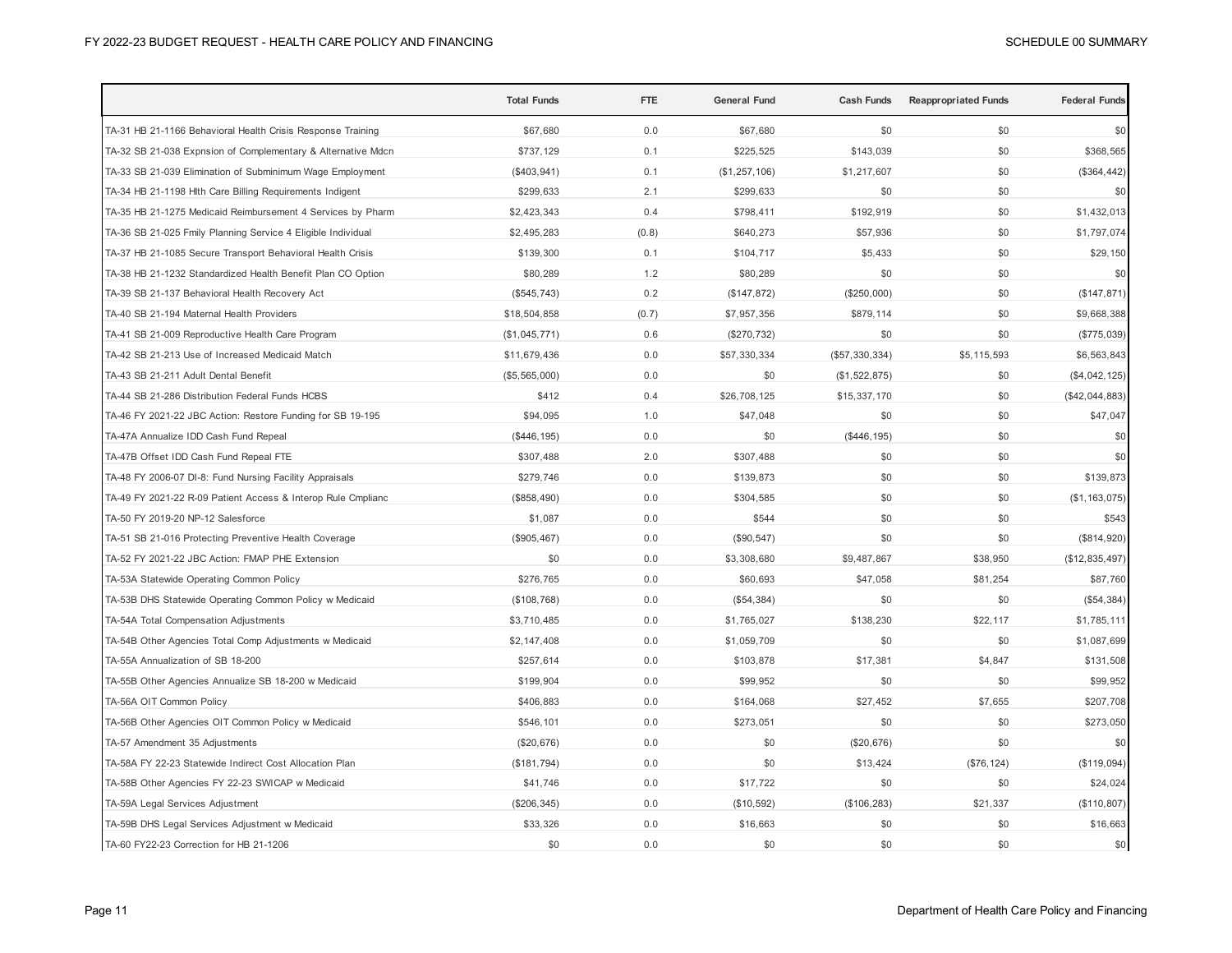|                                                              | <b>Total Funds</b> | <b>FTE</b> | <b>General Fund</b> | <b>Cash Funds</b> | <b>Reappropriated Funds</b> | <b>Federal Funds</b> |
|--------------------------------------------------------------|--------------------|------------|---------------------|-------------------|-----------------------------|----------------------|
| FY 2022-23 Base Request                                      | \$13,396,015,183   | 606.9      | \$3,652,090,038     | \$1,579,468,510   | \$92,890,070                | \$8,071,566,565      |
| NP-01 Food Service and Housekeeping Coordinated Compensation | \$30,790           | 0.0        | \$15,395            | \$0               | \$0                         | \$15,395             |
| NP-02 Office of Operations Operating Request                 | \$115,513          | 0.0        | \$57,756            | \$0               | \$0                         | \$57,757             |
| NP-03 CSEAP Resources                                        | \$4,680            | 0.0        | \$2,003             | \$282             | \$36                        | \$2,359              |
| NP-04 Paid Family Medical Leave Act Funding                  | \$138,348          | 0.0        | \$68,596            | \$403             | \$112                       | \$69,237             |
| NP-05 Annual Fleet Vehicle Request                           | \$7,542            | 0.0        | \$3,771             | \$0               | \$0                         | \$3,771              |
| NP-06 OIT_FY23 Budget Request Package                        | \$48,745           | 0.0        | \$22,589            | \$1,243           | \$347                       | \$24,566             |
| NP-07 DHS 1% Community Provider Rate Increase                | \$182,884          | 0.0        | \$91,441            | \$0               | \$0                         | \$91,443             |
| NP-08 Equity Officers                                        | \$216,966          | 2.0        | \$0                 | \$0               | \$108,483                   | \$108,483            |
| R-01 Medical Services Premiums                               | (\$34,349,234)     | 0.0        | \$203,211,855       | \$39,321,653      | (\$785, 199)                | (\$276,097,543)      |
| R-02 Behavioral Health Programs                              | \$17,894,411       | 0.0        | \$23,043,372        | \$5,181,553       | \$0                         | (\$10,330,514)       |
| R-03 Child Health Plan Plus                                  | \$37,398,301       | 0.0        | \$11,373,603        | \$5,647,506       | \$0                         | \$20,377,192         |
| R-04 Medicare Modernization Act State Contribution           | \$27,863,762       | 0.0        | \$27,863,762        | \$0               | \$0                         | \$0                  |
| R-05 Office of Community Living                              | \$36,542,346       | 0.0        | \$41,134,323        | \$956,424         | \$0                         | (\$5,548,401)        |
| R-06 Value Based Payments                                    | \$22,850,574       | 9.6        | \$7,403,648         | (\$7,197)         | \$0                         | \$15,454,123         |
| R-07 Utilization Management                                  | (\$3,011,223)      | 0.0        | (\$1,512,985)       | \$116,559         | \$0                         | (\$1,614,797)        |
| R-08 County Administration, Oversight and Eligibility        | (\$590, 849)       | 5.9        | \$461,138           | \$1,936,919       | \$0                         | (\$2,988,906)        |
| R-09 Office of Community Living Program Enhancements         | \$2,452,715        | 0.0        | \$1,872,153         | \$0               | \$0                         | \$580,562            |
| R-10 Provider Rate Adjustments                               | \$104,434,828      | 0.0        | \$41,327,629        | \$5,966,149       | \$0                         | \$57,141,050         |
| R-11 ACC/CHP+ Accountability                                 | (\$1,048,141)      | 2.0        | (\$351, 127)        | \$0               | \$0                         | (\$697,014)          |
| R-12 Convert Contractor Resources to FTE                     | (\$339,518)        | 23.2       | (\$155, 265)        | (\$60, 722)       | \$370,586                   | (\$494, 117)         |
| R-13 Compliance FTE                                          | (\$4,678,266)      | 10.8       | (\$2,393,350)       | \$108,434         | \$0                         | $(\$2,393,350)$      |
| R-14 MMIS Funding Adjustment and Contractor Conversion       | (\$56,079,142)     | 12.5       | (\$10,347,479)      | (\$2,753,052)     | \$0                         | (\$42,978,611)       |
| R-15 Restore APCD Scholarship Funds                          | \$200,000          | 0.0        | \$200,000           | \$0               | \$0                         | \$0                  |
| R-16 Urban Indian Health Organization State-Only Payments    | \$48,025           | 0.0        | \$48,025            | \$0               | \$0                         | \$0                  |
| R-17 SBIRT Training Grant Program Reduction                  | (\$250,000)        | 0.0        | \$0                 | (\$250,000)       | \$0                         | \$0                  |
| FY 2022-23 Governor's Budget Request - Nov 1                 | \$13,546,099,240   | 672.9      | \$3,995,530,891     | \$1,635,634,664   | \$92,584,435                | \$7,822,349,250      |
| <b>BA-06 PHE County Administration Resources</b>             | \$10,175,120       | 0.0        | \$1,066,277         | \$1,888,241       | \$0                         | \$7,220,602          |
| BA-07 Increase Base Wage for Nursing Homes                   | \$4,779,253        | 0.0        | \$2,389,627         | \$0               | \$0                         | \$2,389,626          |
| BA-08 Behavioral Health Administration                       | \$638,727          | 4.8        | \$319,365           | \$0               | \$0                         | \$319,362            |
| BA-09 eConsult Program Implementation                        | \$71,516           | 0.0        | \$27,274            | \$85,695          | \$0                         | (\$41,453)           |
| BA-10 HCBS ARPA Spending Authority                           | \$251,447,005      | 50.1       | \$0                 | \$153,393,279     | \$0                         | \$98,053,726         |
| BA-12 Safety Net Provider Payments                           | (\$34,573,801)     | 0.0        | \$0                 | (\$20, 272, 246)  | \$0                         | (\$14,301,555)       |
| BA-13 Medicaid Funding for Connect for Health CO             | \$0                | 0.0        | \$0                 | \$542,486         | \$0                         | (\$542,486)          |
| BA-14 Centralized Eligibility Vendor Rate Change             | \$1,118,127        | 0.0        | \$0                 | \$545,645         | \$0                         | \$572,482            |
| BA-15 Move Rx Importation Funding from OIT to GPS            | \$0                | 0.0        | \$0                 | \$0               | \$0                         | \$0                  |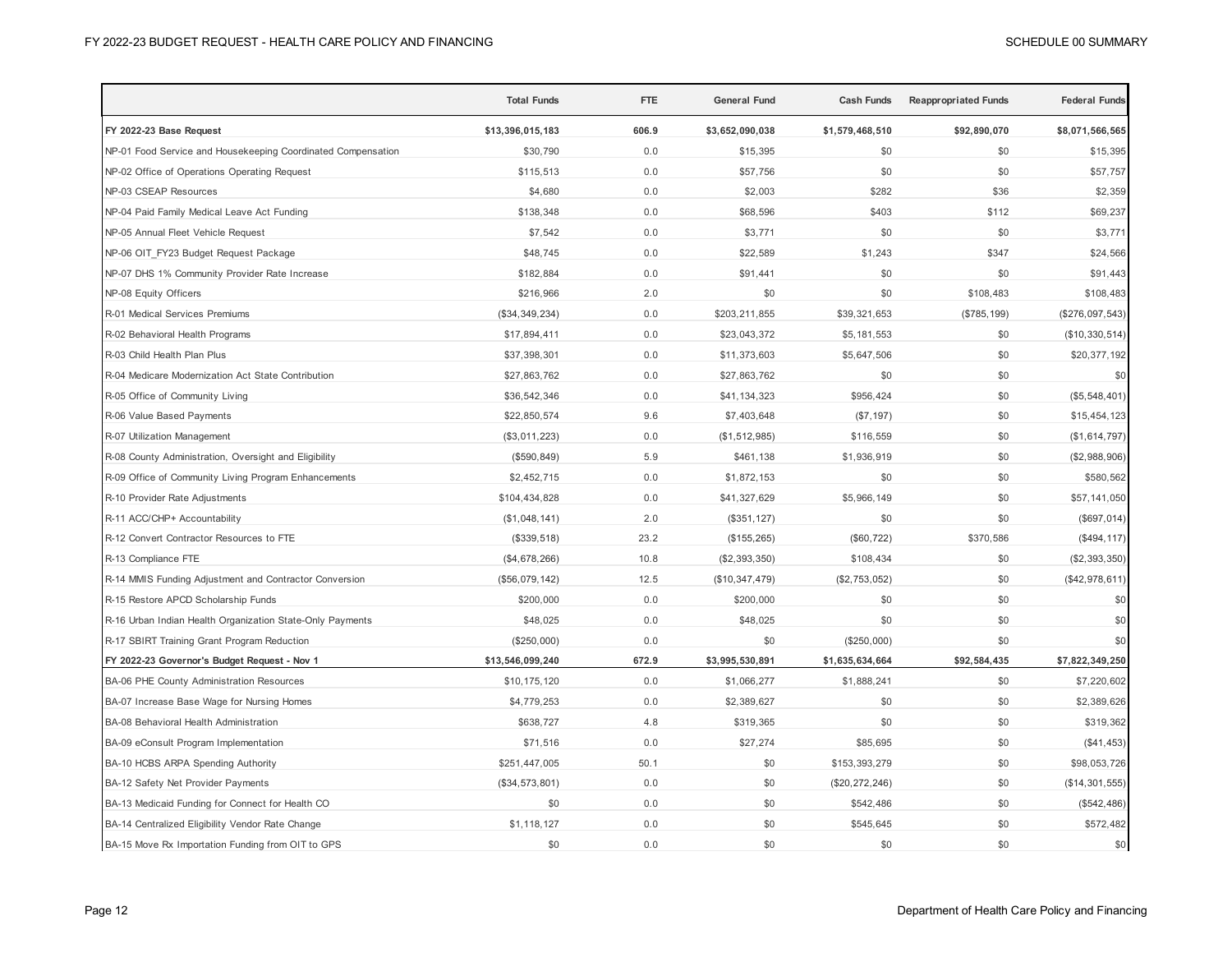|                                                        | <b>Total Funds</b> | <b>FTE</b> | <b>General Fund</b> | <b>Cash Funds</b> | <b>Reappropriated Funds</b> | <b>Federal Funds</b> |
|--------------------------------------------------------|--------------------|------------|---------------------|-------------------|-----------------------------|----------------------|
| BA-16 HB 21-1166 Rollforward                           | \$0                | 0.0        | \$0                 | \$0               | \$0                         | \$0                  |
| BA-17 Remove CUSOM Clinical Revenue Funding            | (\$24,649,011)     | (2.0)      | \$0                 | (\$11,565,131)    | \$0                         | (\$13,083,880)       |
| NPBA-01 OIT FY23 BA-02 CBMS Administration Allocation  | \$3,477,278        | 0.0        | \$738,945           | \$417,243         | (\$5,381)                   | \$2,326,471          |
| NPBA-02 Transfer Prgrms to the Dept of Early Childhood | \$0                | 0.0        | \$0                 | \$0               | \$0                         | \$0                  |
| NPBA-03 COWINS Partnership Agreement                   | \$564.979          | 0.0        | \$280.251           | \$15,288          | (\$2,345)                   | \$271,785            |
| NPBA-04 Savings from Nursing Facility Transitions      | (\$3,396,132)      | 0.0        | (\$1,698,066)       | \$0               | \$0                         | (\$1,698,066)        |
| FY 2022-23 Governor's Budget Request - Revised         | \$13,755,752,301   | 725.8      | \$3.998.654.564     | \$1,760,685,164   | \$92,576,709                | \$7,903,835,864      |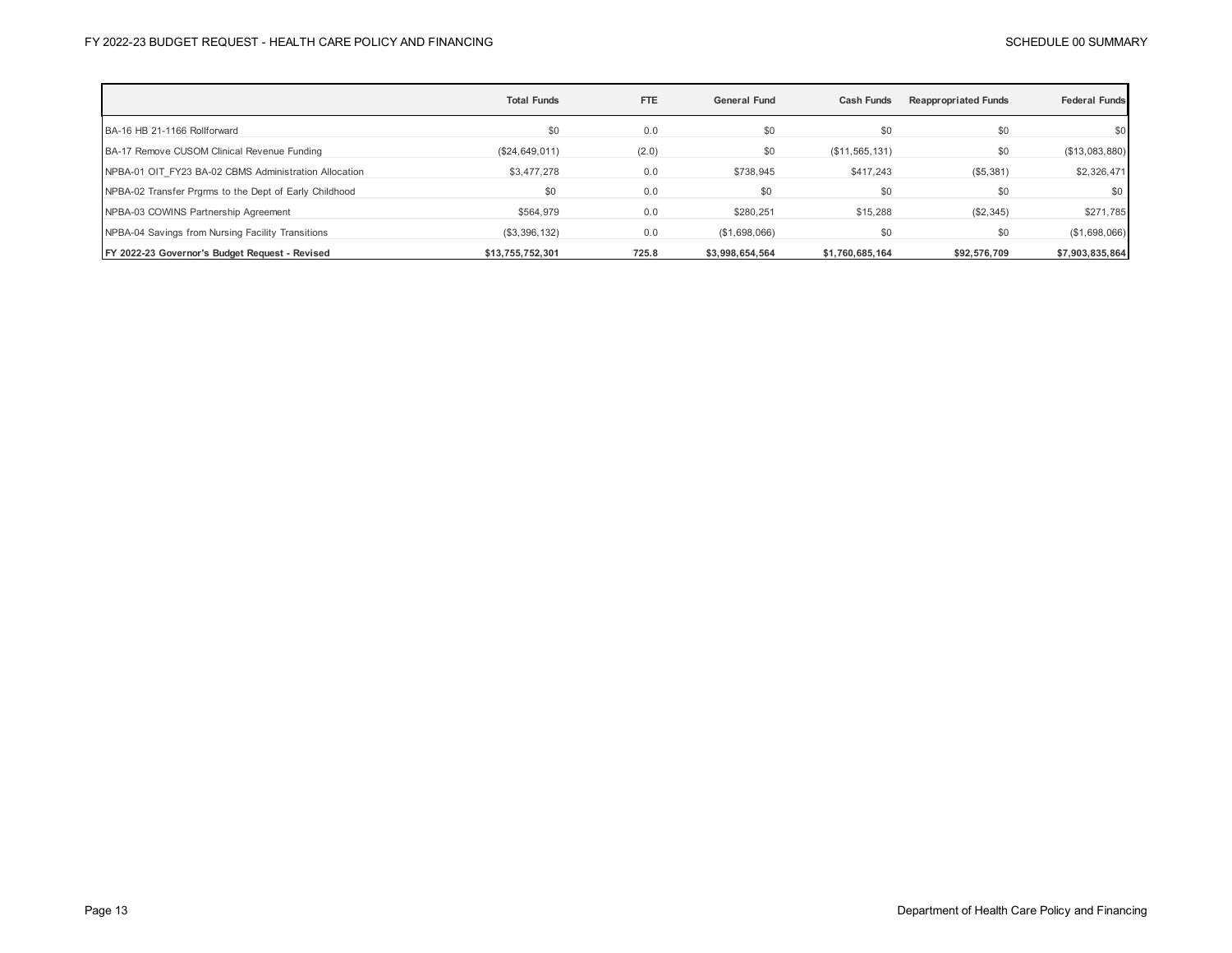| FY 2022-23 Budget Request - Department of Health Care Policy and Financing                 |                    |       |                     |                   | January Schedule 00 - Reconciliation Detail |                      |  |
|--------------------------------------------------------------------------------------------|--------------------|-------|---------------------|-------------------|---------------------------------------------|----------------------|--|
|                                                                                            | <b>Total Funds</b> | FTE   | <b>General Fund</b> | <b>Cash Funds</b> | <b>Reappropriated Funds</b>                 | <b>Federal Funds</b> |  |
| 01. Executive Director's Office - (A) General Administration -<br><b>Personal Services</b> |                    |       |                     |                   |                                             |                      |  |
| SB 21-205 Long Appropriations Bill                                                         | \$44,938,868       | 541.4 | \$17,225,736        | \$4,229,277       | \$1,892,340                                 | \$21,591,515         |  |
| HB 21-1085 Secure Transportation Behavioral Health Crisis                                  | \$65,801           | 0.9   | \$30,335            | \$2,565           | \$0                                         | \$32,901             |  |
| HB 21-1198 Health-care Billing Requirements For Indigent Patients                          | \$47,855           | 0.7   | \$47,855            | \$0               | \$0                                         | \$0                  |  |
| HB 21-1232 Standardized Health Benefit Plan Colorado Option                                | \$65,243           | 0.8   | \$65,243            | \$0               | \$0                                         | \$0                  |  |
| HB 21-1275 Medicaid Reimbursement For Services By Pharmacists                              | \$149,694          | 1.6   | \$74,847            | \$0               | \$0                                         | \$74,847             |  |
| SB 21-009 Reproductive Health Care Program                                                 | \$232,463          | 3.4   | \$232,463           | \$0               | \$0                                         | \$0                  |  |
| SB 21-025 Family Planning Service For Eligible Individuals                                 | \$118,768          | 1.8   | \$59,384            | \$0               | \$0                                         | \$59,384             |  |
| SB 21-038 Expansion of Complementary And Alternative Medicine                              | \$65,801           | 0.9   | \$32,901            | \$0               | \$0                                         | \$32,900             |  |
| SB 21-039 Elimination Of Subminimum Wage Employment                                        | \$92,121           | 1.3   | \$43,205            | \$0               | \$0                                         | \$48,916             |  |
| SB 21-137 Behavioral Health Recovery Act                                                   | \$260,085          | 2.8   | \$130,043           | \$0               | \$0                                         | \$130,042            |  |
| SB 21-194 Maternal Health Providers                                                        | \$47,855           | 0.7   | \$23,928            | \$0               | \$0                                         | \$23,927             |  |
| SB 21-286 Distribution Federal Funds Home- and Community-based Services                    | \$345,536          | 4.6   | \$0                 | \$172,768         | \$0                                         | \$172,768            |  |
| FY 2021-22 Initial Appropriation                                                           | \$46,430,090       | 560.9 | \$17,965,940        | \$4,404,610       | \$1,892,340                                 | \$22,167,200         |  |
| S-10 HCBS ARPA Spending Authority                                                          | \$2,520,553        | 49.5  | \$0                 | \$1,260,277       | \$0                                         | \$1,260,276          |  |
| FY 2021-22 Total Revised Appropriation Request                                             | \$48,950,643       | 610.4 | \$17,965,940        | \$5,664,887       | \$1,892,340                                 | \$23,427,476         |  |
| FY 2022-23 Starting Base                                                                   | \$46,430,090       | 560.9 | \$17,965,940        | \$4,404,610       | \$1,892,340                                 | \$22,167,200         |  |
| TA-02 FY 2019-20 R-16 Employment 1st Initiatives Ppl w IDD                                 | (\$127,007)        | (2.0) | \$0                 | (\$127,007)       | \$0                                         | \$0                  |  |
| TA-15 FY 2021-22 R-10 Convert Contractor Resources to FTE                                  | \$31,678           | 0.5   | \$8,158             | \$4,685           | \$0                                         | \$18,835             |  |
| TA-18 FY 2021-22 R-23 Behvioral Hlth Claims and Elig Process                               | \$64,577           | 0.0   | \$64,577            | \$0               | \$0                                         | \$0                  |  |
| TA-20 FY 2021-22 BA-15 Implement eConsult Program                                          | (\$47,787)         | 0.1   | (\$15,769)          | (\$8, 125)        | \$0                                         | (\$23,893)           |  |
| TA-23 Annualize BA-10 PHE End Resources                                                    | (\$36,313)         | 0.0   | (\$10, 879)         | (\$7,277)         | \$0                                         | (\$18, 157)          |  |
| TA-26 FY 2021-22 JBC Action: CUSOM Clinical Reviews                                        | \$12,531           | 0.2   | \$0                 | \$6,265           | \$0                                         | \$6,266              |  |
| TA-30 FY21 Salary Survey Distribution                                                      | \$1,273,930        | 0.0   | \$474,954           | \$98,663          | \$29,439                                    | \$670,874            |  |
| TA-32 SB 21-038 Expnsion of Complementary & Alternative Mdcn                               | \$5,982            | 0.1   | \$2,991             | \$0               | \$0                                         | \$2,991              |  |
| TA-33 SB 21-039 Elimination of Subminimum Wage Employment                                  | \$8,375            | 0.1   | \$7,043             | \$0               | \$0                                         | \$1,332              |  |
| TA-34 HB 21-1198 Hlth Care Billing Requirements Indigent                                   | \$155,531          | 2.1   | \$155,531           | \$0               | \$0                                         | \$0                  |  |
| TA-35 HB 21-1275 Medicaid Reimbursement 4 Services by Pharm                                | \$29,940           | 0.4   | \$14,970            | \$0               | \$0                                         | \$14,970             |  |
| TA-36 SB 21-025 Fmily Planning Service 4 Eligible Individual                               | (\$46,985)         | (0.8) | (\$23,492)          | \$0               | \$0                                         | (\$23,493)           |  |
| TA-37 HB 21-1085 Secure Transport Behavioral Health Crisis                                 | \$5,982            | 0.1   | \$2,757             | \$234             | \$0                                         | \$2,991              |  |
| TA-38 HB 21-1232 Standardized Health Benefit Plan CO Option                                | \$91,339           | 1.2   | \$91,339            | \$0               | \$0                                         | \$0                  |  |
| TA-39 SB 21-137 Behavioral Health Recovery Act                                             | \$24,549           | 0.2   | \$12,274            | \$0               | \$0                                         | \$12,275             |  |
| TA-40 SB 21-194 Maternal Health Providers                                                  | (\$47,855)         | (0.7) | (\$23,928)          | \$0               | \$0                                         | (\$23,927)           |  |
| TA-41 SB 21-009 Reproductive Health Care Program                                           | \$58,445           | 0.6   | \$58,445            | \$0               | \$0                                         | \$0                  |  |
| TA-44 SB 21-286 Distribution Federal Funds HCBS                                            | \$31,412           | 0.4   | \$0                 | \$15,706          | \$0                                         | \$15,706             |  |
| TA-46 FY 2021-22 JBC Action: Restore Funding for SB 19-195                                 | \$98,745           | 1.0   | \$49,373            | \$0               | \$0                                         | \$49,372             |  |
| TA-47A Annualize IDD Cash Fund Repeal                                                      | (\$18,489)         | 0.0   | \$0                 | (\$18,489)        | \$0                                         | \$0                  |  |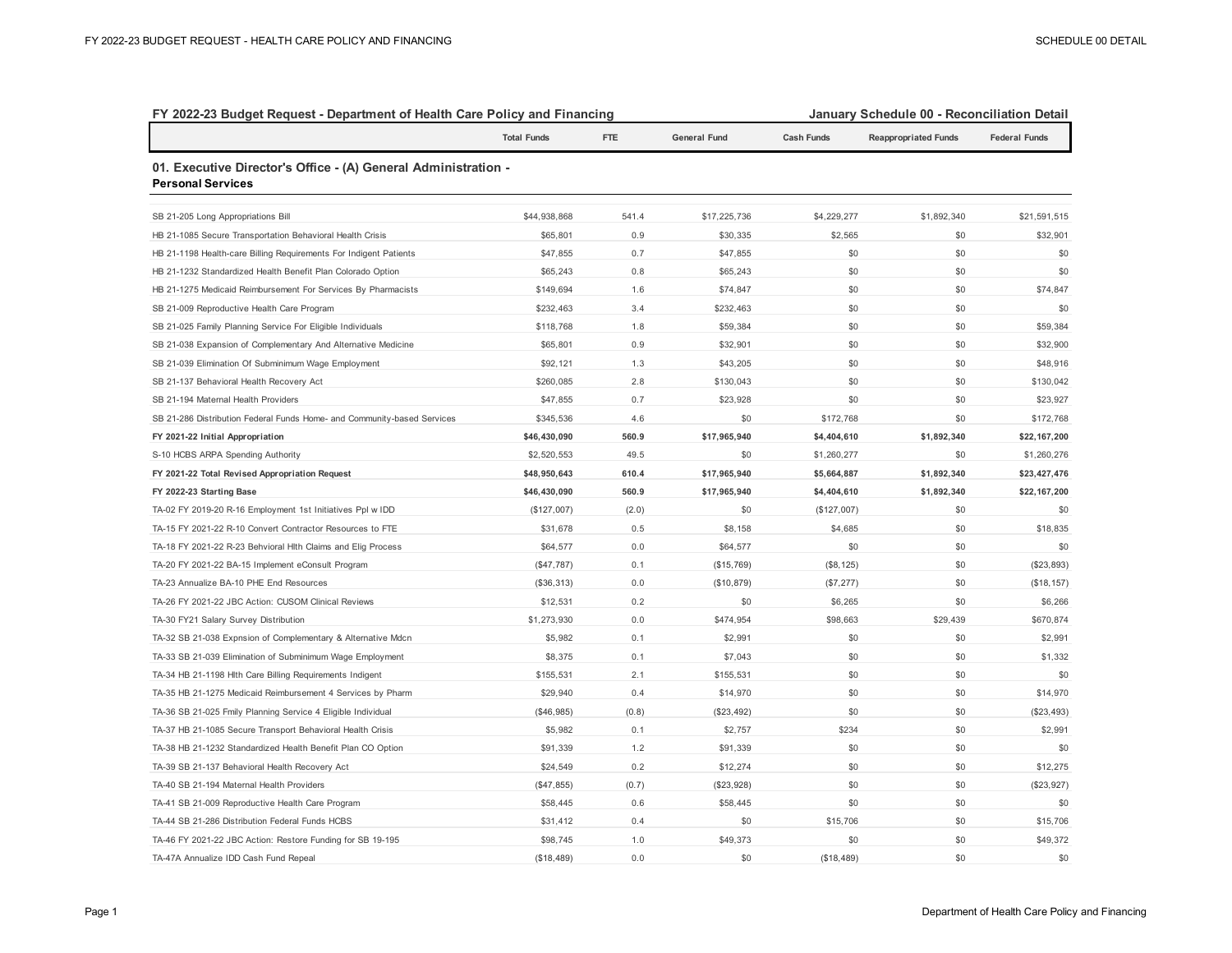|                                                              | <b>Total Funds</b> | FTE   | <b>General Fund</b> | <b>Cash Funds</b> | <b>Reappropriated Funds</b> | <b>Federal Funds</b> |
|--------------------------------------------------------------|--------------------|-------|---------------------|-------------------|-----------------------------|----------------------|
| TA-49 FY 2021-22 R-09 Patient Access & Interop Rule Cmplianc | \$2,763            | 0.0   | \$1.381             | \$0               | \$0                         | \$1,382              |
| TA-55A Annualization of SB 18-200                            | \$257,614          | 0.0   | \$103,878           | \$17.381          | \$4,847                     | \$131,508            |
| TA-58A FY 22-23 Statewide Indirect Cost Allocation Plan      | (\$90,897)         | 0.0   | \$0                 | \$0               | (\$90, 897)                 | \$0                  |
| FY 2022-23 Base Request                                      | \$48,168,150       | 564.4 | \$18,939,543        | \$4,386,646       | \$1,835,729                 | \$23,006,232         |
| NP-08 Equity Officers                                        | \$158,556          | 2.0   | \$0                 | \$0               | \$79,278                    | \$79,278             |
| R-06 Value Based Payments                                    | \$727,980          | 9.6   | \$363,990           | \$0               | \$0                         | \$363,990            |
| R-08 County Administration, Oversight and Eligibility        | \$443,822          | 5.9   | \$133,478           | \$88,433          | \$0                         | \$221,911            |
| R-11 ACC/CHP+ Accountability                                 | \$140.724          | 2.0   | \$35,181            | \$24.627          | \$0                         | \$80,916             |
| R-12 Convert Contractor Resources to FTE                     | \$1,746,305        | 23.2  | \$494,134           | \$54,473          | \$369,740                   | \$827,958            |
| R-13 Compliance FTE                                          | \$779,816          | 10.8  | \$353,318           | \$73,180          | \$0                         | \$353,318            |
| R-14 MMIS Funding Adjustment and Contractor Conversion       | \$930,109          | 12.5  | \$144.260           | \$93,848          | \$0                         | \$692,001            |
| FY 2022-23 Governor's Budget Request - Nov 1                 | \$53,095,462       | 630.4 | \$20,463,904        | \$4,721,207       | \$2,284,747                 | \$25,625,604         |
| BA-08 Behavioral Health Administration                       | \$474.767          | 4.8   | \$237.384           | \$0               | \$0                         | \$237,383            |
| BA-09 eConsult Program Implementation                        | \$55,534           | 0.0   | \$18,326            | \$9.441           | \$0                         | \$27,767             |
| BA-10 HCBS ARPA Spending Authority                           | \$3,383,177        | 46.1  | \$0                 | \$1,691.589       | \$0                         | \$1,691,588          |
| BA-17 Remove CUSOM Clinical Revenue Funding                  | (\$150, 364)       | (2.0) | \$0                 | (\$75, 182)       | \$0                         | (\$75, 182)          |
| FY 2022-23 Total Revised Appropriation Request               | \$56,858,576       | 679.3 | \$20,719,614        | \$6.347.055       | \$2,284,747                 | \$27,507,160         |

#### **Health, Life, and Dental**

| SB 21-205 Long Appropriations Bill                     | \$6,863,806 | 0.0 | \$2,642,297 | \$556.742  | \$166.554 | \$3,498,213 |
|--------------------------------------------------------|-------------|-----|-------------|------------|-----------|-------------|
| FY 2021-22 Initial Appropriation                       | \$6,863,806 | 0.0 | \$2,642,297 | \$556,742  | \$166,554 | \$3,498,213 |
| S-10 HCBS ARPA Spending Authority                      | \$344,789   | 0.0 | \$0         | \$172,394  | \$0       | \$172,395   |
| FY 2021-22 Total Revised Appropriation Request         | \$7,208,595 | 0.0 | \$2,642,297 | \$729,136  | \$166,554 | \$3,670,608 |
| FY 2022-23 Starting Base                               | \$6,863,806 | 0.0 | \$2,642,297 | \$556,742  | \$166,554 | \$3,498,213 |
| TA-47A Annualize IDD Cash Fund Repeal                  | (\$15,934)  | 0.0 | \$0         | (\$15,934) | \$0       | \$0         |
| TA-54A Total Compensation Adjustments                  | \$1,254,933 | 0.0 | \$696,593   | \$22,318   | (\$1,072) | \$537,094   |
| FY 2022-23 Base Request                                | \$8,102,805 | 0.0 | \$3,338,890 | \$563,126  | \$165,482 | \$4,035,307 |
| NP-08 Equity Officers                                  | \$28,172    | 0.0 | \$0         | \$0        | \$14,086  | \$14,086    |
| R-06 Value Based Payments                              | \$135.440   | 0.0 | \$67,720    | \$0        | \$0       | \$67,720    |
| R-08 County Administration, Oversight and Eligibility  | \$84,516    | 0.0 | \$25,418    | \$16,840   | \$0       | \$42,258    |
| R-11 ACC/CHP+ Accountability                           | \$27,630    | 0.0 | \$6,773     | \$4,930    | \$0       | \$15,927    |
| R-12 Convert Contractor Resources to FTE               | \$326,675   | 0.0 | \$92,168    | \$10,470   | \$66,155  | \$157,882   |
| R-13 Compliance FTE                                    | \$154,946   | 0.0 | \$70,430    | \$14,086   | \$0       | \$70,430    |
| R-14 MMIS Funding Adjustment and Contractor Conversion | \$183,118   | 0.0 | \$28,402    | \$18,477   | \$0       | \$136,239   |
| FY 2022-23 Governor's Budget Request - Nov 1           | \$9,043,302 | 0.0 | \$3,629,801 | \$627,929  | \$245,723 | \$4,539,849 |
| BA-08 Behavioral Health Administration                 | \$48,276    | 0.0 | \$24,138    | \$0        | \$0       | \$24,138    |
| BA-09 eConsult Program Implementation                  | \$10,042    | 0.0 | \$3,314     | \$1,707    | \$0       | \$5,021     |
| BA-10 HCBS ARPA Spending Authority                     | \$463,189   | 0.0 | \$0         | \$231.594  | \$0       | \$231,595   |
| NPBA-03 COWINS Partnership Agreement                   | \$9,608     | 0.0 | \$2,566     | \$15,288   | (\$2,345) | (\$5,901)   |
| FY 2022-23 Total Revised Appropriation Request         | \$9,574,417 | 0.0 | \$3,659,819 | \$876,518  | \$243,378 | \$4,794,702 |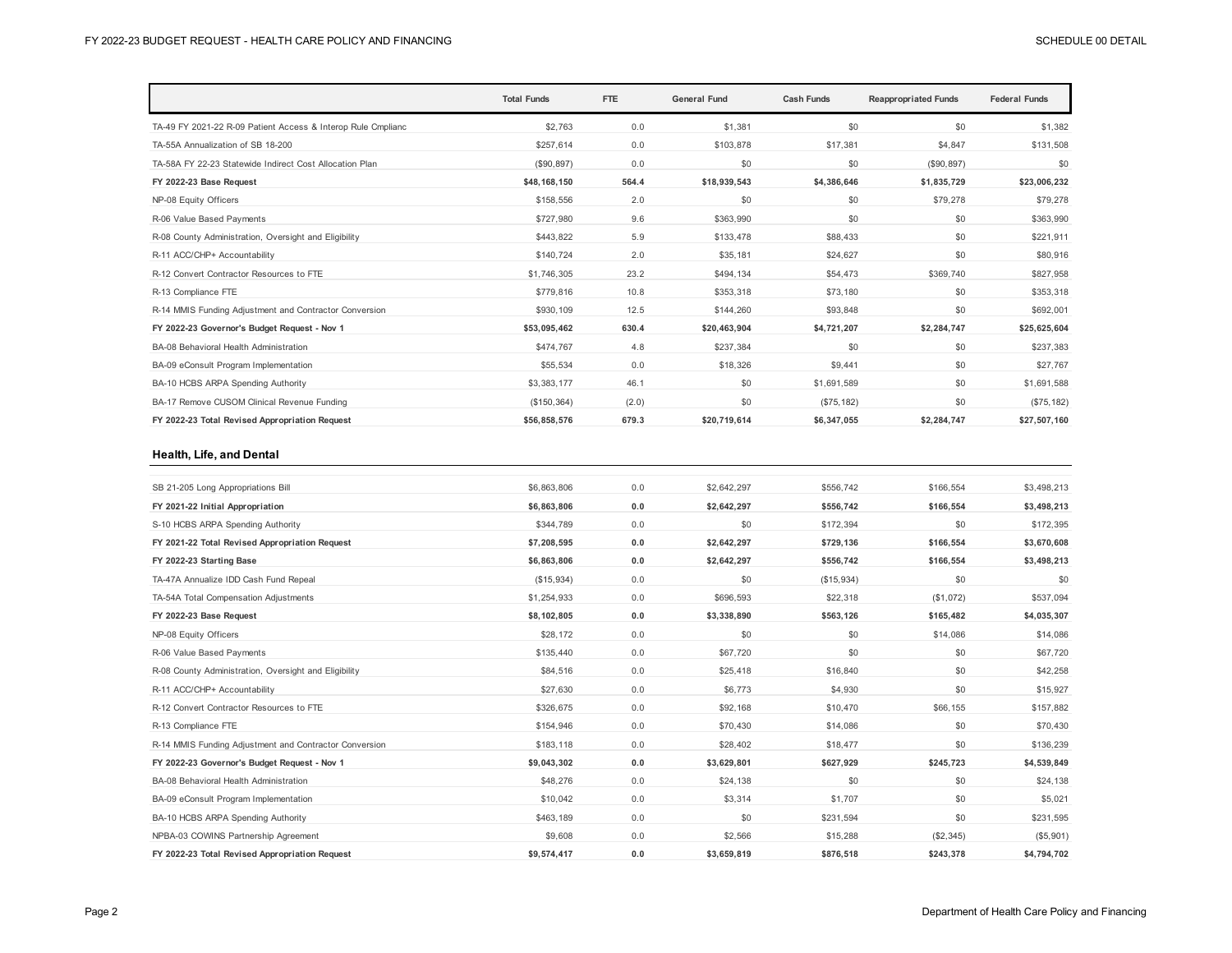|                                                        | <b>Total Funds</b> | FTE | <b>General Fund</b> | <b>Cash Funds</b> | <b>Reappropriated Funds</b> | <b>Federal Funds</b> |
|--------------------------------------------------------|--------------------|-----|---------------------|-------------------|-----------------------------|----------------------|
| <b>Short-term Disability</b>                           |                    |     |                     |                   |                             |                      |
|                                                        |                    |     |                     |                   |                             |                      |
| SB 21-205 Long Appropriations Bill                     | \$102.458          | 0.0 | \$50,803            | \$9,763           | \$3,300                     | \$38,592             |
| FY 2021-22 Initial Appropriation                       | \$102,458          | 0.0 | \$50,803            | \$9,763           | \$3,300                     | \$38,592             |
| S-10 HCBS ARPA Spending Authority                      | \$3,589            | 0.0 | \$0                 | \$1,794           | \$0                         | \$1,795              |
| FY 2021-22 Total Revised Appropriation Request         | \$106,047          | 0.0 | \$50,803            | \$11,557          | \$3.300                     | \$40,387             |
| FY 2022-23 Starting Base                               | \$102,458          | 0.0 | \$50,803            | \$9,763           | \$3,300                     | \$38,592             |
| TA-47A Annualize IDD Cash Fund Repeal                  | (S75)              | 0.0 | \$0                 | (\$75)            | \$0                         | \$0                  |
| TA-54A Total Compensation Adjustments                  | (\$17,782)         | 0.0 | (\$16,659)          | (\$4,050)         | (\$1,707)                   | \$4,634              |
| FY 2022-23 Base Request                                | \$84,601           | 0.0 | \$34,144            | \$5,638           | \$1,593                     | \$43,226             |
| NP-08 Equity Officers                                  | \$226              | 0.0 | \$0                 | \$0               | \$113                       | \$113                |
| R-06 Value Based Payments                              | \$1,037            | 0.0 | \$518               | \$0               | \$0                         | \$519                |
| R-08 County Administration, Oversight and Eligibility  | \$631              | 0.0 | \$190               | \$126             | \$0                         | \$315                |
| R-11 ACC/CHP+ Accountability                           | \$200              | 0.0 | \$50                | \$35              | \$0                         | \$115                |
| R-12 Convert Contractor Resources to FTE               | \$2,485            | 0.0 | \$700               | \$75              | \$526                       | \$1,184              |
| R-13 Compliance FTE                                    | \$1,112            | 0.0 | \$504               | \$104             | \$0                         | \$504                |
| R-14 MMIS Funding Adjustment and Contractor Conversion | \$1,325            | 0.0 | \$205               | \$134             | \$0                         | \$986                |
| FY 2022-23 Governor's Budget Request - Nov 1           | \$91,617           | 0.0 | \$36,311            | \$6,112           | \$2,232                     | \$46,962             |
| BA-08 Behavioral Health Administration                 | \$676              | 0.0 | \$338               | \$0               | \$0                         | \$338                |
| BA-09 eConsult Program Implementation                  | \$84               | 0.0 | \$28                | \$14              | \$0                         | \$42                 |
| BA-10 HCBS ARPA Spending Authority                     | \$4,814            | 0.0 | \$0                 | \$2,407           | \$0                         | \$2,407              |
| FY 2022-23 Total Revised Appropriation Request         | \$97,191           | 0.0 | \$36,677            | \$8,533           | \$2,232                     | \$49,749             |

#### **Amortization Equalization Disbursement**

| SB 21-205 Long Appropriations Bill                     | \$2,360,586 | 0.0 | \$924,349   | \$177,353 | \$52,920   | \$1,205,964 |
|--------------------------------------------------------|-------------|-----|-------------|-----------|------------|-------------|
| FY 2021-22 Initial Appropriation                       | \$2,360,586 | 0.0 | \$924,349   | \$177,353 | \$52,920   | \$1,205,964 |
| S-10 HCBS ARPA Spending Authority                      | \$112,177   | 0.0 | \$0         | \$56,088  | \$0        | \$56,089    |
| FY 2021-22 Total Revised Appropriation Request         | \$2,472,763 | 0.0 | \$924,349   | \$233,441 | \$52,920   | \$1,262,053 |
| FY 2022-23 Starting Base                               | \$2,360,586 | 0.0 | \$924,349   | \$177,353 | \$52,920   | \$1,205,964 |
| TA-47A Annualize IDD Cash Fund Repeal                  | (\$1,373)   | 0.0 | \$0         | (\$1,373) | \$0        | \$0         |
| TA-54A Total Compensation Adjustments                  | \$285,658   | 0.0 | \$142,698   | \$1,189   | (\$3, 132) | \$144,903   |
| FY 2022-23 Base Request                                | \$2,644,871 | 0.0 | \$1,067,047 | \$177,169 | \$49,788   | \$1,350,867 |
| NP-08 Equity Officers                                  | \$7,056     | 0.0 | \$0         | \$0       | \$3,528    | \$3,528     |
| R-06 Value Based Payments                              | \$32,398    | 0.0 | \$16,199    | \$0       | \$0        | \$16,199    |
| R-08 County Administration, Oversight and Eligibility  | \$19,750    | 0.0 | \$5,940     | \$3,935   | \$0        | \$9,875     |
| R-11 ACC/CHP+ Accountability                           | \$6,262     | 0.0 | \$1,565     | \$1,096   | \$0        | \$3,601     |
| R-12 Convert Contractor Resources to FTE               | \$77,717    | 0.0 | \$21,989    | \$2,423   | \$16,453   | \$36,852    |
| R-13 Compliance FTE                                    | \$34,705    | 0.0 | \$15,724    | \$3,257   | \$0        | \$15,724    |
| R-14 MMIS Funding Adjustment and Contractor Conversion | \$41,393    | 0.0 | \$6,420     | \$4,176   | \$0        | \$30,797    |
| FY 2022-23 Governor's Budget Request - Nov 1           | \$2,864,152 | 0.0 | \$1,134,884 | \$192,056 | \$69,769   | \$1,467,443 |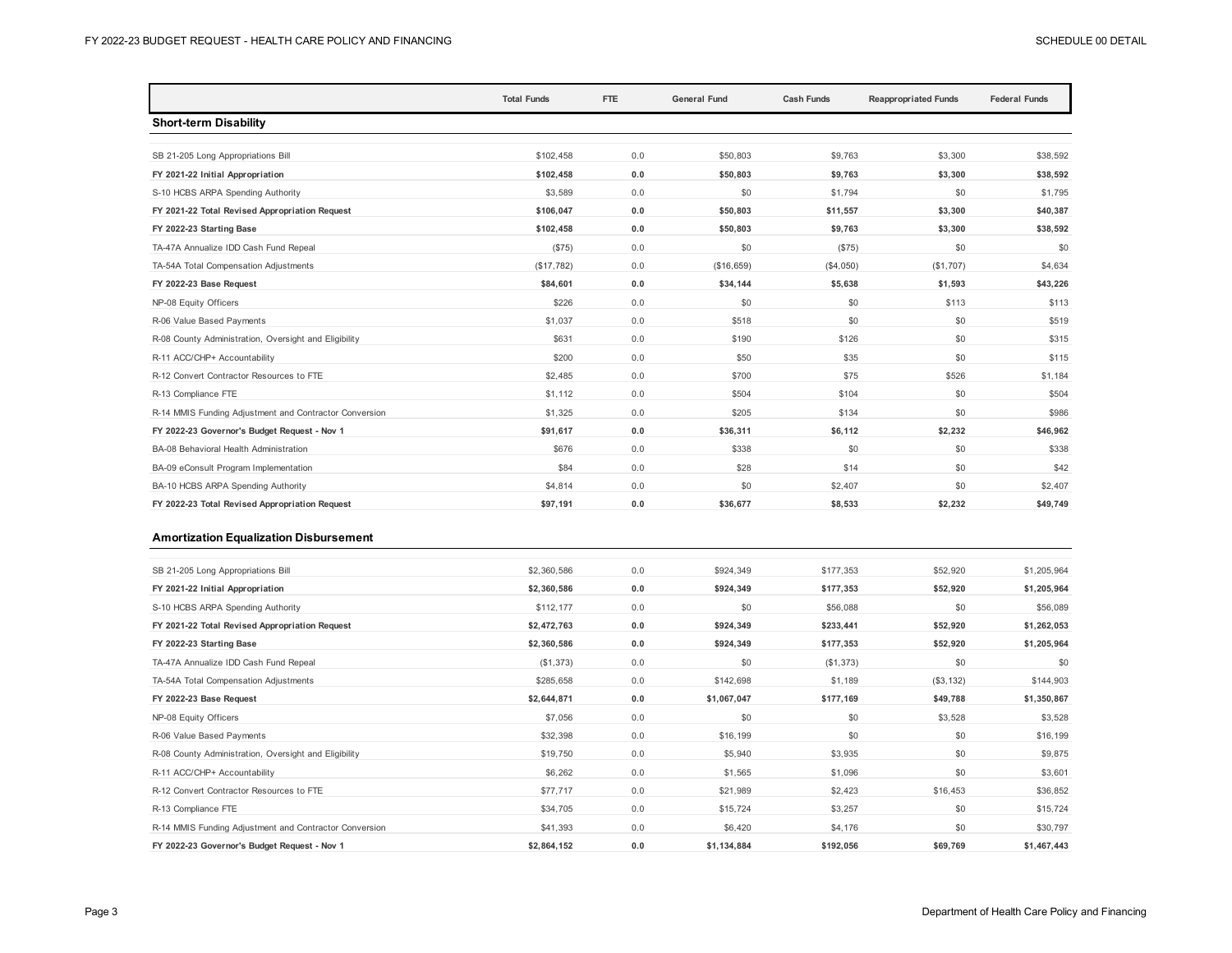|                                                            | <b>Total Funds</b> | FTE | <b>General Fund</b> | <b>Cash Funds</b> | <b>Reappropriated Funds</b> | <b>Federal Funds</b> |
|------------------------------------------------------------|--------------------|-----|---------------------|-------------------|-----------------------------|----------------------|
| BA-08 Behavioral Health Administration                     | \$21.129           | 0.0 | \$10,565            | \$0               | \$0                         | \$10,564             |
| BA-09 eConsult Program Implementation                      | \$2,470            | 0.0 | \$815               | \$420             | \$0                         | \$1,235              |
| BA-10 HCBS ARPA Spending Authority                         | \$150,565          | 0.0 | \$0                 | \$75,282          | \$0                         | \$75,283             |
| FY 2022-23 Total Revised Appropriation Request             | \$3,038,316        | 0.0 | \$1,146,264         | \$267,758         | \$69,769                    | \$1,554,525          |
| <b>Supplemental Amortization Equalization Disbursement</b> |                    |     |                     |                   |                             |                      |
| SB 21-205 Long Appropriations Bill                         | \$2,360,586        | 0.0 | \$924,349           | \$177,353         | \$52.920                    | \$1,205,964          |
| FY 2021-22 Initial Appropriation                           | \$2,360,586        | 0.0 | \$924,349           | \$177,353         | \$52,920                    | \$1,205,964          |
| S-10 HCBS ARPA Spending Authority                          | \$112,177          | 0.0 | \$0                 | \$56,088          | \$0                         | \$56,089             |
| FY 2021-22 Total Revised Appropriation Request             | \$2,472,763        | 0.0 | \$924,349           | \$233,441         | \$52.920                    | \$1,262,053          |
| FY 2022-23 Starting Base                                   | \$2,360,586        | 0.0 | \$924,349           | \$177,353         | \$52,920                    | \$1,205,964          |
| TA-47A Annualize IDD Cash Fund Repeal                      | (\$1,373)          | 0.0 | \$0                 | (S1, 373)         | \$0                         | \$0                  |
| TA-54A Total Compensation Adjustments                      | \$285,658          | 0.0 | \$142,698           | \$1,189           | (\$3, 132)                  | \$144,903            |
| FY 2022-23 Base Request                                    | \$2,644,871        | 0.0 | \$1,067,047         | \$177,169         | \$49,788                    | \$1,350,867          |
| NP-08 Equity Officers                                      | \$7,056            | 0.0 | \$0                 | \$0               | \$3,528                     | \$3,528              |
| R-06 Value Based Payments                                  | \$32,398           | 0.0 | \$16,199            | \$0               | \$0                         | \$16,199             |
| R-08 County Administration, Oversight and Eligibility      | \$19,750           | 0.0 | \$5,940             | \$3,935           | \$0                         | \$9,875              |
| R-11 ACC/CHP+ Accountability                               | \$6,262            | 0.0 | \$1,565             | \$1,096           | \$0                         | \$3,601              |
| R-12 Convert Contractor Resources to FTE                   | \$77,717           | 0.0 | \$21,989            | \$2,423           | \$16,453                    | \$36,852             |
| R-13 Compliance FTE                                        | \$34,705           | 0.0 | \$15,724            | \$3,257           | \$0                         | \$15,724             |
| R-14 MMIS Funding Adjustment and Contractor Conversion     | \$41,393           | 0.0 | \$6,420             | \$4,176           | \$0                         | \$30,797             |
| FY 2022-23 Governor's Budget Request - Nov 1               | \$2,864,152        | 0.0 | \$1,134,884         | \$192,056         | \$69,769                    | \$1,467,443          |
| BA-08 Behavioral Health Administration                     | \$21,129           | 0.0 | \$10,565            | \$0               | \$0                         | \$10,564             |
| BA-09 eConsult Program Implementation                      | \$2,472            | 0.0 | \$815               | \$421             | \$0                         | \$1,236              |
| BA-10 HCBS ARPA Spending Authority                         | \$150,565          | 0.0 | \$0                 | \$75.282          | \$0                         | \$75,283             |
| FY 2022-23 Total Revised Appropriation Request             | \$3,038,318        | 0.0 | \$1,146,264         | \$267,759         | \$69.769                    | \$1,554,526          |

#### **PERA Direct Distribution**

| SB 21-205 Long Appropriations Bill             | \$1,077,009 | 0.0 | \$401,537 | \$83,411  | \$24,889  | \$567,172 |
|------------------------------------------------|-------------|-----|-----------|-----------|-----------|-----------|
| FY 2021-22 Initial Appropriation               | \$1.077.009 | 0.0 | \$401,537 | \$83,411  | \$24,889  | \$567,172 |
| FY 2021-22 Total Revised Appropriation Request | \$1.077.009 | 0.0 | \$401,537 | \$83,411  | \$24,889  | \$567,172 |
| FY 2022-23 Starting Base                       | \$1,077,009 | 0.0 | \$401,537 | \$83,411  | \$24,889  | \$567,172 |
| TA-47A Annualize IDD Cash Fund Repeal          | (\$2,780)   | 0.0 | \$0       | (\$2,780) | \$0       | \$0       |
| TA-54A Total Compensation Adjustments          | \$43,353    | 0.0 | \$50,227  | (S7, 820) | (\$3,810) | \$4,756   |
| FY 2022-23 Base Request                        | \$1,117,582 | 0.0 | \$451,764 | \$72,811  | \$21,079  | \$571,928 |
| FY 2022-23 Governor's Budget Request - Nov 1   | \$1.117.582 | 0.0 | \$451,764 | \$72.811  | \$21.079  | \$571,928 |
| FY 2022-23 Total Revised Appropriation Request | \$1.117.582 | 0.0 | \$451.764 | \$72.811  | \$21.079  | \$571,928 |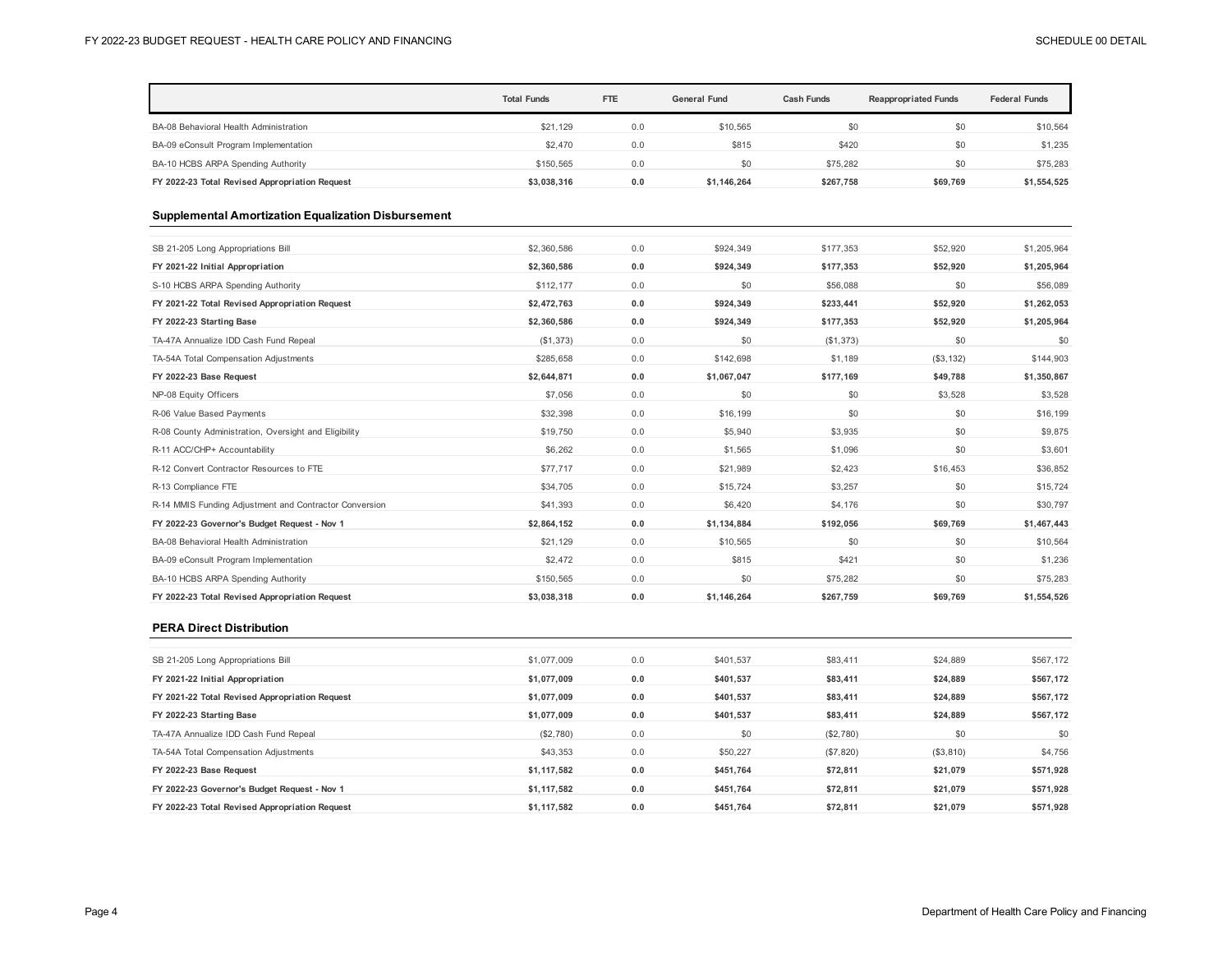|                                                | <b>Total Funds</b> | <b>FTE</b> | <b>General Fund</b> | <b>Cash Funds</b> | <b>Reappropriated Funds</b> | <b>Federal Funds</b> |
|------------------------------------------------|--------------------|------------|---------------------|-------------------|-----------------------------|----------------------|
| <b>Salary Survey</b>                           |                    |            |                     |                   |                             |                      |
| SB 21-205 Long Appropriations Bill             | \$1,273,930        | 0.0        | \$474,954           | \$98,663          | \$29,439                    | \$670,874            |
| FY 2021-22 Initial Appropriation               | \$1,273,930        | 0.0        | \$474,954           | \$98,663          | \$29,439                    | \$670,874            |
| FY 2021-22 Total Revised Appropriation Request | \$1,273,930        | 0.0        | \$474,954           | \$98,663          | \$29,439                    | \$670,874            |
| FY 2022-23 Starting Base                       | \$1,273,930        | $0.0$      | \$474,954           | \$98,663          | \$29,439                    | \$670,874            |
| TA-30 FY21 Salary Survey Distribution          | (\$1,273,930)      | 0.0        | (\$474,954)         | (\$98,663)        | (\$29,439)                  | (\$670, 874)         |
| TA-54A Total Compensation Adjustments          | \$1,739,584        | 0.0        | \$701,453           | \$117,370         | \$32,730                    | \$888,031            |
| FY 2022-23 Base Request                        | \$1,739,584        | 0.0        | \$701,453           | \$117,370         | \$32,730                    | \$888,031            |
| FY 2022-23 Governor's Budget Request - Nov 1   | \$1,739,584        | 0.0        | \$701,453           | \$117,370         | \$32,730                    | \$888,031            |
| FY 2022-23 Total Revised Appropriation Request | \$1,739,584        | 0.0        | \$701,453           | \$117,370         | \$32,730                    | \$888,031            |
| <b>Paid Family Medical Leave Initiative</b>    |                    |            |                     |                   |                             |                      |
| TA-54A Total Compensation Adjustments          | \$119,081          | 0.0        | \$48,017            | \$8,034           | \$2,240                     | \$60,790             |
| FY 2022-23 Base Request                        | \$119,081          | 0.0        | \$48,017            | \$8,034           | \$2,240                     | \$60,790             |
| FY 2022-23 Governor's Budget Request - Nov 1   | \$119,081          | 0.0        | \$48,017            | \$8,034           | \$2,240                     | \$60,790             |
| FY 2022-23 Total Revised Appropriation Request | \$119,081          | 0.0        | \$48,017            | \$8,034           | \$2,240                     | \$60,790             |
| <b>Paid Family Medical Leave Funding</b>       |                    |            |                     |                   |                             |                      |
| NP-04 Paid Family Medical Leave Act Funding    | \$5,978            | 0.0        | \$2,411             | \$403             | \$112                       | \$3,052              |
| FY 2022-23 Governor's Budget Request - Nov 1   | \$5,978            | 0.0        | \$2,411             | \$403             | \$112                       | \$3,052              |
| FY 2022-23 Total Revised Appropriation Request | \$5,978            | 0.0        | \$2,411             | \$403             | \$112                       | \$3,052              |
| <b>Worker's Compensation</b>                   |                    |            |                     |                   |                             |                      |
| SB 21-205 Long Appropriations Bill             | \$160,589          | 0.0        | \$64,559            | \$14,502          | \$976                       | \$80,552             |
| FY 2021-22 Initial Appropriation               | \$160,589          | 0.0        | \$64,559            | \$14,502          | \$976                       | \$80,552             |
| FY 2021-22 Total Revised Appropriation Request | \$160,589          | 0.0        | \$64,559            | \$14,502          | \$976                       | \$80,552             |
| FY 2022-23 Starting Base                       | \$160,589          | 0.0        | \$64,559            | \$14,502          | \$976                       | \$80,552             |
| TA-47A Annualize IDD Cash Fund Repeal          | (\$991)            | 0.0        | \$0                 | (\$991)           | \$0                         | \$0                  |
| TA-53A Statewide Operating Common Policy       | (\$20,911)         | 0.0        | (\$10,685)          | (\$688)           | \$4,668                     | (\$14,206)           |
| FY 2022-23 Base Request                        | \$138,687          | 0.0        | \$53,874            | \$12,823          | \$5,644                     | \$66,346             |
| FY 2022-23 Governor's Budget Request - Nov 1   | \$138,687          | 0.0        | \$53,874            | \$12,823          | \$5,644                     | \$66,346             |
| FY 2022-23 Total Revised Appropriation Request | \$138,687          | 0.0        | \$53,874            | \$12,823          | \$5,644                     | \$66,346             |
| <b>Operating Expenses</b>                      |                    |            |                     |                   |                             |                      |

| SB 21-205 Long Appropriations Bill                                | \$2,600,669 | 0.0 | \$1.113.377 | \$232.419 | \$13,297 | \$1,241,576 |
|-------------------------------------------------------------------|-------------|-----|-------------|-----------|----------|-------------|
| HB 21-1085 Secure Transportation Behavioral Health Crisis         | \$7.550     |     | \$3.481     | \$294     |          | \$3,775     |
| HB 21-1198 Health-care Billing Requirements For Indigent Patients | \$7.280     | 0.0 | \$7.280     |           |          | \$0         |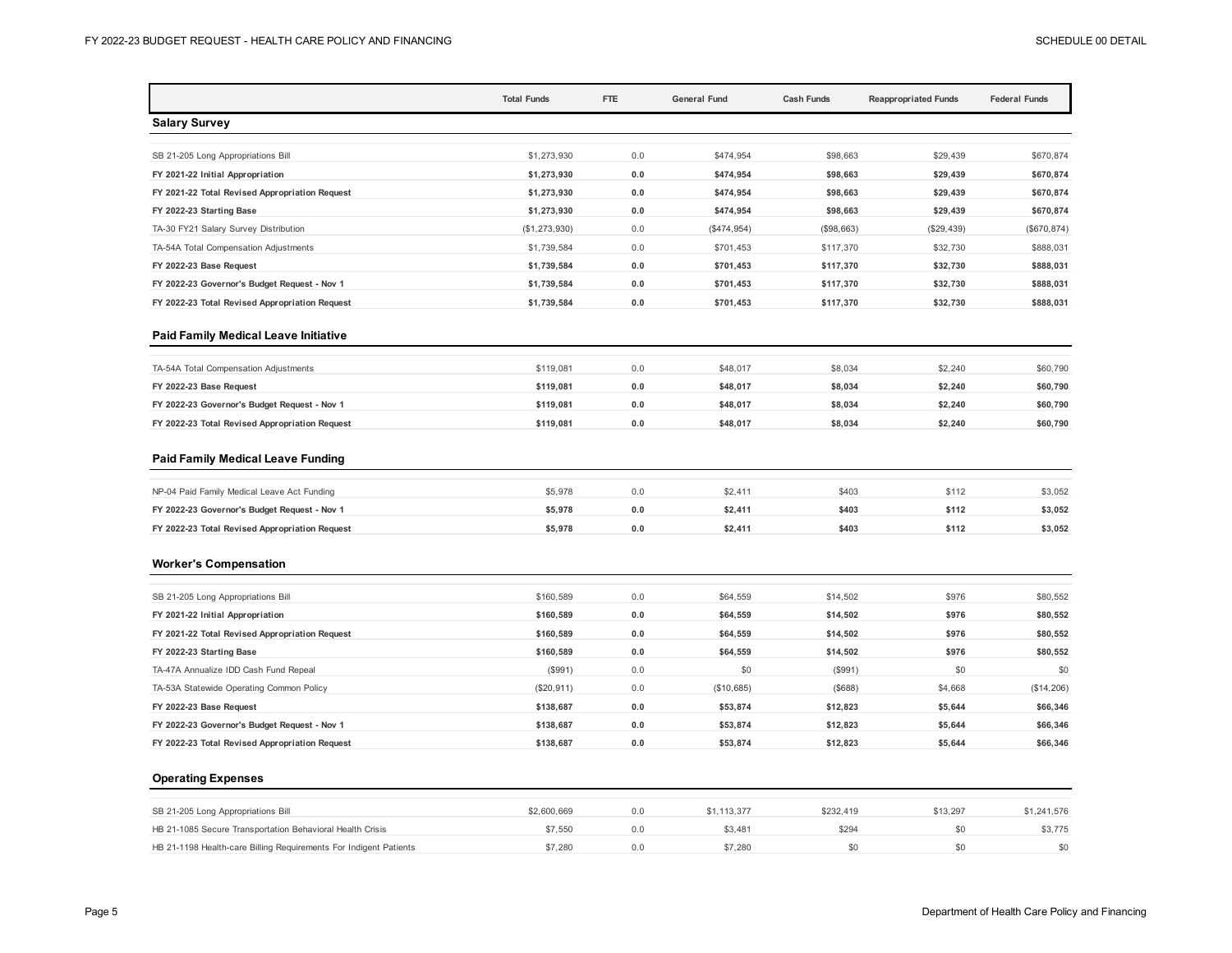|                                                                         | <b>Total Funds</b> | <b>FTE</b> | <b>General Fund</b> | <b>Cash Funds</b> | <b>Reappropriated Funds</b> | <b>Federal Funds</b> |
|-------------------------------------------------------------------------|--------------------|------------|---------------------|-------------------|-----------------------------|----------------------|
| HB 21-1232 Standardized Health Benefit Plan Colorado Option             | \$13,750           | 0.0        | \$13,750            | \$0               | \$0                         | \$0                  |
| HB 21-1275 Medicaid Reimbursement For Services By Pharmacists           | \$14,830           | 0.0        | \$7,415             | \$0               | \$0                         | \$7,415              |
| SB 21-009 Reproductive Health Care Program                              | \$36,400           | 0.0        | \$36,400            | \$0               | \$0                         | \$0                  |
| SB 21-025 Family Planning Service For Eligible Individuals              | \$8,900            | 0.0        | \$4,450             | \$0               | \$0                         | \$4,450              |
| SB 21-038 Expansion of Complementary And Alternative Medicine           | \$10,166           | 0.0        | \$5,083             | \$0               | \$0                         | \$5,083              |
| SB 21-039 Elimination Of Subminimum Wage Employment                     | \$8,090            | 0.0        | \$3,794             | \$0               | \$0                         | \$4,296              |
| SB 21-137 Behavioral Health Recovery Act                                | \$22,650           | 0.0        | \$11,325            | \$0               | \$0                         | \$11,325             |
| SB 21-194 Maternal Health Providers                                     | \$7,280            | 0.0        | \$3,640             | \$0               | \$0                         | \$3,640              |
| SB 21-286 Distribution Federal Funds Home- and Community-based Services | \$37,750           | 0.0        | \$0                 | \$18,875          | \$0                         | \$18,875             |
| FY 2021-22 Initial Appropriation                                        | \$2,775,315        | 0.0        | \$1,209,995         | \$251,588         | \$13,297                    | \$1,300,435          |
| S-10 HCBS ARPA Spending Authority                                       | \$272,968          | 0.0        | \$0                 | \$136,484         | \$0                         | \$136,484            |
| FY 2021-22 Total Revised Appropriation Request                          | \$3,048,283        | 0.0        | \$1,209,995         | \$388,072         | \$13,297                    | \$1,436,919          |
| FY 2022-23 Starting Base                                                | \$2,775,315        | 0.0        | \$1,209,995         | \$251,588         | \$13,297                    | \$1,300,435          |
| TA-02 FY 2019-20 R-16 Employment 1st Initiatives Ppl w IDD              | (\$1,900)          | 0.0        | \$0                 | (\$1,900)         | \$0                         | \$0                  |
| TA-15 FY 2021-22 R-10 Convert Contractor Resources to FTE               | (\$82,242)         | 0.0        | (\$21,454)          | (\$12,297)        | \$0                         | (\$48,491)           |
| TA-18 FY 2021-22 R-23 Behvioral Hlth Claims and Elig Process            | (\$108, 169)       | 0.0        | (\$108, 169)        | \$0               | \$0                         | \$0                  |
| TA-20 FY 2021-22 BA-15 Implement eConsult Program                       | (\$18,892)         | 0.0        | (\$6,235)           | (\$3,211)         | \$0                         | (\$9,446)            |
| TA-26 FY 2021-22 JBC Action: CUSOM Clinical Reviews                     | (\$12,400)         | 0.0        | \$0                 | (\$6,200)         | \$0                         | (\$6,200)            |
| TA-32 SB 21-038 Expnsion of Complementary & Alternative Mdcn            | (\$4,892)          | 0.0        | (\$2,446)           | \$0               | \$0                         | (\$2,446)            |
| TA-33 SB 21-039 Elimination of Subminimum Wage Employment               | (\$6,200)          | 0.0        | (\$2,849)           | \$0               | \$0                         | (\$3,351)            |
| TA-34 HB 21-1198 Hlth Care Billing Requirements Indigent                | \$51,110           | 0.0        | \$51,110            | \$0               | \$0                         | \$0                  |
| TA-35 HB 21-1275 Medicaid Reimbursement 4 Services by Pharm             | (\$12,130)         | 0.0        | (\$6,065)           | \$0               | \$0                         | (\$6,065)            |
| TA-36 SB 21-025 Fmily Planning Service 4 Eligible Individual            | (\$7,550)          | 0.0        | (\$3,775)           | \$0               | \$0                         | (\$3,775)            |
| TA-37 HB 21-1085 Secure Transport Behavioral Health Crisis              | (\$6,200)          | 0.0        | (\$2,859)           | (\$241)           | \$0                         | (\$3,100)            |
| TA-38 HB 21-1232 Standardized Health Benefit Plan CO Option             | (\$11,050)         | 0.0        | (\$11,050)          | \$0               | \$0                         | \$0                  |
| TA-39 SB 21-137 Behavioral Health Recovery Act                          | (\$18,600)         | 0.0        | (\$9,300)           | \$0               | \$0                         | (\$9,300)            |
| TA-40 SB 21-194 Maternal Health Providers                               | (\$7,280)          | 0.0        | (\$3,640)           | \$0               | \$0                         | (\$3,640)            |
| TA-41 SB 21-009 Reproductive Health Care Program                        | (\$31,000)         | 0.0        | (\$31,000)          | \$0               | \$0                         | \$0                  |
| TA-44 SB 21-286 Distribution Federal Funds HCBS                         | (\$31,000)         | 0.0        | \$0                 | (\$15,500)        | \$0                         | (\$15,500)           |
| TA-46 FY 2021-22 JBC Action: Restore Funding for SB 19-195              | (\$29,650)         | 0.0        | (\$14,825)          | \$0               | \$0                         | (\$14,825)           |
| TA-49 FY 2021-22 R-09 Patient Access & Interop Rule Cmplianc            | (\$4,703)          | 0.0        | (\$2,351)           | \$0               | \$0                         | (\$2,352)            |
| FY 2022-23 Base Request                                                 | \$2,432,567        | 0.0        | \$1,035,087         | \$212,239         | \$13,297                    | \$1,171,944          |
| NP-08 Equity Officers                                                   | \$15,900           | 0.0        | \$0                 | \$0               | \$7,950                     | \$7,950              |
| R-06 Value Based Payments                                               | \$79,500           | 0.0        | \$39,750            | \$0               | \$0                         | \$39,750             |
| R-08 County Administration, Oversight and Eligibility                   | \$61,680           | 0.0        | \$18,550            | \$12,290          | \$0                         | \$30,840             |
| R-11 ACC/CHP+ Accountability                                            | \$15,900           | 0.0        | \$3,975             | \$2,782           | \$0                         | \$9,143              |
| R-12 Convert Contractor Resources to FTE                                | \$200,400          | 0.0        | \$58,901            | \$6,144           | \$38,357                    | \$96,998             |
| R-13 Compliance FTE                                                     | \$87,450           | 0.0        | \$39,750            | \$7,950           | \$0                         | \$39,750             |
| R-14 MMIS Funding Adjustment and Contractor Conversion                  | \$103,350          | 0.0        | \$16,030            | \$10,428          | \$0                         | \$76,892             |
| FY 2022-23 Governor's Budget Request - Nov 1                            | \$2,996,747        | 0.0        | \$1,212,043         | \$251,833         | \$59,604                    | \$1,473,267          |
| BA-08 Behavioral Health Administration                                  | \$39,750           | 0.0        | \$19,875            | \$0               | \$0                         | \$19,875             |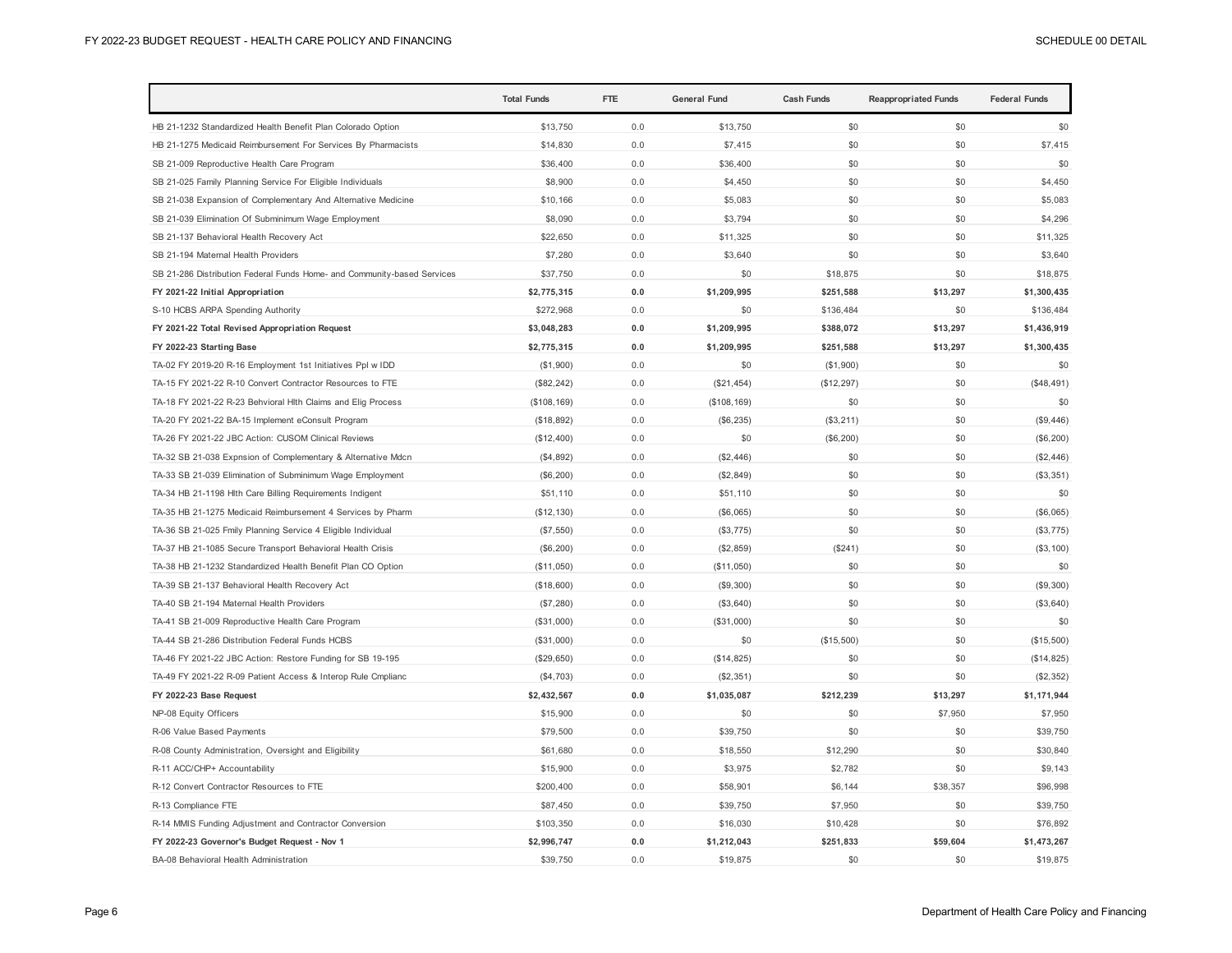|                                                | <b>Total Funds</b> | <b>FTE</b> | <b>General Fund</b> | Cash Funds | <b>Reappropriated Funds</b> | <b>Federal Funds</b> |
|------------------------------------------------|--------------------|------------|---------------------|------------|-----------------------------|----------------------|
| BA-09 eConsult Program Implementation          | \$914              | 0.0        | \$302               | \$155      | \$0                         | \$457                |
| BA-10 HCBS ARPA Spending Authority             | \$43,822           | 0.0        | \$0                 | \$21,911   | \$0                         | \$21,911             |
| BA-17 Remove CUSOM Clinical Revenue Funding    | (\$2,700)          | 0.0        | \$0                 | (\$1,350)  | \$0                         | (\$1,350)            |
| FY 2022-23 Total Revised Appropriation Request | \$3,078,533        | 0.0        | \$1,232,220         | \$272,549  | \$59,604                    | \$1,514,160          |
| <b>Legal Services</b>                          |                    |            |                     |            |                             |                      |

| SB 21-205 Long Appropriations Bill             | \$1,172,759 | 0.0 | \$384,389  | \$206,798    | \$0      | \$581,572   |
|------------------------------------------------|-------------|-----|------------|--------------|----------|-------------|
| FY 2021-22 Initial Appropriation               | \$1.172.759 | 0.0 | \$384.389  | \$206.798    | \$0      | \$581,572   |
| FY 2021-22 Total Revised Appropriation Request | \$1.172.759 | 0.0 | \$384,389  | \$206,798    | \$0      | \$581,572   |
| FY 2022-23 Starting Base                       | \$1,172,759 | 0.0 | \$384,389  | \$206,798    | \$0      | \$581,572   |
| TA-47A Annualize IDD Cash Fund Repeal          | (\$5,276)   | 0.0 | \$0        | (\$5,276)    | \$0      | \$0         |
| TA-59A Legal Services Adjustment               | (\$206,345) | 0.0 | (\$10,592) | (\$106, 283) | \$21,337 | (S110, 807) |
| FY 2022-23 Base Request                        | \$961,138   | 0.0 | \$373,797  | \$95,239     | \$21,337 | \$470,765   |
| FY 2022-23 Governor's Budget Request - Nov 1   | \$961,138   | 0.0 | \$373,797  | \$95,239     | \$21,337 | \$470,765   |
| FY 2022-23 Total Revised Appropriation Request | \$961.138   | 0.0 | \$373.797  | \$95,239     | \$21.337 | \$470.765   |
|                                                |             |     |            |              |          |             |

#### **Administrative Law Judge Services**

| \$807.180 | 0.0 | \$330,159 | \$70.687  | \$2,172  | \$404,162 |
|-----------|-----|-----------|-----------|----------|-----------|
| \$807.180 | 0.0 | \$330.159 | \$70.687  | \$2.172  | \$404,162 |
| \$807.180 | 0.0 | \$330,159 | \$70,687  | \$2,172  | \$404,162 |
| \$807.180 | 0.0 | \$330,159 | \$70,687  | \$2,172  | \$404,162 |
| (\$4,825) | 0.0 | \$0       | (S4, 825) | \$0      | \$0       |
| \$54,216  | 0.0 | \$3,373   | \$13,214  | \$32,628 | \$5,001   |
| \$856.571 | 0.0 | \$333.532 | \$79.076  | \$34,800 | \$409,163 |
| \$856.571 | 0.0 | \$333,532 | \$79.076  | \$34,800 | \$409,163 |
| \$856.571 | 0.0 | \$333.532 | \$79.076  | \$34.800 | \$409.163 |
|           |     |           |           |          |           |

#### **Payment to Risk Management and Property Funds**

| SB 21-205 Long Appropriations Bill             | \$173,686 | 0.0 | \$68,018  | \$16,390  | \$1,928  | \$87,350  |
|------------------------------------------------|-----------|-----|-----------|-----------|----------|-----------|
| FY 2021-22 Initial Appropriation               | \$173,686 | 0.0 | \$68,018  | \$16,390  | \$1,928  | \$87,350  |
| FY 2021-22 Total Revised Appropriation Request | \$173,686 | 0.0 | \$68,018  | \$16,390  | \$1,928  | \$87,350  |
| FY 2022-23 Starting Base                       | \$173,686 | 0.0 | \$68,018  | \$16,390  | \$1,928  | \$87,350  |
| TA-47A Annualize IDD Cash Fund Repeal          | (\$1,120) | 0.0 | \$0       | (S1, 120) | \$0      | \$0       |
| TA-53A Statewide Operating Common Policy       | \$211.631 | 0.0 | \$82,215  | \$20,102  | \$13,639 | \$95,675  |
| FY 2022-23 Base Request                        | \$384,197 | 0.0 | \$150,233 | \$35,372  | \$15,567 | \$183,025 |
| NP-03 CSEAP Resources                          | \$3,180   | 0.0 | \$1,253   | \$282     | \$36     | \$1,609   |
| FY 2022-23 Governor's Budget Request - Nov 1   | \$387,377 | 0.0 | \$151,486 | \$35,654  | \$15,603 | \$184,634 |
| FY 2022-23 Total Revised Appropriation Request | \$387.377 | 0.0 | \$151.486 | \$35,654  | \$15,603 | \$184,634 |
|                                                |           |     |           |           |          |           |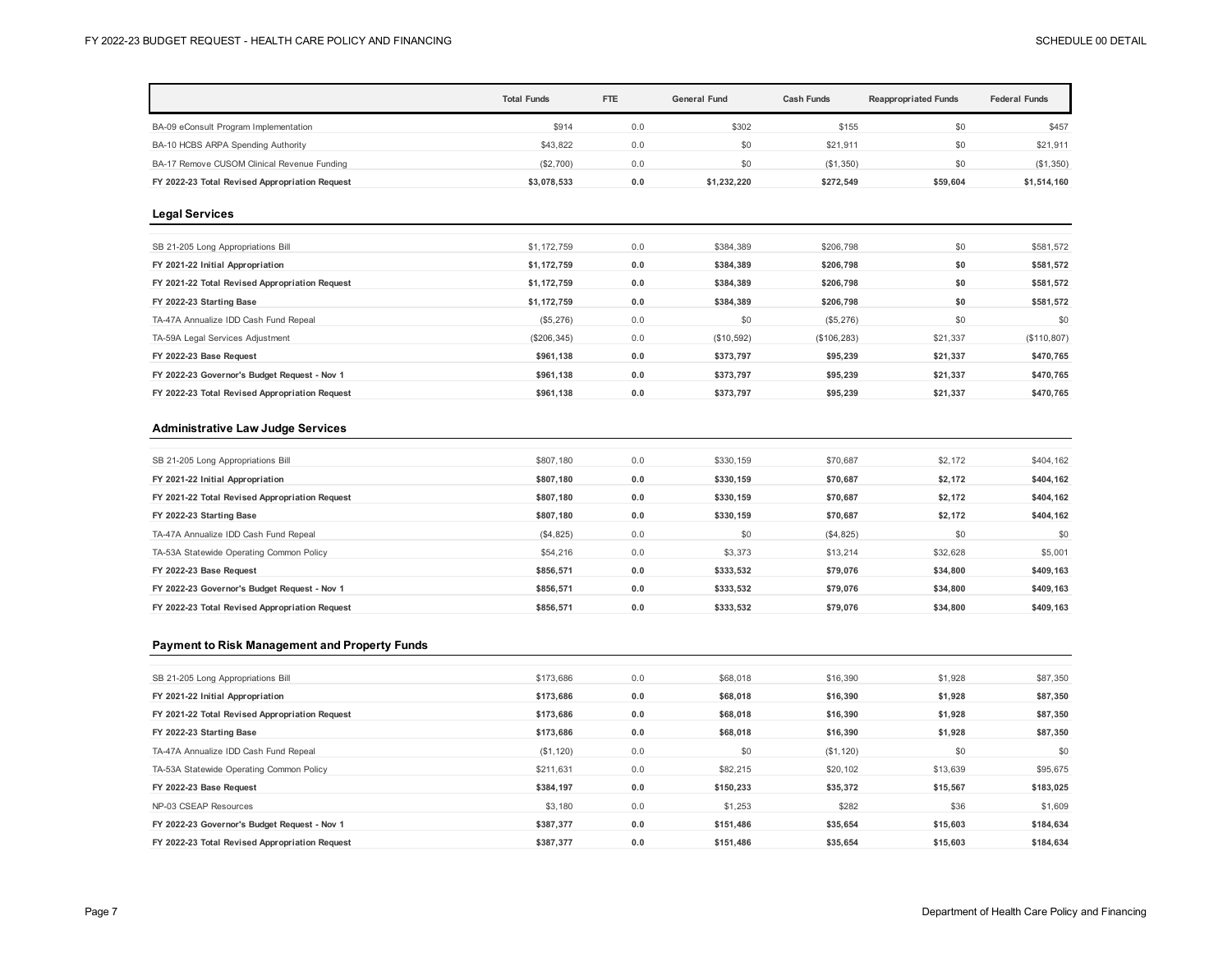|                                                        | <b>Total Funds</b> | FTE | <b>General Fund</b> | <b>Cash Funds</b> | <b>Reappropriated Funds</b> | <b>Federal Funds</b> |
|--------------------------------------------------------|--------------------|-----|---------------------|-------------------|-----------------------------|----------------------|
| <b>Leased Space</b>                                    |                    |     |                     |                   |                             |                      |
|                                                        |                    |     |                     |                   |                             |                      |
| SB 21-205 Long Appropriations Bill                     | \$2,790,748        | 0.0 | \$1.157.045         | \$238,330         | \$0                         | \$1,395,373          |
| FY 2021-22 Initial Appropriation                       | \$2,790,748        | 0.0 | \$1,157,045         | \$238,330         | \$0                         | \$1,395,373          |
| S-10 HCBS ARPA Spending Authority                      | \$226,601          | 0.0 | \$0                 | \$113,300         | \$0                         | \$113,301            |
| FY 2021-22 Total Revised Appropriation Request         | \$3,017,349        | 0.0 | \$1,157,045         | \$351,630         | \$0                         | \$1,508,674          |
| FY 2022-23 Starting Base                               | \$2,790,748        | 0.0 | \$1,157,045         | \$238,330         | \$0                         | \$1,395,373          |
| TA-04 FY 2020-21 R-19 Leased Space                     | \$173,278          | 0.0 | \$71,839            | \$14,799          | \$0                         | \$86,640             |
| TA-47A Annualize IDD Cash Fund Repeal                  | (\$16,895)         | 0.0 | \$0                 | (\$16,895)        | \$0                         | \$0                  |
| FY 2022-23 Base Request                                | \$2,947,131        | 0.0 | \$1,228,884         | \$236,234         | \$0                         | \$1,482,013          |
| R-06 Value Based Payments                              | \$66,000           | 0.0 | \$33,000            | \$0               | \$0                         | \$33,000             |
| R-08 County Administration, Oversight and Eligibility  | \$39,600           | 0.0 | \$11,910            | \$7,890           | \$0                         | \$19,800             |
| R-11 ACC/CHP+ Accountability                           | \$13,200           | 0.0 | \$3,300             | \$2,310           | \$0                         | \$7,590              |
| R-12 Convert Contractor Resources to FTE               | \$158,400          | 0.0 | \$44,916            | \$5,101           | \$31,842                    | \$76,541             |
| R-13 Compliance FTE                                    | \$72,600           | 0.0 | \$33,000            | \$6,600           | \$0                         | \$33,000             |
| R-14 MMIS Funding Adjustment and Contractor Conversion | \$85,800           | 0.0 | \$13,308            | \$8,657           | \$0                         | \$63,835             |
| FY 2022-23 Governor's Budget Request - Nov 1           | \$3,382,731        | 0.0 | \$1,368,318         | \$266,792         | \$31,842                    | \$1,715,779          |
| BA-08 Behavioral Health Administration                 | \$33,000           | 0.0 | \$16,500            | \$0               | \$0                         | \$16,500             |
| BA-10 HCBS ARPA Spending Authority                     | \$304,425          | 0.0 | \$0                 | \$152,212         | \$0                         | \$152,213            |
| FY 2022-23 Total Revised Appropriation Request         | \$3,720,156        | 0.0 | \$1,384,818         | \$419,004         | \$31,842                    | \$1,884,492          |

## **Capitol Complex Leased Space**

| SB 21-205 Long Appropriations Bill             | \$651,086  | 0.0 | \$266,157  | \$57,078  | \$1,828  | \$326,023    |
|------------------------------------------------|------------|-----|------------|-----------|----------|--------------|
| FY 2021-22 Initial Appropriation               | \$651.086  | 0.0 | \$266.157  | \$57.078  | \$1,828  | \$326,023    |
| FY 2021-22 Total Revised Appropriation Request | \$651.086  | 0.0 | \$266.157  | \$57,078  | \$1,828  | \$326,023    |
| FY 2022-23 Starting Base                       | \$651.086  | 0.0 | \$266.157  | \$57,078  | \$1,828  | \$326,023    |
| TA-47A Annualize IDD Cash Fund Repeal          | (\$3,901)  | 0.0 | \$0        | (\$3,901) | \$0      | \$0          |
| TA-53A Statewide Operating Common Policy       | (\$22,208) | 0.0 | (\$23,034) | \$4,553   | \$23,579 | $(\$27,306)$ |
| FY 2022-23 Base Request                        | \$624.977  | 0.0 | \$243.123  | \$57.730  | \$25.407 | \$298,717    |
| FY 2022-23 Governor's Budget Request - Nov 1   | \$624.977  | 0.0 | \$243.123  | \$57.730  | \$25.407 | \$298,717    |
| FY 2022-23 Total Revised Appropriation Request | \$624.977  | 0.0 | \$243.123  | \$57.730  | \$25.407 | \$298,717    |
|                                                |            |     |            |           |          |              |

#### **Payments to OIT**

| SB 21-205 Long Appropriations Bill               | \$8,470,924  | 0.0 | \$3,454,378  | \$910,893  | \$0     | \$4,105,653 |
|--------------------------------------------------|--------------|-----|--------------|------------|---------|-------------|
| FY 2021-22 Initial Appropriation                 | \$8,470,924  | 0.0 | \$3,454,378  | \$910.893  | \$0     | \$4,105,653 |
| S-15 Move Rx Importation Funding from OIT to GPS | (\$296, 160) | 0.0 | (\$296, 160) | \$0        | \$0     | \$0         |
| FY 2021-22 Total Revised Appropriation Request   | \$8,174,764  | 0.0 | \$3.158.218  | \$910.893  | \$0     | \$4,105,653 |
| FY 2022-23 Starting Base                         | \$8,470,924  | 0.0 | \$3,454,378  | \$910.893  | \$0     | \$4,105,653 |
| TA-47A Annualize IDD Cash Fund Repeal            | (\$56,278)   | 0.0 | \$0          | (\$56,278) | \$0     | \$0         |
| TA-56A OIT Common Policy                         | \$406,883    | 0.0 | \$164,068    | \$27,452   | \$7.655 | \$207,708   |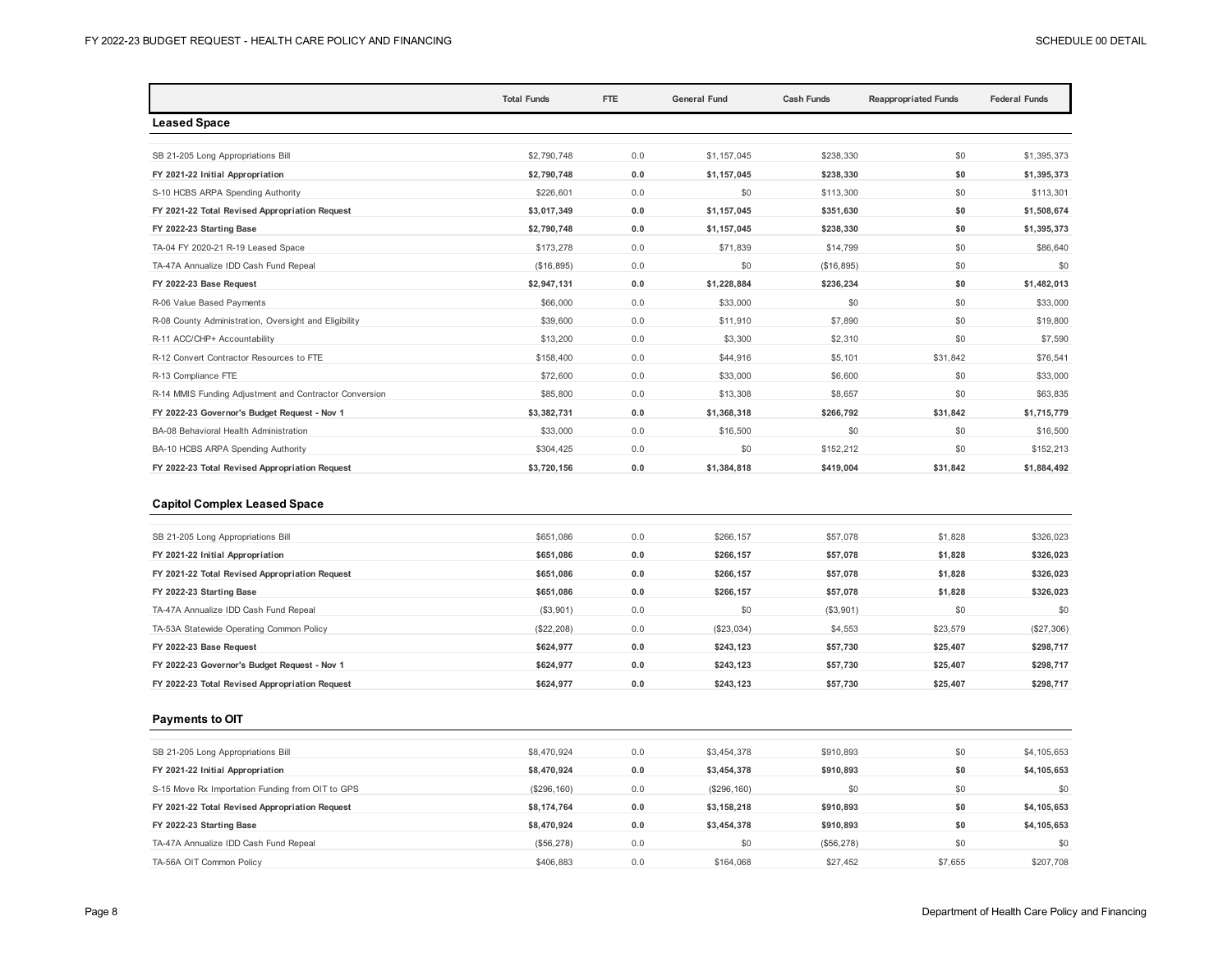|                                                       | <b>Total Funds</b> | <b>FTE</b> | <b>General Fund</b> | <b>Cash Funds</b> | <b>Reappropriated Funds</b> | <b>Federal Funds</b> |
|-------------------------------------------------------|--------------------|------------|---------------------|-------------------|-----------------------------|----------------------|
| FY 2022-23 Base Request                               | \$8,821,529        | 0.0        | \$3.618.446         | \$882,067         | \$7,655                     | \$4,313,361          |
| NP-06 OIT FY23 Budget Request Package                 | \$18,439           | 0.0        | \$7,436             | \$1,243           | \$347                       | \$9,413              |
| FY 2022-23 Governor's Budget Request - Nov 1          | \$8,839,968        | 0.0        | \$3,625,882         | \$883,310         | \$8,002                     | \$4,322,774          |
| BA-15 Move Rx Importation Funding from OIT to GPS     | (\$296, 160)       | 0.0        | (\$296, 160)        | \$0               | \$0                         | \$0                  |
| NPBA-01 OIT FY23 BA-02 CBMS Administration Allocation | (\$285,976)        | 0.0        | (\$115,314)         | (\$19,295)        | $($ \$5,381)                | (\$145,986)          |
| FY 2022-23 Total Revised Appropriation Request        | \$8,257,832        | 0.0        | \$3,214,408         | \$864.015         | \$2,621                     | \$4,176,788          |

#### **CORE Operations**

| SB 21-205 Long Appropriations Bill             | \$112,780 | 0.0 | \$56,303 | \$5,835  | \$0     | \$50,642 |
|------------------------------------------------|-----------|-----|----------|----------|---------|----------|
| FY 2021-22 Initial Appropriation               | \$112.780 | 0.0 | \$56,303 | \$5,835  | \$0     | \$50,642 |
| FY 2021-22 Total Revised Appropriation Request | \$112.780 | 0.0 | \$56,303 | \$5,835  | \$0     | \$50,642 |
| FY 2022-23 Starting Base                       | \$112.780 | 0.0 | \$56,303 | \$5,835  | \$0     | \$50,642 |
| TA-47A Annualize IDD Cash Fund Repeal          | (\$399)   | 0.0 | \$0      | (\$399)  | \$0     | \$0      |
| TA-53A Statewide Operating Common Policy       | \$54,037  | 0.0 | \$8,824  | \$9,877  | \$6,740 | \$28,596 |
| FY 2022-23 Base Request                        | \$166,418 | 0.0 | \$65,127 | \$15,313 | \$6,740 | \$79,238 |
| FY 2022-23 Governor's Budget Request - Nov 1   | \$166,418 | 0.0 | \$65,127 | \$15,313 | \$6.740 | \$79,238 |
| FY 2022-23 Total Revised Appropriation Request | \$166,418 | 0.0 | \$65,127 | \$15,313 | \$6,740 | \$79,238 |
|                                                |           |     |          |          |         |          |

## **General Professional Services and Special Projects**

| SB 21-205 Long Appropriations Bill                                            | \$20,596.523 | 0.0 | \$6,474,790 | \$3.570.437  | \$150,000 | \$10,401,296 |
|-------------------------------------------------------------------------------|--------------|-----|-------------|--------------|-----------|--------------|
| HB 21-1166 Behavioral Health Crisis Response Training                         | \$67,680     | 0.0 | \$67,680    | \$0          | \$0       | \$0          |
| HB 21-1198 Health-care Billing Requirements For Indigent Patients             | \$164,160    | 0.0 | \$164,160   | \$0          | \$0       | \$0          |
| SB 21-038 Expansion of Complementary And Alternative Medicine                 | \$0          | 0.0 | \$0         | \$0          | \$0       | \$0          |
| SB 21-128 Modification To Administration Of The Nursing Home Penalty Cash Fun | (\$500,000)  | 0.0 | \$0         | (\$500,000)  | \$0       | \$0          |
| SB 21-137 Behavioral Health Recovery Act                                      | \$67,920     | 0.0 | \$33,960    | \$0          | \$0       | \$33,960     |
| SB 21-286 Distribution Federal Funds Home- and Community-based Services       | \$374,400    | 0.0 | \$0         | \$187,200    | \$0       | \$187,200    |
| FY 2021-22 Initial Appropriation                                              | \$20,770,683 | 0.0 | \$6,740,590 | \$3,257,637  | \$150,000 | \$10,622,456 |
| S-10 HCBS ARPA Spending Authority                                             | \$30,560,714 | 0.0 | \$0         | \$15,280,357 | \$0       | \$15,280,357 |
| S-15 Move Rx Importation Funding from OIT to GPS                              | \$296.160    | 0.0 | \$296,160   | \$0          | \$0       | \$0          |
| S-16 HB 21-1166 Rollforward                                                   | \$0          | 0.0 | \$0         | \$0          | \$0       | \$0          |
| FY 2021-22 Total Revised Appropriation Request                                | \$51,627,557 | 0.0 | \$7,036,750 | \$18,537,994 | \$150,000 | \$25,902,813 |
| FY 2022-23 Starting Base                                                      | \$20,770,683 | 0.0 | \$6,740,590 | \$3,257,637  | \$150.000 | \$10,622,456 |
| TA-01 FY 2019-20 R-09 Adult LTHH/PDN Clinical Assessmt Tool                   | \$36,710     | 0.0 | \$18,355    | \$0          | \$0       | \$18,355     |
| TA-15 FY 2021-22 R-10 Convert Contractor Resources to FTE                     | (\$277,500)  | 0.0 | (\$87,384)  | (\$48,867)   | \$0       | (S141, 249)  |
| TA-17 FY 2021-22 R-24 Addressing Health Care Disparities                      | (S100,000)   | 0.0 | (\$100,000) | \$0          | \$0       | \$0          |
| TA-23 Annualize BA-10 PHE End Resources                                       | (S265.698)   | 0.0 | (\$79,603)  | (\$53,246)   | \$0       | (S132, 849)  |
| TA-31 HB 21-1166 Behavioral Health Crisis Response Training                   | \$67,680     | 0.0 | \$67,680    | \$0          | \$0       | \$0          |
| TA-32 SB 21-038 Expnsion of Complementary & Alternative Mdcn                  | \$50,000     | 0.0 | \$25,000    | \$0          | \$0       | \$25,000     |
| TA-34 HB 21-1198 Hlth Care Billing Requirements Indigent                      | \$92.992     | 0.0 | \$92.992    | \$0          | \$0       | \$0          |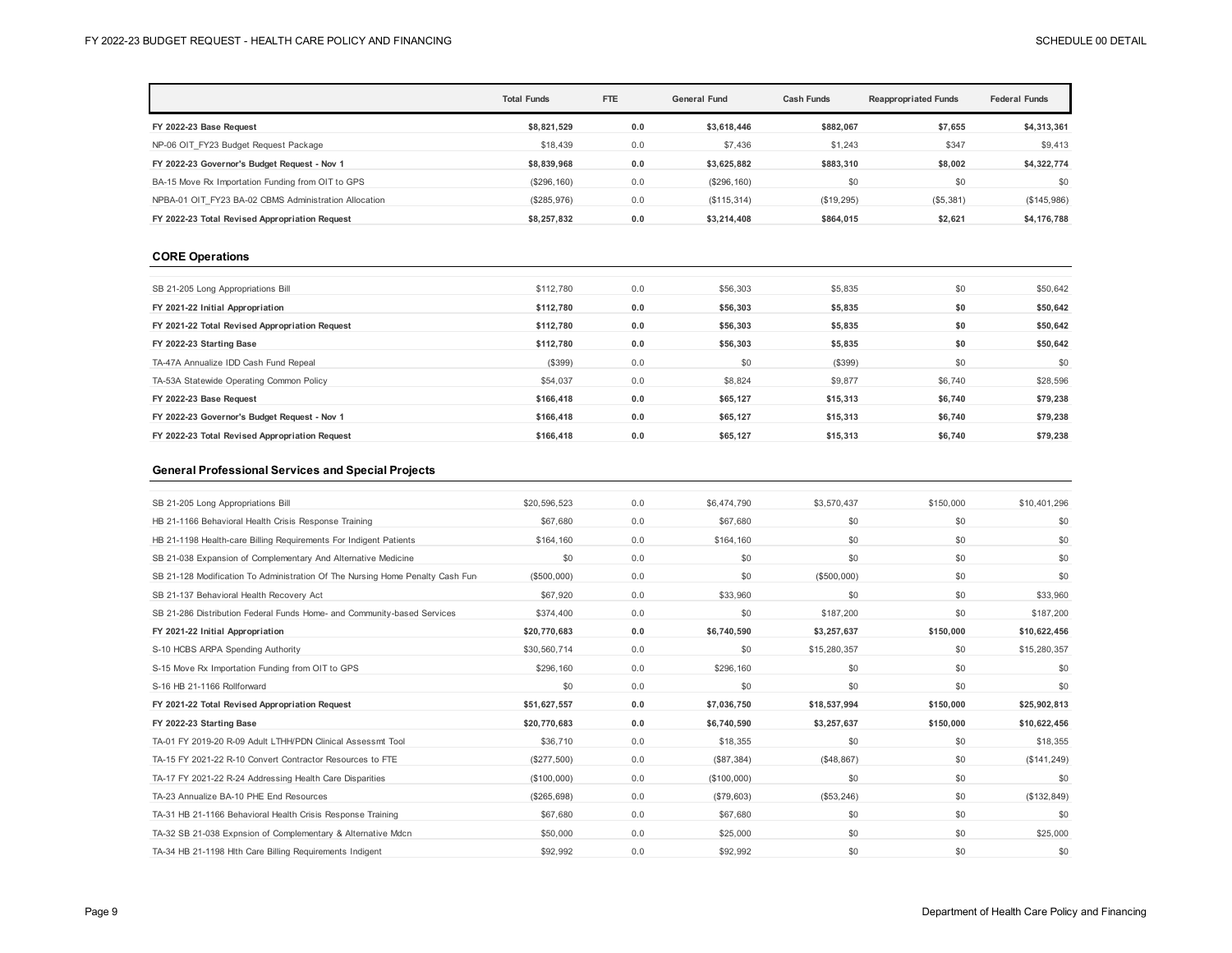|                                                       | <b>Total Funds</b> | FTE | <b>General Fund</b> | <b>Cash Funds</b> | <b>Reappropriated Funds</b> | <b>Federal Funds</b> |
|-------------------------------------------------------|--------------------|-----|---------------------|-------------------|-----------------------------|----------------------|
| TA-39 SB 21-137 Behavioral Health Recovery Act        | \$0                | 0.0 | \$0                 | \$0               | \$0                         | \$0                  |
| FY 2022-23 Base Request                               | \$20,374,867       | 0.0 | \$6,677,630         | \$3,155,524       | \$150,000                   | \$10,391,713         |
| R-06 Value Based Payments                             | \$11,436,150       | 0.0 | \$5,718,075         | \$0               | \$0                         | \$5,718,075          |
| R-08 County Administration, Oversight and Eligibility | \$314,675          | 0.0 | \$94,637            | \$62,700          | \$0                         | \$157,338            |
| R-12 Convert Contractor Resources to FTE              | (\$517,027)        | 0.0 | (\$318,089)         | \$0               | (\$69,000)                  | (S129, 938)          |
| FY 2022-23 Governor's Budget Request - Nov 1          | \$31,608,665       | 0.0 | \$12,172,253        | \$3,218,224       | \$81.000                    | \$16,137,188         |
| BA-10 HCBS ARPA Spending Authority                    | \$43,507,317       | 0.0 | \$0                 | \$21,753,658      | \$0                         | \$21,753,659         |
| BA-15 Move Rx Importation Funding from OIT to GPS     | \$296,160          | 0.0 | \$296,160           | \$0               | \$0                         | \$0                  |
| BA-16 HB 21-1166 Rollforward                          | \$0                | 0.0 | \$0                 | \$0               | \$0                         | \$0                  |
| FY 2022-23 Total Revised Appropriation Request        | \$75,412,142       | 0.0 | \$12,468,413        | \$24,971,882      | \$81,000                    | \$37,890,847         |

## **01. Executive Director's Office - (A) General Administration -**

| SB 21-205 Long Appropriations Bill                                            | \$96,514,187  | 541.4 | \$36,013,200 | \$10.655.931 | \$2.392.563 | \$47,452,493 |
|-------------------------------------------------------------------------------|---------------|-------|--------------|--------------|-------------|--------------|
| HB 21-1085 Secure Transportation Behavioral Health Crisis                     | \$73,351      | 0.9   | \$33,816     | \$2,859      | \$0         | \$36,676     |
| HB 21-1166 Behavioral Health Crisis Response Training                         | \$67,680      | 0.0   | \$67,680     | \$0          | \$0         | \$0          |
| HB 21-1198 Health-care Billing Requirements For Indigent Patients             | \$219.295     | 0.7   | \$219.295    | \$0          | \$0         | \$0          |
| HB 21-1232 Standardized Health Benefit Plan Colorado Option                   | \$78,993      | 0.8   | \$78,993     | \$0          | \$0         | \$0          |
| HB 21-1275 Medicaid Reimbursement For Services By Pharmacists                 | \$164.524     | 1.6   | \$82,262     | \$0          | \$0         | \$82,262     |
| SB 21-009 Reproductive Health Care Program                                    | \$268,863     | 3.4   | \$268,863    | \$0          | \$0         | \$0          |
| SB 21-025 Family Planning Service For Eligible Individuals                    | \$127,668     | 1.8   | \$63,834     | \$0          | \$0         | \$63.834     |
| SB 21-038 Expansion of Complementary And Alternative Medicine                 | \$75,967      | 0.9   | \$37,984     | \$0          | \$0         | \$37,983     |
| SB 21-039 Elimination Of Subminimum Wage Employment                           | \$100,211     | 1.3   | \$46,999     | \$0          | \$0         | \$53,212     |
| SB 21-128 Modification To Administration Of The Nursing Home Penalty Cash Fun | (\$500,000)   | 0.0   | \$0          | (\$500,000)  | \$0         | \$0          |
| SB 21-137 Behavioral Health Recovery Act                                      | \$350.655     | 2.8   | \$175.328    | \$0          | \$0         | \$175.327    |
| SB 21-194 Maternal Health Providers                                           | \$55,135      | 0.7   | \$27,568     | \$0          | \$0         | \$27,567     |
| SB 21-286 Distribution Federal Funds Home- and Community-based Services       | \$757,686     | 4.6   | \$0          | \$378,843    | \$0         | \$378,843    |
|                                                                               |               |       |              |              |             |              |
| FY 2021-22 Initial Appropriation                                              | \$98,354,215  | 560.9 | \$37,115,822 | \$10,537,633 | \$2,392,563 | \$48,308,197 |
| S-10 HCBS ARPA Spending Authority                                             | \$34,153,568  | 49.5  | \$0          | \$17,076,782 | \$0         | \$17,076,786 |
| S-15 Move Rx Importation Funding from OIT to GPS                              | \$0           | 0.0   | \$0          | \$0          | \$0         | \$0          |
| S-16 HB 21-1166 Rollforward                                                   | \$0           | 0.0   | \$0          | \$0          | \$0         | \$0          |
| FY 2021-22 Total Revised Appropriation Request                                | \$132,507,783 | 610.4 | \$37,115,822 | \$27,614,415 | \$2,392,563 | \$65,384,983 |
| FY 2022-23 Starting Base                                                      | \$98,354,215  | 560.9 | \$37,115,822 | \$10,537,633 | \$2,392,563 | \$48,308,197 |
| TA-01 FY 2019-20 R-09 Adult LTHH/PDN Clinical Assessmt Tool                   | \$36,710      | 0.0   | \$18,355     | \$0          | \$0         | \$18,355     |
| TA-02 FY 2019-20 R-16 Employment 1st Initiatives Ppl w IDD                    | (\$128,907)   | (2.0) | \$0          | (\$128,907)  | \$0         | \$0          |
| TA-04 FY 2020-21 R-19 Leased Space                                            | \$173,278     | 0.0   | \$71,839     | \$14,799     | \$0         | \$86,640     |
| TA-15 FY 2021-22 R-10 Convert Contractor Resources to FTE                     | (\$328,064)   | 0.5   | (\$100,680)  | (\$56,479)   | \$0         | (\$170,905)  |
| TA-17 FY 2021-22 R-24 Addressing Health Care Disparities                      | (\$100,000)   | 0.0   | (\$100,000)  | \$0          | \$0         | \$0          |
| TA-18 FY 2021-22 R-23 Behvioral Hlth Claims and Elig Process                  | $(\$43,592)$  | 0.0   | (\$43,592)   | \$0          | \$0         | \$0          |
| TA-20 FY 2021-22 BA-15 Implement eConsult Program                             | (\$66,679)    | 0.1   | (\$22,004)   | (\$11,336)   | \$0         | ( \$33, 339) |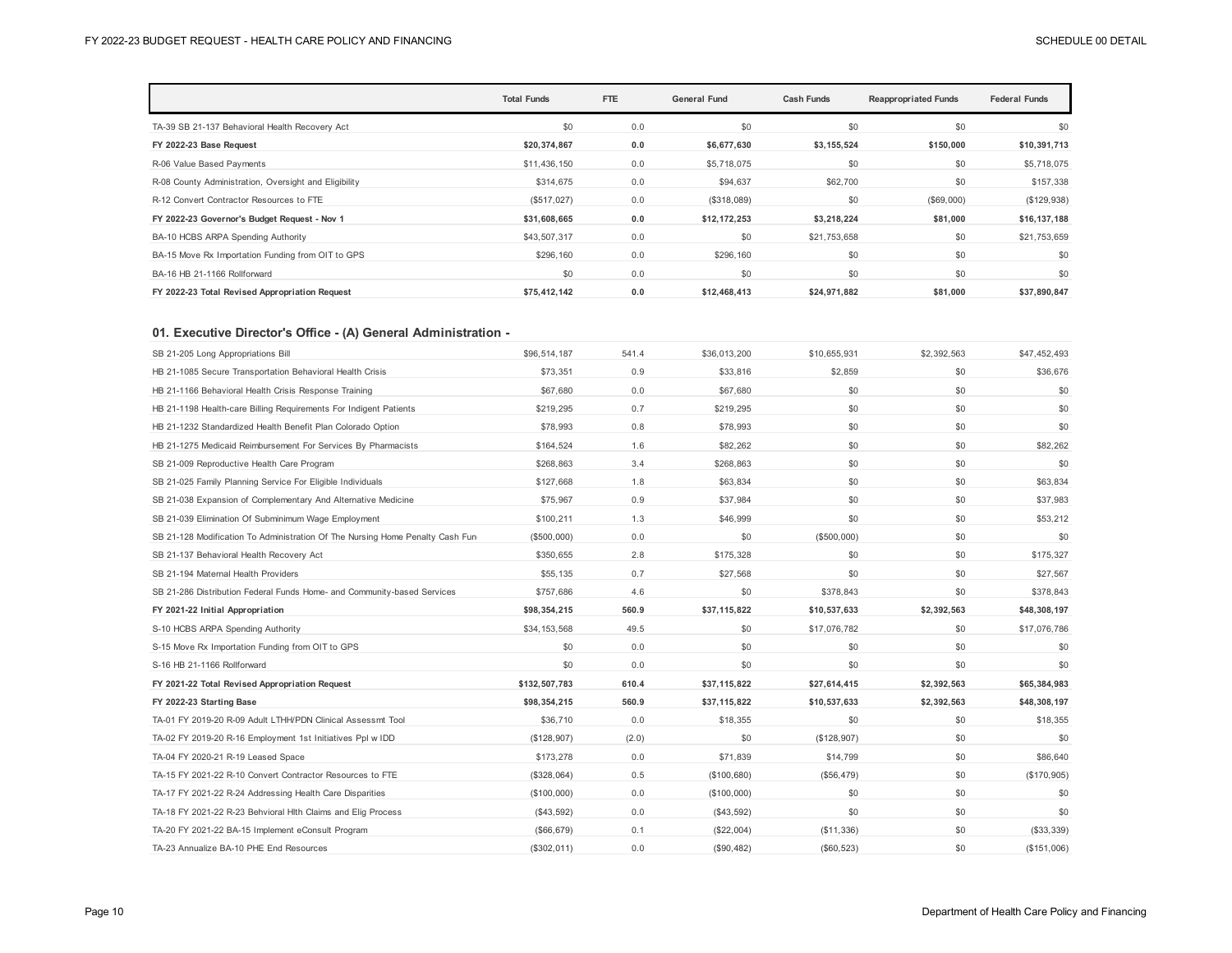|                                                              | <b>Total Funds</b> | <b>FTE</b> | <b>General Fund</b> | <b>Cash Funds</b> | <b>Reappropriated Funds</b> | <b>Federal Funds</b> |
|--------------------------------------------------------------|--------------------|------------|---------------------|-------------------|-----------------------------|----------------------|
| TA-26 FY 2021-22 JBC Action: CUSOM Clinical Reviews          | \$131              | 0.2        | \$0                 | \$65              | \$0                         | \$66                 |
| TA-30 FY21 Salary Survey Distribution                        | \$0                | 0.0        | \$0                 | \$0               | \$0                         | \$0                  |
| TA-31 HB 21-1166 Behavioral Health Crisis Response Training  | \$67,680           | 0.0        | \$67,680            | \$0               | \$0                         | \$0                  |
| TA-32 SB 21-038 Expnsion of Complementary & Alternative Mdcn | \$51,090           | 0.1        | \$25,545            | \$0               | \$0                         | \$25,545             |
| TA-33 SB 21-039 Elimination of Subminimum Wage Employment    | \$2,175            | 0.1        | \$4,194             | \$0               | \$0                         | (\$2,019)            |
| TA-34 HB 21-1198 Hlth Care Billing Requirements Indigent     | \$299,633          | 2.1        | \$299,633           | \$0               | \$0                         | \$0                  |
| TA-35 HB 21-1275 Medicaid Reimbursement 4 Services by Pharm  | \$17,810           | 0.4        | \$8,905             | \$0               | \$0                         | \$8,905              |
| TA-36 SB 21-025 Fmily Planning Service 4 Eligible Individual | (\$54,535)         | (0.8)      | (\$27, 267)         | \$0               | \$0                         | (\$27,268)           |
| TA-37 HB 21-1085 Secure Transport Behavioral Health Crisis   | (\$218)            | 0.1        | (\$102)             | (\$7)             | \$0                         | (\$109)              |
| TA-38 HB 21-1232 Standardized Health Benefit Plan CO Option  | \$80,289           | 1.2        | \$80,289            | \$0               | \$0                         | \$0                  |
| TA-39 SB 21-137 Behavioral Health Recovery Act               | \$5,949            | 0.2        | \$2,974             | \$0               | \$0                         | \$2,975              |
| TA-40 SB 21-194 Maternal Health Providers                    | (\$55, 135)        | (0.7)      | (\$27,568)          | \$0               | \$0                         | (\$27,567)           |
| TA-41 SB 21-009 Reproductive Health Care Program             | \$27,445           | 0.6        | \$27,445            | \$0               | \$0                         | \$0                  |
| TA-44 SB 21-286 Distribution Federal Funds HCBS              | \$412              | 0.4        | \$0                 | \$206             | \$0                         | \$206                |
| TA-46 FY 2021-22 JBC Action: Restore Funding for SB 19-195   | \$69,095           | 1.0        | \$34,548            | \$0               | \$0                         | \$34.547             |
| TA-47A Annualize IDD Cash Fund Repeal                        | (\$129,709)        | 0.0        | \$0                 | (\$129,709)       | \$0                         | \$0                  |
| TA-49 FY 2021-22 R-09 Patient Access & Interop Rule Cmplianc | (\$1,940)          | 0.0        | (\$970)             | \$0               | \$0                         | (\$970)              |
| TA-53A Statewide Operating Common Policy                     | \$276,765          | 0.0        | \$60,693            | \$47,058          | \$81,254                    | \$87,760             |
| TA-54A Total Compensation Adjustments                        | \$3,710,485        | 0.0        | \$1,765,027         | \$138,230         | \$22,117                    | \$1,785,111          |
| TA-55A Annualization of SB 18-200                            | \$257,614          | 0.0        | \$103,878           | \$17,381          | \$4,847                     | \$131,508            |
| TA-56A OIT Common Policy                                     | \$406,883          | 0.0        | \$164,068           | \$27,452          | \$7,655                     | \$207,708            |
| TA-58A FY 22-23 Statewide Indirect Cost Allocation Plan      | (\$90, 897)        | 0.0        | \$0                 | \$0               | (\$90, 897)                 | \$0                  |
| TA-59A Legal Services Adjustment                             | (\$206,345)        | 0.0        | (\$10,592)          | (\$106, 283)      | \$21,337                    | (\$110,807)          |
| FY 2022-23 Base Request                                      | \$102,329,627      | 564.4      | \$39,427,638        | \$10,289,580      | \$2,438,876                 | \$50,173,533         |
| NP-03 CSEAP Resources                                        | \$3,180            | 0.0        | \$1,253             | \$282             | \$36                        | \$1,609              |
| NP-04 Paid Family Medical Leave Act Funding                  | \$5,978            | 0.0        | \$2,411             | \$403             | \$112                       | \$3,052              |
| NP-06 OIT_FY23 Budget Request Package                        | \$18,439           | 0.0        | \$7,436             | \$1,243           | \$347                       | \$9,413              |
| NP-08 Equity Officers                                        | \$216,966          | 2.0        | \$0                 | \$0               | \$108,483                   | \$108,483            |
| R-06 Value Based Payments                                    | \$12,510,903       | 9.6        | \$6,255,451         | \$0               | \$0                         | \$6,255,452          |
| R-08 County Administration, Oversight and Eligibility        | \$984,424          | 5.9        | \$296,063           | \$196,149         | \$0                         | \$492,212            |
| R-11 ACC/CHP+ Accountability                                 | \$210,178          | 2.0        | \$52,409            | \$36,876          | \$0                         | \$120,893            |
| R-12 Convert Contractor Resources to FTE                     | \$2,072,672        | 23.2       | \$416,708           | \$81,109          | \$470,526                   | \$1,104,329          |
| R-13 Compliance FTE                                          | \$1,165,334        | 10.8       | \$528,450           | \$108,434         | \$0                         | \$528,450            |
| R-14 MMIS Funding Adjustment and Contractor Conversion       | \$1,386,488        | 12.5       | \$215,045           | \$139,896         | \$0                         | \$1,031,547          |
| FY 2022-23 Governor's Budget Request - Nov 1                 | \$120,904,189      | 630.4      | \$47,202,864        | \$10,853,972      | \$3,018,380                 | \$59,828,973         |
| BA-08 Behavioral Health Administration                       | \$638,727          | 4.8        | \$319,365           | \$0               | \$0                         | \$319,362            |
| BA-09 eConsult Program Implementation                        | \$71,516           | 0.0        | \$23,600            | \$12,158          | \$0                         | \$35,758             |
| BA-10 HCBS ARPA Spending Authority                           | \$48,007,874       | 46.1       | \$0                 | \$24,003,935      | \$0                         | \$24,003,939         |
| BA-15 Move Rx Importation Funding from OIT to GPS            | \$0                | 0.0        | \$0                 | \$0               | \$0                         | \$0                  |
| BA-16 HB 21-1166 Rollforward                                 | \$0                | 0.0        | \$0                 | \$0               | \$0                         | \$0                  |
| BA-17 Remove CUSOM Clinical Revenue Funding                  | (S153.064)         | (2.0)      | \$0                 | (\$76,532)        | \$0                         | (\$76,532)           |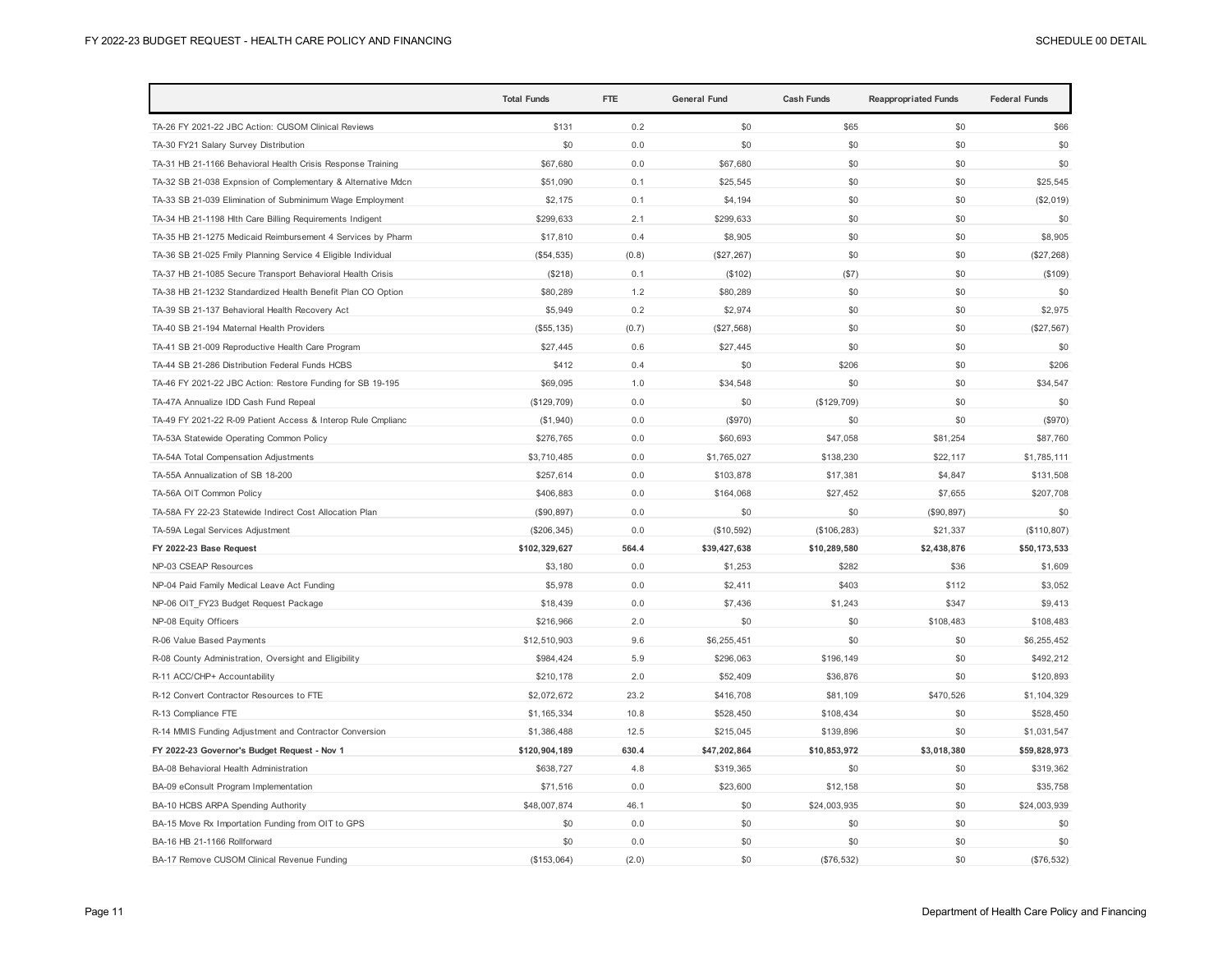|                                                       | <b>Total Funds</b> | <b>FTE</b> | General Fund | <b>Cash Funds</b> | <b>Reappropriated Funds</b> | <b>Federal Funds</b> |
|-------------------------------------------------------|--------------------|------------|--------------|-------------------|-----------------------------|----------------------|
| NPBA-01 OIT FY23 BA-02 CBMS Administration Allocation | (\$285,976)        | 0.0        | (\$115,314)  | (\$19,295)        | ( \$5,381)                  | (\$145,986)          |
| NPBA-03 COWINS Partnership Agreement                  | \$9,608            | 0.0        | \$2.566      | \$15,288          | (\$2,345)                   | (\$5,901)            |
| FY 2022-23 Total Revised Appropriation Request        | \$169.192.874      | 679.3      | \$47.433.081 | \$34,789,526      | \$3.010.654                 | \$83,959,613         |

## **01. Executive Director's Office - (B) Transfers to/from Other Departments - Facility Survey and Certification, Transfer to CDPHE**

| SB 21-205 Long Appropriations Bill                      | \$8,507,461 | 0.0 | \$3,163,819 | \$0 | \$0 | \$5,343,642 |
|---------------------------------------------------------|-------------|-----|-------------|-----|-----|-------------|
| FY 2021-22 Initial Appropriation                        | \$8,507,461 | 0.0 | \$3,163,819 | \$0 | \$0 | \$5,343,642 |
| FY 2021-22 Total Revised Appropriation Request          | \$8,507,461 | 0.0 | \$3,163,819 | \$0 | \$0 | \$5,343,642 |
| FY 2022-23 Starting Base                                | \$8,507,461 | 0.0 | \$3,163,819 | \$0 | \$0 | \$5,343,642 |
| TA-54B Other Agencies Total Comp Adjustments w Medicaid | \$116,768   | 0.0 | \$44,390    | \$0 | \$0 | \$72,378    |
| TA-56B Other Agencies OIT Common Policy w Medicaid      | \$20,855    | 0.0 | \$10,428    | \$0 | \$0 | \$10,427    |
| TA-58B Other Agencies FY 22-23 SWICAP w Medicaid        | \$6,302     | 0.0 | \$0         | \$0 | \$0 | \$6,302     |
| FY 2022-23 Base Request                                 | \$8,651,386 | 0.0 | \$3,218,637 | \$0 | \$0 | \$5,432,749 |
| NP-06 OIT FY23 Budget Request Package                   | \$74        | 0.0 | \$37        | \$0 | \$0 | \$37        |
| FY 2022-23 Governor's Budget Request - Nov 1            | \$8.651.460 | 0.0 | \$3.218.674 | \$0 | \$0 | \$5,432,786 |
| FY 2022-23 Total Revised Appropriation Request          | \$8,651,460 | 0.0 | \$3,218,674 | \$0 | \$0 | \$5,432,786 |

### **Nurse Home Visitor Program, Transfer from CDHS**

| SB 21-205 Long Appropriations Bill             | \$3,010,000 | 0.0 | \$0 | \$0 | \$1,505,000 | \$1,505,000 |
|------------------------------------------------|-------------|-----|-----|-----|-------------|-------------|
| FY 2021-22 Initial Appropriation               | \$3.010.000 | 0.0 | \$0 | \$0 | \$1.505.000 | \$1,505,000 |
| FY 2021-22 Total Revised Appropriation Request | \$3.010.000 | 0.0 | \$0 | \$0 | \$1.505.000 | \$1,505,000 |
| FY 2022-23 Starting Base                       | \$3,010,000 | 0.0 | \$0 | \$0 | \$1,505,000 | \$1,505,000 |
| FY 2022-23 Base Request                        | \$3.010.000 | 0.0 | \$0 | \$0 | \$1.505.000 | \$1,505,000 |
| FY 2022-23 Governor's Budget Request - Nov 1   | \$3.010.000 | 0.0 | \$0 | \$0 | \$1,505,000 | \$1,505,000 |
| FY 2022-23 Total Revised Appropriation Request | \$3.010.000 | 0.0 | \$0 | \$0 | \$1.505.000 | \$1,505,000 |

#### **Prenatal Statistical Information, Transfer to CDPHE**

| SB 21-205 Long Appropriations Bill             | \$5,887 | 0.0 | \$2.944 | \$0 | \$0 | \$2,943 |
|------------------------------------------------|---------|-----|---------|-----|-----|---------|
| FY 2021-22 Initial Appropriation               | \$5,887 | 0.0 | \$2,944 | \$0 | \$0 | \$2,943 |
| FY 2021-22 Total Revised Appropriation Request | \$5.887 | 0.0 | \$2,944 | \$0 | \$0 | \$2,943 |
| FY 2022-23 Starting Base                       | \$5,887 | 0.0 | \$2,944 | \$0 | \$0 | \$2,943 |
| FY 2022-23 Base Request                        | \$5,887 | 0.0 | \$2,944 | \$0 | \$0 | \$2,943 |
| FY 2022-23 Governor's Budget Request - Nov 1   | \$5.887 | 0.0 | \$2.944 | \$0 | \$0 | \$2,943 |
| FY 2022-23 Total Revised Appropriation Request | \$5,887 | 0.0 | \$2,944 | \$0 | \$0 | \$2,943 |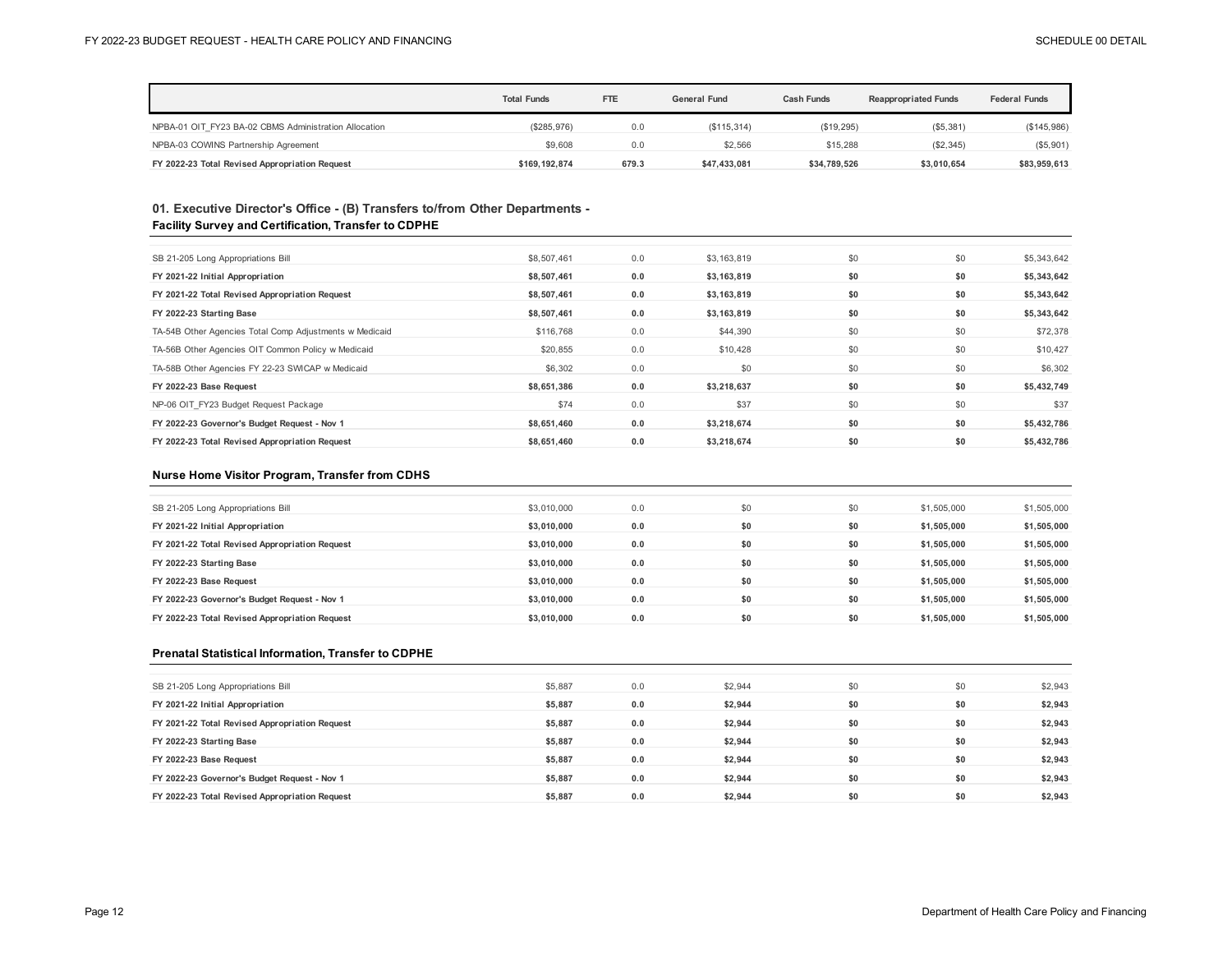|                                                   | <b>Total Funds</b> | FTE | <b>General Fund</b> | <b>Cash Funds</b> | <b>Reappropriated Funds</b> | <b>Federal Funds</b> |
|---------------------------------------------------|--------------------|-----|---------------------|-------------------|-----------------------------|----------------------|
| <b>Nurse Aide Certification, Transfer to DORA</b> |                    |     |                     |                   |                             |                      |
| SB 21-205 Long Appropriations Bill                | \$324.041          | 0.0 | \$147,369           |                   | \$0<br>\$14,652             | \$162,020            |
| FY 2021-22 Initial Appropriation                  | \$324.041          | 0.0 | \$147.369           |                   | \$0<br>\$14,652             | \$162,020            |
| FY 2021-22 Total Revised Appropriation Request    | \$324.041          | 0.0 | \$147.369           |                   | \$0<br>\$14.652             | \$162,020            |
| FY 2022-23 Starting Base                          | \$324.041          | 0.0 | \$147.369           |                   | \$0<br>\$14,652             | \$162,020            |
| FY 2022-23 Base Request                           | \$324.041          | 0.0 | \$147,369           |                   | \$0<br>\$14,652             | \$162,020            |
| FY 2022-23 Governor's Budget Request - Nov 1      | \$324.041          | 0.0 | \$147,369           |                   | \$0<br>\$14,652             | \$162,020            |
| FY 2022-23 Total Revised Appropriation Request    | \$324.041          | 0.0 | \$147.369           |                   | \$0<br>\$14,652             | \$162,020            |

#### **Reviews, Transfer to DORA**

| SB 21-205 Long Appropriations Bill             | \$3,750 | 0.0 | \$1,875 | \$0 | \$0 | \$1,875 |
|------------------------------------------------|---------|-----|---------|-----|-----|---------|
| FY 2021-22 Initial Appropriation               | \$3.750 | 0.0 | \$1,875 | \$0 | \$0 | \$1,875 |
| FY 2021-22 Total Revised Appropriation Request | \$3.750 | 0.0 | \$1,875 | \$0 | \$0 | \$1,875 |
| FY 2022-23 Starting Base                       | \$3,750 | 0.0 | \$1,875 | \$0 | \$0 | \$1,875 |
| FY 2022-23 Base Request                        | \$3,750 | 0.0 | \$1,875 | \$0 | \$0 | \$1,875 |
| FY 2022-23 Governor's Budget Request - Nov 1   | \$3.750 | 0.0 | \$1.875 | \$0 | \$0 | \$1,875 |
| FY 2022-23 Total Revised Appropriation Request | \$3,750 | 0.0 | \$1,875 | \$0 | \$0 | \$1,875 |

## **Transfer to DORA for Regulation of Medicaid Trans. Providers**

| SB 21-205 Long Appropriations Bill             | \$103,503   | 0.0 | \$66,003   | \$0 | \$0 | \$37,500     |
|------------------------------------------------|-------------|-----|------------|-----|-----|--------------|
| FY 2021-22 Initial Appropriation               | \$103.503   | 0.0 | \$66,003   | \$0 | \$0 | \$37,500     |
| FY 2021-22 Total Revised Appropriation Request | \$103.503   | 0.0 | \$66,003   | \$0 | \$0 | \$37,500     |
| FY 2022-23 Starting Base                       | \$103,503   | 0.0 | \$66,003   | \$0 | \$0 | \$37,500     |
| TA-60 FY22-23 Correction for HB 21-1206        | (\$103,503) | 0.0 | (\$66,003) | \$0 | \$0 | $(\$37,500)$ |
| FY 2022-23 Base Request                        | \$0         | 0.0 | \$0        | \$0 | \$0 | \$0          |
| FY 2022-23 Governor's Budget Request - Nov 1   | \$0         | 0.0 | \$0        | \$0 | \$0 | \$0          |
| FY 2022-23 Total Revised Appropriation Request | \$0         | 0.0 | \$0        | \$0 | \$0 | \$0          |

#### **Public School Health Services Admin., Transfer to DOE**

| SB 21-205 Long Appropriations Bill                      | \$193,926 | 0.0 | \$96,962  | \$0 | \$0 | \$96,964  |
|---------------------------------------------------------|-----------|-----|-----------|-----|-----|-----------|
| FY 2021-22 Initial Appropriation                        | \$193,926 | 0.0 | \$96,962  | \$0 | \$0 | \$96,964  |
| FY 2021-22 Total Revised Appropriation Request          | \$193.926 | 0.0 | \$96.962  | \$0 | \$0 | \$96,964  |
| FY 2022-23 Starting Base                                | \$193.926 | 0.0 | \$96,962  | \$0 | \$0 | \$96,964  |
| TA-54B Other Agencies Total Comp Adjustments w Medicaid | (\$2,195) | 0.0 | (\$1,097) | \$0 | \$0 | (\$1,098) |
| FY 2022-23 Base Request                                 | \$191.731 | 0.0 | \$95,865  | \$0 | \$0 | \$95,866  |
| FY 2022-23 Governor's Budget Request - Nov 1            | \$191.731 | 0.0 | \$95,865  | \$0 | \$0 | \$95,866  |
| FY 2022-23 Total Revised Appropriation Request          | \$191.731 | 0.0 | \$95,865  | \$0 | \$0 | \$95.866  |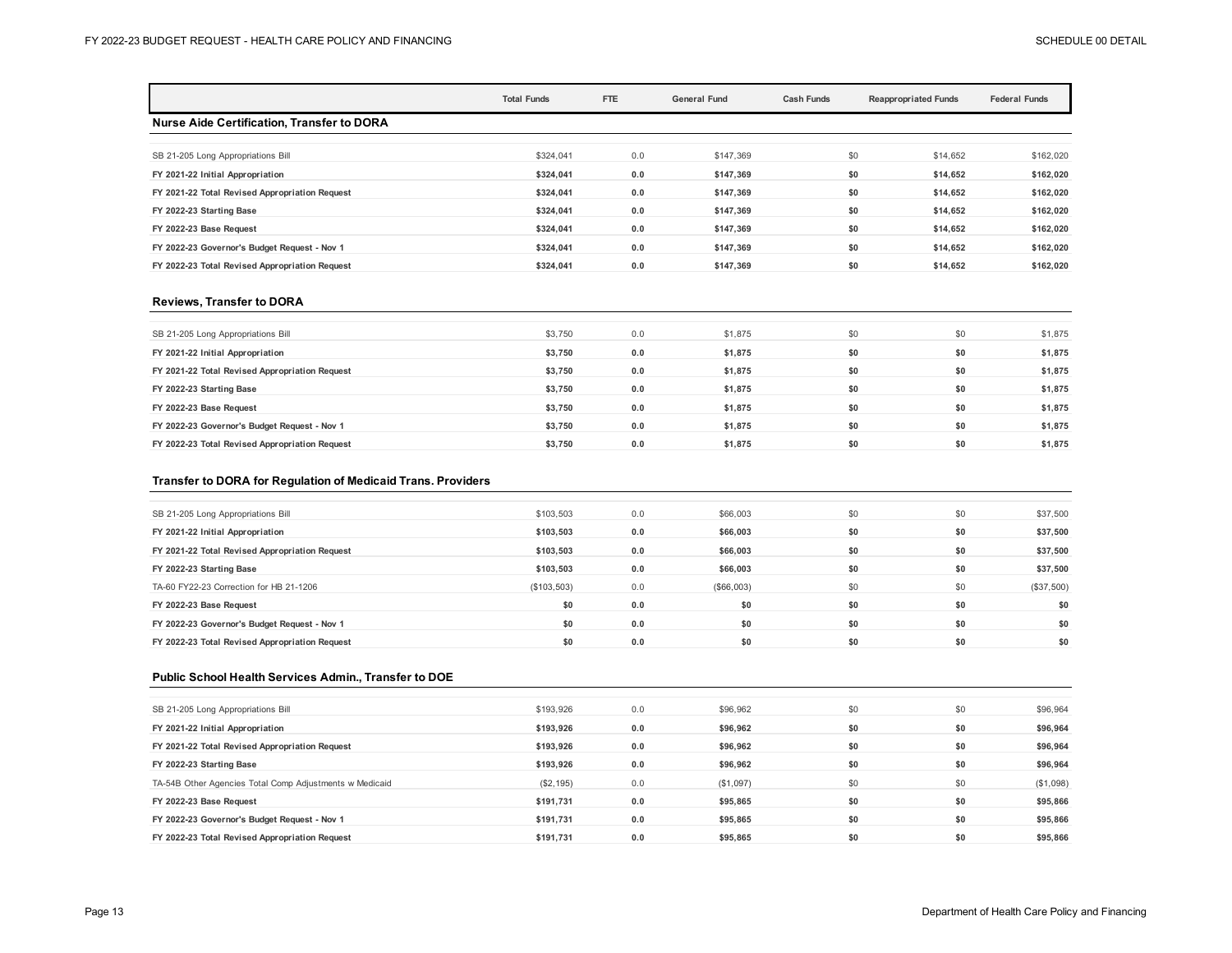|                                                                               | <b>Total Funds</b> | FTE | <b>General Fund</b> | <b>Cash Funds</b> | <b>Reappropriated Funds</b> | <b>Federal Funds</b> |
|-------------------------------------------------------------------------------|--------------------|-----|---------------------|-------------------|-----------------------------|----------------------|
| Home Modifications Benefit Administration, Transfer to DOLA                   |                    |     |                     |                   |                             |                      |
| SB 21-205 Long Appropriations Bill                                            | \$296.989          | 0.0 | \$148,495           |                   | \$0<br>\$0                  | \$148,494            |
| FY 2021-22 Initial Appropriation                                              | \$296.989          | 0.0 | \$148,495           |                   | \$0<br>\$0                  | \$148.494            |
| FY 2021-22 Total Revised Appropriation Request                                | \$296,989          | 0.0 | \$148,495           |                   | \$0<br>\$0                  | \$148,494            |
| FY 2022-23 Starting Base                                                      | \$296,989          | 0.0 | \$148,495           |                   | \$0<br>\$0                  | \$148,494            |
| FY 2022-23 Base Request                                                       | \$296,989          | 0.0 | \$148,495           |                   | \$0<br>\$0                  | \$148,494            |
| FY 2022-23 Governor's Budget Request - Nov 1                                  | \$296,989          | 0.0 | \$148,495           |                   | \$0<br>\$0                  | \$148,494            |
| FY 2022-23 Total Revised Appropriation Request                                | \$296,989          | 0.0 | \$148,495           |                   | \$0<br>\$0                  | \$148,494            |
| Transfer to the Department of Early Childhood for Early Intervention Services |                    |     |                     |                   |                             |                      |
| NPBA-02 Transfer Prgrms to the Dept of Early Childhood                        | \$8,047,702        | 0.0 | \$4,023,851         |                   | \$0<br>\$0                  | \$4,023,851          |
| FY 2022-23 Total Revised Appropriation Request                                | \$8,047,702        | 0.0 | \$4.023.851         |                   | \$0<br>\$0                  | \$4.023.851          |
| <b>Transfer to DOLA for Host Home Reg</b>                                     |                    |     |                     |                   |                             |                      |
| SB 21-205 Long Appropriations Bill                                            | \$133,445          | 0.0 | \$66,722            |                   | \$0<br>\$0                  | \$66,723             |
| FY 2021-22 Initial Appropriation                                              | \$133,445          | 0.0 | \$66,722            |                   | \$0<br>\$0                  | \$66,723             |
| FY 2021-22 Total Revised Appropriation Request                                | \$133.445          | 0.0 | \$66.722            |                   | \$0<br>\$0                  | \$66.723             |

| FY 2021-22 Total Revised Appropriation Request | \$133,445 | 0.0 | \$66.722 | 50  | \$66,723 |
|------------------------------------------------|-----------|-----|----------|-----|----------|
| FY 2022-23 Starting Base                       | \$133.445 | 0.0 | \$66.722 | \$0 | \$66,723 |
| FY 2022-23 Base Request                        | \$133.445 | 0.0 | \$66.722 | \$0 | \$66,723 |
| FY 2022-23 Governor's Budget Request - Nov 1   | \$133.445 | 0.0 | \$66.722 | \$0 | \$66,723 |
| FY 2022-23 Total Revised Appropriation Request | \$133.445 | 0.0 | \$66.722 | \$0 | \$66,723 |
|                                                |           |     |          |     |          |

## **01. Executive Director's Office - (B) Transfers to/from Other Departments -**

| SB 21-205 Long Appropriations Bill                      | \$12,579,002 | 0.0 | \$3,694,189 | \$0 | \$1,519,652 | \$7,365,161  |
|---------------------------------------------------------|--------------|-----|-------------|-----|-------------|--------------|
| FY 2021-22 Initial Appropriation                        | \$12,579,002 | 0.0 | \$3,694,189 | \$0 | \$1,519,652 | \$7,365,161  |
| FY 2021-22 Total Revised Appropriation Request          | \$12,579,002 | 0.0 | \$3,694,189 | \$0 | \$1,519,652 | \$7,365,161  |
| FY 2022-23 Starting Base                                | \$12,579,002 | 0.0 | \$3,694,189 | \$0 | \$1,519,652 | \$7,365,161  |
| TA-54B Other Agencies Total Comp Adjustments w Medicaid | \$114,573    | 0.0 | \$43,293    | \$0 | \$0         | \$71,280     |
| TA-56B Other Agencies OIT Common Policy w Medicaid      | \$20,855     | 0.0 | \$10,428    | \$0 | \$0         | \$10,427     |
| TA-58B Other Agencies FY 22-23 SWICAP w Medicaid        | \$6,302      | 0.0 | \$0         | \$0 | \$0         | \$6,302      |
| TA-60 FY22-23 Correction for HB 21-1206                 | (\$103,503)  | 0.0 | (\$66,003)  | \$0 | \$0         | (\$37,500)   |
| FY 2022-23 Base Request                                 | \$12,617,229 | 0.0 | \$3,681,907 | \$0 | \$1,519,652 | \$7,415,670  |
| NP-06 OIT FY23 Budget Request Package                   | \$74         | 0.0 | \$37        | \$0 | \$0         | \$37         |
| FY 2022-23 Governor's Budget Request - Nov 1            | \$12,617,303 | 0.0 | \$3,681,944 | \$0 | \$1,519,652 | \$7,415,707  |
| NPBA-02 Transfer Prgrms to the Dept of Early Childhood  | \$8,047,702  | 0.0 | \$4,023,851 | \$0 | \$0         | \$4,023,851  |
| FY 2022-23 Total Revised Appropriation Request          | \$20,665,005 | 0.0 | \$7,705,795 | \$0 | \$1,519,652 | \$11,439,558 |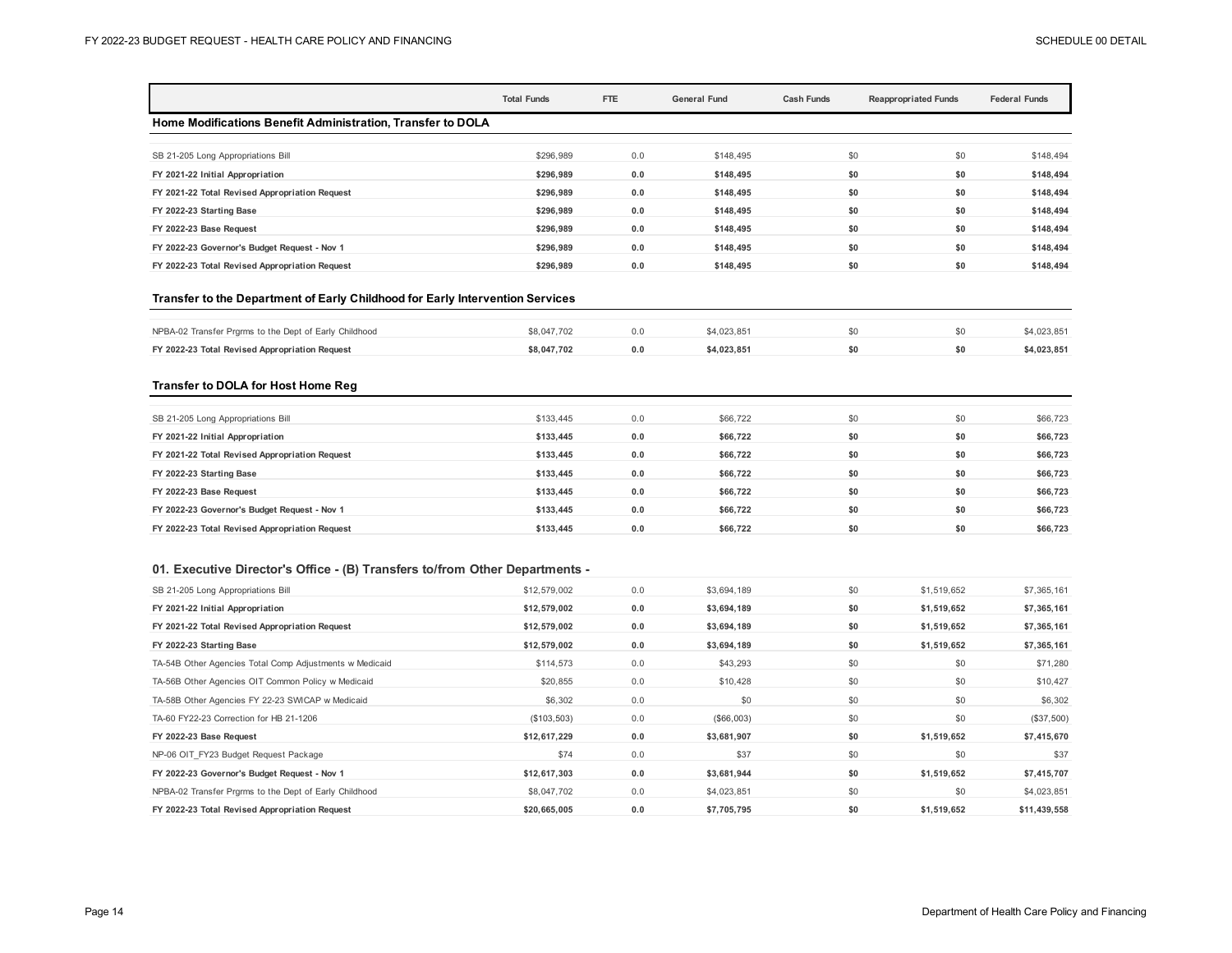|                                                                                                                               | <b>Total Funds</b> | FTE | <b>General Fund</b> | <b>Cash Funds</b> | <b>Reappropriated Funds</b> | <b>Federal Funds</b> |  |  |  |  |
|-------------------------------------------------------------------------------------------------------------------------------|--------------------|-----|---------------------|-------------------|-----------------------------|----------------------|--|--|--|--|
| 01. Executive Director's Office - (C) Information Technology Contracts and Projects -<br><b>MMIS Maintenance and Projects</b> |                    |     |                     |                   |                             |                      |  |  |  |  |
| SB 21-205 Long Appropriations Bill                                                                                            | \$89,189,774       | 0.0 | \$15,254,694        | \$6,694,114       | \$12,204                    | \$67,228,762         |  |  |  |  |
| HB 21-1085 Secure Transportation Behavioral Health Crisis                                                                     | \$101,250          | 0.0 | \$6,177             | \$3,948           | \$0                         | \$91,125             |  |  |  |  |
| HB 21-1275 Medicaid Reimbursement For Services By Pharmacists                                                                 | \$957,960          | 0.0 | \$95,796            | \$0               | \$0                         | \$862,164            |  |  |  |  |
| SB 21-009 Reproductive Health Care Program                                                                                    | \$1,061,596        | 0.0 | \$1,061,596         | \$0               | \$0                         | \$0                  |  |  |  |  |
| SB 21-016 Protecting Preventive Health Care Coverage                                                                          | \$905,467          | 0.0 | \$90,547            | \$0               | \$0                         | \$814.920            |  |  |  |  |
| SB 21-025 Family Planning Service For Eligible Individuals                                                                    | \$1,029,623        | 0.0 | \$102,963           | \$0               | \$0                         | \$926,660            |  |  |  |  |
| SB 21-039 Elimination Of Subminimum Wage Employment                                                                           | \$270,506          | 0.0 | \$27,051            | \$0               | \$0                         | \$243,455            |  |  |  |  |
| SB 21-194 Maternal Health Providers                                                                                           | \$212,505          | 0.0 | \$21,251            | \$0               | \$0                         | \$191,254            |  |  |  |  |
| FY 2021-22 Initial Appropriation                                                                                              | \$93,728,681       | 0.0 | \$16,660,075        | \$6,698,062       | \$12,204                    | \$70,358,340         |  |  |  |  |
| S-10 HCBS ARPA Spending Authority                                                                                             | \$10,707,693       | 0.0 | \$0                 | \$5,353,846       | \$0                         | \$5,353,847          |  |  |  |  |
| FY 2021-22 Total Revised Appropriation Request                                                                                | \$104,436,374      | 0.0 | \$16,660,075        | \$12,051,908      | \$12,204                    | \$75,712,187         |  |  |  |  |
| FY 2022-23 Starting Base                                                                                                      | \$93,728,681       | 0.0 | \$16,660,075        | \$6,698,062       | \$12,204                    | \$70,358,340         |  |  |  |  |
| TA-14 FY 2021-22 R-20 MMIS Annualization Delay                                                                                | \$6,598,548        | 0.0 | \$1,258,054         | \$0               | \$0                         | \$5,340,494          |  |  |  |  |
| TA-15 FY 2021-22 R-10 Convert Contractor Resources to FTE                                                                     | \$634,752          | 0.0 | \$99,942            | \$62,549          | \$0                         | \$472,261            |  |  |  |  |
| TA-17 FY 2021-22 R-24 Addressing Health Care Disparities                                                                      | (\$5,800,000)      | 0.0 | (\$900,000)         | \$0               | \$0                         | (\$4,900,000)        |  |  |  |  |
| TA-18 FY 2021-22 R-23 Behvioral Hlth Claims and Elig Process                                                                  | (\$3, 153, 555)    | 0.0 | (\$3, 153, 555)     | \$0               | \$0                         | \$0                  |  |  |  |  |
| TA-20 FY 2021-22 BA-15 Implement eConsult Program                                                                             | (\$914,705)        | 0.0 | \$47,312            | \$24,372          | \$0                         | (\$986,389)          |  |  |  |  |
| TA-33 SB 21-039 Elimination of Subminimum Wage Employment                                                                     | (\$270,506)        | 0.0 | (\$27,051)          | \$0               | \$0                         | $(\$243, 455)$       |  |  |  |  |
| TA-35 HB 21-1275 Medicaid Reimbursement 4 Services by Pharm                                                                   | (\$761,960)        | 0.0 | (\$46,796)          | \$0               | \$0                         | (\$715, 164)         |  |  |  |  |
| TA-36 SB 21-025 Fmily Planning Service 4 Eligible Individual                                                                  | (\$1,029,623)      | 0.0 | (\$102,963)         | \$0               | \$0                         | (\$926,660)          |  |  |  |  |
| TA-37 HB 21-1085 Secure Transport Behavioral Health Crisis                                                                    | (\$101,250)        | 0.0 | (\$6, 177)          | (\$3,948)         | \$0                         | (\$91, 125)          |  |  |  |  |
| TA-40 SB 21-194 Maternal Health Providers                                                                                     | (\$212,505)        | 0.0 | (\$21, 251)         | \$0               | \$0                         | (\$191, 254)         |  |  |  |  |
| TA-41 SB 21-009 Reproductive Health Care Program                                                                              | (\$1,056,591)      | 0.0 | (\$1,056,591)       | \$0               | \$0                         | \$0                  |  |  |  |  |
| TA-49 FY 2021-22 R-09 Patient Access & Interop Rule Cmplianc                                                                  | (\$856,550)        | 0.0 | \$284,405           | \$0               | \$0                         | (\$1, 140, 955)      |  |  |  |  |
| TA-51 SB 21-016 Protecting Preventive Health Coverage                                                                         | (\$905,467)        | 0.0 | (\$90, 547)         | \$0               | \$0                         | (\$814,920)          |  |  |  |  |
| FY 2022-23 Base Request                                                                                                       | \$85,899,269       | 0.0 | \$12,944,857        | \$6,781,035       | \$12,204                    | \$66,161,173         |  |  |  |  |
| R-06 Value Based Payments                                                                                                     | \$10,465,527       | 0.0 | \$1,181,828         | \$0               | \$0                         | \$9,283,699          |  |  |  |  |
| R-12 Convert Contractor Resources to FTE                                                                                      | (\$473, 471)       | 0.0 | (\$45,368)          | (\$33,313)        | \$0                         | (\$394,790)          |  |  |  |  |
| R-14 MMIS Funding Adjustment and Contractor Conversion                                                                        | (\$57,465,630)     | 0.0 | (\$10,562,524)      | (\$2,892,948)     | \$0                         | (\$44,010,158)       |  |  |  |  |
| FY 2022-23 Governor's Budget Request - Nov 1                                                                                  | \$38,425,695       | 0.0 | \$3,518,793         | \$3,854,774       | \$12,204                    | \$31,039,924         |  |  |  |  |
| BA-10 HCBS ARPA Spending Authority                                                                                            | \$14,170,604       | 0.0 | \$0                 | \$7,085,302       | \$0                         | \$7,085,302          |  |  |  |  |
| FY 2022-23 Total Revised Appropriation Request                                                                                | \$52,596,299       | 0.0 | \$3,518,793         | \$10,940,076      | \$12,204                    | \$38,125,226         |  |  |  |  |

## **Colorado Benefits Management Systems, Operating & Contracts**

| SB 21-205 Long Appropriations Bill                         | \$47,868,322 | 0.0 | \$10,862,506 | \$5,553,164 | \$1.637 | \$31.451.015 |
|------------------------------------------------------------|--------------|-----|--------------|-------------|---------|--------------|
| SB 21-009 Reproductive Health Care Program                 | \$273.792    | 0.0 | \$273.792    |             |         |              |
| SB 21-025 Family Planning Service For Eligible Individuals | \$565.614    | 0.0 | \$56,562     |             | SO.     | \$509,052    |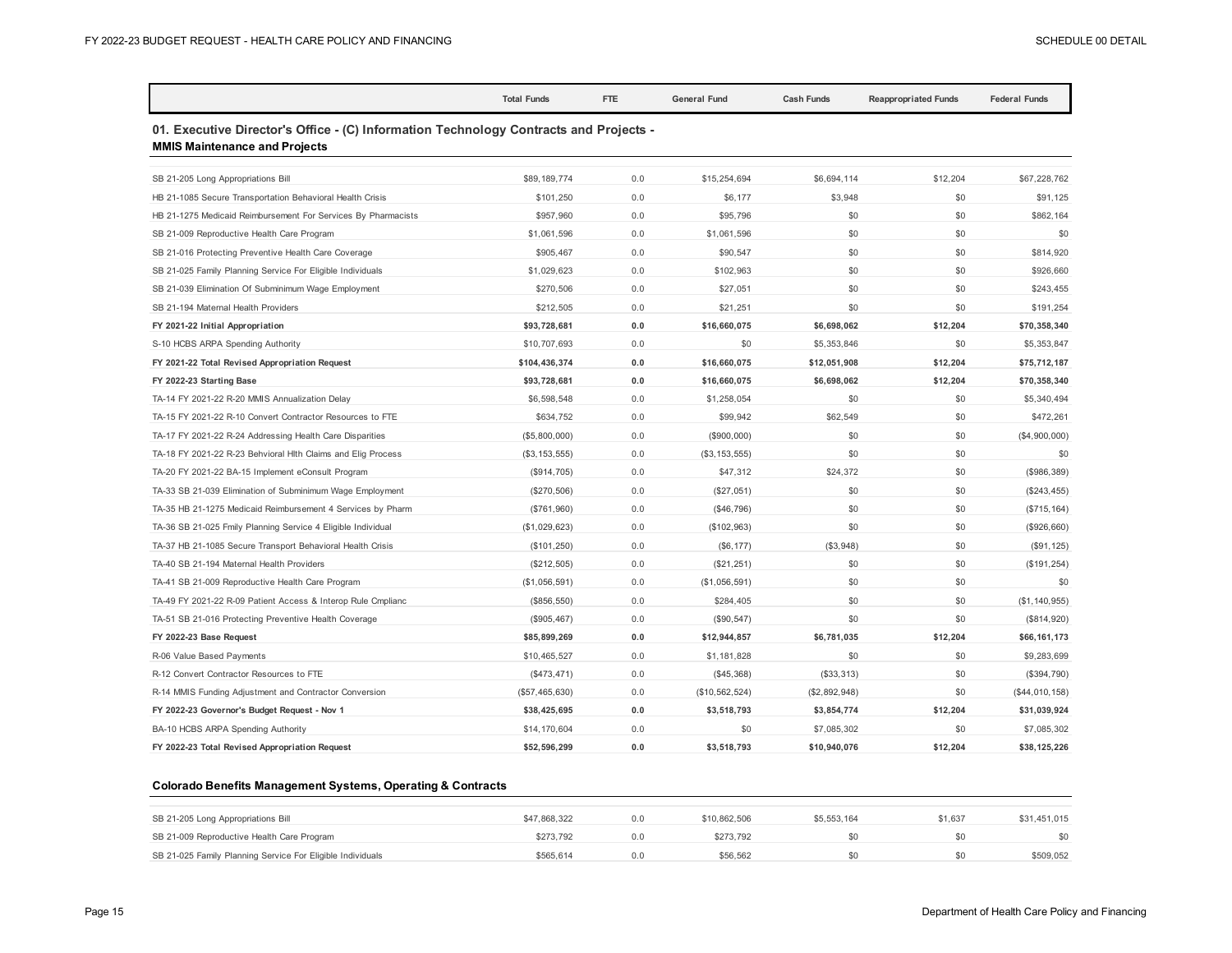|                                                              | <b>Total Funds</b> | FTE | <b>General Fund</b> | <b>Cash Funds</b> | <b>Reappropriated Funds</b> | <b>Federal Funds</b> |
|--------------------------------------------------------------|--------------------|-----|---------------------|-------------------|-----------------------------|----------------------|
| SB 21-039 Elimination Of Subminimum Wage Employment          | \$129.859          | 0.0 | \$8.364             | \$8,277           | \$0                         | \$113.218            |
| SB 21-194 Maternal Health Providers                          | \$291,732          | 0.0 | \$29,174            | \$0               | \$0                         | \$262,558            |
| FY 2021-22 Initial Appropriation                             | \$49,129,319       | 0.0 | \$11,230,398        | \$5,561,441       | \$1,637                     | \$32,335,843         |
| FY 2021-22 Total Revised Appropriation Request               | \$49,129,319       | 0.0 | \$11,230,398        | \$5,561,441       | \$1,637                     | \$32,335,843         |
| FY 2022-23 Starting Base                                     | \$49,129,319       | 0.0 | \$11,230,398        | \$5,561,441       | \$1,637                     | \$32,335,843         |
| TA-18 FY 2021-22 R-23 Behvioral Hlth Claims and Elig Process | (\$2,223,000)      | 0.0 | (\$2,223,000)       | \$0               | \$0                         | \$0                  |
| TA-21 FY 2021-22 NPBA-01 CBMS PEAK                           | \$755,237          | 0.0 | \$377,416           | \$42,560          | \$17                        | \$335,244            |
| TA-33 SB 21-039 Elimination of Subminimum Wage Employment    | (\$129,859)        | 0.0 | (\$8,364)           | (\$8,277)         | \$0                         | (\$113,218)          |
| TA-36 SB 21-025 Fmily Planning Service 4 Eligible Individual | (\$565, 614)       | 0.0 | (\$56,562)          | \$0               | \$0                         | (\$509,052)          |
| TA-40 SB 21-194 Maternal Health Providers                    | (\$291,732)        | 0.0 | (\$29, 174)         | \$0               | \$0                         | (\$262, 558)         |
| TA-41 SB 21-009 Reproductive Health Care Program             | (\$273,792)        | 0.0 | (\$273,792)         | \$0               | \$0                         | \$0                  |
| TA-49 FY 2021-22 R-09 Patient Access & Interop Rule Cmplianc | \$0                | 0.0 | \$21,150            | \$0               | \$0                         | (\$21,150)           |
| FY 2022-23 Base Request                                      | \$46,400,559       | 0.0 | \$9,038,072         | \$5,595,724       | \$1,654                     | \$31,765,109         |
| R-12 Convert Contractor Resources to FTE                     | (\$295, 116)       | 0.0 | (\$96, 104)         | (\$51,356)        | \$0                         | (\$147,656)          |
| FY 2022-23 Governor's Budget Request - Nov 1                 | \$46,105,443       | 0.0 | \$8,941,968         | \$5,544,368       | \$1.654                     | \$31,617,453         |
| NPBA-01 OIT FY23 BA-02 CBMS Administration Allocation        | \$3,763,254        | 0.0 | \$854,259           | \$436,538         | \$0                         | \$2,472,457          |
| FY 2022-23 Total Revised Appropriation Request               | \$49,868,697       | 0.0 | \$9,796,227         | \$5,980,906       | \$1,654                     | \$34,089,910         |

#### **CBMS, Health Care and Economic Security Staff Dev. Center**

| SB 21-205 Long Appropriations Bill             | \$2,005.074 | 0.0 | \$634,715 | \$354.194 | \$73 | \$1,016,092 |
|------------------------------------------------|-------------|-----|-----------|-----------|------|-------------|
| FY 2021-22 Initial Appropriation               | \$2,005,074 | 0.0 | \$634.715 | \$354.194 | \$73 | \$1,016,092 |
| FY 2021-22 Total Revised Appropriation Request | \$2,005.074 | 0.0 | \$634.715 | \$354.194 | \$73 | \$1,016,092 |
| FY 2022-23 Starting Base                       | \$2,005.074 | 0.0 | \$634.715 | \$354.194 | \$73 | \$1,016,092 |
| FY 2022-23 Base Request                        | \$2,005,074 | 0.0 | \$634.715 | \$354.194 | \$73 | \$1,016,092 |
| FY 2022-23 Governor's Budget Request - Nov 1   | \$2,005,074 | 0.0 | \$634.715 | \$354.194 | \$73 | \$1,016,092 |
| FY 2022-23 Total Revised Appropriation Request | \$2,005.074 | 0.0 | \$634.715 | \$354.194 | \$73 | \$1,016,092 |

#### **Office of eHealth Innovations Operations**

| SB 21-205 Long Appropriations Bill             | \$6,465,845 | 3.0 | \$3,372,367 | \$0 | \$0 | \$3,093,478 |
|------------------------------------------------|-------------|-----|-------------|-----|-----|-------------|
| FY 2021-22 Initial Appropriation               | \$6.465.845 | 3.0 | \$3,372,367 | \$0 | \$0 | \$3,093,478 |
| FY 2021-22 Total Revised Appropriation Request | \$6,465,845 | 3.0 | \$3,372,367 | \$0 | \$0 | \$3,093,478 |
| FY 2022-23 Starting Base                       | \$6,465,845 | 3.0 | \$3,372,367 | \$0 | \$0 | \$3,093,478 |
| FY 2022-23 Base Request                        | \$6.465.845 | 3.0 | \$3,372,367 | \$0 | \$0 | \$3,093,478 |
| FY 2022-23 Governor's Budget Request - Nov 1   | \$6.465.845 | 3.0 | \$3,372,367 | \$0 | \$0 | \$3,093,478 |
| FY 2022-23 Total Revised Appropriation Request | \$6.465.845 | 3.0 | \$3,372,367 | \$0 | \$0 | \$3,093,478 |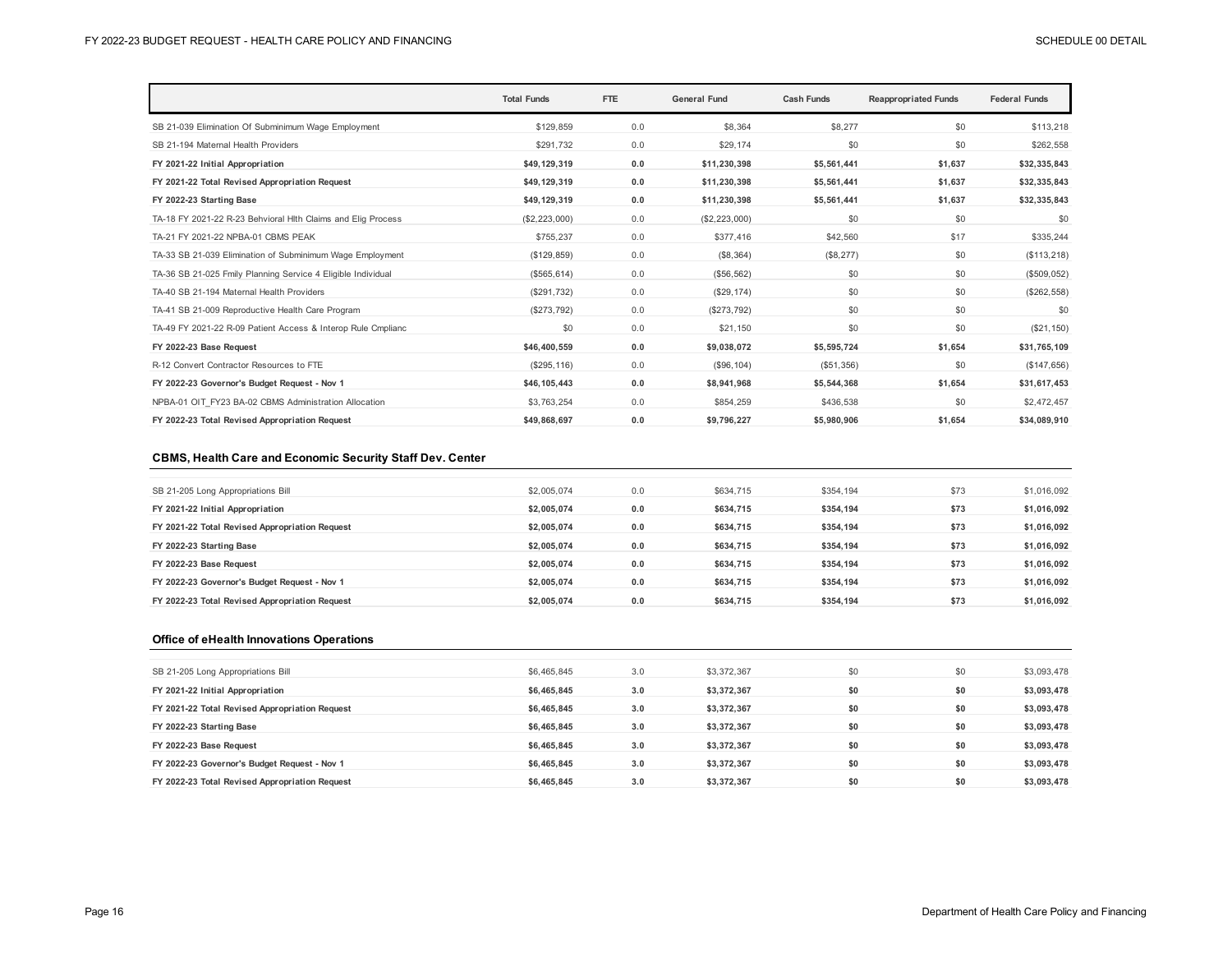|                                                | <b>Total Funds</b> | FTE | <b>General Fund</b> | <b>Cash Funds</b> | <b>Reappropriated Funds</b> |           |
|------------------------------------------------|--------------------|-----|---------------------|-------------------|-----------------------------|-----------|
| <b>All Payer Claims Database</b>               |                    |     |                     |                   |                             |           |
| SB 21-205 Long Appropriations Bill             | \$3,795,498        | 0.0 | \$2,962,231         | \$0               | \$0                         | \$833,267 |
| FY 2021-22 Initial Appropriation               | \$3,795,498        | 0.0 | \$2,962,231         | \$0               | \$0                         | \$833,267 |
| FY 2021-22 Total Revised Appropriation Request | \$3,795,498        | 0.0 | \$2,962,231         | \$0               | \$0                         | \$833,267 |
| FY 2022-23 Starting Base                       | \$3,795,498        | 0.0 | \$2,962,231         | \$0               | \$0                         | \$833,267 |
| FY 2022-23 Base Request                        | \$3,795,498        | 0.0 | \$2,962,231         | \$0               | \$0                         | \$833,267 |
| R-15 Restore APCD Scholarship Funds            | \$200,000          | 0.0 | \$200,000           | \$0               | \$0                         | \$0       |
| FY 2022-23 Governor's Budget Request - Nov 1   | \$3,995,498        | 0.0 | \$3,162,231         | \$0               | \$0                         | \$833,267 |
| FY 2022-23 Total Revised Appropriation Request | \$3,995,498        | 0.0 | \$3,162,231         | \$0               | \$0                         | \$833,267 |

## **01. Executive Director's Office - (C) Information Technology Contracts and Projects -**

| SB 21-205 Long Appropriations Bill                            | \$149.324.513  | 3.0 | \$33,086,513  | \$12,601.472 | \$13,914 | \$103,622,614   |
|---------------------------------------------------------------|----------------|-----|---------------|--------------|----------|-----------------|
| HB 21-1085 Secure Transportation Behavioral Health Crisis     | \$101,250      | 0.0 | \$6,177       | \$3,948      | \$0      | \$91,125        |
| HB 21-1275 Medicaid Reimbursement For Services By Pharmacists | \$957,960      | 0.0 | \$95,796      | \$0          | \$0      | \$862,164       |
| SB 21-009 Reproductive Health Care Program                    | \$1,335,388    | 0.0 | \$1,335,388   | \$0          | \$0      | \$0             |
| SB 21-016 Protecting Preventive Health Care Coverage          | \$905,467      | 0.0 | \$90,547      | \$0          | \$0      | \$814,920       |
| SB 21-025 Family Planning Service For Eligible Individuals    | \$1,595,237    | 0.0 | \$159,525     | \$0          | \$0      | \$1,435,712     |
| SB 21-039 Elimination Of Subminimum Wage Employment           | \$400,365      | 0.0 | \$35.415      | \$8,277      | \$0      | \$356.673       |
| SB 21-194 Maternal Health Providers                           | \$504,237      | 0.0 | \$50,425      | \$0          | \$0      | \$453,812       |
| FY 2021-22 Initial Appropriation                              | \$155,124,417  | 3.0 | \$34,859,786  | \$12,613,697 | \$13,914 | \$107,637,020   |
| S-10 HCBS ARPA Spending Authority                             | \$10,707,693   | 0.0 | \$0           | \$5,353,846  | \$0      | \$5,353,847     |
| FY 2021-22 Total Revised Appropriation Request                | \$165,832,110  | 3.0 | \$34,859,786  | \$17,967,543 | \$13,914 | \$112,990,867   |
| FY 2022-23 Starting Base                                      | \$155,124,417  | 3.0 | \$34,859,786  | \$12,613,697 | \$13,914 | \$107,637,020   |
| TA-14 FY 2021-22 R-20 MMIS Annualization Delay                | \$6,598,548    | 0.0 | \$1,258,054   | \$0          | \$0      | \$5,340,494     |
| TA-15 FY 2021-22 R-10 Convert Contractor Resources to FTE     | \$634,752      | 0.0 | \$99,942      | \$62,549     | \$0      | \$472,261       |
| TA-17 FY 2021-22 R-24 Addressing Health Care Disparities      | (\$5,800,000)  | 0.0 | (\$900,000)   | \$0          | \$0      | (\$4,900,000)   |
| TA-18 FY 2021-22 R-23 Behvioral Hith Claims and Elig Process  | (\$5,376,555)  | 0.0 | (\$5,376,555) | \$0          | \$0      | \$0             |
| TA-20 FY 2021-22 BA-15 Implement eConsult Program             | (\$914,705)    | 0.0 | \$47,312      | \$24,372     | \$0      | (\$986,389)     |
| TA-21 FY 2021-22 NPBA-01 CBMS PEAK                            | \$755,237      | 0.0 | \$377,416     | \$42,560     | \$17     | \$335,244       |
| TA-33 SB 21-039 Elimination of Subminimum Wage Employment     | (\$400,365)    | 0.0 | (\$35,415)    | (\$8,277)    | \$0      | (\$356, 673)    |
| TA-35 HB 21-1275 Medicaid Reimbursement 4 Services by Pharm   | (\$761,960)    | 0.0 | (\$46,796)    | \$0          | \$0      | (\$715, 164)    |
| TA-36 SB 21-025 Fmily Planning Service 4 Eligible Individual  | (\$1,595,237)  | 0.0 | (\$159, 525)  | \$0          | \$0      | (\$1,435,712)   |
| TA-37 HB 21-1085 Secure Transport Behavioral Health Crisis    | (\$101,250)    | 0.0 | (S6, 177)     | (\$3,948)    | \$0      | (\$91, 125)     |
| TA-40 SB 21-194 Maternal Health Providers                     | (\$504, 237)   | 0.0 | (\$50,425)    | \$0          | \$0      | (\$453, 812)    |
| TA-41 SB 21-009 Reproductive Health Care Program              | (S1, 330, 383) | 0.0 | (\$1,330,383) | \$0          | \$0      | \$0             |
| TA-49 FY 2021-22 R-09 Patient Access & Interop Rule Cmplianc  | (\$856,550)    | 0.0 | \$305,555     | \$0          | \$0      | (\$1, 162, 105) |
| TA-51 SB 21-016 Protecting Preventive Health Coverage         | (\$905,467)    | 0.0 | (\$90, 547)   | \$0          | \$0      | (\$814,920)     |
| FY 2022-23 Base Request                                       | \$144,566,245  | 3.0 | \$28,952,242  | \$12,730,953 | \$13,931 | \$102,869,119   |
| R-06 Value Based Payments                                     | \$10.465.527   | 0.0 | \$1,181,828   | \$0          | \$0      | \$9.283.699     |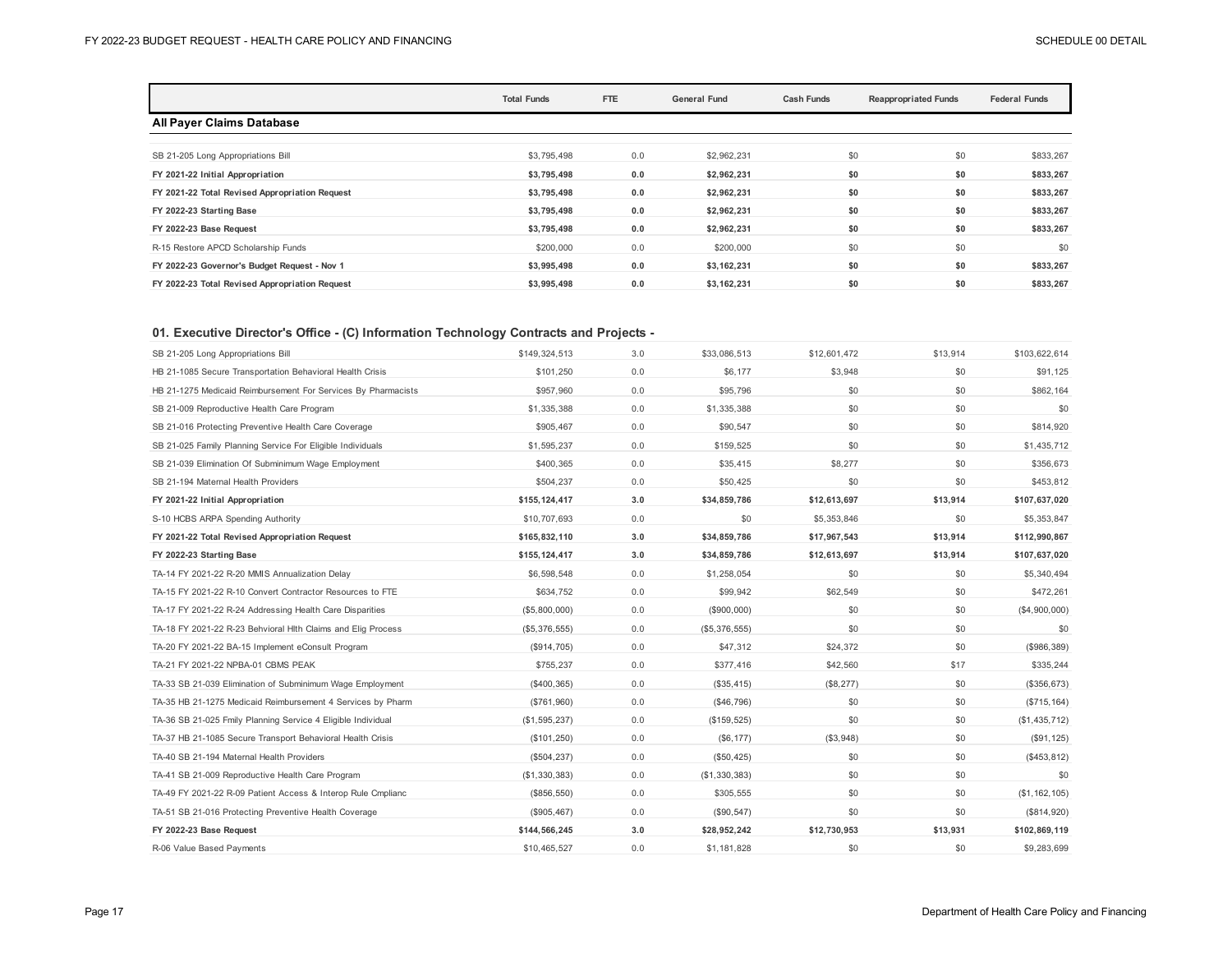|                                                        | <b>Total Funds</b> | <b>FTE</b> | <b>General Fund</b> | <b>Cash Funds</b> | <b>Reappropriated Funds</b> | <b>Federal Funds</b> |
|--------------------------------------------------------|--------------------|------------|---------------------|-------------------|-----------------------------|----------------------|
| R-12 Convert Contractor Resources to FTE               | (S768, 587)        | 0.0        | (\$141, 472)        | (\$84,669)        | \$0                         | (\$542,446)          |
| R-14 MMIS Funding Adjustment and Contractor Conversion | (\$57,465,630)     | 0.0        | (\$10,562,524)      | (\$2,892,948)     | \$0                         | (\$44,010,158)       |
| R-15 Restore APCD Scholarship Funds                    | \$200,000          | 0.0        | \$200,000           | \$0               | \$0                         | \$0                  |
| FY 2022-23 Governor's Budget Request - Nov 1           | \$96.997.555       | 3.0        | \$19.630.074        | \$9,753,336       | \$13,931                    | \$67,600,214         |
| BA-10 HCBS ARPA Spending Authority                     | \$14,170,604       | 0.0        | \$0                 | \$7,085,302       | \$0                         | \$7,085,302          |
| NPBA-01 OIT FY23 BA-02 CBMS Administration Allocation  | \$3,763,254        | 0.0        | \$854,259           | \$436,538         | \$0                         | \$2,472,457          |
| FY 2022-23 Total Revised Appropriation Request         | \$114.931.413      | 3.0        | \$20.484.333        | \$17.275.176      | \$13.931                    | \$77.157.973         |

## **01. Executive Director's Office - (D) Eligibility Determinations and Client Services - Medical Identification Cards**

| SB 21-009 Reproductive Health Care Program                   | \$0      | 0.0 | \$0      | \$0   | \$0 | \$0      |
|--------------------------------------------------------------|----------|-----|----------|-------|-----|----------|
| SB 21-025 Family Planning Service For Eligible Individuals   | \$0      | 0.0 | \$0      | \$0   | \$0 | \$0      |
| FY 2021-22 Initial Appropriation                             | \$0      | 0.0 | \$0      | \$0   | \$0 | \$0      |
| FY 2021-22 Total Revised Appropriation Request               | \$0      | 0.0 | \$0      | \$0   | \$0 | \$0      |
| FY 2022-23 Starting Base                                     | \$0      | 0.0 | \$0      | \$0   | \$0 | \$0      |
| TA-09 SB 20-033 Medicaid Buy-in Age 65 and Over              | \$342    | 0.0 | \$0      | \$171 | \$0 | \$171    |
| TA-36 SB 21-025 Fmily Planning Service 4 Eligible Individual | \$19,923 | 0.0 | \$9,962  | \$0   | \$0 | \$9,961  |
| TA-41 SB 21-009 Reproductive Health Care Program             | \$14,850 | 0.0 | \$14,850 | \$0   | \$0 | \$0      |
| FY 2022-23 Base Request                                      | \$35,115 | 0.0 | \$24,812 | \$171 | \$0 | \$10,132 |
| FY 2022-23 Governor's Budget Request - Nov 1                 | \$35,115 | 0.0 | \$24,812 | \$171 | \$0 | \$10,132 |
| FY 2022-23 Total Revised Appropriation Request               | \$35,115 | 0.0 | \$24,812 | \$171 | \$0 | \$10,132 |

#### **Contracts for Special Eligibility Determinations**

| SB 21-205 Long Appropriations Bill             | \$5,890,755  | 0.0 | \$1,129,071 | \$1,269,068 | \$0 | \$3,492,616 |
|------------------------------------------------|--------------|-----|-------------|-------------|-----|-------------|
| FY 2021-22 Initial Appropriation               | \$5,890,755  | 0.0 | \$1,129,071 | \$1.269.068 | \$0 | \$3,492,616 |
| FY 2021-22 Total Revised Appropriation Request | \$5,890,755  | 0.0 | \$1,129,071 | \$1,269,068 | \$0 | \$3,492,616 |
| FY 2022-23 Starting Base                       | \$5,890,755  | 0.0 | \$1,129,071 | \$1,269,068 | \$0 | \$3,492,616 |
| TA-23 Annualize BA-10 PHE End Resources        | \$6,148,800  | 0.0 | \$0         | \$3,074,400 | \$0 | \$3,074,400 |
| FY 2022-23 Base Request                        | \$12,039,555 | 0.0 | \$1,129,071 | \$4,343,468 | \$0 | \$6,567,016 |
| FY 2022-23 Governor's Budget Request - Nov 1   | \$12,039,555 | 0.0 | \$1,129,071 | \$4,343,468 | \$0 | \$6,567,016 |
| FY 2022-23 Total Revised Appropriation Request | \$12,039,555 | 0.0 | \$1,129,071 | \$4,343,468 | \$0 | \$6,567,016 |

#### **County Administration**

| SB 21-205 Long Appropriations Bill                         | \$103.297.536 | 0.0 | \$15,285,529 | \$22,530,491 | \$0 | \$65,481,516 |
|------------------------------------------------------------|---------------|-----|--------------|--------------|-----|--------------|
| SB 21-009 Reproductive Health Care Program                 | \$699,001     | 0.0 | \$699.001    | \$0          | \$0 | \$0          |
| SB 21-025 Family Planning Service For Eligible Individuals | \$198.387     | 0.0 | \$29,758     | \$19,839     | \$0 | \$148,790    |
| FY 2021-22 Initial Appropriation                           | \$104.194.924 | 0.0 | \$16.014.288 | \$22,550,330 | \$0 | \$65,630,306 |
| S-06 PHE County Administration Resources                   | \$3,223,584   | 0.0 | \$581.690    | \$1,030,102  | \$0 | \$1,611,792  |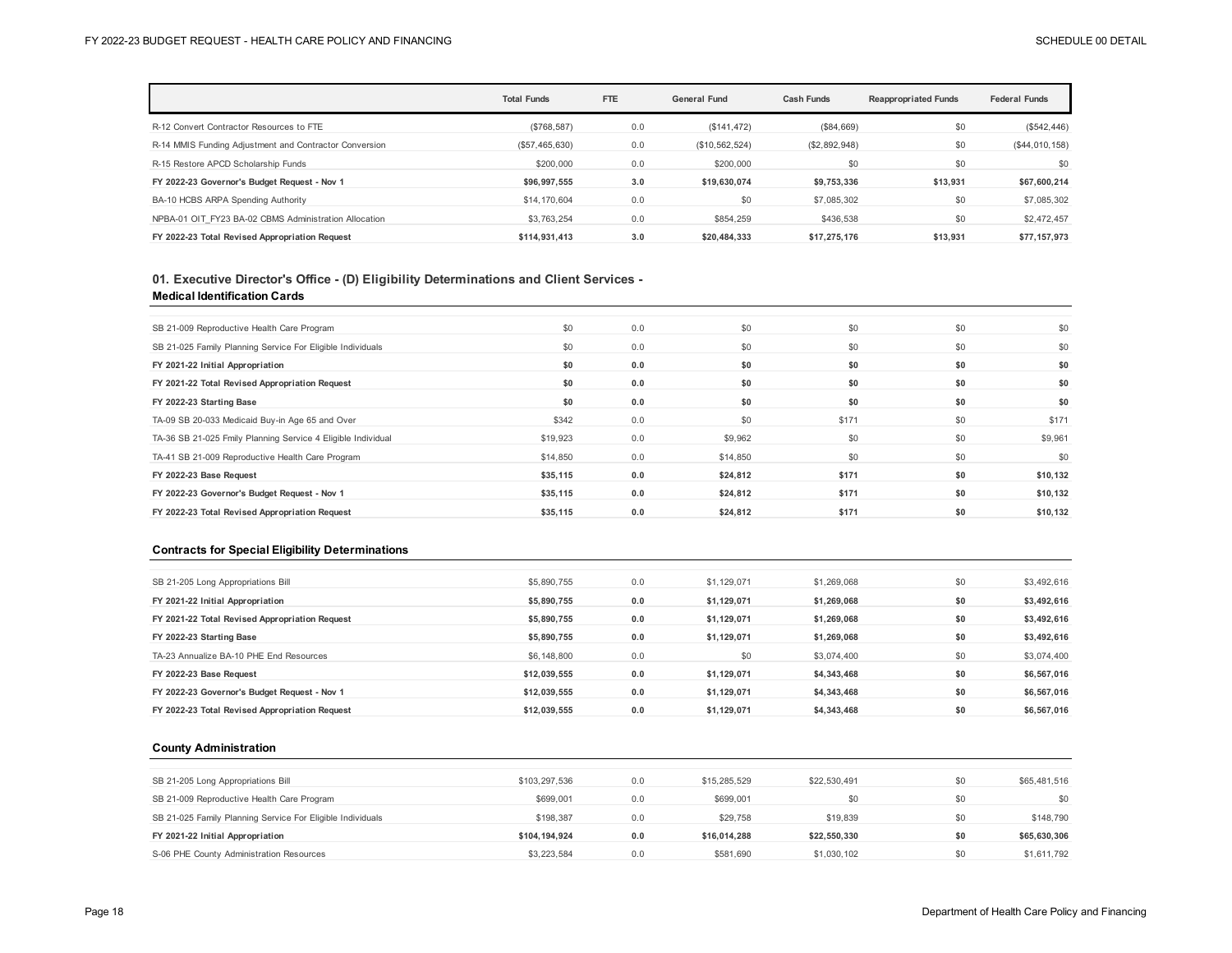|                                                              | <b>Total Funds</b> | <b>FTE</b> | <b>General Fund</b> | <b>Cash Funds</b> | <b>Reappropriated Funds</b> | <b>Federal Funds</b> |
|--------------------------------------------------------------|--------------------|------------|---------------------|-------------------|-----------------------------|----------------------|
| FY 2021-22 Total Revised Appropriation Request               | \$107,418,508      | 0.0        | \$16,595,978        | \$23,580,432      | \$0                         | \$67,242,098         |
| FY 2022-23 Starting Base                                     | \$104,194,924      | 0.0        | \$16,014,288        | \$22,550,330      | \$0                         | \$65,630,306         |
| TA-09 SB 20-033 Medicaid Buy-in Age 65 and Over              | \$4,453            | 0.0        | \$0                 | \$2,227           | \$0                         | \$2,226              |
| TA-13 JBC Action- 2.5% Provider Rate Increase                | \$111              | 0.0        | \$3,238             | \$5,347           | \$0                         | (\$8,474)            |
| TA-23 Annualize BA-10 PHE End Resources                      | (\$12,900,463)     | 0.0        | (\$2,473,424)       | (\$777, 244)      | \$0                         | (\$9,649,795)        |
| TA-36 SB 21-025 Fmily Planning Service 4 Eligible Individual | \$476,097          | 0.0        | \$71,415            | \$47,609          | \$0                         | \$357,073            |
| FY 2022-23 Base Request                                      | \$91,775,122       | 0.0        | \$13,615,517        | \$21,828,269      | \$0                         | \$56,331,336         |
| R-08 County Administration, Oversight and Eligibility        | \$14,878,000       | 0.0        | \$3,983,405         | \$2,662,929       | \$0                         | \$8,231,666          |
| R-10 Provider Rate Adjustments                               | \$440,463          | 0.0        | \$62,953            | \$107,118         | \$0                         | \$270,392            |
| FY 2022-23 Governor's Budget Request - Nov 1                 | \$107,093,585      | 0.0        | \$17,661,875        | \$24,598,316      | \$0                         | \$64,833,394         |
| BA-06 PHE County Administration Resources                    | \$10,175,120       | 0.0        | \$1,066,277         | \$1,888,241       | \$0                         | \$7,220,602          |
| FY 2022-23 Total Revised Appropriation Request               | \$117,268,705      | 0.0        | \$18,728,152        | \$26,486,557      | \$0                         | \$72,053,996         |

#### **Medical Assistance Sites**

| SB 21-205 Long Appropriations Bill             | \$1,531,968 | 0.0 | \$0 | \$402.984 | \$0 | \$1,128,984 |
|------------------------------------------------|-------------|-----|-----|-----------|-----|-------------|
| FY 2021-22 Initial Appropriation               | \$1,531,968 | 0.0 | \$0 | \$402.984 | \$0 | \$1,128,984 |
| FY 2021-22 Total Revised Appropriation Request | \$1,531,968 | 0.0 | \$0 | \$402.984 | \$0 | \$1,128,984 |
| FY 2022-23 Starting Base                       | \$1,531,968 | 0.0 | \$0 | \$402.984 | \$0 | \$1,128,984 |
| FY 2022-23 Base Request                        | \$1,531,968 | 0.0 | \$0 | \$402.984 | \$0 | \$1,128,984 |
| FY 2022-23 Governor's Budget Request - Nov 1   | \$1,531,968 | 0.0 | \$0 | \$402.984 | \$0 | \$1,128,984 |
| FY 2022-23 Total Revised Appropriation Request | \$1,531,968 | 0.0 | \$0 | \$402,984 | \$0 | \$1,128,984 |

#### **Administrative Case Management**

| SB 21-205 Long Appropriations Bill             | \$869,744 | 0.0 | \$434,872 | \$0 | \$0 | \$434,872 |
|------------------------------------------------|-----------|-----|-----------|-----|-----|-----------|
| FY 2021-22 Initial Appropriation               | \$869,744 | 0.0 | \$434,872 | \$0 | \$0 | \$434,872 |
| FY 2021-22 Total Revised Appropriation Request | \$869.744 | 0.0 | \$434.872 | \$0 | \$0 | \$434,872 |
| FY 2022-23 Starting Base                       | \$869.744 | 0.0 | \$434.872 | \$0 | \$0 | \$434,872 |
| FY 2022-23 Base Request                        | \$869,744 | 0.0 | \$434,872 | \$0 | \$0 | \$434,872 |
| FY 2022-23 Governor's Budget Request - Nov 1   | \$869,744 | 0.0 | \$434,872 | \$0 | \$0 | \$434,872 |
| FY 2022-23 Total Revised Appropriation Request | \$869,744 | 0.0 | \$434.872 | \$0 | \$0 | \$434,872 |

#### **Customer Outreach**

| SB 21-205 Long Appropriations Bill                         | \$3,461,071 | 0.0 | \$1,393,915 | \$336.621 | \$0 | \$1,730,535 |
|------------------------------------------------------------|-------------|-----|-------------|-----------|-----|-------------|
| FY 2021-22 Initial Appropriation                           | \$3.461.071 | 0.0 | \$1.393.915 | \$336.621 | \$0 | \$1,730,535 |
| FY 2021-22 Total Revised Appropriation Request             | \$3.461.071 | 0.0 | \$1.393.915 | \$336.621 | \$0 | \$1,730,535 |
| FY 2022-23 Starting Base                                   | \$3,461,071 | 0.0 | \$1,393,915 | \$336.621 | \$0 | \$1,730,535 |
| TA-46 FY 2021-22 JBC Action: Restore Funding for SB 19-195 | \$25,000    | 0.0 | \$12,500    | \$0       | \$0 | \$12,500    |
| FY 2022-23 Base Request                                    | \$3,486,071 | 0.0 | \$1,406,415 | \$336.621 | \$0 | \$1,743,035 |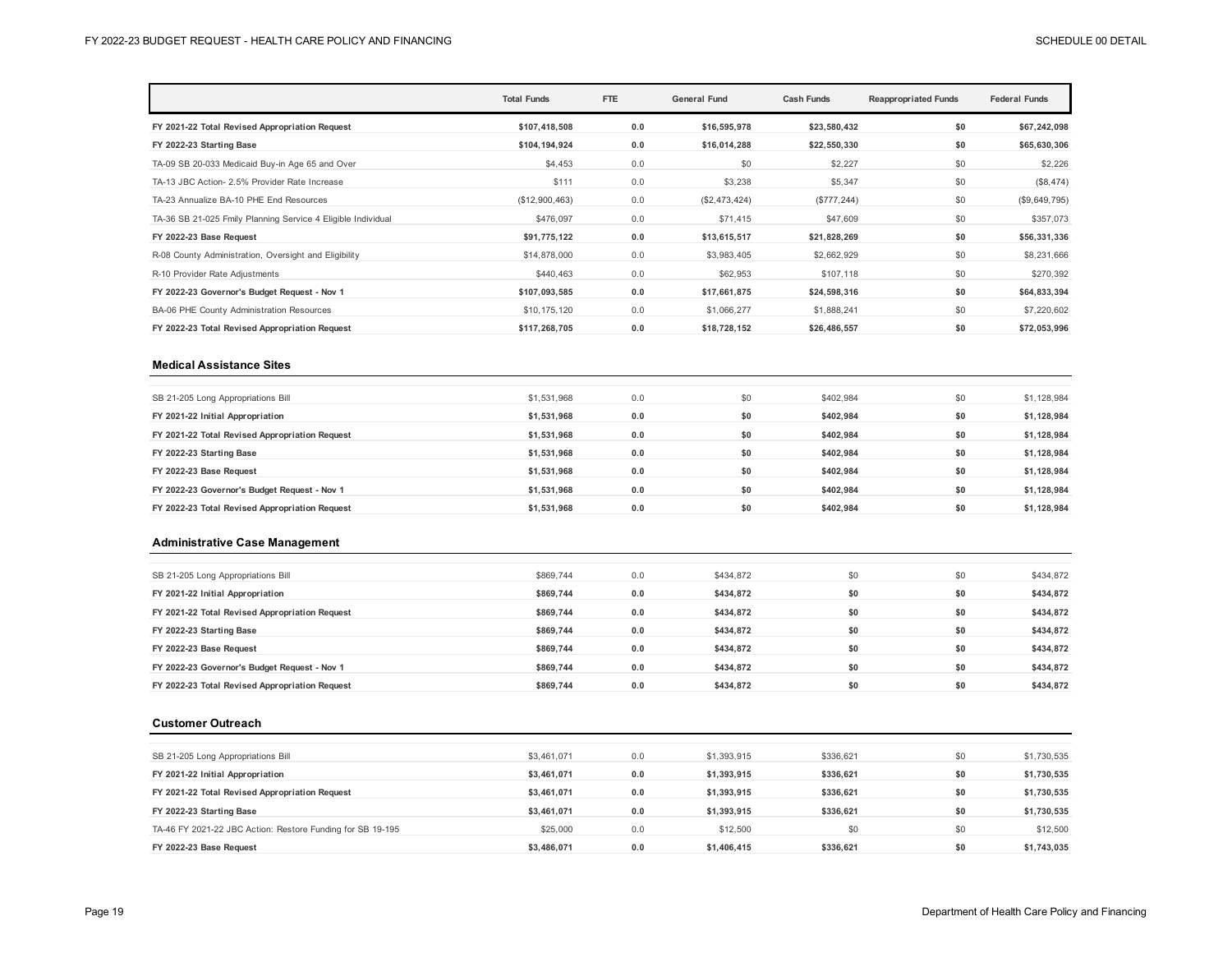|                                                        | <b>Total Funds</b> | FTE | <b>General Fund</b> | <b>Cash Funds</b> | <b>Reappropriated Funds</b> | <b>Federal Funds</b> |
|--------------------------------------------------------|--------------------|-----|---------------------|-------------------|-----------------------------|----------------------|
| FY 2022-23 Governor's Budget Request - Nov 1           | \$3,486,071        | 0.0 | \$1,406,415         | \$336,621         | \$0                         | \$1,743,035          |
| FY 2022-23 Total Revised Appropriation Request         | \$3,486,071        | 0.0 | \$1,406,415         | \$336,621         | \$0                         | \$1,743,035          |
| <b>Centralized Eligibility Vendor Contract Project</b> |                    |     |                     |                   |                             |                      |
| SB 21-205 Long Appropriations Bill                     | \$5,053,644        | 0.0 | \$0                 | \$1,745,342       | \$0                         | \$3,308,302          |
| FY 2021-22 Initial Appropriation                       | \$5,053,644        | 0.0 | \$0                 | \$1,745,342       | \$0                         | \$3,308,302          |
| S-14 Centralized Eligibility Vendor Rate Change        | \$1,278,649        | 0.0 | \$0                 | \$639,324         | \$0                         | \$639,325            |
| FY 2021-22 Total Revised Appropriation Request         | \$6,332,293        | 0.0 | \$0                 | \$2,384,666       | \$0                         | \$3,947,627          |
| FY 2022-23 Starting Base                               | \$5,053,644        | 0.0 | \$0                 | \$1,745,342       | \$0                         | \$3,308,302          |
| TA-09 SB 20-033 Medicaid Buy-in Age 65 and Over        | \$40,079           | 0.0 | \$0                 | \$20,039          | \$0                         | \$20,040             |
| FY 2022-23 Base Request                                | \$5,093,723        | 0.0 | \$0                 | \$1,765,381       | \$0                         | \$3,328,342          |
| FY 2022-23 Governor's Budget Request - Nov 1           | \$5,093,723        | 0.0 | \$0                 | \$1,765,381       | \$0                         | \$3,328,342          |
| BA-14 Centralized Eligibility Vendor Rate Change       | \$1,028,677        | 0.0 | \$0                 | \$514,338         | \$0                         | \$514,339            |
| FY 2022-23 Total Revised Appropriation Request         | \$6,122,400        | 0.0 | \$0                 | \$2,279,719       | \$0                         | \$3,842,681          |

### **Connect for Health Colorado Eligibility Determination**

| SB 21-205 Long Appropriations Bill                          | \$9,653,251  | 0.0 | \$0 | \$3,798,350 | \$0 | \$5,854,901 |
|-------------------------------------------------------------|--------------|-----|-----|-------------|-----|-------------|
| FY 2021-22 Initial Appropriation                            | \$9,653,251  | 0.0 | \$0 | \$3,798,350 | \$0 | \$5,854,901 |
| S-13 Medicaid Funding for Connect for Health CO             | \$2,266,230  | 0.0 | \$0 | \$1,546,809 | \$0 | \$719,421   |
| FY 2021-22 Total Revised Appropriation Request              | \$11,919,481 | 0.0 | \$0 | \$5,345,159 | \$0 | \$6,574,322 |
| FY 2022-23 Starting Base                                    | \$9,653,251  | 0.0 | \$0 | \$3,798,350 | \$0 | \$5,854,901 |
| TA-11 FY 2021-22 R-11 Medicaid Funding for Connect 4 Health | \$482,663    | 0.0 | \$0 | \$189,918   | \$0 | \$292,745   |
| FY 2022-23 Base Request                                     | \$10,135,914 | 0.0 | \$0 | \$3,988,268 | \$0 | \$6,147,646 |
| FY 2022-23 Governor's Budget Request - Nov 1                | \$10,135,914 | 0.0 | \$0 | \$3,988,268 | \$0 | \$6,147,646 |
| BA-13 Medicaid Funding for Connect for Health CO            | \$0          | 0.0 | \$0 | \$542,486   | \$0 | (\$542,486) |
| FY 2022-23 Total Revised Appropriation Request              | \$10.135.914 | 0.0 | \$0 | \$4,530,754 | \$0 | \$5,605,160 |

## **Eligibility Overflow Processing Center**

| SB 21-205 Long Appropriations Bill             | \$1,853,731 | 0.0 | \$277.689 | \$185,744 | \$0 | \$1,390,298 |
|------------------------------------------------|-------------|-----|-----------|-----------|-----|-------------|
| FY 2021-22 Initial Appropriation               | \$1,853,731 | 0.0 | \$277.689 | \$185.744 | \$0 | \$1,390,298 |
| FY 2021-22 Total Revised Appropriation Request | \$1,853,731 | 0.0 | \$277.689 | \$185.744 | \$0 | \$1,390,298 |
| FY 2022-23 Starting Base                       | \$1.853.731 | 0.0 | \$277.689 | \$185.744 | \$0 | \$1,390,298 |
| TA-23 Annualize BA-10 PHE End Resources        | \$50,946    | 0.0 | \$7,631   | \$5,105   | \$0 | \$38,210    |
| FY 2022-23 Base Request                        | \$1,904,677 | 0.0 | \$285,320 | \$190.849 | \$0 | \$1,428,508 |
| FY 2022-23 Governor's Budget Request - Nov 1   | \$1.904.677 | 0.0 | \$285.320 | \$190.849 | \$0 | \$1,428,508 |
| FY 2022-23 Total Revised Appropriation Request | \$1,904,677 | 0.0 | \$285.320 | \$190.849 | \$0 | \$1,428,508 |
|                                                |             |     |           |           |     |             |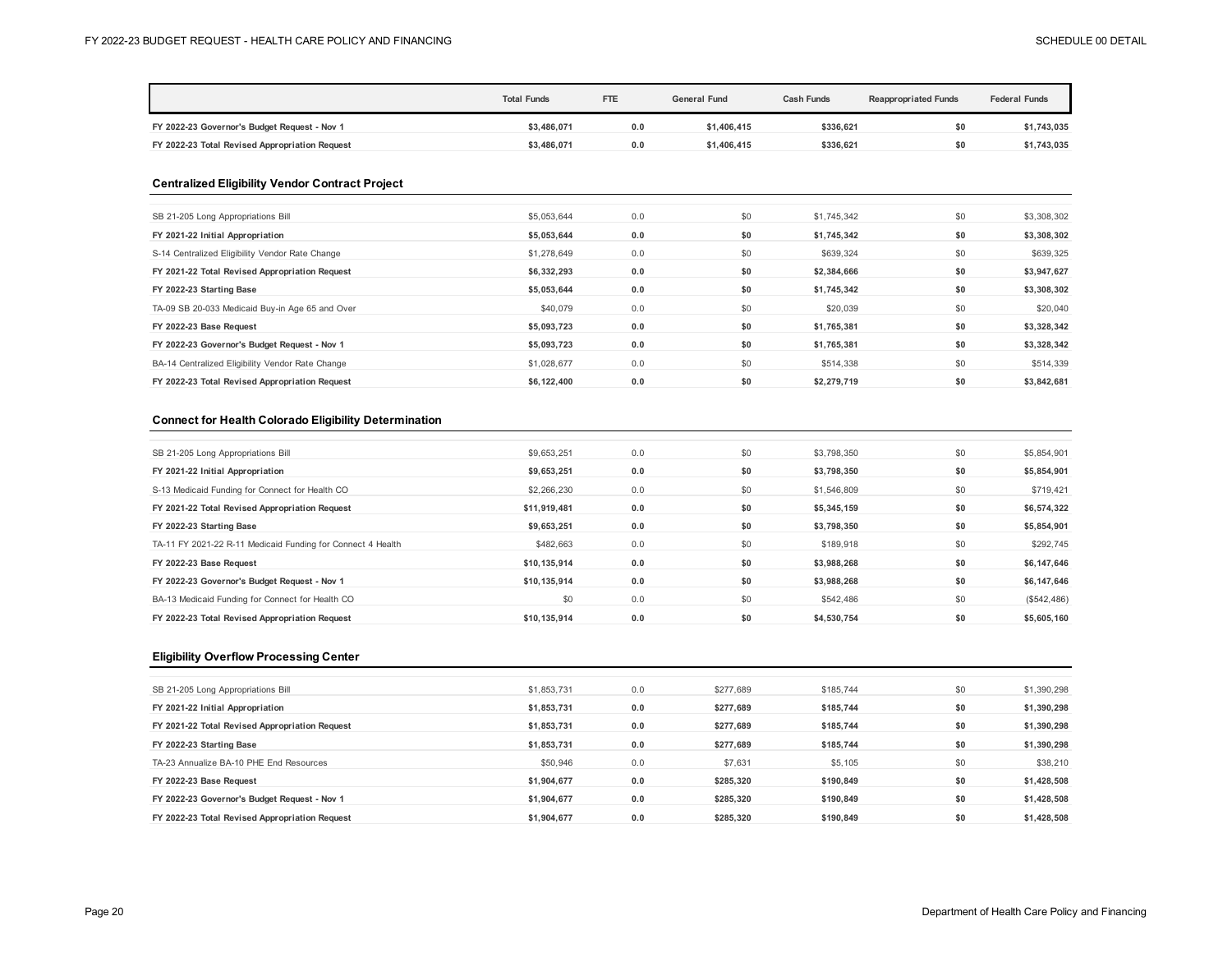|                                                | <b>Total Funds</b> | FTE | <b>General Fund</b> | <b>Cash Funds</b><br><b>Reappropriated Funds</b> |           | <b>Federal Funds</b> |
|------------------------------------------------|--------------------|-----|---------------------|--------------------------------------------------|-----------|----------------------|
| <b>Consolidated Mail Contract Project</b>      |                    |     |                     |                                                  |           |                      |
| SB 21-205 Long Appropriations Bill             | \$3,298,808        | 0.0 | \$985,808           | \$244.919                                        | \$111.942 | \$1,956,139          |
| FY 2021-22 Initial Appropriation               | \$3,298,808        | 0.0 | \$985.808           | \$244,919                                        | \$111.942 | \$1,956,139          |
| FY 2021-22 Total Revised Appropriation Request | \$3.298.808        | 0.0 | \$985,808           | \$244.919                                        | \$111.942 | \$1,956,139          |
| FY 2022-23 Starting Base                       | \$3,298,808        | 0.0 | \$985,808           | \$244,919                                        | \$111,942 | \$1,956,139          |
| FY 2022-23 Base Request                        | \$3,298,808        | 0.0 | \$985,808           | \$244,919                                        | \$111.942 | \$1,956,139          |
| FY 2022-23 Governor's Budget Request - Nov 1   | \$3,298,808        | 0.0 | \$985,808           | \$244,919                                        | \$111,942 | \$1,956,139          |
| FY 2022-23 Total Revised Appropriation Request | \$3,298,808        | 0.0 | \$985,808           | \$244.919                                        | \$111.942 | \$1,956,139          |

#### **Work Number Verification**

| SB 21-205 Long Appropriations Bill             | \$3,305,114 | 0.0 | \$1,089,815 | \$545,013 | \$0 | \$1,670,286 |
|------------------------------------------------|-------------|-----|-------------|-----------|-----|-------------|
| FY 2021-22 Initial Appropriation               | \$3,305,114 | 0.0 | \$1,089,815 | \$545.013 | \$0 | \$1,670,286 |
| FY 2021-22 Total Revised Appropriation Request | \$3,305,114 | 0.0 | \$1,089,815 | \$545,013 | \$0 | \$1,670,286 |
| FY 2022-23 Starting Base                       | \$3,305,114 | 0.0 | \$1,089,815 | \$545.013 | \$0 | \$1,670,286 |
| FY 2022-23 Base Request                        | \$3,305,114 | 0.0 | \$1,089,815 | \$545.013 | \$0 | \$1,670,286 |
| FY 2022-23 Governor's Budget Request - Nov 1   | \$3,305,114 | 0.0 | \$1,089,815 | \$545,013 | \$0 | \$1,670,286 |
| FY 2022-23 Total Revised Appropriation Request | \$3,305,114 | 0.0 | \$1.089.815 | \$545.013 | \$0 | \$1.670.286 |

## **01. Executive Director's Office - (D) Eligibility Determinations and Client Services -**

| SB 21-205 Long Appropriations Bill                           | \$138,215,622  | 0.0 | \$20,596,699  | \$31.058.532 | \$111.942 | \$86,448,449  |
|--------------------------------------------------------------|----------------|-----|---------------|--------------|-----------|---------------|
| SB 21-009 Reproductive Health Care Program                   | \$699.001      | 0.0 | \$699,001     | \$0          | \$0       | \$0           |
| SB 21-025 Family Planning Service For Eligible Individuals   | \$198,387      | 0.0 | \$29,758      | \$19,839     | \$0       | \$148,790     |
| FY 2021-22 Initial Appropriation                             | \$139,113,010  | 0.0 | \$21,325,458  | \$31,078,371 | \$111,942 | \$86,597,239  |
| S-06 PHE County Administration Resources                     | \$3,223,584    | 0.0 | \$581,690     | \$1,030,102  | \$0       | \$1,611,792   |
| S-13 Medicaid Funding for Connect for Health CO              | \$2,266,230    | 0.0 | \$0           | \$1,546,809  | \$0       | \$719,421     |
| S-14 Centralized Eligibility Vendor Rate Change              | \$1,278,649    | 0.0 | \$0           | \$639,324    | \$0       | \$639,325     |
| FY 2021-22 Total Revised Appropriation Request               | \$145,881,473  | 0.0 | \$21,907,148  | \$34,294,606 | \$111,942 | \$89,567,777  |
| FY 2022-23 Starting Base                                     | \$139,113,010  | 0.0 | \$21,325,458  | \$31,078,371 | \$111,942 | \$86,597,239  |
| TA-09 SB 20-033 Medicaid Buy-in Age 65 and Over              | \$44,874       | 0.0 | \$0           | \$22,437     | \$0       | \$22,437      |
| TA-11 FY 2021-22 R-11 Medicaid Funding for Connect 4 Health  | \$482,663      | 0.0 | \$0           | \$189,918    | \$0       | \$292,745     |
| TA-13 JBC Action- 2.5% Provider Rate Increase                | \$111          | 0.0 | \$3,238       | \$5,347      | \$0       | (\$8,474)     |
| TA-23 Annualize BA-10 PHE End Resources                      | (S6, 700, 717) | 0.0 | (\$2,465,793) | \$2,302,261  | \$0       | (\$6,537,185) |
| TA-36 SB 21-025 Fmily Planning Service 4 Eligible Individual | \$496,020      | 0.0 | \$81,377      | \$47,609     | \$0       | \$367,034     |
| TA-41 SB 21-009 Reproductive Health Care Program             | \$14,850       | 0.0 | \$14,850      | \$0          | \$0       | \$0           |
| TA-46 FY 2021-22 JBC Action: Restore Funding for SB 19-195   | \$25,000       | 0.0 | \$12,500      | \$0          | \$0       | \$12,500      |
| FY 2022-23 Base Request                                      | \$133,475,811  | 0.0 | \$18,971,630  | \$33,645,943 | \$111,942 | \$80,746,296  |
| R-08 County Administration, Oversight and Eligibility        | \$14,878,000   | 0.0 | \$3,983,405   | \$2,662,929  | \$0       | \$8,231,666   |
| R-10 Provider Rate Adjustments                               | \$440,463      | 0.0 | \$62,953      | \$107,118    | \$0       | \$270,392     |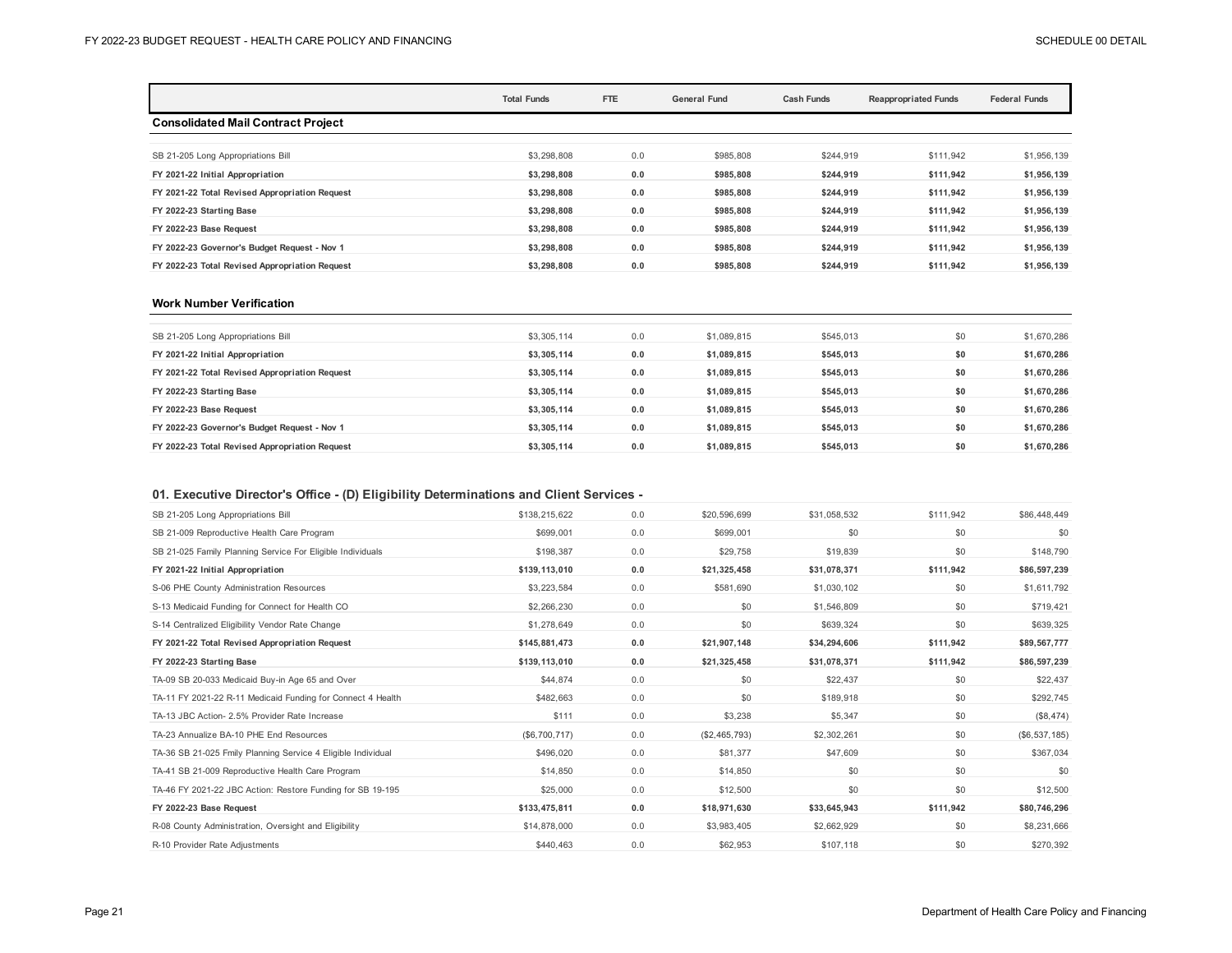|                                                  | <b>Total Funds</b> | <b>FTE</b> | <b>General Fund</b> | Cash Funds   | <b>Reappropriated Funds</b> | <b>Federal Funds</b> |
|--------------------------------------------------|--------------------|------------|---------------------|--------------|-----------------------------|----------------------|
| FY 2022-23 Governor's Budget Request - Nov 1     | \$148.794.274      | 0.0        | \$23.017.988        | \$36,415,990 | \$111.942                   | \$89,248,354         |
| BA-06 PHE County Administration Resources        | \$10,175,120       | 0.0        | \$1,066,277         | \$1,888,241  | \$0                         | \$7,220,602          |
| BA-13 Medicaid Funding for Connect for Health CO | \$0                | 0.0        | \$0                 | \$542,486    | \$0                         | (\$542,486)          |
| BA-14 Centralized Eligibility Vendor Rate Change | \$1,028,677        | 0.0        | \$0                 | \$514,338    | \$0                         | \$514,339            |
| FY 2022-23 Total Revised Appropriation Request   | \$159.998.071      | 0.0        | \$24.084.265        | \$39,361,055 | \$111.942                   | \$96,440,809         |

### **01. Executive Director's Office - (E) Utilization and Quality Review Contracts - Professional Service Contracts**

| SB 21-205 Long Appropriations Bill                          | \$21,975,940 | 0.0 | \$6,038,953 | \$1,503,937 | \$0 | \$14,433,050  |
|-------------------------------------------------------------|--------------|-----|-------------|-------------|-----|---------------|
| SB 21-137 Behavioral Health Recovery Act                    | \$1,528,134  | 0.0 | \$764,067   | \$0         | \$0 | \$764,067     |
| FY 2021-22 Initial Appropriation                            | \$23,504,074 | 0.0 | \$6,803,020 | \$1,503,937 | \$0 | \$15,197,117  |
| FY 2021-22 Total Revised Appropriation Request              | \$23,504,074 | 0.0 | \$6,803,020 | \$1,503,937 | \$0 | \$15,197,117  |
| FY 2022-23 Starting Base                                    | \$23,504,074 | 0.0 | \$6,803,020 | \$1,503,937 | \$0 | \$15,197,117  |
| TA-09 SB 20-033 Medicaid Buy-in Age 65 and Over             | \$6,459      | 0.0 | \$0         | \$3,229     | \$0 | \$3,230       |
| TA-12 FY 2021-22 R-08 Supported Living Services Flexibility | \$73,200     | 0.0 | \$36,600    | \$0         | \$0 | \$36,600      |
| TA-39 SB 21-137 Behavioral Health Recovery Act              | (\$277,334)  | 0.0 | (\$138,667) | \$0         | \$0 | (\$138,667)   |
| FY 2022-23 Base Request                                     | \$23,306,399 | 0.0 | \$6,700,953 | \$1,507,166 | \$0 | \$15,098,280  |
| R-07 Utilization Management                                 | \$3,650,175  | 0.0 | \$398,837   | \$524,903   | \$0 | \$2,726,435   |
| R-09 Office of Community Living Program Enhancements        | \$540,000    | 0.0 | \$270,000   | \$0         | \$0 | \$270,000     |
| R-12 Convert Contractor Resources to FTE                    | (\$535,000)  | 0.0 | (\$133,750) | \$0         | \$0 | $(\$401,250)$ |
| FY 2022-23 Governor's Budget Request - Nov 1                | \$26,961,574 | 0.0 | \$7,236,040 | \$2,032,069 | \$0 | \$17,693,465  |
| FY 2022-23 Total Revised Appropriation Request              | \$26,961,574 | 0.0 | \$7,236,040 | \$2,032,069 | \$0 | \$17,693,465  |
|                                                             |              |     |             |             |     |               |

## **01. Executive Director's Office - (E) Utilization and Quality Review Contracts -**

| SB 21-205 Long Appropriations Bill                          | \$21,975,940 | 0.0 | \$6,038,953 | \$1,503,937 | \$0 | \$14,433,050  |
|-------------------------------------------------------------|--------------|-----|-------------|-------------|-----|---------------|
| SB 21-137 Behavioral Health Recovery Act                    | \$1,528,134  | 0.0 | \$764,067   | \$0         | \$0 | \$764,067     |
| FY 2021-22 Initial Appropriation                            | \$23,504,074 | 0.0 | \$6,803,020 | \$1,503,937 | \$0 | \$15,197,117  |
| FY 2021-22 Total Revised Appropriation Request              | \$23,504,074 | 0.0 | \$6,803,020 | \$1,503,937 | \$0 | \$15,197,117  |
| FY 2022-23 Starting Base                                    | \$23,504,074 | 0.0 | \$6,803,020 | \$1,503,937 | \$0 | \$15,197,117  |
| TA-09 SB 20-033 Medicaid Buy-in Age 65 and Over             | \$6,459      | 0.0 | \$0         | \$3,229     | \$0 | \$3,230       |
| TA-12 FY 2021-22 R-08 Supported Living Services Flexibility | \$73,200     | 0.0 | \$36,600    | \$0         | \$0 | \$36,600      |
| TA-39 SB 21-137 Behavioral Health Recovery Act              | (\$277,334)  | 0.0 | (\$138,667) | \$0         | \$0 | (\$138,667)   |
| FY 2022-23 Base Request                                     | \$23,306,399 | 0.0 | \$6,700,953 | \$1,507,166 | \$0 | \$15,098,280  |
| R-07 Utilization Management                                 | \$3,650,175  | 0.0 | \$398,837   | \$524,903   | \$0 | \$2,726,435   |
| R-09 Office of Community Living Program Enhancements        | \$540,000    | 0.0 | \$270,000   | \$0         | \$0 | \$270,000     |
| R-12 Convert Contractor Resources to FTE                    | (\$535,000)  | 0.0 | (\$133,750) | \$0         | \$0 | $(\$401,250)$ |
| FY 2022-23 Governor's Budget Request - Nov 1                | \$26,961,574 | 0.0 | \$7,236,040 | \$2,032,069 | \$0 | \$17,693,465  |
| FY 2022-23 Total Revised Appropriation Request              | \$26,961,574 | 0.0 | \$7,236,040 | \$2,032,069 | \$0 | \$17,693,465  |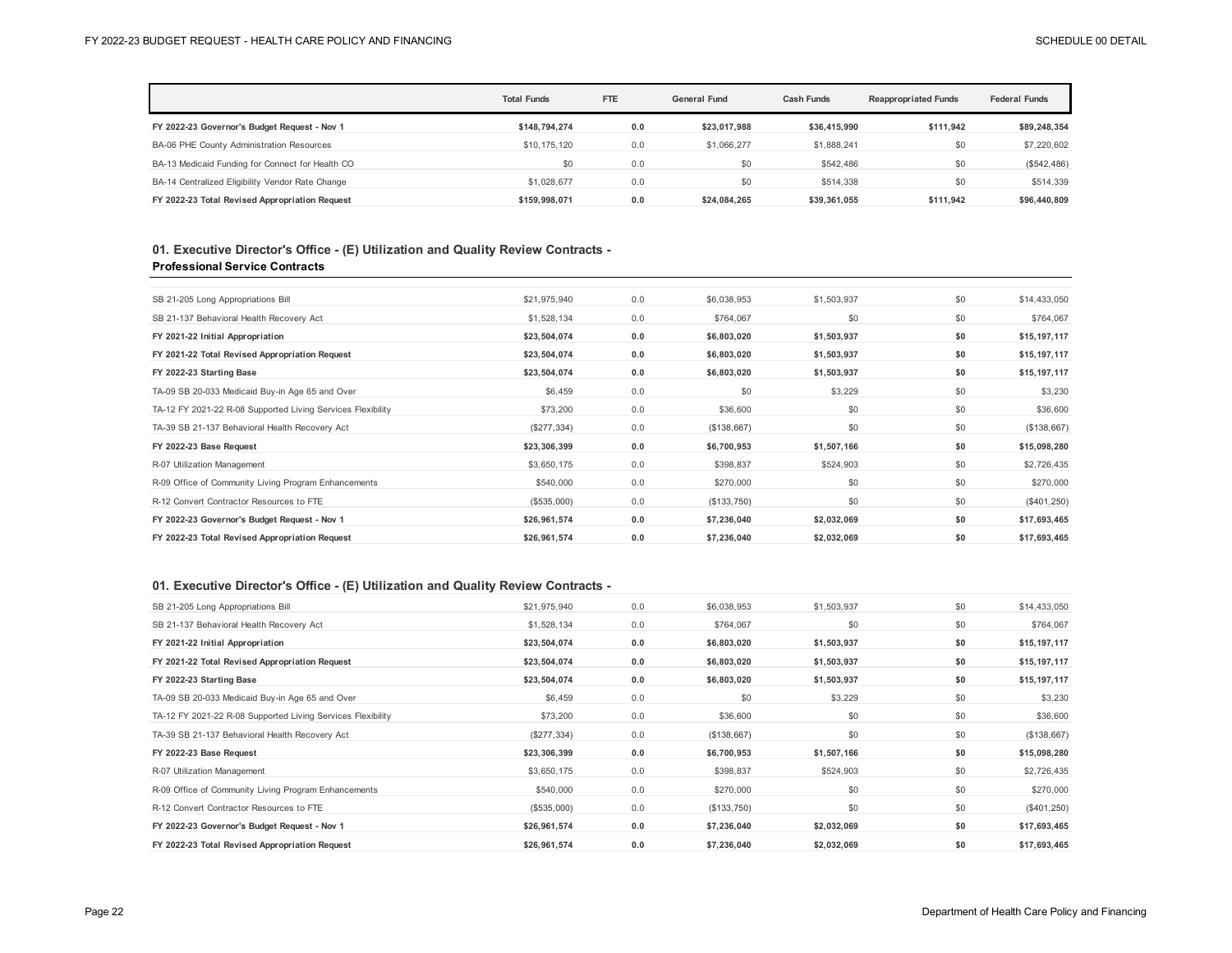|                                                                                                             | <b>Total Funds</b> | <b>FTE</b> | <b>General Fund</b> | <b>Cash Funds</b> | <b>Reappropriated Funds</b> | <b>Federal Funds</b> |  |  |
|-------------------------------------------------------------------------------------------------------------|--------------------|------------|---------------------|-------------------|-----------------------------|----------------------|--|--|
| 01. Executive Director's Office - (F) Provider Audits and Services -<br><b>Professional Audit Contracts</b> |                    |            |                     |                   |                             |                      |  |  |
| SB 21-205 Long Appropriations Bill                                                                          | \$5,122,382        | 0.0        | \$1,858,780         | \$622,963         | \$0                         | \$2,640,639          |  |  |
| FY 2021-22 Initial Appropriation                                                                            | \$5,122,382        | 0.0        | \$1,858,780         | \$622.963         | \$0                         | \$2,640,639          |  |  |
| S-09 eConsult Program Implementation                                                                        | (\$150,000)        | 0.0        | (\$49,500)          | (\$25,500)        | \$0                         | (\$75,000)           |  |  |
| FY 2021-22 Total Revised Appropriation Request                                                              | \$4,972,382        | 0.0        | \$1,809,280         | \$597,463         | \$0                         | \$2,565,639          |  |  |
| FY 2022-23 Starting Base                                                                                    | \$5,122,382        | 0.0        | \$1,858,780         | \$622,963         | \$0                         | \$2,640,639          |  |  |
| TA-20 FY 2021-22 BA-15 Implement eConsult Program                                                           | \$100,000          | 0.0        | \$33,000            | \$17,000          | \$0                         | \$50,000             |  |  |
| TA-48 FY 2006-07 DI-8: Fund Nursing Facility Appraisals                                                     | \$279,746          | 0.0        | \$139,873           | \$0               | \$0                         | \$139,873            |  |  |
| FY 2022-23 Base Request                                                                                     | \$5,502,128        | 0.0        | \$2,031,653         | \$639,963         | \$0                         | \$2,830,512          |  |  |
| R-12 Convert Contractor Resources to FTE                                                                    | (\$1,008,663)      | 0.0        | (\$296,751)         | (\$57, 162)       | \$0                         | (\$654,750)          |  |  |
| R-13 Compliance FTE                                                                                         | \$162,400          | 0.0        | \$81,200            | \$0               | \$0                         | \$81,200             |  |  |
| FY 2022-23 Governor's Budget Request - Nov 1                                                                | \$4,655,865        | 0.0        | \$1,816,102         | \$582.801         | \$0                         | \$2,256,962          |  |  |
| BA-09 eConsult Program Implementation                                                                       | \$0                | 0.0        | \$0                 | \$0               | \$0                         | \$0                  |  |  |
| FY 2022-23 Total Revised Appropriation Request                                                              | \$4,655,865        | 0.0        | \$1,816,102         | \$582.801         | \$0                         | \$2,256,962          |  |  |

## **01. Executive Director's Office - (F) Provider Audits and Services -**

| SB 21-205 Long Appropriations Bill                      | \$5,122,382  | 0.0 | \$1,858,780  | \$622,963   | \$0 | \$2,640,639 |
|---------------------------------------------------------|--------------|-----|--------------|-------------|-----|-------------|
| FY 2021-22 Initial Appropriation                        | \$5,122,382  | 0.0 | \$1,858,780  | \$622,963   | \$0 | \$2,640,639 |
| S-09 eConsult Program Implementation                    | (\$150,000)  | 0.0 | $(\$49,500)$ | (\$25,500)  | \$0 | (\$75,000)  |
| FY 2021-22 Total Revised Appropriation Request          | \$4,972,382  | 0.0 | \$1,809,280  | \$597,463   | \$0 | \$2,565,639 |
| FY 2022-23 Starting Base                                | \$5,122,382  | 0.0 | \$1,858,780  | \$622,963   | \$0 | \$2,640,639 |
| TA-20 FY 2021-22 BA-15 Implement eConsult Program       | \$100,000    | 0.0 | \$33,000     | \$17,000    | \$0 | \$50,000    |
| TA-48 FY 2006-07 DI-8: Fund Nursing Facility Appraisals | \$279,746    | 0.0 | \$139,873    | \$0         | \$0 | \$139,873   |
| FY 2022-23 Base Request                                 | \$5,502,128  | 0.0 | \$2,031,653  | \$639,963   | \$0 | \$2,830,512 |
| R-12 Convert Contractor Resources to FTE                | (S1,008,663) | 0.0 | (\$296,751)  | (\$57, 162) | \$0 | (\$654,750) |
| R-13 Compliance FTE                                     | \$162,400    | 0.0 | \$81,200     | \$0         | \$0 | \$81,200    |
| FY 2022-23 Governor's Budget Request - Nov 1            | \$4,655,865  | 0.0 | \$1,816,102  | \$582,801   | \$0 | \$2,256,962 |
| BA-09 eConsult Program Implementation                   | \$0          | 0.0 | \$0          | \$0         | \$0 | \$0         |
| FY 2022-23 Total Revised Appropriation Request          | \$4,655,865  | 0.0 | \$1,816,102  | \$582,801   | \$0 | \$2,256,962 |

# **01. Executive Director's Office - (G) Recoveries and Recoupment Contract Costs -**

### **Estate Recovery**

| SB 21-205 Long Appropriations Bill             | \$700,000 | 0.0 | \$0 | \$350,000 | \$0 | \$350,000 |
|------------------------------------------------|-----------|-----|-----|-----------|-----|-----------|
| FY 2021-22 Initial Appropriation               | \$700.000 | 0.0 | \$0 | \$350.000 | \$0 | \$350,000 |
| FY 2021-22 Total Revised Appropriation Request | \$700.000 | 0.0 | \$0 | \$350,000 | \$0 | \$350,000 |
| FY 2022-23 Starting Base                       | \$700.000 | 0.0 | \$0 | \$350.000 | \$0 | \$350,000 |
| FY 2022-23 Base Request                        | \$700.000 | 0.0 | \$0 | \$350,000 | \$0 | \$350,000 |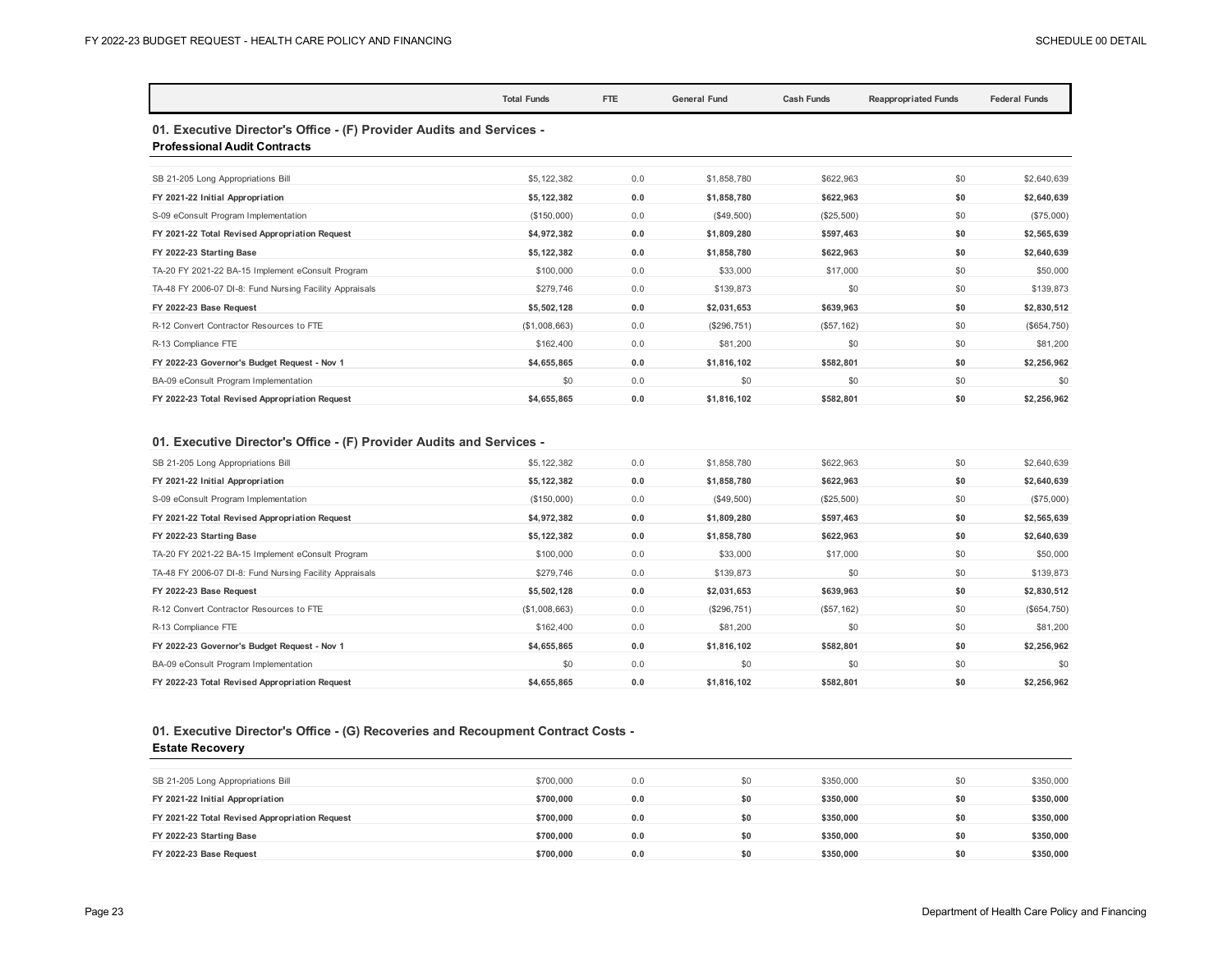|                                                             | <b>Total Funds</b> | FTE | <b>General Fund</b> | <b>Cash Funds</b> | <b>Reappropriated Funds</b> | <b>Federal Funds</b> |
|-------------------------------------------------------------|--------------------|-----|---------------------|-------------------|-----------------------------|----------------------|
| FY 2022-23 Governor's Budget Request - Nov 1                | \$700,000          | 0.0 | \$0                 | \$350,000         | \$0                         | \$350,000            |
| FY 2022-23 Total Revised Appropriation Request              | \$700,000          | 0.0 | \$0                 | \$350,000         | \$0                         | \$350,000            |
| <b>Third-Party Liability Cost Avoidance Contract</b>        |                    |     |                     |                   |                             |                      |
| SB 21-205 Long Appropriations Bill                          | \$16,787,286       | 0.0 | \$5,539,804         | \$2,853,839       | \$0                         | \$8,393,643          |
| FY 2021-22 Initial Appropriation                            | \$16,787,286       | 0.0 | \$5,539,804         | \$2,853,839       | \$0                         | \$8,393,643          |
| FY 2021-22 Total Revised Appropriation Request              | \$16,787,286       | 0.0 | \$5,539,804         | \$2,853,839       | \$0                         | \$8,393,643          |
| FY 2022-23 Starting Base                                    | \$16,787,286       | 0.0 | \$5,539,804         | \$2,853,839       | \$0                         | \$8,393,643          |
| TA-06 FY 2020-21 R-15 Medicaid Recovery 3rd Party Liability | \$461,619          | 0.0 | \$152,335           | \$78,475          | \$0                         | \$230,809            |
| FY 2022-23 Base Request                                     | \$17,248,905       | 0.0 | \$5,692,139         | \$2,932,314       | \$0                         | \$8,624,452          |
| FY 2022-23 Governor's Budget Request - Nov 1                | \$17,248,905       | 0.0 | \$5,692,139         | \$2,932,314       | \$0                         | \$8,624,452          |
| FY 2022-23 Total Revised Appropriation Request              | \$17,248,905       | 0.0 | \$5,692,139         | \$2,932,314       | \$0                         | \$8,624,452          |
|                                                             |                    |     |                     |                   |                             |                      |

### **01. Executive Director's Office - (G) Recoveries and Recoupment Contract Costs -**

| SB 21-205 Long Appropriations Bill                          | \$17,487,286 | 0.0 | \$5,539,804 | \$3,203,839 | \$0 | \$8,743,643 |
|-------------------------------------------------------------|--------------|-----|-------------|-------------|-----|-------------|
| FY 2021-22 Initial Appropriation                            | \$17,487,286 | 0.0 | \$5,539,804 | \$3,203,839 | \$0 | \$8,743,643 |
| FY 2021-22 Total Revised Appropriation Request              | \$17,487,286 | 0.0 | \$5.539.804 | \$3,203,839 | \$0 | \$8,743,643 |
| FY 2022-23 Starting Base                                    | \$17,487,286 | 0.0 | \$5.539.804 | \$3,203,839 | \$0 | \$8,743,643 |
| TA-06 FY 2020-21 R-15 Medicaid Recovery 3rd Party Liability | \$461.619    | 0.0 | \$152,335   | \$78.475    | \$0 | \$230,809   |
| FY 2022-23 Base Request                                     | \$17,948,905 | 0.0 | \$5.692.139 | \$3.282.314 | \$0 | \$8,974,452 |
| FY 2022-23 Governor's Budget Request - Nov 1                | \$17,948,905 | 0.0 | \$5.692.139 | \$3.282.314 | \$0 | \$8,974,452 |
| FY 2022-23 Total Revised Appropriation Request              | \$17,948,905 | 0.0 | \$5,692,139 | \$3,282,314 | \$0 | \$8,974,452 |

## **01. Executive Director's Office - (I) Indirect Cost Recoveries - Indirect Cost Assessment**

| SB 21-205 Long Appropriations Bill                      | \$890.057  | 0.0 | \$0 | \$270.035 | \$106,490 | \$513,532  |
|---------------------------------------------------------|------------|-----|-----|-----------|-----------|------------|
| FY 2021-22 Initial Appropriation                        | \$890.057  | 0.0 | \$0 | \$270.035 | \$106.490 | \$513,532  |
| FY 2021-22 Total Revised Appropriation Request          | \$890.057  | 0.0 | \$0 | \$270.035 | \$106.490 | \$513,532  |
| FY 2022-23 Starting Base                                | \$890,057  | 0.0 | \$0 | \$270.035 | \$106.490 | \$513,532  |
| TA-47A Annualize IDD Cash Fund Repeal                   | ( \$8,998) | 0.0 | \$0 | (S8,998)  | \$0       | \$0        |
| TA-58A FY 22-23 Statewide Indirect Cost Allocation Plan | (\$90,897) | 0.0 | \$0 | \$13,424  | \$14,773  | (S119,094) |
| FY 2022-23 Base Request                                 | \$790.162  | 0.0 | \$0 | \$274.461 | \$121.263 | \$394,438  |
| FY 2022-23 Governor's Budget Request - Nov 1            | \$790.162  | 0.0 | \$0 | \$274.461 | \$121.263 | \$394,438  |
| FY 2022-23 Total Revised Appropriation Request          | \$790.162  | 0.0 | \$0 | \$274.461 | \$121.263 | \$394,438  |
|                                                         |            |     |     |           |           |            |

#### **01. Executive Director's Office - (I) Indirect Cost Recoveries -**

| SB 21-205 Long Appropriations Bill | \$890.057 |  | \$270.035 | \$106.490 | \$513,532 |
|------------------------------------|-----------|--|-----------|-----------|-----------|
| FY 2021-22 Initial Appropriation   | \$890,057 |  | \$270.035 | \$106,490 | \$513,532 |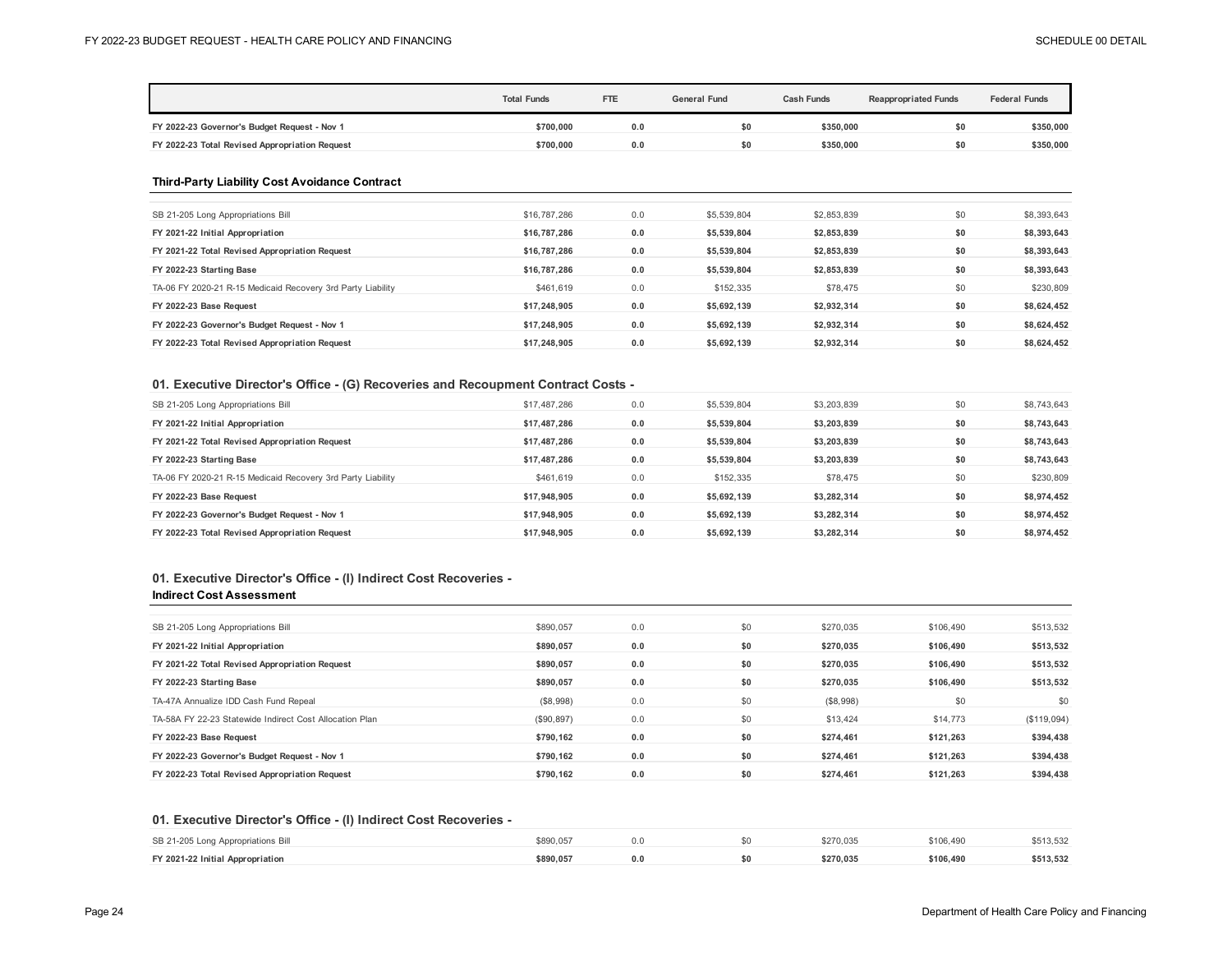|                                                         | <b>Total Funds</b> | <b>FTE</b> | <b>General Fund</b> | <b>Cash Funds</b> | <b>Reappropriated Funds</b> | <b>Federal Funds</b> |
|---------------------------------------------------------|--------------------|------------|---------------------|-------------------|-----------------------------|----------------------|
| FY 2021-22 Total Revised Appropriation Request          | \$890.057          | 0.0        | \$0                 | \$270.035         | \$106.490                   | \$513,532            |
| FY 2022-23 Starting Base                                | \$890.057          | 0.0        | \$0                 | \$270.035         | \$106.490                   | \$513,532            |
| TA-47A Annualize IDD Cash Fund Repeal                   | (\$8,998)          | 0.0        | \$0                 | (S8,998)          | \$0                         | \$0                  |
| TA-58A FY 22-23 Statewide Indirect Cost Allocation Plan | (\$90,897)         | 0.0        | \$0                 | \$13,424          | \$14,773                    | (\$119,094)          |
| FY 2022-23 Base Request                                 | \$790.162          | 0.0        | \$0                 | \$274.461         | \$121.263                   | \$394,438            |
| FY 2022-23 Governor's Budget Request - Nov 1            | \$790.162          | 0.0        | \$0                 | \$274,461         | \$121.263                   | \$394,438            |
| FY 2022-23 Total Revised Appropriation Request          | \$790.162          | 0.0        | \$0                 | \$274.461         | \$121.263                   | \$394,438            |

## **Medical Services Premiums 02. Medical Services Premiums - (A) Medical Services Premiums -**

| SB 21-205 Long Appropriations Bill                            | \$10,003,435,624  | 0.0 | \$2,460,874,498   | \$1,137,856,496 | \$93,549,998   | \$6,311,154,632   |
|---------------------------------------------------------------|-------------------|-----|-------------------|-----------------|----------------|-------------------|
| HB 21-1275 Medicaid Reimbursement For Services By Pharmacists | \$598,572         | 0.0 | \$158,039         | \$36.457        | \$0            | \$404,076         |
| SB 21-137 Behavioral Health Recovery Act                      | \$156,438         | 0.0 | \$78,219          | \$0             | \$0            | \$78,219          |
| SB21-211 Adult Dental Benefit                                 | \$5,565,000       | 0.0 | \$0               | \$1,522,875     | \$0            | \$4,042,125       |
| SB21-213 Use Of Increased Medicaid Match                      | (\$23,358,871)    | 0.0 | (\$57,330,334)    | \$57,330,334    | (\$10,231,185) | (\$13, 127, 686)  |
| FY 2021-22 Initial Appropriation                              | \$9,986,396,763   | 0.0 | \$2,403,780,422   | \$1,196,746,162 | \$83,318,813   | \$6,302,551,366   |
| S-01 Medical Services Premiums                                | (\$193, 724, 244) | 0.0 | (\$102, 340, 617) | \$11,030,627    | (\$735,599)    | (\$101, 678, 655) |
| S-10 HCBS ARPA Spending Authority                             | \$65,205,231      | 0.0 | \$0               | \$27,436,097    | \$0            | \$37,769,134      |
| S-17 Remove CUSOM Clinical Revenue Funding                    | (\$26, 229, 678)  | 0.0 | \$0               | (\$11,488,599)  | \$0            | (\$14,741,079)    |
| S-20 Skilled Nursing Facility Enhanced Payments               | \$20,001,000      | 0.0 | \$10,000.500      | \$0             | \$0            | \$10,000,500      |
| FY 2021-22 Total Revised Appropriation Request                | \$9,851,649,072   | 0.0 | \$2,311,440,305   | \$1,223,724,287 | \$82,583,214   | \$6,233,901,266   |
| FY 2022-23 Starting Base                                      | \$9,986,396,763   | 0.0 | \$2,403,780,422   | \$1,196,746,162 | \$83,318,813   | \$6,302,551,366   |
| TA-05 FY 2020-21 R-20 Safety Net Provider Paymnts Adjustment  | (\$3,274,628)     | 0.0 | \$0               | (\$1,637,314)   | \$0            | (\$1,637,314)     |
| TA-06 FY 2020-21 R-15 Medicaid Recovery 3rd Party Liability   | (\$2,822,418)     | 0.0 | (\$821, 888)      | (\$181,200)     | \$0            | (\$1,819,330)     |
| TA-07 FY 2020-21 JBC Action- Local Minimum Wage Adjustment    | \$5,332,197       | 0.0 | \$2,666,098       | \$0             | \$0            | \$2,666,099       |
| TA-08 HB 20-1361 Reduce the Adult Dental Benefit              | \$11,130,000      | 0.0 | \$0               | \$2.941.728     | \$0            | \$8,188,272       |
| TA-09 SB 20-033 Medicaid Buy-in Age 65 and Over               | \$2,651,533       | 0.0 | (\$233,074)       | \$1,686,601     | \$0            | \$1,198,006       |
| TA-10 FY 2021-22 R-06 Remote Supports for HCBS Programs       | (\$1,278,792)     | 0.0 | (\$621, 622)      | (\$17,774)      | \$0            | (\$639,396)       |
| TA-13 JBC Action- 2.5% Provider Rate Increase                 | \$5,114,481       | 0.0 | \$6,402,241       | (\$627,981)     | \$0            | (S659, 779)       |
| TA-14 FY 2021-22 R-20 MMIS Annualization Delay                | \$655,141         | 0.0 | \$655,141         | \$0             | \$0            | \$0               |
| TA-20 FY 2021-22 BA-15 Implement eConsult Program             | (\$1,288,692)     | 0.0 | (\$435, 845)      | (\$48,564)      | \$0            | (\$804, 283)      |
| TA-22 FY 2021-22 R-17 Medicaid Benefit Adjustments            | (\$52, 173)       | 0.0 | (\$26,086)        | \$0             | \$0            | (\$26,087)        |
| TA-24 FY 2021-22 R-16 Provider Rate Adjustments               | (\$545, 169)      | 0.0 | (\$241,986)       | (\$31,945)      | \$0            | (\$271,238)       |
| TA-25 FY 2021-22 JBC Action: Decrease Member Copayment        | \$4,404,931       | 0.0 | \$954,930         | \$274,532       | \$0            | \$3,175,469       |
| TA-26 FY 2021-22 JBC Action: CUSOM Clinical Reviews           | (S1, 733, 731)    | 0.0 | \$0               | \$0             | \$0            | (\$1,733,731)     |
| TA-27 FY 2021-22 JBC Action: Increase of 667 IDD Enrollments  | (\$1,251,997)     | 0.0 | (\$655,487)       | \$0             | \$0            | (\$596,510)       |
| TA-28 FY 2021-22 JBC Action: Funding for Home Health and PDN  | \$0               | 0.0 | \$462,686         | \$0             | \$0            | (\$462,686)       |
| TA-29 FY 2021-22 JBC Action: American Rescue Plan Act         | \$0               | 0.0 | \$128,713,861     | \$680.064       | \$0            | (\$129, 393, 925) |
| TA-32 SB 21-038 Expnsion of Complementary & Alternative Mdcn  | \$686.039         | 0.0 | \$199,980         | \$143.039       | \$0            | \$343,020         |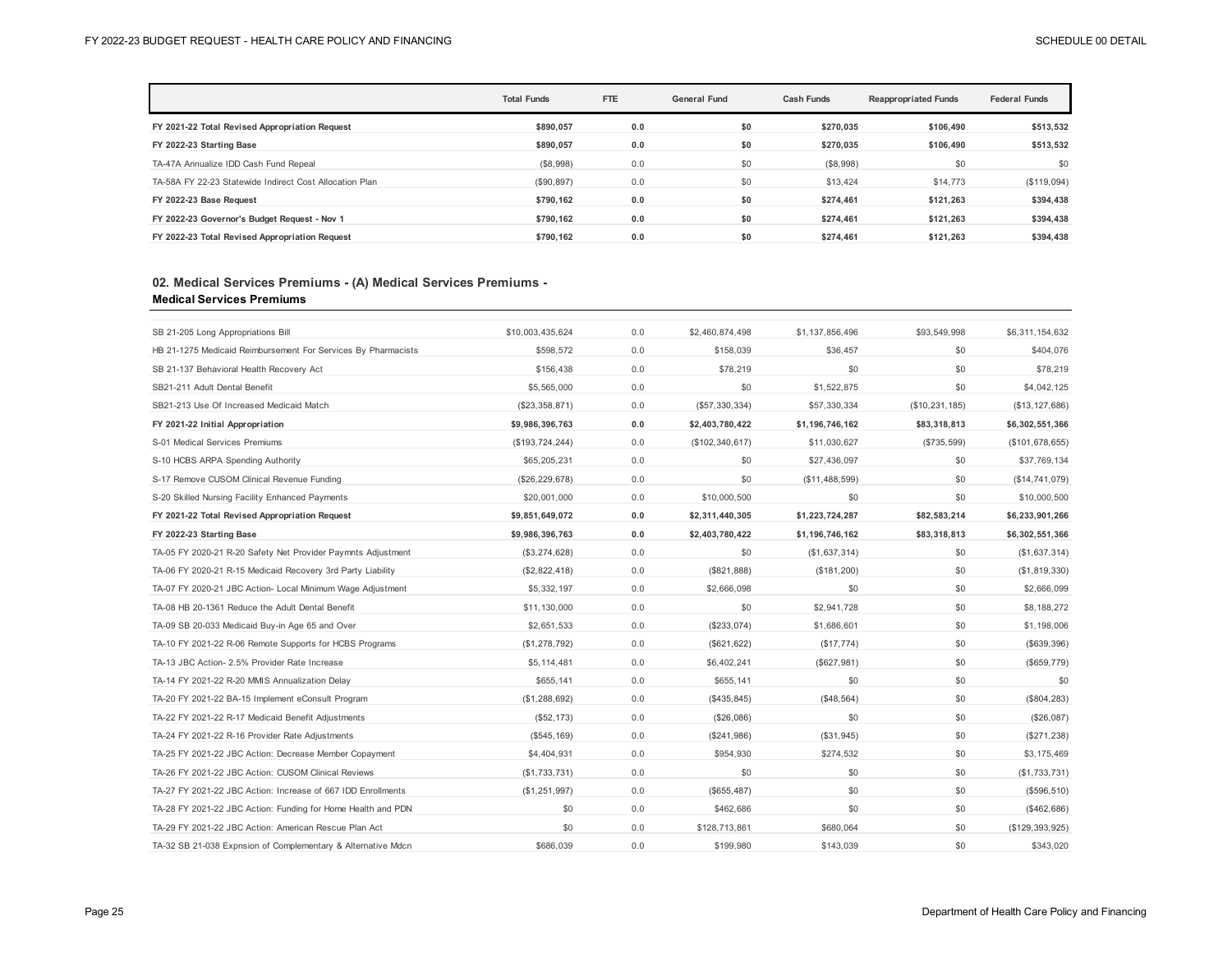|                                                              | <b>Total Funds</b> | FTE | <b>General Fund</b> | <b>Cash Funds</b> | <b>Reappropriated Funds</b> | <b>Federal Funds</b> |
|--------------------------------------------------------------|--------------------|-----|---------------------|-------------------|-----------------------------|----------------------|
| TA-33 SB 21-039 Elimination of Subminimum Wage Employment    | (\$5,751)          | 0.0 | (\$119,913)         | \$119,912         | \$0                         | (\$5,750)            |
| TA-35 HB 21-1275 Medicaid Reimbursement 4 Services by Pharm  | \$3,167,493        | 0.0 | \$836.302           | \$192,919         | \$0                         | \$2.138.272          |
| TA-36 SB 21-025 Fmily Planning Service 4 Eligible Individual | \$3,772,426        | 0.0 | \$788,875           | \$10,327          | \$0                         | \$2,973,224          |
| TA-37 HB 21-1085 Secure Transport Behavioral Health Crisis   | \$240,768          | 0.0 | \$110,996           | \$9,388           | \$0                         | \$120,384            |
| TA-39 SB 21-137 Behavioral Health Recovery Act               | (\$24,358)         | 0.0 | (\$12, 179)         | \$0               | \$0                         | (\$12, 179)          |
| TA-40 SB 21-194 Maternal Health Providers                    | \$14,946,550       | 0.0 | \$7,473,275         | \$0               | \$0                         | \$7,473,275          |
| TA-41 SB 21-009 Reproductive Health Care Program             | (\$1,550,078)      | 0.0 | (\$775,039)         | \$0               | \$0                         | (\$775,039)          |
| TA-42 SB 21-213 Use of Increased Medicaid Match              | \$11,679,436       | 0.0 | \$57,330,334        | (\$57,330,334)    | \$5,115,593                 | \$6,563,843          |
| TA-43 SB 21-211 Adult Dental Benefit                         | (\$5,565,000)      | 0.0 | \$0                 | (\$1,522,875)     | \$0                         | (\$4,042,125)        |
| TA-60 FY22-23 Correction for HB 21-1206                      | \$103,503          | 0.0 | \$66,003            | \$0               | \$0                         | \$37,500             |
| FY 2022-23 Base Request                                      | \$10,030,888,474   | 0.0 | \$2,606,498,025     | \$1,141,406,685   | \$88,434,406                | \$6,194,549,358      |
| R-01 Medical Services Premiums                               | (\$34,349,234)     | 0.0 | \$203,211,855       | \$39,321,653      | (\$785, 199)                | $(\$276,097,543)$    |
| R-06 Value Based Payments                                    | (S125, 856)        | 0.0 | (\$33,631)          | (S7, 197)         | \$0                         | (\$85,028)           |
| R-07 Utilization Management                                  | (S6, 661, 398)     | 0.0 | (\$1,911,822)       | (\$408,344)       | \$0                         | (\$4,341,232)        |
| R-08 County Administration, Oversight and Eligibility        | (\$13,511,279)     | 0.0 | (\$3, 197, 873)     | (\$697,720)       | \$0                         | (\$9,615,686)        |
| R-09 Office of Community Living Program Enhancements         | (S478, 419)        | 0.0 | (\$239, 210)        | \$0               | \$0                         | (\$239, 209)         |
| R-10 Provider Rate Adjustments                               | \$81,356,839       | 0.0 | \$29,950,090        | \$5,815,962       | \$0                         | \$45,590,787         |
| R-12 Convert Contractor Resources to FTE                     | (\$99,940)         | 0.0 | \$0                 | \$0               | (\$99,940)                  | \$0                  |
| R-13 Compliance FTE                                          | (\$6,006,000)      | 0.0 | (\$3,003,000)       | \$0               | \$0                         | (\$3,003,000)        |
| FY 2022-23 Governor's Budget Request - Nov 1                 | \$10,051,013,187   | 0.0 | \$2,831,274,434     | \$1,185,431,039   | \$87,549,267                | \$5,946,758,447      |
| BA-07 Increase Base Wage for Nursing Homes                   | \$4,779,253        | 0.0 | \$2,389,627         | \$0               | \$0                         | \$2,389,626          |
| BA-09 eConsult Program Implementation                        | \$0                | 0.0 | \$3,674             | \$73,537          | \$0                         | (\$77, 211)          |
| BA-10 HCBS ARPA Spending Authority                           | \$80,052,018       | 0.0 | \$0                 | \$40,026,009      | \$0                         | \$40,026,009         |
| BA-17 Remove CUSOM Clinical Revenue Funding                  | (\$24,495,947)     | 0.0 | \$0                 | (\$11,488,599)    | \$0                         | (\$13,007,348)       |
| NPBA-04 Savings from Nursing Facility Transitions            | (\$3,396,132)      | 0.0 | (\$1,698,066)       | \$0               | \$0                         | (\$1,698,066)        |
| FY 2022-23 Total Revised Appropriation Request               | \$10.107.952.379   | 0.0 | \$2.831.969.669     | \$1.214.041.986   | \$87.549.267                | \$5,974,391,457      |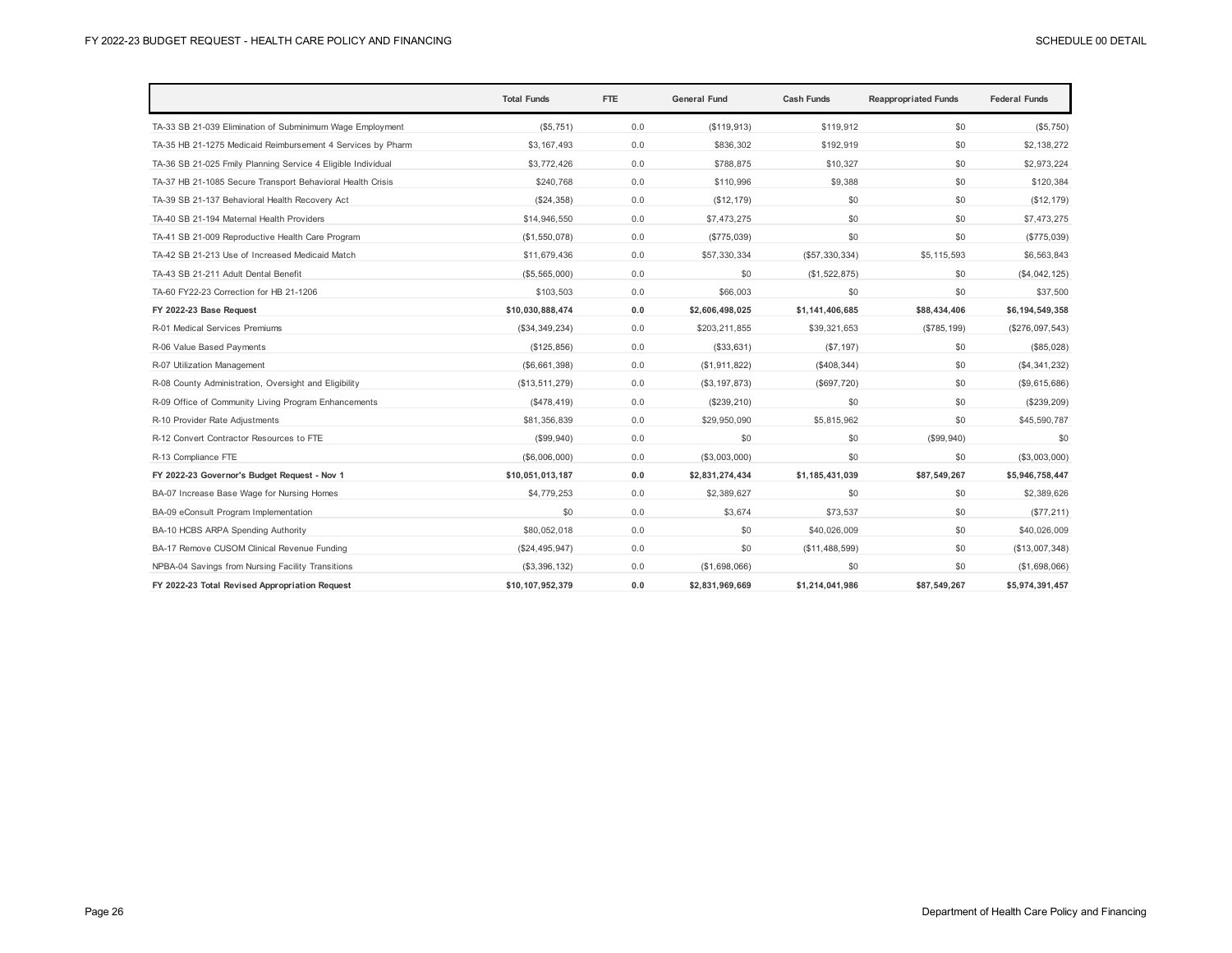|                                                                 | <b>Total Funds</b> | <b>FTE</b> | <b>General Fund</b> | <b>Cash Funds</b> | <b>Reappropriated Funds</b> | <b>Federal Funds</b> |
|-----------------------------------------------------------------|--------------------|------------|---------------------|-------------------|-----------------------------|----------------------|
| 02. Medical Services Premiums - (A) Medical Services Premiums - |                    |            |                     |                   |                             |                      |
| SB 21-205 Long Appropriations Bill                              | \$10,003,435,624   | 0.0        | \$2,460,874,498     | \$1,137,856,496   | \$93,549,998                | \$6,311,154,632      |
| HB 21-1275 Medicaid Reimbursement For Services By Pharmacists   | \$598,572          | 0.0        | \$158,039           | \$36,457          | \$0                         | \$404,076            |
| SB 21-137 Behavioral Health Recovery Act                        | \$156,438          | 0.0        | \$78,219            | \$0               | \$0                         | \$78,219             |
| SB21-211 Adult Dental Benefit                                   | \$5,565,000        | 0.0        | \$0                 | \$1,522,875       | \$0                         | \$4,042,125          |
| SB21-213 Use Of Increased Medicaid Match                        | (\$23,358,871)     | 0.0        | (\$57,330,334)      | \$57,330,334      | (\$10, 231, 185)            | (\$13, 127, 686)     |
| FY 2021-22 Initial Appropriation                                | \$9,986,396,763    | 0.0        | \$2,403,780,422     | \$1,196,746,162   | \$83,318,813                | \$6,302,551,366      |
| S-01 Medical Services Premiums                                  | (\$193, 724, 244)  | 0.0        | (\$102, 340, 617)   | \$11,030,627      | (\$735,599)                 | (\$101, 678, 655)    |
| S-10 HCBS ARPA Spending Authority                               | \$65,205,231       | 0.0        | \$0                 | \$27,436,097      | \$0                         | \$37,769,134         |
| S-17 Remove CUSOM Clinical Revenue Funding                      | (\$26, 229, 678)   | 0.0        | \$0                 | (\$11,488,599)    | \$0                         | (\$14,741,079)       |
| S-20 Skilled Nursing Facility Enhanced Payments                 | \$20,001,000       | 0.0        | \$10,000,500        | \$0               | \$0                         | \$10,000,500         |
| FY 2021-22 Total Revised Appropriation Request                  | \$9,851,649,072    | 0.0        | \$2,311,440,305     | \$1,223,724,287   | \$82,583,214                | \$6,233,901,266      |
| FY 2022-23 Starting Base                                        | \$9,986,396,763    | 0.0        | \$2,403,780,422     | \$1,196,746,162   | \$83,318,813                | \$6,302,551,366      |
| TA-05 FY 2020-21 R-20 Safety Net Provider Paymnts Adjustment    | (\$3,274,628)      | 0.0        | \$0                 | (\$1,637,314)     | \$0                         | (\$1,637,314)        |
| TA-06 FY 2020-21 R-15 Medicaid Recovery 3rd Party Liability     | (\$2,822,418)      | 0.0        | (\$821, 888)        | (\$181, 200)      | \$0                         | (\$1,819,330)        |
| TA-07 FY 2020-21 JBC Action- Local Minimum Wage Adjustment      | \$5,332,197        | 0.0        | \$2,666,098         | \$0               | \$0                         | \$2,666,099          |
| TA-08 HB 20-1361 Reduce the Adult Dental Benefit                | \$11,130,000       | 0.0        | \$0                 | \$2,941,728       | \$0                         | \$8,188,272          |
| TA-09 SB 20-033 Medicaid Buy-in Age 65 and Over                 | \$2,651,533        | 0.0        | (\$233,074)         | \$1,686,601       | \$0                         | \$1,198,006          |
| TA-10 FY 2021-22 R-06 Remote Supports for HCBS Programs         | (\$1,278,792)      | 0.0        | (\$621, 622)        | (\$17,774)        | \$0                         | (\$639,396)          |
| TA-13 JBC Action- 2.5% Provider Rate Increase                   | \$5,114,481        | 0.0        | \$6,402,241         | (\$627,981)       | \$0                         | (\$659, 779)         |
| TA-14 FY 2021-22 R-20 MMIS Annualization Delay                  | \$655,141          | 0.0        | \$655,141           | \$0               | \$0                         | \$0                  |
| TA-20 FY 2021-22 BA-15 Implement eConsult Program               | (\$1,288,692)      | 0.0        | (\$435, 845)        | (\$48,564)        | \$0                         | (\$804, 283)         |
| TA-22 FY 2021-22 R-17 Medicaid Benefit Adjustments              | (\$52, 173)        | 0.0        | (\$26,086)          | \$0               | \$0                         | (\$26,087)           |
| TA-24 FY 2021-22 R-16 Provider Rate Adjustments                 | (\$545, 169)       | 0.0        | (\$241,986)         | (\$31,945)        | \$0                         | (\$271,238)          |
| TA-25 FY 2021-22 JBC Action: Decrease Member Copayment          | \$4,404,931        | 0.0        | \$954,930           | \$274,532         | \$0                         | \$3,175,469          |
| TA-26 FY 2021-22 JBC Action: CUSOM Clinical Reviews             | (\$1,733,731)      | 0.0        | \$0                 | \$0               | \$0                         | (\$1,733,731)        |
| TA-27 FY 2021-22 JBC Action: Increase of 667 IDD Enrollments    | (\$1,251,997)      | 0.0        | (\$655, 487)        | \$0               | \$0                         | (\$596, 510)         |
| TA-28 FY 2021-22 JBC Action: Funding for Home Health and PDN    | \$0                | 0.0        | \$462,686           | \$0               | \$0                         | (\$462,686)          |
| TA-29 FY 2021-22 JBC Action: American Rescue Plan Act           | \$0                | 0.0        | \$128,713,861       | \$680,064         | \$0                         | (\$129, 393, 925)    |
| TA-32 SB 21-038 Expnsion of Complementary & Alternative Mdcn    | \$686,039          | 0.0        | \$199,980           | \$143,039         | \$0                         | \$343,020            |
| TA-33 SB 21-039 Elimination of Subminimum Wage Employment       | (\$5,751)          | 0.0        | (\$119,913)         | \$119,912         | \$0                         | (\$5,750)            |
| TA-35 HB 21-1275 Medicaid Reimbursement 4 Services by Pharm     | \$3,167,493        | 0.0        | \$836,302           | \$192,919         | \$0                         | \$2,138,272          |
| TA-36 SB 21-025 Fmily Planning Service 4 Eligible Individual    | \$3,772,426        | 0.0        | \$788,875           | \$10,327          | \$0                         | \$2,973,224          |
| TA-37 HB 21-1085 Secure Transport Behavioral Health Crisis      | \$240,768          | 0.0        | \$110,996           | \$9,388           | \$0                         | \$120,384            |
| TA-39 SB 21-137 Behavioral Health Recovery Act                  | (\$24,358)         | 0.0        | (\$12, 179)         | \$0               | \$0                         | (\$12, 179)          |
| TA-40 SB 21-194 Maternal Health Providers                       | \$14,946,550       | 0.0        | \$7,473,275         | \$0               | \$0                         | \$7,473,275          |
| TA-41 SB 21-009 Reproductive Health Care Program                | (\$1,550,078)      | 0.0        | (\$775,039)         | \$0               | \$0                         | (\$775,039)          |
| TA-42 SB 21-213 Use of Increased Medicaid Match                 | \$11,679,436       | 0.0        | \$57,330,334        | (\$57,330,334)    | \$5,115,593                 | \$6,563,843          |
| TA-43 SB 21-211 Adult Dental Benefit                            | (\$5,565,000)      | 0.0        | \$0                 | (\$1,522,875)     | \$0                         | (\$4,042,125)        |
| TA-60 FY22-23 Correction for HB 21-1206                         | \$103.503          | 0.0        | \$66,003            | \$0               | \$0                         | \$37,500             |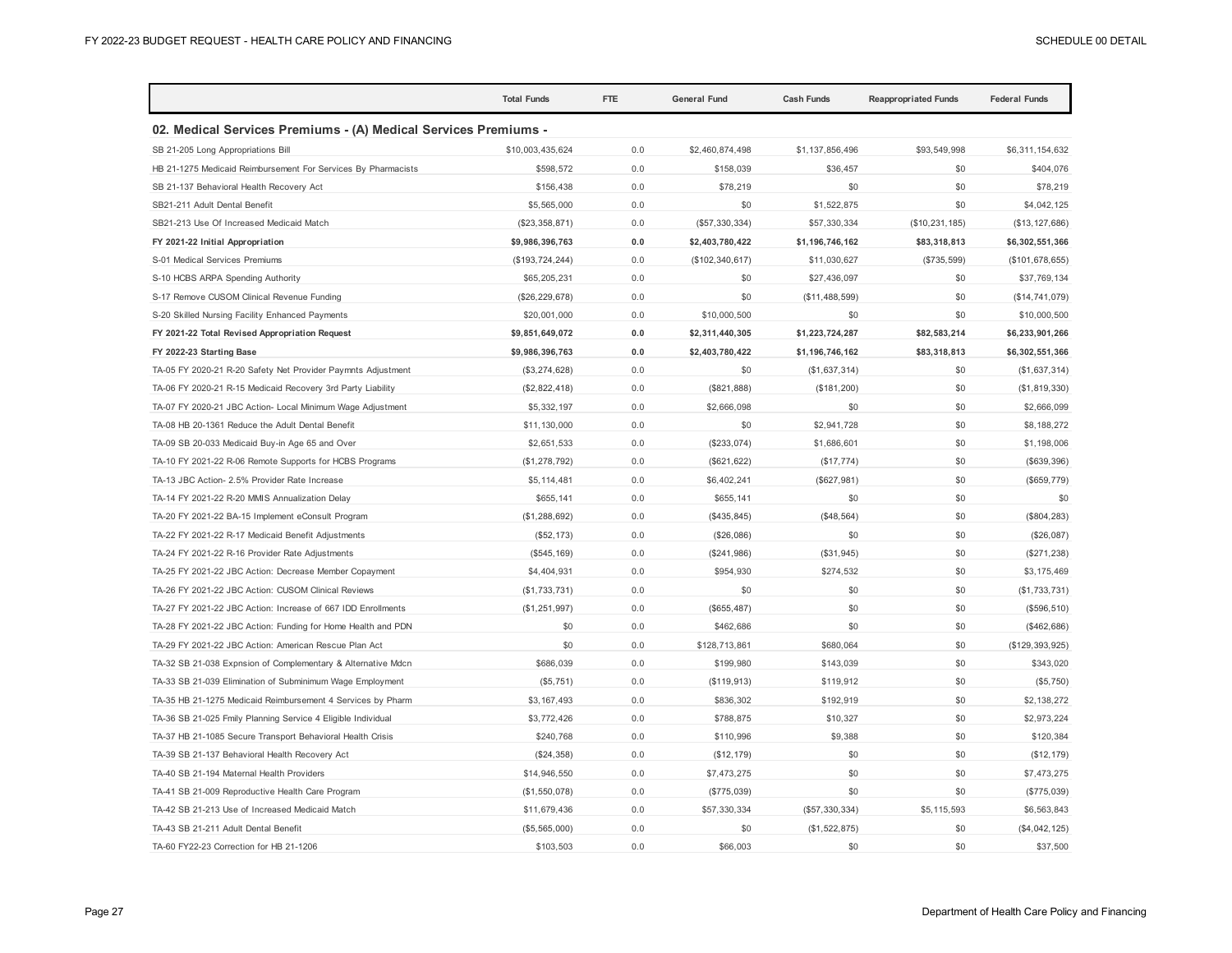|                                                       | <b>Total Funds</b> | FTE | <b>General Fund</b> | <b>Cash Funds</b> | <b>Reappropriated Funds</b> | <b>Federal Funds</b> |
|-------------------------------------------------------|--------------------|-----|---------------------|-------------------|-----------------------------|----------------------|
| FY 2022-23 Base Request                               | \$10.030.888.474   | 0.0 | \$2,606,498,025     | \$1,141,406,685   | \$88,434,406                | \$6,194,549,358      |
| R-01 Medical Services Premiums                        | (\$34,349,234)     | 0.0 | \$203,211,855       | \$39,321,653      | (\$785, 199)                | (\$276,097,543)      |
| R-06 Value Based Payments                             | (\$125,856)        | 0.0 | (\$33,631)          | (S7, 197)         | \$0                         | (\$85,028)           |
| R-07 Utilization Management                           | (\$6,661,398)      | 0.0 | (\$1,911,822)       | (\$408,344)       | \$0                         | (\$4,341,232)        |
| R-08 County Administration, Oversight and Eligibility | (\$13,511,279)     | 0.0 | (\$3, 197, 873)     | (\$697,720)       | \$0                         | (\$9,615,686)        |
| R-09 Office of Community Living Program Enhancements  | (\$478,419)        | 0.0 | (\$239, 210)        | \$0               | \$0                         | (\$239,209)          |
| R-10 Provider Rate Adjustments                        | \$81,356,839       | 0.0 | \$29,950,090        | \$5,815,962       | \$0                         | \$45,590,787         |
| R-12 Convert Contractor Resources to FTE              | (\$99,940)         | 0.0 | \$0                 | \$0               | (\$99,940)                  | \$0                  |
| R-13 Compliance FTE                                   | (\$6,006,000)      | 0.0 | (\$3,003,000)       | \$0               | \$0                         | (\$3,003,000)        |
| FY 2022-23 Governor's Budget Request - Nov 1          | \$10,051,013,187   | 0.0 | \$2,831,274,434     | \$1,185,431,039   | \$87,549,267                | \$5,946,758,447      |
| BA-07 Increase Base Wage for Nursing Homes            | \$4,779,253        | 0.0 | \$2,389,627         | \$0               | \$0                         | \$2,389,626          |
| BA-09 eConsult Program Implementation                 | \$0                | 0.0 | \$3,674             | \$73.537          | \$0                         | (\$77,211)           |
| BA-10 HCBS ARPA Spending Authority                    | \$80,052,018       | 0.0 | \$0                 | \$40,026,009      | \$0                         | \$40,026,009         |
| BA-17 Remove CUSOM Clinical Revenue Funding           | (\$24,495,947)     | 0.0 | \$0                 | (\$11,488,599)    | \$0                         | (\$13,007,348)       |
| NPBA-04 Savings from Nursing Facility Transitions     | (\$3,396,132)      | 0.0 | (\$1,698,066)       | \$0               | \$0                         | (\$1,698,066)        |
| FY 2022-23 Total Revised Appropriation Request        | \$10,107,952,379   | 0.0 | \$2,831,969,669     | \$1,214,041,986   | \$87,549,267                | \$5,974,391,457      |

## **03. Behavioral Health Community Programs - (A) Behavioral Health Community Programs - Behavioral Health Capitation Payments**

| SB 21-205 Long Appropriations Bill                                      | \$983,572,421   | 0.0 | \$227,833,272  | \$69,037,834   | \$0 | \$686,701,315  |
|-------------------------------------------------------------------------|-----------------|-----|----------------|----------------|-----|----------------|
| SB 21-286 Distribution Federal Funds Home- and Community-based Services | \$0             | 0.0 | (\$26,708,125) | (\$15,336,964) | \$0 | \$42,045,089   |
| FY 2021-22 Initial Appropriation                                        | \$983,572,421   | 0.0 | \$201,125,147  | \$53,700,870   | \$0 | \$728,746,404  |
| S-02 Behavioral Health Programs                                         | \$98,634,489    | 0.0 | \$13,853,982   | \$8,922,611    | \$0 | \$75,857,896   |
| S-21 FY 2020-21 Overexpenditures                                        | \$0             | 0.0 | \$0            | \$0            | \$0 | \$0            |
| FY 2021-22 Total Revised Appropriation Request                          | \$1,082,206,910 | 0.0 | \$214,979,129  | \$62,623,481   | \$0 | \$804,604,300  |
| FY 2022-23 Starting Base                                                | \$983,572,421   | 0.0 | \$201,125,147  | \$53,700,870   | \$0 | \$728,746,404  |
| TA-09 SB 20-033 Medicaid Buy-in Age 65 and Over                         | \$176,755       | 0.0 | (\$15,537)     | \$103,914      | \$0 | \$88,378       |
| TA-16 FY 2021-22 R-18 Behavioral Health Program Adjustments             | \$43,447,378    | 0.0 | \$6,149,232    | \$3,251,364    | \$0 | \$34,046,782   |
| TA-27 FY 2021-22 JBC Action: Increase of 667 IDD Enrollments            | \$81,383        | 0.0 | \$42,620       | \$0            | \$0 | \$38,763       |
| TA-33 SB 21-039 Elimination of Subminimum Wage Employment               | \$0             | 0.0 | (\$21,961)     | \$21,961       | \$0 | \$0            |
| TA-44 SB 21-286 Distribution Federal Funds HCBS                         | \$0             | 0.0 | \$26,708,125   | \$15,336,964   | \$0 | (\$42,045,089) |
| FY 2022-23 Base Request                                                 | \$1,027,277,937 | 0.0 | \$233,987,626  | \$72,415,073   | \$0 | \$720,875,238  |
| R-02 Behavioral Health Programs                                         | \$17,701,181    | 0.0 | \$22,562,551   | \$5,218,468    | \$0 | (\$10,079,838) |
| R-08 County Administration, Oversight and Eligibility                   | (\$2,255,022)   | 0.0 | (S477, 044)    | (\$127,413)    | \$0 | (\$1,650,565)  |
| FY 2022-23 Governor's Budget Request - Nov 1                            | \$1,042,724,096 | 0.0 | \$256,073,133  | \$77,506,128   | \$0 | \$709,144,835  |
| FY 2022-23 Total Revised Appropriation Request                          | \$1,042,724,096 | 0.0 | \$256,073,133  | \$77,506,128   | \$0 | \$709.144.835  |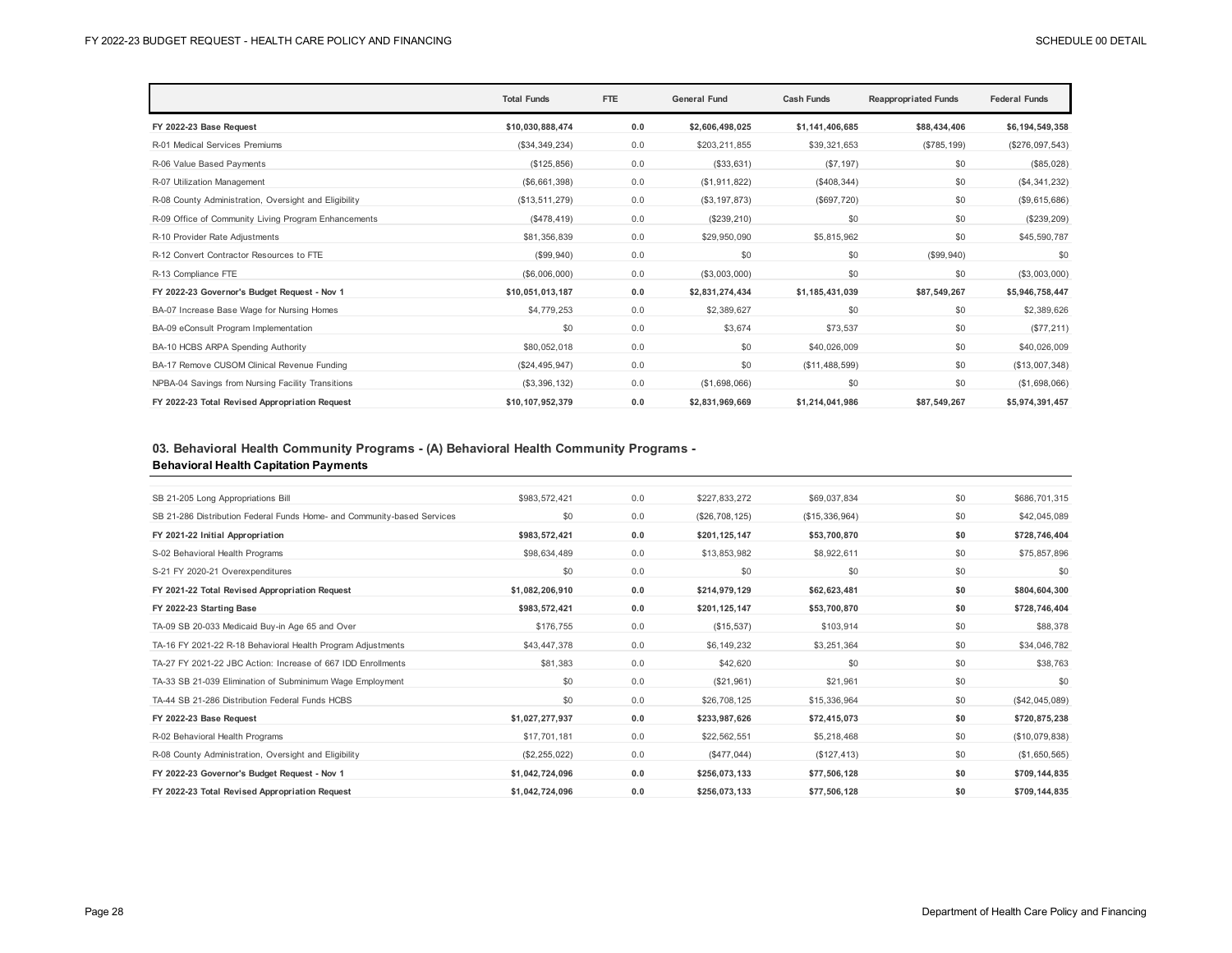|                                                   | <b>Total Funds</b> | <b>FTE</b> | <b>General Fund</b> | <b>Cash Funds</b> | <b>Reappropriated Funds</b> | <b>Federal Funds</b> |
|---------------------------------------------------|--------------------|------------|---------------------|-------------------|-----------------------------|----------------------|
| <b>Behavioral Health Fee-for-Service Payments</b> |                    |            |                     |                   |                             |                      |
| SB 21-205 Long Appropriations Bill                | \$15,151,534       | 0.0        | \$2,923,821         | \$1,037,775       | \$0                         | \$11,189,938         |
| FY 2021-22 Initial Appropriation                  | \$15,151,534       | 0.0        | \$2,923,821         | \$1,037,775       | \$0                         | \$11,189,938         |
| S-02 Behavioral Health Programs                   | \$1,700,576        | 0.0        | \$179,798           | (\$197,938)       | \$0                         | \$1,718,716          |
| S-21 FY 2020-21 Overexpenditures                  | \$0                | 0.0        | \$0                 | \$0               | \$0                         | \$0                  |
| FY 2021-22 Total Revised Appropriation Request    | \$16,852,110       | 0.0        | \$3,103,619         | \$839,837         | \$0                         | \$12,908,654         |
| FY 2022-23 Starting Base                          | \$15,151,534       | 0.0        | \$2,923,821         | \$1,037,775       | \$0                         | \$11,189,938         |
| TA-13 JBC Action- 2.5% Provider Rate Increase     | (\$4,017)          | 0.0        | \$3,378             | \$14              | \$0                         | (\$7,409)            |
| FY 2022-23 Base Request                           | \$15,147,517       | 0.0        | \$2,927,199         | \$1,037,789       | \$0                         | \$11,182,529         |
| R-02 Behavioral Health Programs                   | \$193,230          | 0.0        | \$480,821           | (\$36,915)        | \$0                         | (\$250,676)          |
| R-10 Provider Rate Adjustments                    | \$68,318           | 0.0        | \$15,177            | \$4,457           | \$0                         | \$48,684             |
| FY 2022-23 Governor's Budget Request - Nov 1      | \$15,409,065       | 0.0        | \$3,423,197         | \$1,005,331       | \$0                         | \$10,980,537         |
| FY 2022-23 Total Revised Appropriation Request    | \$15,409,065       | 0.0        | \$3,423,197         | \$1,005,331       | \$0                         | \$10,980,537         |

## **03. Behavioral Health Community Programs - (A) Behavioral Health Community Programs -**

| SB 21-205 Long Appropriations Bill                                      | \$998,723,955   | 0.0 | \$230,757,093  | \$70,075,609    | \$0 | \$697,891,253  |
|-------------------------------------------------------------------------|-----------------|-----|----------------|-----------------|-----|----------------|
| SB 21-286 Distribution Federal Funds Home- and Community-based Services | \$0             | 0.0 | (\$26,708,125) | (S15, 336, 964) | \$0 | \$42,045,089   |
| FY 2021-22 Initial Appropriation                                        | \$998,723,955   | 0.0 | \$204,048,968  | \$54,738,645    | \$0 | \$739,936,342  |
| S-02 Behavioral Health Programs                                         | \$100,335,065   | 0.0 | \$14,033,780   | \$8,724,673     | \$0 | \$77,576,612   |
| S-21 FY 2020-21 Overexpenditures                                        | \$0             | 0.0 | \$0            | \$0             | \$0 | \$0            |
| FY 2021-22 Total Revised Appropriation Request                          | \$1,099,059,020 | 0.0 | \$218,082,748  | \$63,463,318    | \$0 | \$817,512,954  |
| FY 2022-23 Starting Base                                                | \$998,723,955   | 0.0 | \$204,048,968  | \$54,738,645    | \$0 | \$739,936,342  |
| TA-09 SB 20-033 Medicaid Buy-in Age 65 and Over                         | \$176,755       | 0.0 | (\$15,537)     | \$103,914       | \$0 | \$88,378       |
| TA-13 JBC Action- 2.5% Provider Rate Increase                           | (\$4,017)       | 0.0 | \$3,378        | \$14            | \$0 | $(\$7,409)$    |
| TA-16 FY 2021-22 R-18 Behavioral Health Program Adjustments             | \$43,447,378    | 0.0 | \$6,149,232    | \$3,251,364     | \$0 | \$34,046,782   |
| TA-27 FY 2021-22 JBC Action: Increase of 667 IDD Enrollments            | \$81,383        | 0.0 | \$42,620       | \$0             | \$0 | \$38,763       |
| TA-33 SB 21-039 Elimination of Subminimum Wage Employment               | \$0             | 0.0 | (\$21,961)     | \$21,961        | \$0 | \$0            |
| TA-44 SB 21-286 Distribution Federal Funds HCBS                         | \$0             | 0.0 | \$26,708,125   | \$15,336,964    | \$0 | (\$42,045,089) |
| FY 2022-23 Base Request                                                 | \$1,042,425,454 | 0.0 | \$236,914,825  | \$73,452,862    | \$0 | \$732,057,767  |
| R-02 Behavioral Health Programs                                         | \$17,894,411    | 0.0 | \$23,043,372   | \$5,181,553     | \$0 | (\$10,330,514) |
| R-08 County Administration, Oversight and Eligibility                   | (\$2,255,022)   | 0.0 | (S477, 044)    | (\$127, 413)    | \$0 | (\$1,650,565)  |
| R-10 Provider Rate Adjustments                                          | \$68,318        | 0.0 | \$15,177       | \$4,457         | \$0 | \$48,684       |
| FY 2022-23 Governor's Budget Request - Nov 1                            | \$1,058,133,161 | 0.0 | \$259,496,330  | \$78,511,459    | \$0 | \$720,125,372  |
| FY 2022-23 Total Revised Appropriation Request                          | \$1,058,133,161 | 0.0 | \$259,496,330  | \$78,511,459    | \$0 | \$720,125,372  |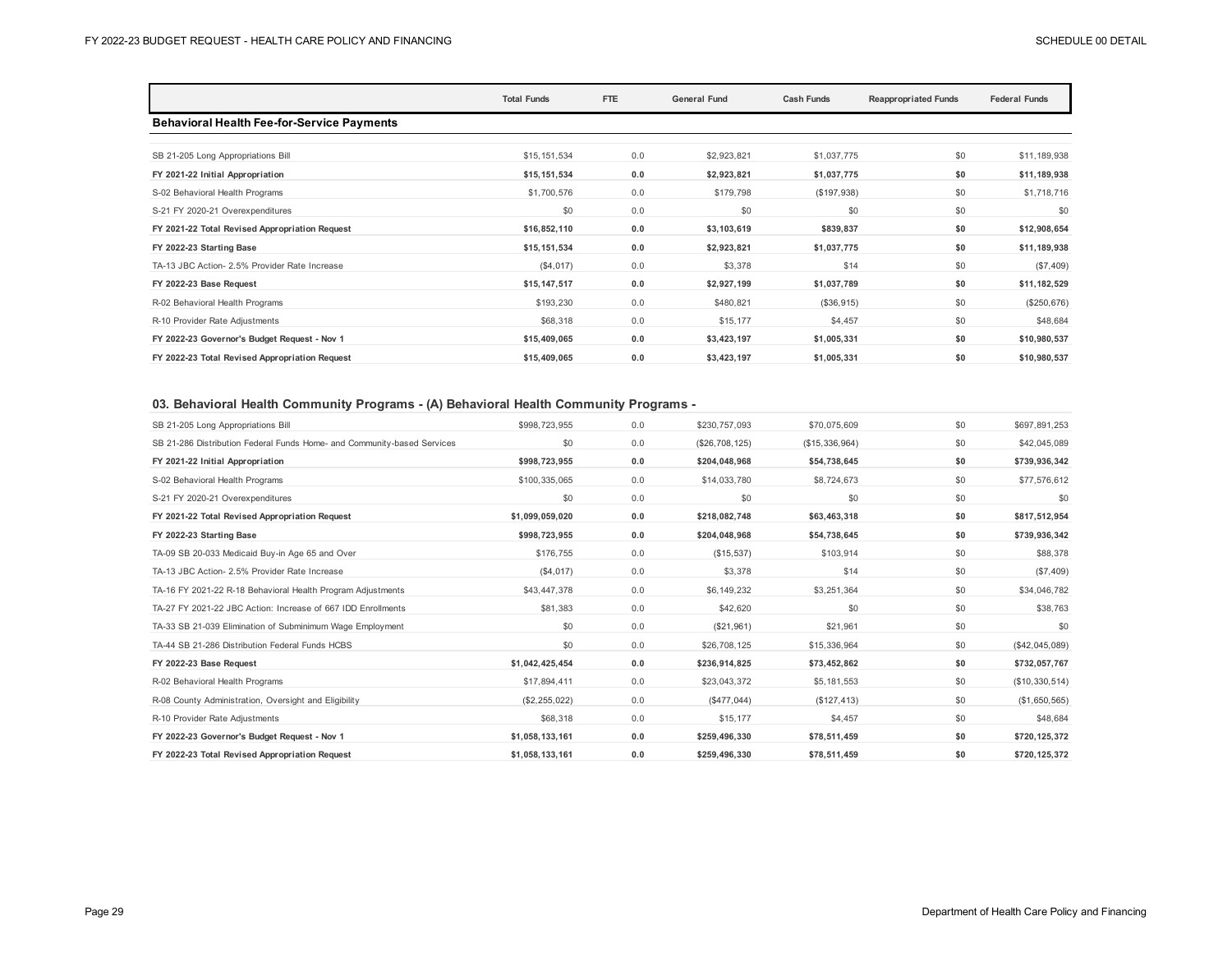|                                                                                                                                                     | <b>Total Funds</b> |      | <b>General Fund</b> |                   |                             | <b>Federal Funds</b> |  |  |  |
|-----------------------------------------------------------------------------------------------------------------------------------------------------|--------------------|------|---------------------|-------------------|-----------------------------|----------------------|--|--|--|
|                                                                                                                                                     |                    | FTE  |                     | <b>Cash Funds</b> | <b>Reappropriated Funds</b> |                      |  |  |  |
| 04. Office of Community Living - (A) Division of Intellectual and Developmental Disabilities - (1) Administrative Costs<br><b>Personal Services</b> |                    |      |                     |                   |                             |                      |  |  |  |
| SB 21-205 Long Appropriations Bill                                                                                                                  | \$3,469,613        | 37.5 | \$1,603,367         | \$255,113         | \$0                         | \$1,611,133          |  |  |  |
| FY 2021-22 Initial Appropriation                                                                                                                    | \$3,469,613        | 37.5 | \$1,603,367         | \$255,113         | \$0                         | \$1,611,133          |  |  |  |
| FY 2021-22 Total Revised Appropriation Request                                                                                                      | \$3,469,613        | 37.5 | \$1,603,367         | \$255,113         | \$0                         | \$1,611,133          |  |  |  |
| FY 2022-23 Starting Base                                                                                                                            | \$3,469,613        | 37.5 | \$1,603,367         | \$255,113         | \$0                         | \$1,611,133          |  |  |  |
| TA-47A Annualize IDD Cash Fund Repeal                                                                                                               | (\$255, 113)       | 0.0  | \$0                 | (\$255, 113)      | \$0                         | \$0                  |  |  |  |
| TA-47B Offset IDD Cash Fund Repeal FTE                                                                                                              | \$255,113          | 2.0  | \$255,113           | \$0               | \$0                         | \$0                  |  |  |  |
| FY 2022-23 Base Request                                                                                                                             | \$3,469,613        | 39.5 | \$1,858,480         | \$0               | \$0                         | \$1,611,133          |  |  |  |
| FY 2022-23 Governor's Budget Request - Nov 1                                                                                                        | \$3,469,613        | 39.5 | \$1,858,480         | \$0               | \$0                         | \$1,611,133          |  |  |  |

**FY 2022-23 Total Revised Appropriation Request \$3,469,613 39.5 \$1,858,480 \$0 \$0 \$1,611,133**

#### **Operating Expenses**

| SB 21-205 Long Appropriations Bill             | \$281,510  | 0.0 | \$112,261 | \$52,375   | \$0 | \$116,874 |
|------------------------------------------------|------------|-----|-----------|------------|-----|-----------|
| FY 2021-22 Initial Appropriation               | \$281,510  | 0.0 | \$112,261 | \$52,375   | \$0 | \$116,874 |
| FY 2021-22 Total Revised Appropriation Request | \$281.510  | 0.0 | \$112,261 | \$52,375   | \$0 | \$116,874 |
| FY 2022-23 Starting Base                       | \$281.510  | 0.0 | \$112.261 | \$52,375   | \$0 | \$116,874 |
| TA-47A Annualize IDD Cash Fund Repeal          | (\$52,375) | 0.0 | \$0       | (\$52,375) | \$0 | \$0       |
| TA-47B Offset IDD Cash Fund Repeal FTE         | \$52,375   | 0.0 | \$52,375  | \$0        | \$0 | \$0       |
| FY 2022-23 Base Request                        | \$281.510  | 0.0 | \$164.636 | \$0        | \$0 | \$116,874 |
| FY 2022-23 Governor's Budget Request - Nov 1   | \$281.510  | 0.0 | \$164,636 | \$0        | \$0 | \$116,874 |
| FY 2022-23 Total Revised Appropriation Request | \$281.510  | 0.0 | \$164,636 | \$0        | \$0 | \$116,874 |
|                                                |            |     |           |            |     |           |

#### **Community and Contract Management System**

| SB 21-205 Long Appropriations Bill             | \$137,480 | 0.0 | \$89,362 | \$0 | \$0 | \$48,118 |
|------------------------------------------------|-----------|-----|----------|-----|-----|----------|
| FY 2021-22 Initial Appropriation               | \$137.480 | 0.0 | \$89.362 | \$0 | \$0 | \$48,118 |
| FY 2021-22 Total Revised Appropriation Request | \$137.480 | 0.0 | \$89,362 | \$0 | \$0 | \$48,118 |
| FY 2022-23 Starting Base                       | \$137.480 | 0.0 | \$89.362 | \$0 | \$0 | \$48,118 |
| FY 2022-23 Base Request                        | \$137.480 | 0.0 | \$89,362 | \$0 | \$0 | \$48,118 |
| FY 2022-23 Governor's Budget Request - Nov 1   | \$137.480 | 0.0 | \$89,362 | \$0 | \$0 | \$48,118 |
| FY 2022-23 Total Revised Appropriation Request | \$137.480 | 0.0 | \$89.362 | \$0 | \$0 | \$48,118 |

#### **Support Level Administration**

| SB 21-205 Long Appropriations Bill             | \$59,984 | 0.0 | \$29,658 | \$255 | \$0 | \$30,071 |
|------------------------------------------------|----------|-----|----------|-------|-----|----------|
| FY 2021-22 Initial Appropriation               | \$59.984 | 0.0 | \$29.658 | \$255 | \$0 | \$30,071 |
| FY 2021-22 Total Revised Appropriation Request | \$59.984 | 0.0 | \$29.658 | \$255 | \$0 | \$30,071 |
| FY 2022-23 Starting Base                       | \$59.984 | 0.0 | \$29.658 | \$255 | \$0 | \$30,071 |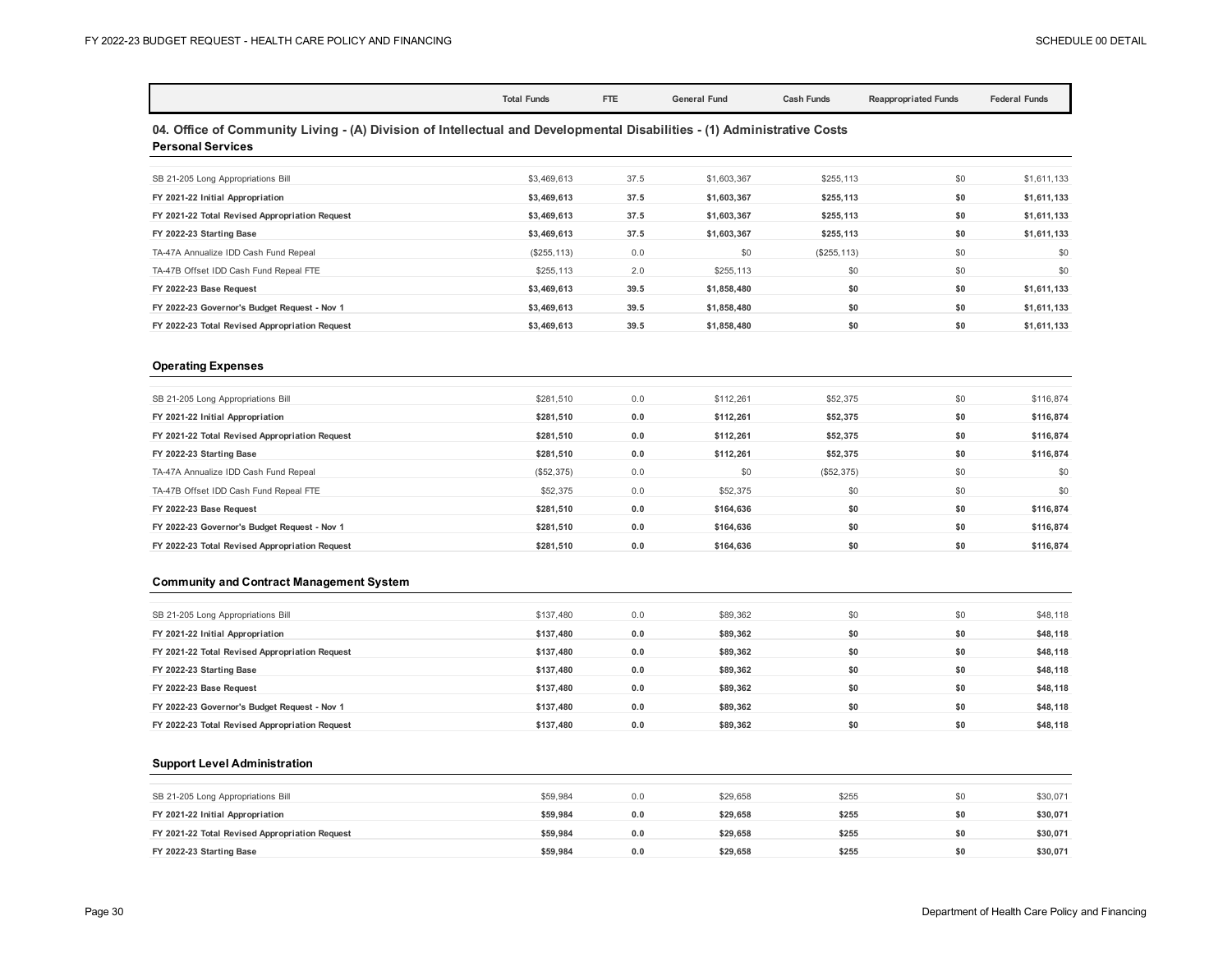|                                                              | <b>Total Funds</b> | <b>FTE</b> | <b>General Fund</b> | Cash Funds | <b>Reappropriated Funds</b> | <b>Federal Funds</b> |
|--------------------------------------------------------------|--------------------|------------|---------------------|------------|-----------------------------|----------------------|
| TA-27 FY 2021-22 JBC Action: Increase of 667 IDD Enrollments | (S667)             | 0.0        | (\$255)             | \$0        | \$0                         | (\$412)              |
| FY 2022-23 Base Request                                      | \$59,317           | 0.0        | \$29.403            | \$255      | \$0                         | \$29,659             |
| FY 2022-23 Governor's Budget Request - Nov 1                 | \$59.317           | 0.0        | \$29.403            | \$255      | \$0                         | \$29,659             |
| FY 2022-23 Total Revised Appropriation Request               | \$59.317           | 0.0        | \$29.403            | \$255      | \$0                         | \$29,659             |

## **04. Office of Community Living - (A) Division of Intellectual and Developmental Disabilities - (1) Administrative Costs**

| SB 21-205 Long Appropriations Bill                           | \$3.948.587 | 37.5 | \$1,834,648 | \$307,743   | \$0 | \$1,806,196 |
|--------------------------------------------------------------|-------------|------|-------------|-------------|-----|-------------|
| FY 2021-22 Initial Appropriation                             | \$3.948.587 | 37.5 | \$1.834.648 | \$307.743   | \$0 | \$1,806,196 |
| FY 2021-22 Total Revised Appropriation Request               | \$3,948,587 | 37.5 | \$1,834,648 | \$307,743   | \$0 | \$1,806,196 |
| FY 2022-23 Starting Base                                     | \$3,948,587 | 37.5 | \$1,834,648 | \$307,743   | \$0 | \$1,806,196 |
| TA-27 FY 2021-22 JBC Action: Increase of 667 IDD Enrollments | (S667)      | 0.0  | (\$255)     | \$0         | \$0 | (\$412)     |
| TA-47A Annualize IDD Cash Fund Repeal                        | (\$307,488) | 0.0  | \$0         | (\$307,488) | \$0 | \$0         |
| TA-47B Offset IDD Cash Fund Repeal FTE                       | \$307,488   | 2.0  | \$307,488   | \$0         | \$0 | \$0         |
| FY 2022-23 Base Request                                      | \$3,947,920 | 39.5 | \$2,141,881 | \$255       | \$0 | \$1,805,784 |
| FY 2022-23 Governor's Budget Request - Nov 1                 | \$3.947.920 | 39.5 | \$2.141.881 | \$255       | \$0 | \$1,805,784 |
| FY 2022-23 Total Revised Appropriation Request               | \$3.947.920 | 39.5 | \$2.141.881 | \$255       | \$0 | \$1.805.784 |

## **04. Office of Community Living - (A) Division of Intellectual and Developmental Disabilities - (2) Medicaid Programs**

#### **Adult Comprehensive Services**

| SB 21-205 Long Appropriations Bill                           | \$587,780,599 | 0.0 | \$235,212,336    | \$800,001    | \$0 | \$351,768,262  |
|--------------------------------------------------------------|---------------|-----|------------------|--------------|-----|----------------|
| FY 2021-22 Initial Appropriation                             | \$587,780,599 | 0.0 | \$235,212,336    | \$800,001    | \$0 | \$351,768,262  |
| S-05 Office of Community Living                              | (\$3,885,463) | 0.0 | (\$24, 286, 648) | \$18,328,995 | \$0 | \$2,072,190    |
| S-10 HCBS ARPA Spending Authority                            | \$40,637,516  | 0.0 | \$0              | \$17,098,856 | \$0 | \$23,538,660   |
| FY 2021-22 Total Revised Appropriation Request               | \$624,532,652 | 0.0 | \$210,925,688    | \$36,227,852 | \$0 | \$377,379,112  |
| FY 2022-23 Starting Base                                     | \$587,780,599 | 0.0 | \$235,212,336    | \$800,001    | \$0 | \$351,768,262  |
| TA-02 FY 2019-20 R-16 Employment 1st Initiatives Ppl w IDD   | \$0           | 0.0 | \$800,000        | (\$800,000)  | \$0 | \$0            |
| TA-03 FY 2019-20 JBC Action: Increase in Funding for IDD Enr | \$13,517      | 0.0 | \$6,759          | \$0          | \$0 | \$6,758        |
| TA-07 FY 2020-21 JBC Action- Local Minimum Wage Adjustment   | \$763,075     | 0.0 | \$381,537        | \$0          | \$0 | \$381,538      |
| TA-13 JBC Action- 2.5% Provider Rate Increase                | \$1,897,444   | 0.0 | \$1,346,526      | \$0          | \$0 | \$550,918      |
| TA-27 FY 2021-22 JBC Action: Increase of 667 IDD Enrollments | \$19,734,030  | 0.0 | \$10,427,433     | \$0          | \$0 | \$9,306,597    |
| TA-29 FY 2021-22 JBC Action: American Rescue Plan Act        | \$0           | 0.0 | \$39,656,764     | \$0          | \$0 | (\$39,656,764) |
| TA-33 SB 21-039 Elimination of Subminimum Wage Employment    | \$0           | 0.0 | (\$1,084,011)    | \$1,084,011  | \$0 | \$0            |
| FY 2022-23 Base Request                                      | \$610,188,665 | 0.0 | \$286,747,344    | \$1,084,012  | \$0 | \$322,357,309  |
| R-05 Office of Community Living                              | \$34,230,556  | 0.0 | \$34,350,313     | \$27,941     | \$0 | (\$147,698)    |
| R-09 Office of Community Living Program Enhancements         | (\$11,738)    | 0.0 | (\$5,869)        | \$0          | \$0 | (\$5,869)      |
| R-10 Provider Rate Adjustments                               | \$17,608,299  | 0.0 | \$8,799,018      | \$5,132      | \$0 | \$8,804,149    |
| FY 2022-23 Governor's Budget Request - Nov 1                 | \$662,015,782 | 0.0 | \$329,890,806    | \$1,117,085  | \$0 | \$331,007,891  |
| BA-10 HCBS ARPA Spending Authority                           | \$43,873,315  | 0.0 | \$0              | \$21,936,657 | \$0 | \$21,936,658   |
| FY 2022-23 Total Revised Appropriation Request               | \$705.889.097 | 0.0 | \$329.890.806    | \$23,053,742 | \$0 | \$352.944.549  |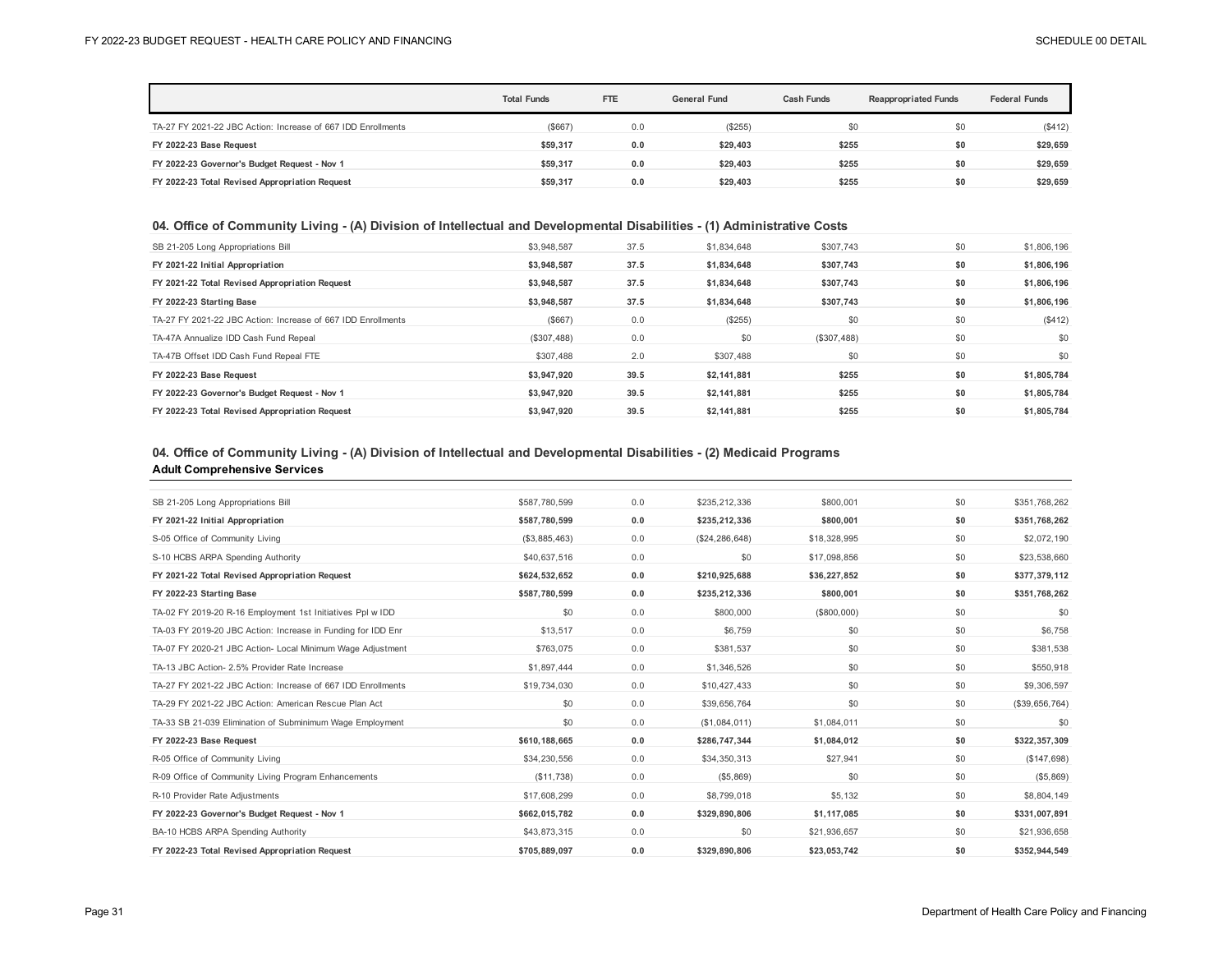|                                                              | <b>Total Funds</b> | <b>FTE</b> | <b>General Fund</b> | <b>Cash Funds</b> | <b>Reappropriated Funds</b> | <b>Federal Funds</b> |
|--------------------------------------------------------------|--------------------|------------|---------------------|-------------------|-----------------------------|----------------------|
| <b>Adult Supported Living Services</b>                       |                    |            |                     |                   |                             |                      |
|                                                              |                    |            |                     |                   |                             |                      |
| SB 21-205 Long Appropriations Bill                           | \$76,430,552       | 0.0        | \$25,813,807        | \$4,967,873       | \$0                         | \$45,648,872         |
| FY 2021-22 Initial Appropriation                             | \$76,430,552       | 0.0        | \$25,813,807        | \$4,967,873       | \$0                         | \$45,648,872         |
| S-05 Office of Community Living                              | (\$531,051)        | 0.0        | (\$505,782)         | (\$371,495)       | \$0                         | \$346.226            |
| S-10 HCBS ARPA Spending Authority                            | \$8,036,784        | 0.0        | \$0                 | \$3,381,600       | \$0                         | \$4,655,184          |
| FY 2021-22 Total Revised Appropriation Request               | \$83,936,285       | 0.0        | \$25,308,025        | \$7,977,978       | \$0                         | \$50,650,282         |
| FY 2022-23 Starting Base                                     | \$76,430,552       | 0.0        | \$25,813,807        | \$4,967,873       | \$0                         | \$45,648,872         |
| TA-07 FY 2020-21 JBC Action- Local Minimum Wage Adjustment   | \$148.569          | 0.0        | \$74,284            | \$0               | \$0                         | \$74,285             |
| TA-10 FY 2021-22 R-06 Remote Supports for HCBS Programs      | (\$154,439)        | 0.0        | (\$75,073)          | (S2, 147)         | \$0                         | (\$77, 219)          |
| TA-12 FY 2021-22 R-08 Supported Living Services Flexibility  | \$867,519          | 0.0        | \$433,760           | \$0               | \$0                         | \$433.759            |
| TA-13 JBC Action- 2.5% Provider Rate Increase                | \$210,107          | 0.0        | \$143,508           | \$16,856          | \$0                         | \$49,743             |
| TA-27 FY 2021-22 JBC Action: Increase of 667 IDD Enrollments | \$1,260,620        | 0.0        | \$549.649           | \$0               | \$0                         | \$710,971            |
| TA-29 FY 2021-22 JBC Action: American Rescue Plan Act        | \$0                | 0.0        | \$5,088,749         | \$0               | \$0                         | (\$5,088,749)        |
| FY 2022-23 Base Request                                      | \$78,762,928       | 0.0        | \$32,028,684        | \$4,982,582       | \$0                         | \$41,751,662         |
| R-05 Office of Community Living                              | (\$1,969,227)      | 0.0        | \$535,200           | \$850,385         | \$0                         | (\$3,354,812)        |
| R-09 Office of Community Living Program Enhancements         | \$14.924           | 0.0        | \$7,462             | \$0               | \$0                         | \$7,462              |
| R-10 Provider Rate Adjustments                               | \$3,631,427        | 0.0        | \$1,788,794         | \$26.921          | \$0                         | \$1,815,712          |
| FY 2022-23 Governor's Budget Request - Nov 1                 | \$80,440,052       | 0.0        | \$34,360,140        | \$5,859,888       | \$0                         | \$40,220,024         |
| BA-10 HCBS ARPA Spending Authority                           | \$6,690,205        | 0.0        | \$0                 | \$3,345,103       | \$0                         | \$3,345,102          |
| FY 2022-23 Total Revised Appropriation Request               | \$87,130,257       | 0.0        | \$34,360,140        | \$9,204,991       | \$0                         | \$43,565,126         |

### **Children's Extensive Support Services**

| SB 21-205 Long Appropriations Bill                         | \$36,844,096 | 0.0 | \$14,596,925 | \$0         | \$0 | \$22,247,171  |
|------------------------------------------------------------|--------------|-----|--------------|-------------|-----|---------------|
| FY 2021-22 Initial Appropriation                           | \$36,844,096 | 0.0 | \$14,596,925 | \$0         | \$0 | \$22,247,171  |
| S-05 Office of Community Living                            | (\$514,707)  | 0.0 | (\$283, 146) | \$0         | \$0 | (\$231,561)   |
| S-10 HCBS ARPA Spending Authority                          | \$5,210,625  | 0.0 | \$0          | \$2,192,450 | \$0 | \$3,018,175   |
| FY 2021-22 Total Revised Appropriation Request             | \$41,540,014 | 0.0 | \$14,313,779 | \$2,192,450 | \$0 | \$25,033,785  |
| FY 2022-23 Starting Base                                   | \$36,844,096 | 0.0 | \$14,596,925 | \$0         | \$0 | \$22,247,171  |
| TA-07 FY 2020-21 JBC Action- Local Minimum Wage Adjustment | \$29,285     | 0.0 | \$14,642     | \$0         | \$0 | \$14,643      |
| TA-13 JBC Action- 2.5% Provider Rate Increase              | \$91,833     | 0.0 | \$71,680     | \$0         | \$0 | \$20,153      |
| TA-29 FY 2021-22 JBC Action: American Rescue Plan Act      | \$0          | 0.0 | \$2,682,957  | \$0         | \$0 | (\$2,682,957) |
| FY 2022-23 Base Request                                    | \$36,965,214 | 0.0 | \$17,366,204 | \$0         | \$0 | \$19,599,010  |
| R-05 Office of Community Living                            | \$1,741,551  | 0.0 | \$1,987,179  | \$0         | \$0 | (\$245,628)   |
| R-10 Provider Rate Adjustments                             | \$720,610    | 0.0 | \$360,305    | \$0         | \$0 | \$360,305     |
| FY 2022-23 Governor's Budget Request - Nov 1               | \$39,427,375 | 0.0 | \$19,713,688 | \$0         | \$0 | \$19,713,687  |
| BA-10 HCBS ARPA Spending Authority                         | \$1,884,465  | 0.0 | \$0          | \$942,233   | \$0 | \$942,232     |
| FY 2022-23 Total Revised Appropriation Request             | \$41,311,840 | 0.0 | \$19,713,688 | \$942,233   | \$0 | \$20,655,919  |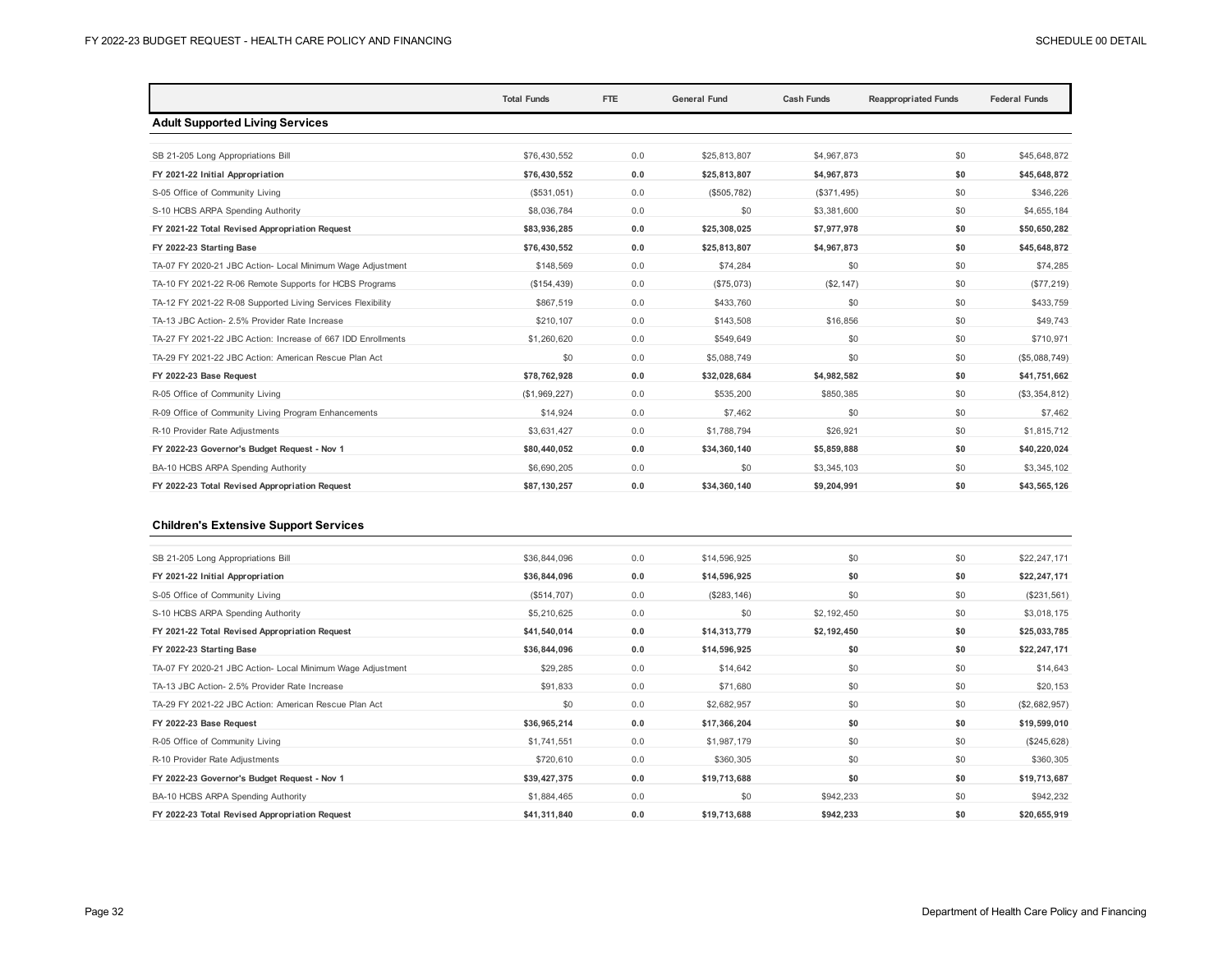|                                                       | <b>Total Funds</b> | FTE | <b>General Fund</b> | <b>Cash Funds</b> | <b>Reappropriated Funds</b> | <b>Federal Funds</b> |
|-------------------------------------------------------|--------------------|-----|---------------------|-------------------|-----------------------------|----------------------|
| <b>Children's Habilitation Residential Program</b>    |                    |     |                     |                   |                             |                      |
|                                                       |                    |     |                     |                   |                             |                      |
| SB 21-205 Long Appropriations Bill                    | \$9,328,155        | 0.0 | \$3,964,700         | \$0               | \$0                         | \$5,363,455          |
| FY 2021-22 Initial Appropriation                      | \$9,328,155        | 0.0 | \$3,964,700         | \$0               | \$0                         | \$5,363,455          |
| S-05 Office of Community Living                       | \$2,405,067        | 0.0 | \$658,190           | \$0               | \$0                         | \$1,746,877          |
| S-10 HCBS ARPA Spending Authority                     | \$3,955            | 0.0 | \$0                 | \$1,664           | \$0                         | \$2,291              |
| FY 2021-22 Total Revised Appropriation Request        | \$11,737,177       | 0.0 | \$4,622,890         | \$1,664           | \$0                         | \$7,112,623          |
| FY 2022-23 Starting Base                              | \$9,328,155        | 0.0 | \$3,964,700         | \$0               | \$0                         | \$5,363,455          |
| TA-13 JBC Action- 2.5% Provider Rate Increase         | (S212)             | 0.0 | \$6,417             | \$0               | \$0                         | (\$6,629)            |
| TA-29 FY 2021-22 JBC Action: American Rescue Plan Act | \$0                | 0.0 | \$410,204           | \$0               | \$0                         | (\$410, 204)         |
| FY 2022-23 Base Request                               | \$9,327,943        | 0.0 | \$4,381,321         | \$0               | \$0                         | \$4,946,622          |
| R-05 Office of Community Living                       | \$2,835,370        | 0.0 | \$1,700,335         | \$0               | \$0                         | \$1,135,035          |
| R-09 Office of Community Living Program Enhancements  | \$256.567          | 0.0 | \$128,284           | \$0               | \$0                         | \$128,283            |
| R-10 Provider Rate Adjustments                        | \$57.953           | 0.0 | \$28,977            | \$0               | \$0                         | \$28,976             |
| FY 2022-23 Governor's Budget Request - Nov 1          | \$12,477,833       | 0.0 | \$6,238,917         | \$0               | \$0                         | \$6,238,916          |
| BA-10 HCBS ARPA Spending Authority                    | \$1,075            | 0.0 | \$0                 | \$537             | \$0                         | \$538                |
| FY 2022-23 Total Revised Appropriation Request        | \$12,478,908       | 0.0 | \$6,238,917         | \$537             | \$0                         | \$6,239,454          |

#### **Case Management for People with Disabilities**

| SB 21-205 Long Appropriations Bill                           | \$98,633,608  | 0.0 | \$39,394,621 | \$1,313,030 | \$0 | \$57,925,957   |
|--------------------------------------------------------------|---------------|-----|--------------|-------------|-----|----------------|
| FY 2021-22 Initial Appropriation                             | \$98,633,608  | 0.0 | \$39,394,621 | \$1,313,030 | \$0 | \$57,925,957   |
| S-05 Office of Community Living                              | (\$8,625,092) | 0.0 | \$2,376,692  | (\$193,259) | \$0 | (\$10,808,525) |
| S-10 HCBS ARPA Spending Authority                            | \$1,771,840   | 0.0 | \$0          | \$848,207   | \$0 | \$923,633      |
| FY 2021-22 Total Revised Appropriation Request               | \$91,780,356  | 0.0 | \$41,771,313 | \$1,967,978 | \$0 | \$48,041,065   |
| FY 2022-23 Starting Base                                     | \$98,633,608  | 0.0 | \$39,394,621 | \$1,313,030 | \$0 | \$57,925,957   |
| TA-13 JBC Action- 2.5% Provider Rate Increase                | \$209,359     | 0.0 | \$142,451    | \$29,901    | \$0 | \$37,007       |
| TA-27 FY 2021-22 JBC Action: Increase of 667 IDD Enrollments | \$151,281     | 0.0 | \$104,209    | \$0         | \$0 | \$47,072       |
| TA-29 FY 2021-22 JBC Action: American Rescue Plan Act        | \$0           | 0.0 | \$6,964,966  | \$0         | \$0 | (\$6,964,966)  |
| FY 2022-23 Base Request                                      | \$98,994,248  | 0.0 | \$46,606,247 | \$1,342,931 | \$0 | \$51,045,070   |
| R-05 Office of Community Living                              | (\$295,904)   | 0.0 | \$2,561,296  | \$78,098    | \$0 | (\$2,935,298)  |
| R-09 Office of Community Living Program Enhancements         | \$839,791     | 0.0 | \$419,896    | \$0         | \$0 | \$419,895      |
| R-10 Provider Rate Adjustments                               | \$455,531     | 0.0 | \$226,927    | \$6,559     | \$0 | \$222,045      |
| FY 2022-23 Governor's Budget Request - Nov 1                 | \$99,993,666  | 0.0 | \$49,814,366 | \$1,427,588 | \$0 | \$48,751,712   |
| BA-10 HCBS ARPA Spending Authority                           | \$1,427,891   | 0.0 | \$0          | \$713,945   | \$0 | \$713,946      |
| FY 2022-23 Total Revised Appropriation Request               | \$101,421,557 | 0.0 | \$49,814,366 | \$2,141,533 | \$0 | \$49,465,658   |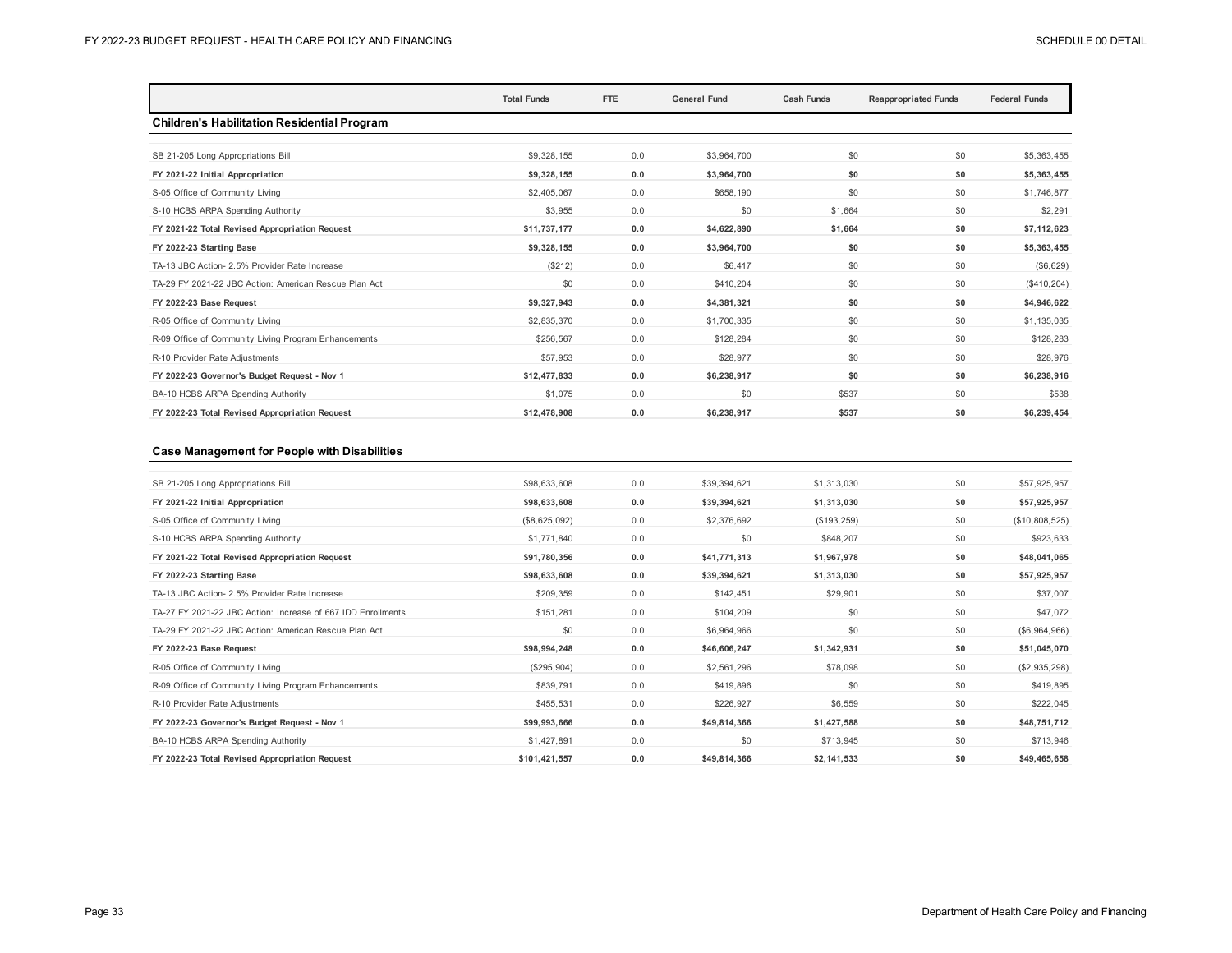|                                                                                                                      | <b>Total Funds</b> | <b>FTE</b> | <b>General Fund</b> | <b>Cash Funds</b> | <b>Reappropriated Funds</b> | <b>Federal Funds</b> |
|----------------------------------------------------------------------------------------------------------------------|--------------------|------------|---------------------|-------------------|-----------------------------|----------------------|
| 04. Office of Community Living - (A) Division of Intellectual and Developmental Disabilities - (2) Medicaid Programs |                    |            |                     |                   |                             |                      |
| SB 21-205 Long Appropriations Bill                                                                                   | \$809,017,010      | 0.0        | \$318,982,389       | \$7,080.904       | \$0                         | \$482,953,717        |
| FY 2021-22 Initial Appropriation                                                                                     | \$809.017.010      | 0.0        | \$318,982,389       | \$7.080.904       | \$0                         | \$482,953,717        |
| S-05 Office of Community Living                                                                                      | (\$11, 151, 246)   | 0.0        | (\$22,040,694)      | \$17,764,241      | \$0                         | (\$6,874,793)        |
| S-10 HCBS ARPA Spending Authority                                                                                    | \$55,660,720       | 0.0        | \$0                 | \$23,522,777      | \$0                         | \$32,137,943         |
| FY 2021-22 Total Revised Appropriation Request                                                                       | \$853,526,484      | 0.0        | \$296,941,695       | \$48,367,922      | \$0                         | \$508,216,867        |
| FY 2022-23 Starting Base                                                                                             | \$809,017,010      | 0.0        | \$318,982,389       | \$7,080,904       | \$0                         | \$482,953,717        |
| TA-02 FY 2019-20 R-16 Employment 1st Initiatives Ppl w IDD                                                           | \$0                | 0.0        | \$800,000           | (\$800,000)       | \$0                         | \$0                  |
| TA-03 FY 2019-20 JBC Action: Increase in Funding for IDD Enr                                                         | \$13,517           | 0.0        | \$6,759             | \$0               | \$0                         | \$6,758              |
| TA-07 FY 2020-21 JBC Action- Local Minimum Wage Adjustment                                                           | \$940,929          | 0.0        | \$470,463           | \$0               | \$0                         | \$470,466            |
| TA-10 FY 2021-22 R-06 Remote Supports for HCBS Programs                                                              | (\$154,439)        | 0.0        | (\$75,073)          | (S2, 147)         | \$0                         | (\$77,219)           |
| TA-12 FY 2021-22 R-08 Supported Living Services Flexibility                                                          | \$867,519          | 0.0        | \$433,760           | \$0               | \$0                         | \$433,759            |
| TA-13 JBC Action- 2.5% Provider Rate Increase                                                                        | \$2,408,531        | 0.0        | \$1,710.582         | \$46,757          | \$0                         | \$651,192            |
| TA-27 FY 2021-22 JBC Action: Increase of 667 IDD Enrollments                                                         | \$21,145,931       | 0.0        | \$11,081,291        | \$0               | \$0                         | \$10,064,640         |
| TA-29 FY 2021-22 JBC Action: American Rescue Plan Act                                                                | \$0                | 0.0        | \$54,803,640        | \$0               | \$0                         | (\$54,803,640)       |
| TA-33 SB 21-039 Elimination of Subminimum Wage Employment                                                            | \$0                | 0.0        | (\$1,084,011)       | \$1,084,011       | \$0                         | \$0                  |
| FY 2022-23 Base Request                                                                                              | \$834,238,998      | 0.0        | \$387,129,800       | \$7,409,525       | \$0                         | \$439,699,673        |
| R-05 Office of Community Living                                                                                      | \$36,542,346       | 0.0        | \$41,134,323        | \$956,424         | \$0                         | (\$5,548,401)        |
| R-09 Office of Community Living Program Enhancements                                                                 | \$1,099.544        | 0.0        | \$549,773           | \$0               | \$0                         | \$549,771            |
| R-10 Provider Rate Adjustments                                                                                       | \$22,473,820       | 0.0        | \$11,204,021        | \$38,612          | \$0                         | \$11,231,187         |
| FY 2022-23 Governor's Budget Request - Nov 1                                                                         | \$894,354,708      | 0.0        | \$440,017,917       | \$8,404,561       | \$0                         | \$445,932,230        |
| BA-10 HCBS ARPA Spending Authority                                                                                   | \$53,876,951       | 0.0        | \$0                 | \$26,938,475      | \$0                         | \$26,938,476         |
| FY 2022-23 Total Revised Appropriation Request                                                                       | \$948,231,659      | 0.0        | \$440,017,917       | \$35,343,036      | \$0                         | \$472,870,706        |

## **04. Office of Community Living - (A) Division of Intellectual and Developmental Disabilities - (3) State Only Programs Family Support Services**

| SB 21-205 Long Appropriations Bill                         | \$7,679,672 | 0.0 | \$7,308,510 | \$371,162   | \$0 | \$0 |
|------------------------------------------------------------|-------------|-----|-------------|-------------|-----|-----|
| FY 2021-22 Initial Appropriation                           | \$7,679,672 | 0.0 | \$7,308,510 | \$371,162   | \$0 | \$0 |
| S-05 Office of Community Living                            | \$0         | 0.0 | (\$75,014)  | \$75,014    | \$0 | \$0 |
| FY 2021-22 Total Revised Appropriation Request             | \$7,679,672 | 0.0 | \$7,233,496 | \$446,176   | \$0 | \$0 |
| FY 2022-23 Starting Base                                   | \$7,679,672 | 0.0 | \$7,308,510 | \$371,162   | \$0 | \$0 |
| TA-02 FY 2019-20 R-16 Employment 1st Initiatives Ppl w IDD | (\$371,162) | 0.0 | \$0         | (\$371,162) | \$0 | \$0 |
| FY 2022-23 Base Request                                    | \$7,308,510 | 0.0 | \$7,308,510 | \$0         | \$0 | \$0 |
| R-09 Office of Community Living Program Enhancements       | \$371,162   | 0.0 | \$371,162   | \$0         | \$0 | \$0 |
| R-10 Provider Rate Adjustments                             | \$36,543    | 0.0 | \$36,543    | \$0         | \$0 | \$0 |
| FY 2022-23 Governor's Budget Request - Nov 1               | \$7,716,215 | 0.0 | \$7,716,215 | \$0         | \$0 | \$0 |
| FY 2022-23 Total Revised Appropriation Request             | \$7.716.215 | 0.0 | \$7,716,215 | \$0         | \$0 | \$0 |
|                                                            |             |     |             |             |     |     |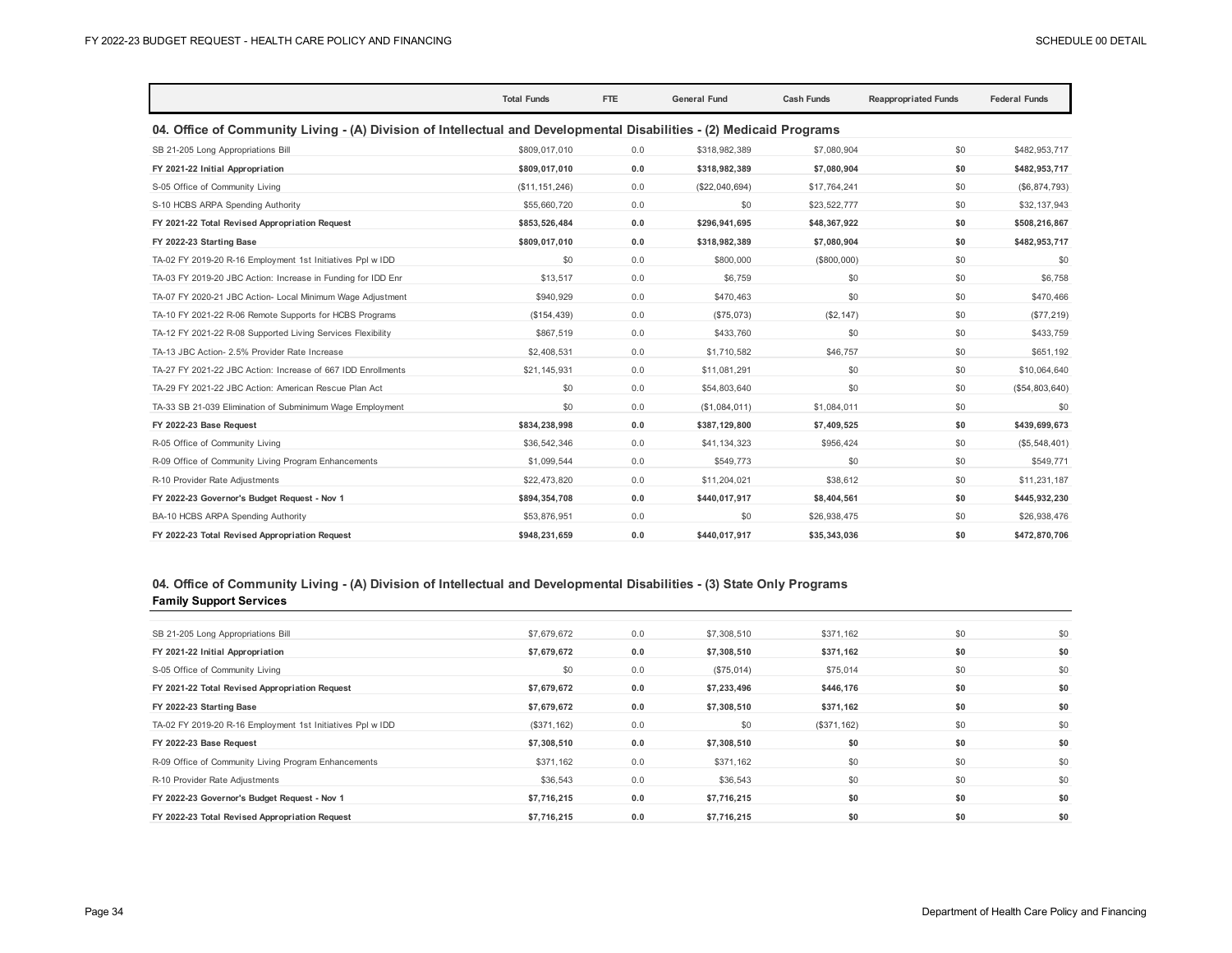|                                                            | <b>Total Funds</b> | FTE | <b>General Fund</b> | <b>Cash Funds</b> | <b>Reappropriated Funds</b> | <b>Federal Funds</b> |
|------------------------------------------------------------|--------------------|-----|---------------------|-------------------|-----------------------------|----------------------|
| <b>State Supported Living Services</b>                     |                    |     |                     |                   |                             |                      |
|                                                            |                    |     |                     |                   |                             |                      |
| SB 21-205 Long Appropriations Bill                         | \$10,174,870       | 0.0 | \$9,538,139         | \$636,731         | \$0                         | \$0                  |
| FY 2021-22 Initial Appropriation                           | \$10,174,870       | 0.0 | \$9,538,139         | \$636,731         | \$0                         | \$0                  |
| FY 2021-22 Total Revised Appropriation Request             | \$10,174,870       | 0.0 | \$9,538,139         | \$636,731         | \$0                         | \$0                  |
| FY 2022-23 Starting Base                                   | \$10,174,870       | 0.0 | \$9,538,139         | \$636,731         | \$0                         | \$0                  |
| TA-02 FY 2019-20 R-16 Employment 1st Initiatives Ppl w IDD | (S636, 731)        | 0.0 | \$0                 | (\$636,731)       | \$0                         | \$0                  |
| TA-13 JBC Action- 2.5% Provider Rate Increase              | (\$27,111)         | 0.0 | (\$27, 111)         | \$0               | \$0                         | \$0                  |
| FY 2022-23 Base Request                                    | \$9,511,028        | 0.0 | \$9,511,028         | \$0               | \$0                         | \$0                  |
| R-09 Office of Community Living Program Enhancements       | \$636,731          | 0.0 | \$636,731           | \$0               | \$0                         | \$0                  |
| R-10 Provider Rate Adjustments                             | \$47,555           | 0.0 | \$47,555            | \$0               | \$0                         | \$0                  |
| FY 2022-23 Governor's Budget Request - Nov 1               | \$10,195,314       | 0.0 | \$10,195,314        | \$0               | \$0                         | \$0                  |
| FY 2022-23 Total Revised Appropriation Request             | \$10,195,314       | 0.0 | \$10,195,314        | \$0               | \$0                         | \$0                  |

#### **State Supported Living Services Case Management**

| SB 21-205 Long Appropriations Bill                         | \$2,475,277 | 0.0 | \$2,191,580 | \$283,697   | \$0 | \$0 |
|------------------------------------------------------------|-------------|-----|-------------|-------------|-----|-----|
| FY 2021-22 Initial Appropriation                           | \$2,475,277 | 0.0 | \$2.191.580 | \$283.697   | \$0 | \$0 |
| FY 2021-22 Total Revised Appropriation Request             | \$2,475,277 | 0.0 | \$2,191,580 | \$283,697   | \$0 | \$0 |
| FY 2022-23 Starting Base                                   | \$2,475,277 | 0.0 | \$2,191,580 | \$283,697   | \$0 | \$0 |
| TA-02 FY 2019-20 R-16 Employment 1st Initiatives Ppl w IDD | (\$283,697) | 0.0 | \$0         | (\$283,697) | \$0 | \$0 |
| FY 2022-23 Base Request                                    | \$2,191,580 | 0.0 | \$2,191,580 | \$0         | \$0 | \$0 |
| R-09 Office of Community Living Program Enhancements       | \$283.697   | 0.0 | \$283,697   | \$0         | \$0 | \$0 |
| R-10 Provider Rate Adjustments                             | \$10,958    | 0.0 | \$10,958    | \$0         | \$0 | \$0 |
| FY 2022-23 Governor's Budget Request - Nov 1               | \$2,486,235 | 0.0 | \$2,486,235 | \$0         | \$0 | \$0 |
| FY 2022-23 Total Revised Appropriation Request             | \$2,486,235 | 0.0 | \$2,486,235 | \$0         | \$0 | \$0 |
|                                                            |             |     |             |             |     |     |

#### **Preventative Dental Hygiene**

| SB 21-205 Long Appropriations Bill             | \$66,460 | 0.0 | \$66,460 | \$0 | \$0 | \$0 |
|------------------------------------------------|----------|-----|----------|-----|-----|-----|
| FY 2021-22 Initial Appropriation               | \$66,460 | 0.0 | \$66,460 | \$0 | \$0 | \$0 |
| FY 2021-22 Total Revised Appropriation Request | \$66,460 | 0.0 | \$66,460 | \$0 | \$0 | \$0 |
| FY 2022-23 Starting Base                       | \$66,460 | 0.0 | \$66,460 | \$0 | \$0 | \$0 |
| FY 2022-23 Base Request                        | \$66,460 | 0.0 | \$66,460 | \$0 | \$0 | \$0 |
| R-10 Provider Rate Adjustments                 | \$332    | 0.0 | \$332    | \$0 | \$0 | \$0 |
| FY 2022-23 Governor's Budget Request - Nov 1   | \$66.792 | 0.0 | \$66,792 | \$0 | \$0 | \$0 |
| FY 2022-23 Total Revised Appropriation Request | \$66.792 | 0.0 | \$66,792 | \$0 | \$0 | \$0 |

#### **Supported Employment Provider and Certification Reimbursemen**

| SB 21-205 Long Appropriations Bill | \$303.158 |     | \$303.158 |  | ¢∩  |
|------------------------------------|-----------|-----|-----------|--|-----|
| FY 2021-22 Initial Appropriation   | \$303.158 | 0.0 | \$303.158 |  | \$0 |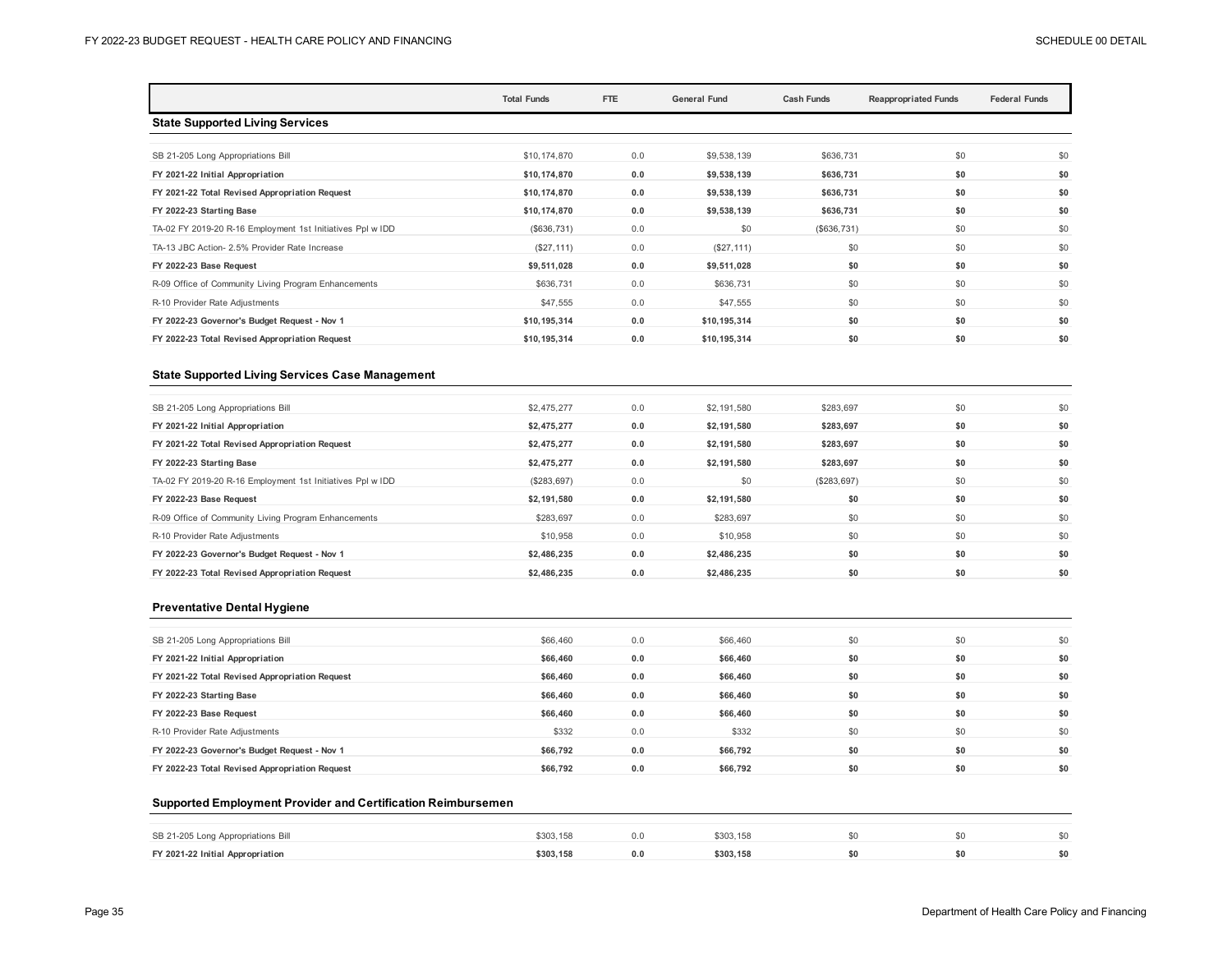|                                                | <b>Total Funds</b> | <b>FTE</b> | <b>General Fund</b> | <b>Cash Funds</b> | <b>Reappropriated Funds</b> | <b>Federal Funds</b> |
|------------------------------------------------|--------------------|------------|---------------------|-------------------|-----------------------------|----------------------|
| FY 2021-22 Total Revised Appropriation Request | \$303.158          | 0.0        | \$303.158           | \$0               | \$0                         | \$0                  |
| FY 2022-23 Starting Base                       | \$303.158          | 0.0        | \$303.158           | \$0               | \$0                         | \$0                  |
| FY 2022-23 Base Request                        | \$303.158          | 0.0        | \$303,158           | \$0               | \$0                         | \$0                  |
| FY 2022-23 Governor's Budget Request - Nov 1   | \$303.158          | 0.0        | \$303,158           | \$0               | \$0                         | \$0                  |
| FY 2022-23 Total Revised Appropriation Request | \$303.158          | 0.0        | \$303.158           | \$0               | \$0                         | \$0                  |

## **Supported Employment Pilot Program**

| SB 21-205 Long Appropriations Bill                         | \$575,000   | 0.0 | \$0 | \$575,000   | \$0 | \$0 |
|------------------------------------------------------------|-------------|-----|-----|-------------|-----|-----|
| FY 2021-22 Initial Appropriation                           | \$575,000   | 0.0 | \$0 | \$575,000   | \$0 | \$0 |
| FY 2021-22 Total Revised Appropriation Request             | \$575,000   | 0.0 | \$0 | \$575,000   | \$0 | \$0 |
| FY 2022-23 Starting Base                                   | \$575,000   | 0.0 | \$0 | \$575,000   | \$0 | \$0 |
| TA-02 FY 2019-20 R-16 Employment 1st Initiatives Ppl w IDD | (\$575,000) | 0.0 | \$0 | (\$575,000) | \$0 | \$0 |
| FY 2022-23 Base Request                                    | \$0         | 0.0 | \$0 | \$0         | \$0 | \$0 |
| FY 2022-23 Governor's Budget Request - Nov 1               | \$0         | 0.0 | \$0 | \$0         | \$0 | \$0 |
| FY 2022-23 Total Revised Appropriation Request             | \$0         | 0.0 | \$0 | \$0         | \$0 | \$0 |
|                                                            |             |     |     |             |     |     |

## **04. Office of Community Living - (A) Division of Intellectual and Developmental Disabilities - (3) State Only Programs**

| SB 21-205 Long Appropriations Bill                         | \$21,274,437  | 0.0 | \$19,407,847 | \$1,866,590   | \$0 | \$0 |
|------------------------------------------------------------|---------------|-----|--------------|---------------|-----|-----|
| FY 2021-22 Initial Appropriation                           | \$21,274,437  | 0.0 | \$19,407,847 | \$1,866,590   | \$0 | \$0 |
| S-05 Office of Community Living                            | \$0           | 0.0 | (\$75,014)   | \$75,014      | \$0 | \$0 |
| FY 2021-22 Total Revised Appropriation Request             | \$21,274,437  | 0.0 | \$19,332,833 | \$1,941,604   | \$0 | \$0 |
| FY 2022-23 Starting Base                                   | \$21,274,437  | 0.0 | \$19,407,847 | \$1,866,590   | \$0 | \$0 |
| TA-02 FY 2019-20 R-16 Employment 1st Initiatives Ppl w IDD | (\$1,866,590) | 0.0 | \$0          | (\$1,866,590) | \$0 | \$0 |
| TA-13 JBC Action- 2.5% Provider Rate Increase              | (\$27,111)    | 0.0 | (\$27,111)   | \$0           | \$0 | \$0 |
| FY 2022-23 Base Request                                    | \$19,380,736  | 0.0 | \$19,380,736 | \$0           | \$0 | \$0 |
| R-09 Office of Community Living Program Enhancements       | \$1,291,590   | 0.0 | \$1,291,590  | \$0           | \$0 | \$0 |
| R-10 Provider Rate Adjustments                             | \$95,388      | 0.0 | \$95,388     | \$0           | \$0 | \$0 |
| FY 2022-23 Governor's Budget Request - Nov 1               | \$20,767,714  | 0.0 | \$20,767,714 | \$0           | \$0 | \$0 |
| FY 2022-23 Total Revised Appropriation Request             | \$20,767,714  | 0.0 | \$20,767,714 | \$0           | \$0 | \$0 |
|                                                            |               |     |              |               |     |     |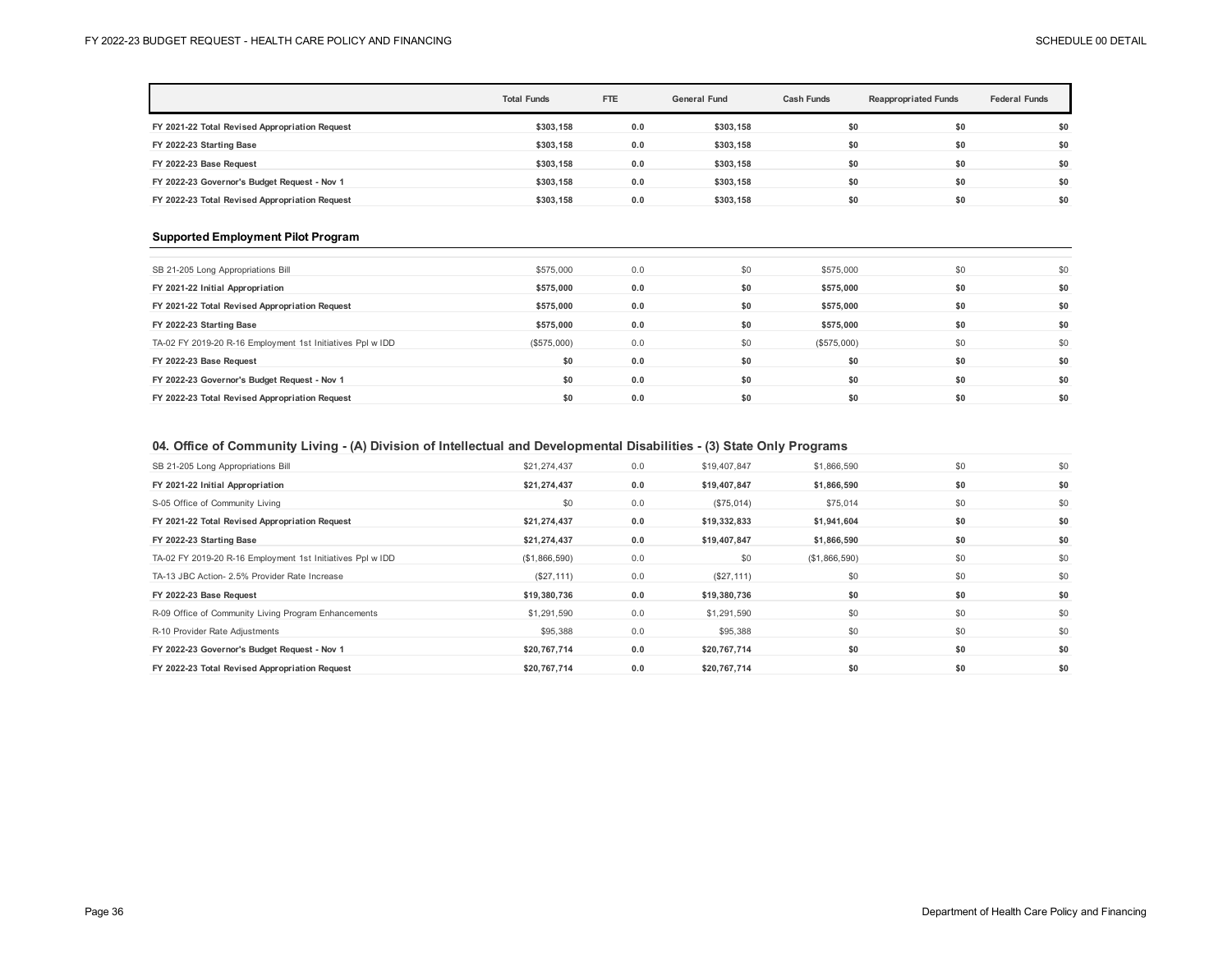|                                                                                                | <b>Total Funds</b> | FTE | <b>General Fund</b> | <b>Cash Funds</b> | <b>Reappropriated Funds</b> | <b>Federal Funds</b> |
|------------------------------------------------------------------------------------------------|--------------------|-----|---------------------|-------------------|-----------------------------|----------------------|
| 05. Indigent Care Program - (A) Indigent Care Program -<br><b>Safety Net Provider Payments</b> |                    |     |                     |                   |                             |                      |
| SB 21-205 Long Appropriations Bill                                                             | \$257,909,481      | 0.0 | \$0                 | \$119,466.874     | \$0                         | \$138,442,607        |
| FY 2021-22 Initial Appropriation                                                               | \$257,909,481      | 0.0 | \$0                 | \$119,466,874     | \$0                         | \$138,442,607        |
| S-12 Safety Net Provider Payments                                                              | (\$30,838,397)     | 0.0 | \$0                 | (\$36,633,036)    | \$0                         | \$5,794,639          |
| FY 2021-22 Total Revised Appropriation Request                                                 | \$227.071.084      | 0.0 | \$0                 | \$82,833,838      | \$0                         | \$144,237,246        |
| FY 2022-23 Starting Base                                                                       | \$257,909,481      | 0.0 | \$0                 | \$119,466,874     | \$0                         | \$138,442,607        |
| TA-05 FY 2020-21 R-20 Safety Net Provider Paymnts Adjustment                                   | \$3,274,628        | 0.0 | \$0                 | \$1,637,314       | \$0                         | \$1,637,314          |
| TA-29 FY 2021-22 JBC Action: American Rescue Plan Act                                          | \$0                | 0.0 | \$0                 | \$2,985,345       | \$0                         | (\$2,985,345)        |
| TA-52 FY 2021-22 JBC Action: FMAP PHE Extension                                                | \$0                | 0.0 | \$0                 | \$9,487,867       | \$0                         | (\$9,487,867)        |
| FY 2022-23 Base Request                                                                        | \$261,184,109      | 0.0 | \$0                 | \$133,577,400     | \$0                         | \$127,606,709        |
| FY 2022-23 Governor's Budget Request - Nov 1                                                   | \$261,184,109      | 0.0 | \$0                 | \$133,577,400     | \$0                         | \$127,606,709        |
| BA-12 Safety Net Provider Payments                                                             | (\$34,573,801)     | 0.0 | \$0                 | (\$20,272,246)    | \$0                         | (\$14,301,555)       |
| FY 2022-23 Total Revised Appropriation Request                                                 | \$226,610,308      | 0.0 | \$0                 | \$113,305,154     | \$0                         | \$113,305,154        |

## **Pediatric Specialty Hospital**

| SB 21-205 Long Appropriations Bill              | \$10,764,010 | 0.0 | \$5,048,321  | \$0 | \$0 | \$5,715,689 |
|-------------------------------------------------|--------------|-----|--------------|-----|-----|-------------|
| FY 2021-22 Initial Appropriation                | \$10,764,010 | 0.0 | \$5,048,321  | \$0 | \$0 | \$5,715,689 |
| S-11 FMAP True Up of Non-Forecast Lines         | \$0          | 0.0 | (\$166, 842) | \$0 | \$0 | \$166,842   |
| FY 2021-22 Total Revised Appropriation Request  | \$10,764,010 | 0.0 | \$4,881,479  | \$0 | \$0 | \$5,882,531 |
| FY 2022-23 Starting Base                        | \$10,764,010 | 0.0 | \$5,048,321  | \$0 | \$0 | \$5,715,689 |
| TA-52 FY 2021-22 JBC Action: FMAP PHE Extension | \$0          | 0.0 | \$333,684    | \$0 | \$0 | (\$333,684) |
| FY 2022-23 Base Request                         | \$10,764,010 | 0.0 | \$5.382.005  | \$0 | \$0 | \$5,382,005 |
| FY 2022-23 Governor's Budget Request - Nov 1    | \$10,764,010 | 0.0 | \$5.382.005  | \$0 | \$0 | \$5,382,005 |
| FY 2022-23 Total Revised Appropriation Request  | \$10,764,010 | 0.0 | \$5.382.005  | \$0 | \$0 | \$5.382.005 |
|                                                 |              |     |              |     |     |             |

## **Appropriation from Tobacco Tax Fund to the General Fund**

| SB 21-205 Long Appropriations Bill             | \$420,001  | 0.0 | \$0 | \$420,001  | \$0 | \$0 |
|------------------------------------------------|------------|-----|-----|------------|-----|-----|
| FY 2021-22 Initial Appropriation               | \$420,001  | 0.0 | \$0 | \$420,001  | \$0 | \$0 |
| FY 2021-22 Total Revised Appropriation Request | \$420,001  | 0.0 | \$0 | \$420,001  | \$0 | \$0 |
| FY 2022-23 Starting Base                       | \$420,001  | 0.0 | \$0 | \$420.001  | \$0 | \$0 |
| TA-57 Amendment 35 Adjustments                 | (\$20,676) | 0.0 | \$0 | (\$20,676) | \$0 | \$0 |
| FY 2022-23 Base Request                        | \$399,325  | 0.0 | \$0 | \$399,325  | \$0 | \$0 |
| FY 2022-23 Governor's Budget Request - Nov 1   | \$399.325  | 0.0 | \$0 | \$399,325  | \$0 | \$0 |
| FY 2022-23 Total Revised Appropriation Request | \$399,325  | 0.0 | \$0 | \$399,325  | \$0 | \$0 |
|                                                |            |     |     |            |     |     |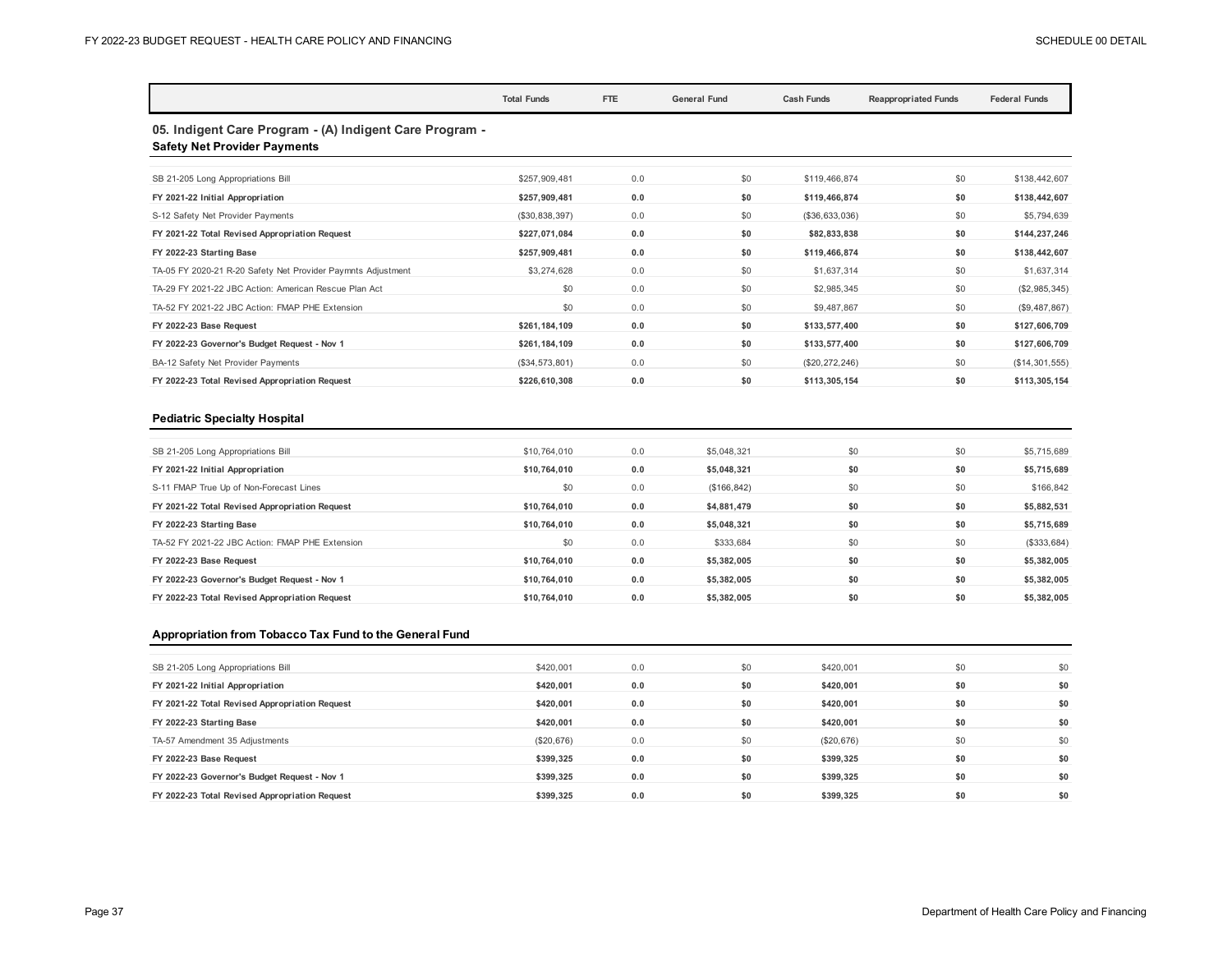|                                                      | <b>Total Funds</b> | FTE | <b>General Fund</b> | <b>Cash Funds</b> | <b>Reappropriated Funds</b> | <b>Federal Funds</b> |
|------------------------------------------------------|--------------------|-----|---------------------|-------------------|-----------------------------|----------------------|
| <b>Primary Care Fund Program</b>                     |                    |     |                     |                   |                             |                      |
| SB 21-205 Long Appropriations Bill                   | \$25,373,115       | 0.0 | \$0                 | \$25,373,115      | \$0                         | \$0                  |
| SB21-212 Primary Care Payments Align Federal Funding | \$25,330,755       | 0.0 | \$0                 | \$0               | \$0                         | \$25,330,755         |
| FY 2021-22 Initial Appropriation                     | \$50,703,870       | 0.0 | \$0                 | \$25,373,115      | \$0                         | \$25,330,755         |
| FY 2021-22 Total Revised Appropriation Request       | \$50,703,870       | 0.0 | \$0                 | \$25,373,115      | \$0                         | \$25,330,755         |
| FY 2022-23 Starting Base                             | \$50,703,870       | 0.0 | \$0                 | \$25,373,115      | \$0                         | \$25,330,755         |
| FY 2022-23 Base Request                              | \$50,703,870       | 0.0 | \$0                 | \$25,373,115      | \$0                         | \$25,330,755         |
| FY 2022-23 Governor's Budget Request - Nov 1         | \$50,703,870       | 0.0 | \$0                 | \$25,373,115      | \$0                         | \$25,330,755         |
| FY 2022-23 Total Revised Appropriation Request       | \$50,703,870       | 0.0 | \$0                 | \$25,373,115      | \$0                         | \$25,330,755         |

#### **Children's Basic Health Plan Administration**

| \$5,033,274   | 0.0 | \$0 | \$1,652,424  | \$0 | \$3,380,850 |
|---------------|-----|-----|--------------|-----|-------------|
| \$5,033,274   | 0.0 | \$0 | \$1,652,424  | \$0 | \$3,380,850 |
| \$0           | 0.0 | \$0 | \$0          | \$0 | \$0         |
| \$114,173     | 0.0 | \$0 | \$36,238     | \$0 | \$77,935    |
| \$5,147,447   | 0.0 | \$0 | \$1,688,662  | \$0 | \$3,458,785 |
| \$5,033,274   | 0.0 | \$0 | \$1,652,424  | \$0 | \$3,380,850 |
| \$5,033,274   | 0.0 | \$0 | \$1,652,424  | \$0 | \$3,380,850 |
| \$0           | 0.0 | \$0 | \$109,222    | \$0 | (\$109,222) |
| (\$1,258,319) | 0.0 | \$0 | (\$440, 412) | \$0 | (\$817,907) |
| \$3,774,955   | 0.0 | \$0 | \$1,321,234  | \$0 | \$2,453,721 |
| \$89,450      | 0.0 | \$0 | \$31,307     | \$0 | \$58,143    |
| \$3,864,405   | 0.0 | \$0 | \$1,352,541  | \$0 | \$2,511,864 |
|               |     |     |              |     |             |

#### **Children's Basic Health Plan Medical and Dental Costs**

| SB 21-205 Long Appropriations Bill                           | \$170,754,875 | 0.0 | \$21,059,365  | \$35,628,900 | \$0 | \$114,066,610 |
|--------------------------------------------------------------|---------------|-----|---------------|--------------|-----|---------------|
| FY 2021-22 Initial Appropriation                             | \$170,754,875 | 0.0 | \$21,059,365  | \$35,628,900 | \$0 | \$114,066,610 |
| S-03 Child Health Plan Plus                                  | (\$8,778,202) | 0.0 | (\$5,351,109) | \$2,254,146  | \$0 | (\$5,681,239) |
| S-21 FY 2020-21 Overexpenditures                             | \$0           | 0.0 | \$0           | \$0          | \$0 | \$0           |
| FY 2021-22 Total Revised Appropriation Request               | \$161,976,673 | 0.0 | \$15,708,256  | \$37,883,046 | \$0 | \$108,385,371 |
| FY 2022-23 Starting Base                                     | \$170,754,875 | 0.0 | \$21,059,365  | \$35,628,900 | \$0 | \$114,066,610 |
| TA-14 FY 2021-22 R-20 MMIS Annualization Delay               | \$122,518     | 0.0 | \$122,518     | \$0          | \$0 | \$0           |
| TA-36 SB 21-025 Fmily Planning Service 4 Eligible Individual | (\$123,391)   | 0.0 | (\$43,187)    | \$0          | \$0 | (\$80, 204)   |
| TA-40 SB 21-194 Maternal Health Providers                    | \$4,117,680   | 0.0 | \$562,074     | \$879,114    | \$0 | \$2,676,492   |
| TA-57 Amendment 35 Adjustments                               | \$0           | 0.0 | \$0           | \$0          | \$0 | \$0           |
| FY 2022-23 Base Request                                      | \$174,871,682 | 0.0 | \$21,700,770  | \$36,508,014 | \$0 | \$116,662,898 |
| R-03 Child Health Plan Plus                                  | \$37,398,301  | 0.0 | \$11,373,603  | \$5,538,284  | \$0 | \$20,486,414  |
| R-08 County Administration, Oversight and Eligibility        | (\$686,972)   | 0.0 | (\$143, 413)  | (\$97,026)   | \$0 | (S446, 533)   |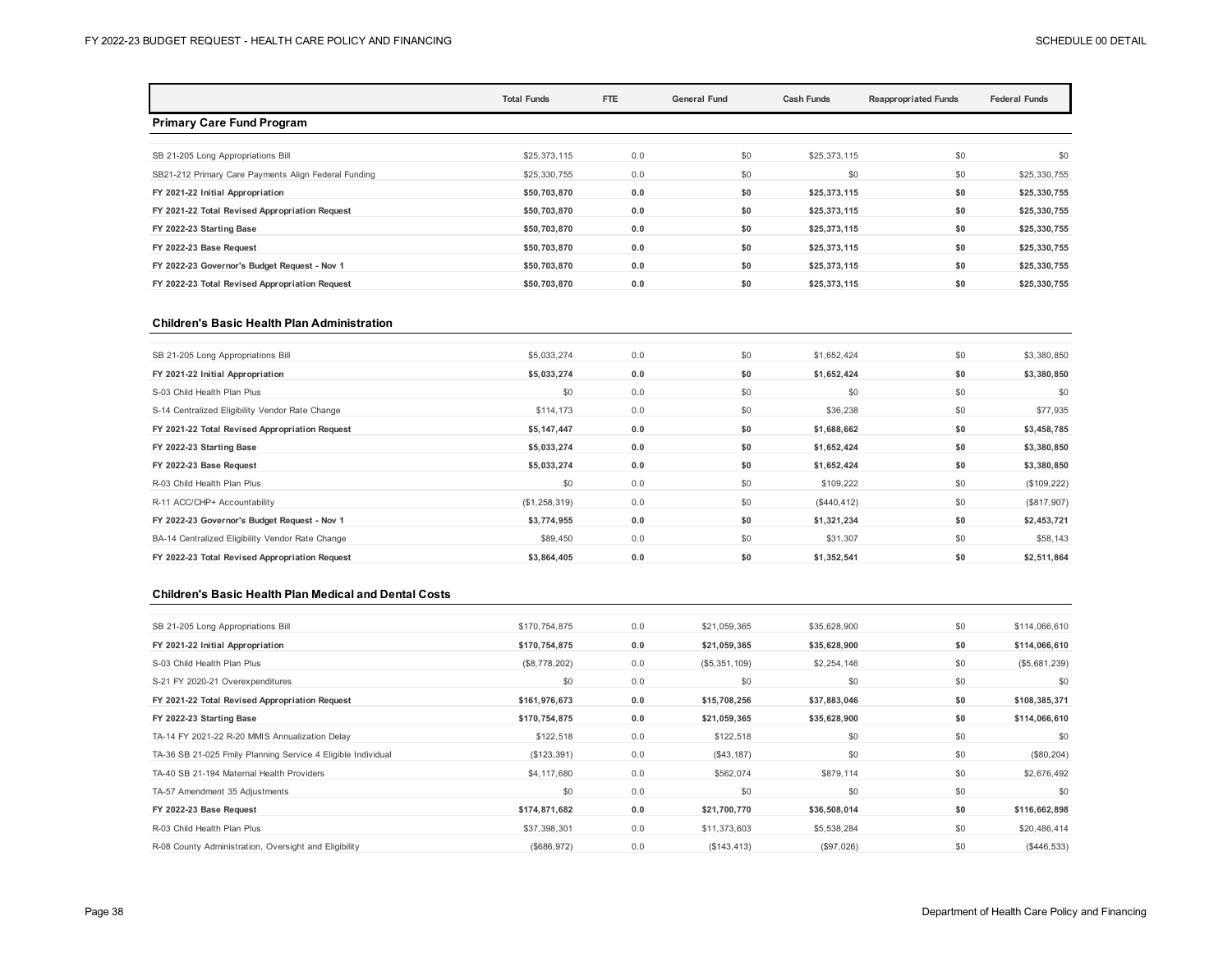|                                                              | <b>Total Funds</b> | FTE | <b>General Fund</b> | <b>Cash Funds</b> | <b>Reappropriated Funds</b> | <b>Federal Funds</b> |
|--------------------------------------------------------------|--------------------|-----|---------------------|-------------------|-----------------------------|----------------------|
| R-11 ACC/CHP+ Accountability                                 | \$0                | 0.0 | (\$403,536)         | \$403.536         | \$0                         | \$0                  |
| FY 2022-23 Governor's Budget Request - Nov 1                 | \$211,583,011      | 0.0 | \$32,527,424        | \$42,352,808      | \$0                         | \$136,702,779        |
| FY 2022-23 Total Revised Appropriation Request               | \$211,583,011      | 0.0 | \$32,527,424        | \$42,352,808      | \$0                         | \$136,702,779        |
| 05. Indigent Care Program - (A) Indigent Care Program -      |                    |     |                     |                   |                             |                      |
| SB 21-205 Long Appropriations Bill                           | \$470,254,756      | 0.0 | \$26,107,686        | \$182,541,314     | \$0                         | \$261,605,756        |
| SB21-212 Primary Care Payments Align Federal Funding         | \$25,330,755       | 0.0 | \$0                 | \$0               | \$0                         | \$25,330,755         |
| FY 2021-22 Initial Appropriation                             | \$495,585,511      | 0.0 | \$26,107,686        | \$182,541,314     | \$0                         | \$286,936,511        |
| S-03 Child Health Plan Plus                                  | (\$8,778,202)      | 0.0 | (\$5,351,109)       | \$2,254,146       | \$0                         | (\$5,681,239)        |
| S-11 FMAP True Up of Non-Forecast Lines                      | \$0                | 0.0 | (\$166, 842)        | \$0               | \$0                         | \$166,842            |
| S-12 Safety Net Provider Payments                            | (\$30,838,397)     | 0.0 | \$0                 | (\$36,633,036)    | \$0                         | \$5,794,639          |
| S-14 Centralized Eligibility Vendor Rate Change              | \$114,173          | 0.0 | \$0                 | \$36,238          | \$0                         | \$77,935             |
| S-21 FY 2020-21 Overexpenditures                             | \$0                | 0.0 | \$0                 | \$0               | \$0                         | \$0                  |
| FY 2021-22 Total Revised Appropriation Request               | \$456,083,085      | 0.0 | \$20,589,735        | \$148,198,662     | \$0                         | \$287,294,688        |
| FY 2022-23 Starting Base                                     | \$495,585,511      | 0.0 | \$26,107,686        | \$182,541,314     | \$0                         | \$286,936,511        |
| TA-05 FY 2020-21 R-20 Safety Net Provider Paymnts Adjustment | \$3,274,628        | 0.0 | \$0                 | \$1,637,314       | \$0                         | \$1,637,314          |
| TA-14 FY 2021-22 R-20 MMIS Annualization Delay               | \$122,518          | 0.0 | \$122,518           | \$0               | \$0                         | \$0                  |
| TA-29 FY 2021-22 JBC Action: American Rescue Plan Act        | \$0                | 0.0 | \$0                 | \$2,985,345       | \$0                         | (\$2,985,345)        |
| TA-36 SB 21-025 Fmily Planning Service 4 Eligible Individual | (\$123,391)        | 0.0 | (\$43, 187)         | \$0               | \$0                         | (\$80, 204)          |
| TA-40 SB 21-194 Maternal Health Providers                    | \$4,117,680        | 0.0 | \$562,074           | \$879,114         | \$0                         | \$2,676,492          |
| TA-52 FY 2021-22 JBC Action: FMAP PHE Extension              | \$0                | 0.0 | \$333,684           | \$9,487,867       | \$0                         | (\$9,821,551)        |
| TA-57 Amendment 35 Adjustments                               | (\$20,676)         | 0.0 | \$0                 | (\$20,676)        | \$0                         | \$0                  |
| FY 2022-23 Base Request                                      | \$502,956,270      | 0.0 | \$27,082,775        | \$197,510,278     | \$0                         | \$278,363,217        |
| R-03 Child Health Plan Plus                                  | \$37,398,301       | 0.0 | \$11,373,603        | \$5,647,506       | \$0                         | \$20,377,192         |
| R-08 County Administration, Oversight and Eligibility        | (\$686,972)        | 0.0 | (\$143, 413)        | (\$97,026)        | \$0                         | (\$446,533)          |
| R-11 ACC/CHP+ Accountability                                 | (\$1,258,319)      | 0.0 | (\$403,536)         | (\$36,876)        | \$0                         | (\$817,907)          |
| FY 2022-23 Governor's Budget Request - Nov 1                 | \$538,409,280      | 0.0 | \$37,909,429        | \$203,023,882     | \$0                         | \$297,475,969        |
| BA-12 Safety Net Provider Payments                           | (\$34,573,801)     | 0.0 | \$0                 | (\$20,272,246)    | \$0                         | (\$14,301,555)       |
| BA-14 Centralized Eligibility Vendor Rate Change             | \$89,450           | 0.0 | \$0                 | \$31,307          | \$0                         | \$58,143             |
| FY 2022-23 Total Revised Appropriation Request               | \$503,924,929      | 0.0 | \$37,909,429        | \$182,782,943     | \$0                         | \$283,232,557        |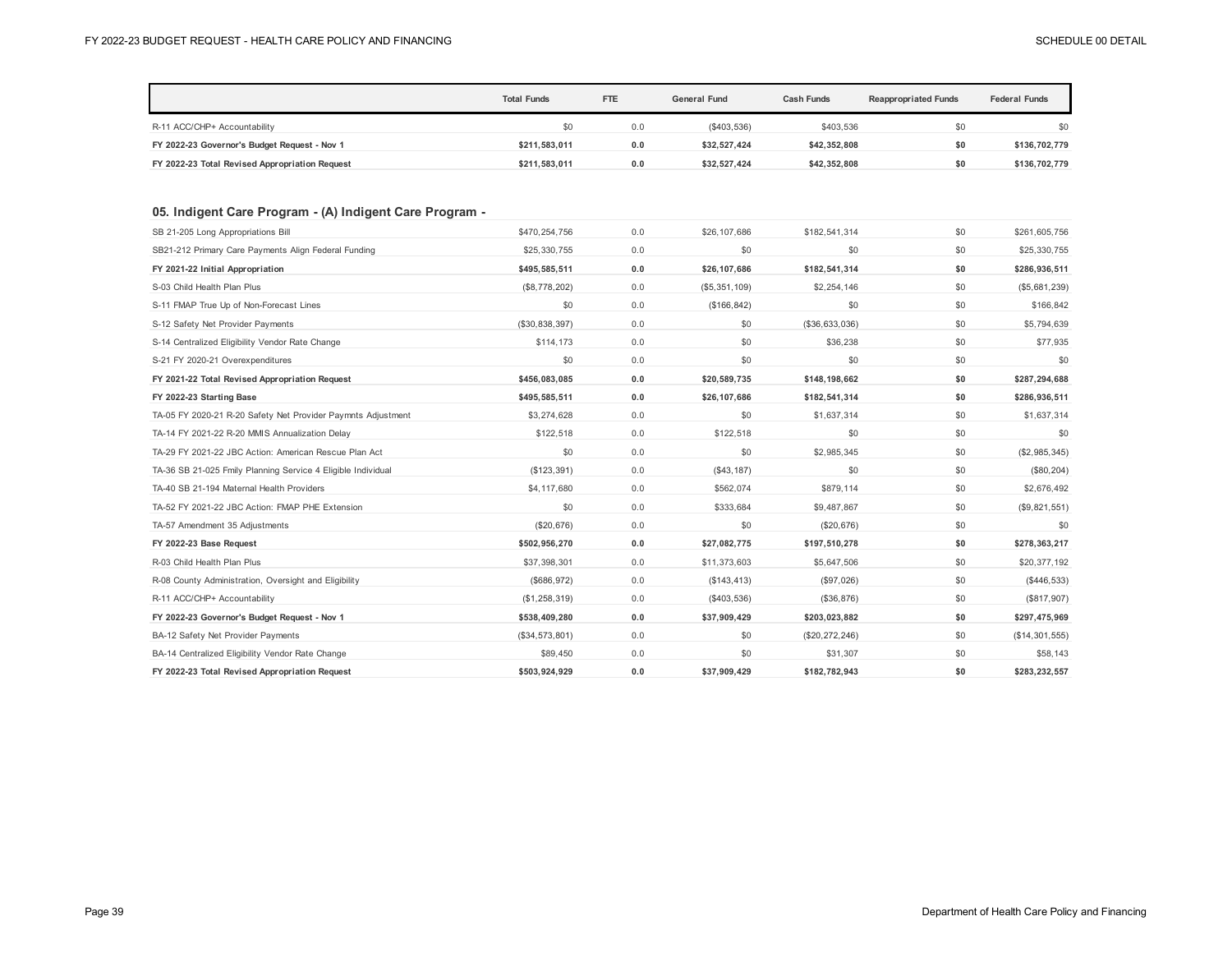|                                                                                                   | <b>Total Funds</b> | FTE | <b>General Fund</b> | <b>Cash Funds</b> | <b>Reappropriated Funds</b> | <b>Federal Funds</b> |
|---------------------------------------------------------------------------------------------------|--------------------|-----|---------------------|-------------------|-----------------------------|----------------------|
| 06. Other Medical Services - (A) Other Medical Services -<br><b>Old Age Pension State Medical</b> |                    |     |                     |                   |                             |                      |
| SB 21-205 Long Appropriations Bill                                                                | \$10,000,000       | 0.0 | \$0                 | \$10,000,000      | \$0                         | \$0                  |
| FY 2021-22 Initial Appropriation                                                                  | \$10,000,000       | 0.0 | \$0                 | \$10,000,000      | \$0                         | \$0                  |
| FY 2021-22 Total Revised Appropriation Request                                                    | \$10,000,000       | 0.0 | \$0                 | \$10,000,000      | \$0                         | \$0                  |
| FY 2022-23 Starting Base                                                                          | \$10,000,000       | 0.0 | \$0                 | \$10,000,000      | \$0                         | \$0                  |
| FY 2022-23 Base Request                                                                           | \$10,000,000       | 0.0 | \$0                 | \$10,000,000      | \$0                         | \$0                  |
| FY 2022-23 Governor's Budget Request - Nov 1                                                      | \$10,000,000       | 0.0 | \$0                 | \$10,000,000      | \$0                         | \$0                  |
| FY 2022-23 Total Revised Appropriation Request                                                    | \$10,000,000       | 0.0 | \$0                 | \$10,000,000      | \$0                         | \$0                  |
| <b>Senior Dental</b>                                                                              |                    |     |                     |                   |                             |                      |

| SB 21-205 Long Appropriations Bill             | \$3,990,358 | 0.0 | \$3,962.510 | \$27,848 | \$0 | \$0 |
|------------------------------------------------|-------------|-----|-------------|----------|-----|-----|
| FY 2021-22 Initial Appropriation               | \$3,990,358 | 0.0 | \$3.962.510 | \$27.848 | \$0 | \$0 |
| FY 2021-22 Total Revised Appropriation Request | \$3,990,358 | 0.0 | \$3.962.510 | \$27.848 | \$0 | \$0 |
| FY 2022-23 Starting Base                       | \$3.990.358 | 0.0 | \$3.962.510 | \$27.848 | \$0 | \$0 |
| FY 2022-23 Base Request                        | \$3,990,358 | 0.0 | \$3.962.510 | \$27.848 | \$0 | \$0 |
| FY 2022-23 Governor's Budget Request - Nov 1   | \$3,990,358 | 0.0 | \$3,962,510 | \$27.848 | \$0 | \$0 |
| FY 2022-23 Total Revised Appropriation Request | \$3.990.358 | 0.0 | \$3.962.510 | \$27.848 | \$0 | \$0 |
|                                                |             |     |             |          |     |     |

#### **Commission on Family Medicine Residency Training Programs**

| SB 21-205 Long Appropriations Bill              | \$9,400,725 | 0.0 | \$4,197,890 | \$0 | \$211.050 | \$4,991,785 |
|-------------------------------------------------|-------------|-----|-------------|-----|-----------|-------------|
| FY 2021-22 Initial Appropriation                | \$9.400.725 | 0.0 | \$4,197,890 | \$0 | \$211.050 | \$4,991,785 |
| S-11 FMAP True Up of Non-Forecast Lines         | \$0         | 0.0 | (S138, 736) | \$0 | (\$6,975) | \$145,711   |
| FY 2021-22 Total Revised Appropriation Request  | \$9.400.725 | 0.0 | \$4.059.154 | \$0 | \$204.075 | \$5,137,496 |
| FY 2022-23 Starting Base                        | \$9.400.725 | 0.0 | \$4,197,890 | \$0 | \$211.050 | \$4,991,785 |
| TA-52 FY 2021-22 JBC Action: FMAP PHE Extension | \$0         | 0.0 | \$252,473   | \$0 | \$38,950  | (\$291,423) |
| FY 2022-23 Base Request                         | \$9.400.725 | 0.0 | \$4,450,363 | \$0 | \$250,000 | \$4,700,362 |
| FY 2022-23 Governor's Budget Request - Nov 1    | \$9,400,725 | 0.0 | \$4,450,363 | \$0 | \$250,000 | \$4,700,362 |
| FY 2022-23 Total Revised Appropriation Request  | \$9,400,725 | 0.0 | \$4,450,363 | \$0 | \$250,000 | \$4,700,362 |
|                                                 |             |     |             |     |           |             |

#### **Medicare Modernization Act State Contribution Payment**

| SB 21-205 Long Appropriations Bill                 | \$193,398,121 | 0.0 | \$193,398,121 | \$0 | \$0 | \$0 |
|----------------------------------------------------|---------------|-----|---------------|-----|-----|-----|
| FY 2021-22 Initial Appropriation                   | \$193,398,121 | 0.0 | \$193,398,121 | \$0 | \$0 | \$0 |
| S-04 Medicare Modernization Act State Contribution | \$3,803,082   | 0.0 | \$3,803,082   |     | \$0 | \$0 |
| FY 2021-22 Total Revised Appropriation Request     | \$197,201,203 | 0.0 | \$197.201.203 |     | \$0 | \$0 |
| FY 2022-23 Starting Base                           | \$193.398.121 | 0.0 | \$193,398,121 |     | \$0 | \$0 |
| FY 2022-23 Base Request                            | \$193.398.121 | 0.0 | \$193,398,121 |     | \$0 | \$0 |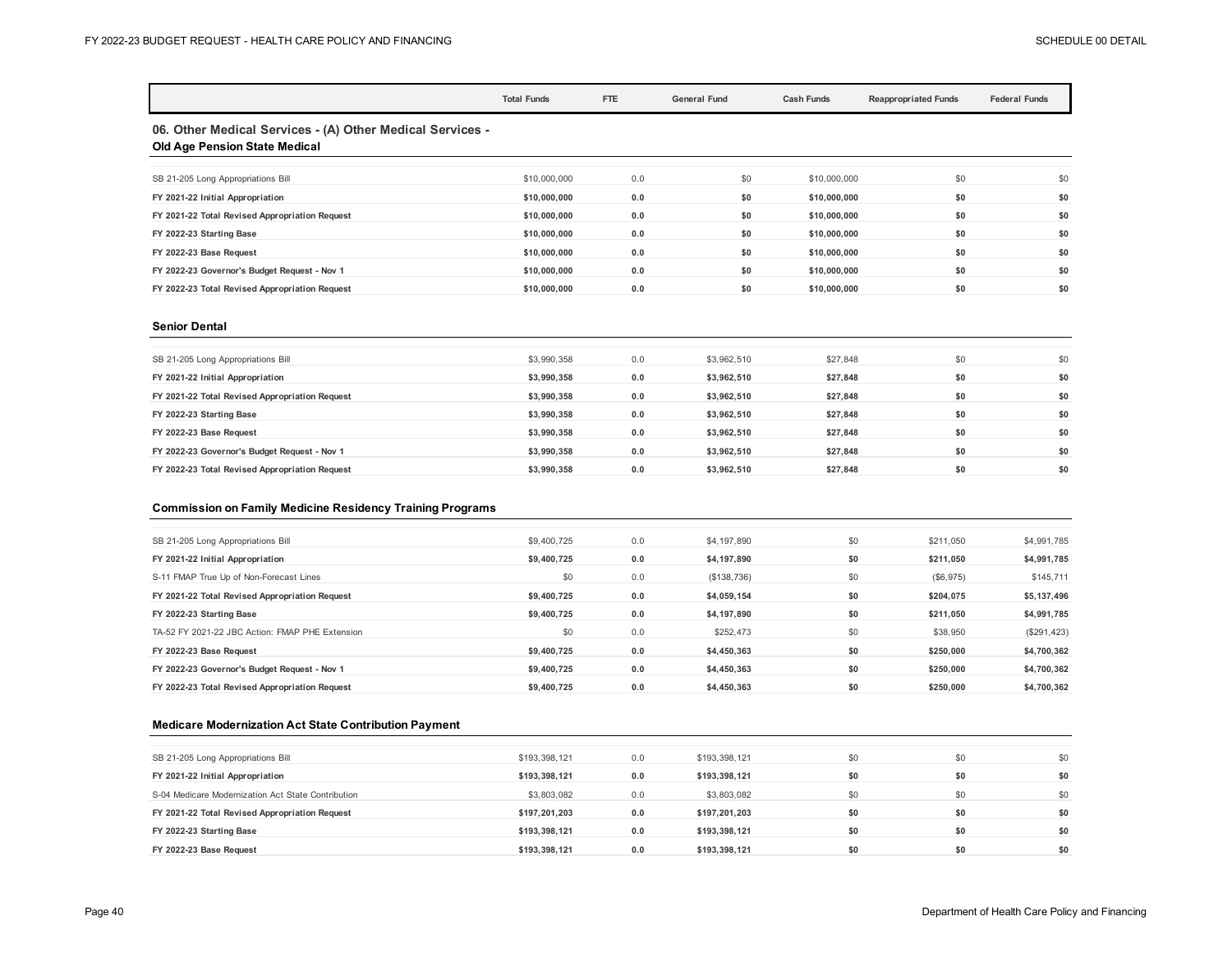|                                                    | <b>Total Funds</b> | <b>FTE</b> | <b>General Fund</b> | <b>Cash Funds</b> | <b>Reappropriated Funds</b> | <b>Federal Funds</b> |
|----------------------------------------------------|--------------------|------------|---------------------|-------------------|-----------------------------|----------------------|
| R-04 Medicare Modernization Act State Contribution | \$27,863,762       | 0.0        | \$27,863,762        | \$0               | \$0                         | \$0                  |
| FY 2022-23 Governor's Budget Request - Nov 1       | \$221.261.883      | 0.0        | \$221.261.883       | \$0               | \$0                         | \$0                  |
| FY 2022-23 Total Revised Appropriation Request     | \$221.261.883      | 0.0        | \$221,261,883       | \$0               | \$0                         | \$0                  |

#### **Public School Health Services Contract Administration**

| SB 21-205 Long Appropriations Bill             | \$2,000,000 | 0.0 | \$1,000,000 | \$0 | \$0 | \$1,000,000 |
|------------------------------------------------|-------------|-----|-------------|-----|-----|-------------|
| FY 2021-22 Initial Appropriation               | \$2,000,000 | 0.0 | \$1,000,000 | \$0 | \$0 | \$1,000,000 |
| FY 2021-22 Total Revised Appropriation Request | \$2,000,000 | 0.0 | \$1.000.000 | \$0 | \$0 | \$1,000,000 |
| FY 2022-23 Starting Base                       | \$2,000,000 | 0.0 | \$1,000,000 | \$0 | \$0 | \$1,000,000 |
| FY 2022-23 Base Request                        | \$2,000,000 | 0.0 | \$1,000,000 | \$0 | \$0 | \$1,000,000 |
| FY 2022-23 Governor's Budget Request - Nov 1   | \$2,000,000 | 0.0 | \$1.000.000 | \$0 | \$0 | \$1,000,000 |
| FY 2022-23 Total Revised Appropriation Request | \$2,000,000 | 0.0 | \$1,000,000 | \$0 | \$0 | \$1,000,000 |

## **Public School Health Services**

| SB 21-205 Long Appropriations Bill                   | \$167,386,604 | 0.0 | \$0 | \$79,454,838  | \$0 | \$87,931,766 |
|------------------------------------------------------|---------------|-----|-----|---------------|-----|--------------|
| FY 2021-22 Initial Appropriation                     | \$167,386,604 | 0.0 | \$0 | \$79,454,838  | \$0 | \$87,931,766 |
| S-11 FMAP True Up of Non-Forecast Lines              | \$0           | 0.0 | \$0 | (\$3,822,764) | \$0 | \$3,822,764  |
| FY 2021-22 Total Revised Appropriation Request       | \$167,386,604 | 0.0 | \$0 | \$75.632.074  | \$0 | \$91,754,530 |
| FY 2022-23 Starting Base                             | \$167.386.604 | 0.0 | \$0 | \$79,454,838  | \$0 | \$87,931,766 |
| TA-19 FY 2020-21 BA-13 Public School Health Services | \$4,706,022   | 0.0 | \$0 | \$5,196,936   | \$0 | (S490, 914)  |
| FY 2022-23 Base Request                              | \$172.092.626 | 0.0 | \$0 | \$84.651.774  | \$0 | \$87,440,852 |
| FY 2022-23 Governor's Budget Request - Nov 1         | \$172,092,626 | 0.0 | \$0 | \$84,651,774  | \$0 | \$87,440,852 |
| FY 2022-23 Total Revised Appropriation Request       | \$172,092,626 | 0.0 | \$0 | \$84,651,774  | \$0 | \$87,440,852 |
|                                                      |               |     |     |               |     |              |

## **SBIRT Training Grant Program**

| SB 21-205 Long Appropriations Bill             | \$750,000   | 0.0 | \$0 | \$750,000   | \$0 | \$0 |
|------------------------------------------------|-------------|-----|-----|-------------|-----|-----|
| SB 21-137 Behavioral Health Recovery Act       | \$250,000   | 0.0 | \$0 | \$250,000   | \$0 | \$0 |
| FY 2021-22 Initial Appropriation               | \$1,000,000 | 0.0 | \$0 | \$1,000,000 | \$0 | \$0 |
| FY 2021-22 Total Revised Appropriation Request | \$1,000,000 | 0.0 | \$0 | \$1,000,000 | \$0 | \$0 |
| FY 2022-23 Starting Base                       | \$1,000,000 | 0.0 | \$0 | \$1,000,000 | \$0 | \$0 |
| TA-39 SB 21-137 Behavioral Health Recovery Act | (\$250,000) | 0.0 | \$0 | (\$250,000) | \$0 | \$0 |
| FY 2022-23 Base Request                        | \$750,000   | 0.0 | \$0 | \$750,000   | \$0 | \$0 |
| R-17 SBIRT Training Grant Program Reduction    | (\$250,000) | 0.0 | \$0 | (\$250,000) | \$0 | \$0 |
| FY 2022-23 Governor's Budget Request - Nov 1   | \$500,000   | 0.0 | \$0 | \$500,000   | \$0 | \$0 |
| FY 2022-23 Total Revised Appropriation Request | \$500,000   | 0.0 | \$0 | \$500.000   | \$0 | \$0 |
|                                                |             |     |     |             |     |     |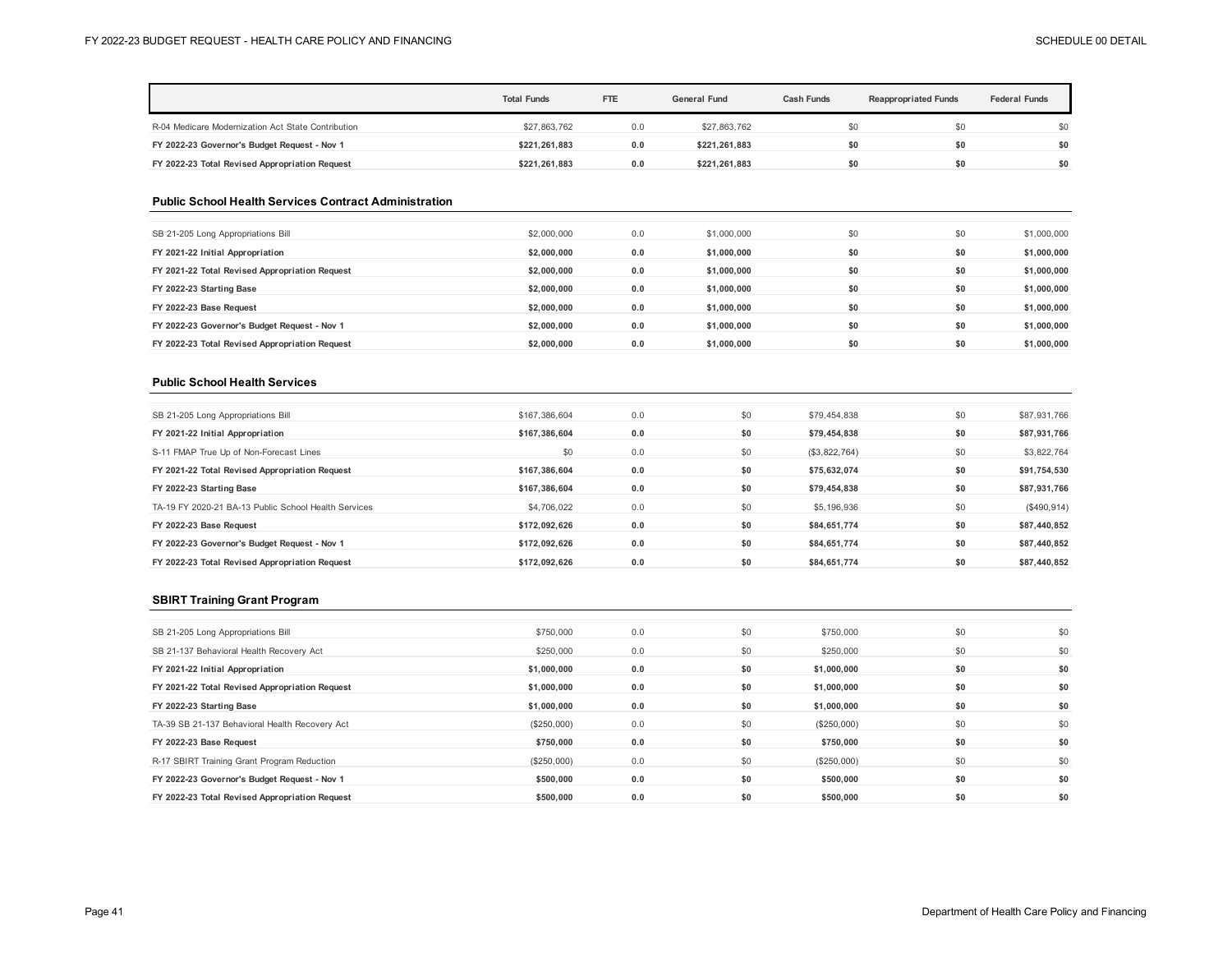|                                                  | <b>Total Funds</b> | FTE | <b>General Fund</b><br><b>Cash Funds</b> |     | <b>Reappropriated Funds</b> |     |
|--------------------------------------------------|--------------------|-----|------------------------------------------|-----|-----------------------------|-----|
| <b>Reproductive Health Care Program</b>          |                    |     |                                          |     |                             |     |
| SB 21-009 Reproductive Health Care Program       | \$1,822,095        | 0.0 | \$1,822,095                              | \$0 | \$0                         | \$0 |
| FY 2021-22 Initial Appropriation                 | \$1,822,095        | 0.0 | \$1,822,095                              | \$0 | \$0                         | \$0 |
| S-18 SB 21-009 Funding Adjustments               | (\$1,822,095)      | 0.0 | (\$1,822,095)                            | \$0 | \$0                         | \$0 |
| FY 2021-22 Total Revised Appropriation Request   | \$0                | 0.0 | \$0                                      | \$0 | \$0                         | \$0 |
| FY 2022-23 Starting Base                         | \$1,822,095        | 0.0 | \$1,822,095                              | \$0 | \$0                         | \$0 |
| TA-41 SB 21-009 Reproductive Health Care Program | \$1,792,395        | 0.0 | \$1,792,395                              | \$0 | \$0                         | \$0 |
| FY 2022-23 Base Request                          | \$3,614,490        | 0.0 | \$3,614,490                              | \$0 | \$0                         | \$0 |
| FY 2022-23 Governor's Budget Request - Nov 1     | \$3,614,490        | 0.0 | \$3,614,490                              | \$0 | \$0                         | \$0 |
| FY 2022-23 Total Revised Appropriation Request   | \$3,614,490        | 0.0 | \$3,614,490                              | \$0 | \$0                         | \$0 |

### **State Only Payments to Urban Indian Health Organizations**

| S-19 Urban Indian Health Organization State-Only Payments | \$70.825 | 0.0 | \$70.825 |     |     | \$0 |
|-----------------------------------------------------------|----------|-----|----------|-----|-----|-----|
| FY 2021-22 Total Revised Appropriation Request            | \$70.825 | 0.0 | \$70.825 | \$0 |     | \$0 |
| R-16 Urban Indian Health Organization State-Only Payments | \$48,025 | 0.0 | \$48,025 | \$0 | \$0 | \$0 |
| FY 2022-23 Governor's Budget Request - Nov 1              | \$48.025 | 0.0 | \$48.025 | \$0 | \$0 | \$0 |
| FY 2022-23 Total Revised Appropriation Request            | \$48.025 | 0.0 | \$48.025 | \$0 | \$0 | \$0 |

#### **ARPA HCBS State-Only Funds**

| S-10 HCBS ARPA Spending Authority              | \$13,260,976 | 4.0 | \$0 | \$13,260,976 |    | \$0 |
|------------------------------------------------|--------------|-----|-----|--------------|----|-----|
| FY 2021-22 Total Revised Appropriation Request | \$13.260.976 | 4.0 | \$0 | \$13,260,976 |    | \$0 |
| BA-10 HCBS ARPA Spending Authority             | \$55,339,558 | 4.0 | \$0 | \$55,339,558 |    | \$0 |
| FY 2022-23 Total Revised Appropriation Request | \$55,339,558 | 4.0 | \$0 | \$55,339,558 | 50 | \$0 |

## **06. Other Medical Services - (A) Other Medical Services -**

| SB 21-205 Long Appropriations Bill                        | \$386,925,808 | 0.0 | \$202,558,521 | \$90,232,686  | \$211,050 | \$93,923,551 |
|-----------------------------------------------------------|---------------|-----|---------------|---------------|-----------|--------------|
| SB 21-009 Reproductive Health Care Program                | \$1,822,095   | 0.0 | \$1,822,095   | \$0           | \$0       | \$0          |
| SB 21-137 Behavioral Health Recovery Act                  | \$250,000     | 0.0 | \$0           | \$250,000     | \$0       | \$0          |
| FY 2021-22 Initial Appropriation                          | \$388,997,903 | 0.0 | \$204,380,616 | \$90,482,686  | \$211,050 | \$93,923,551 |
| S-04 Medicare Modernization Act State Contribution        | \$3,803,082   | 0.0 | \$3,803,082   | \$0           | \$0       | \$0          |
| S-10 HCBS ARPA Spending Authority                         | \$13,260,976  | 4.0 | \$0           | \$13,260,976  | \$0       | \$0          |
| S-11 FMAP True Up of Non-Forecast Lines                   | \$0           | 0.0 | (S138, 736)   | (\$3,822,764) | (\$6,975) | \$3,968,475  |
| S-18 SB 21-009 Funding Adjustments                        | (\$1,822,095) | 0.0 | (\$1,822,095) | \$0           | \$0       | \$0          |
| S-19 Urban Indian Health Organization State-Only Payments | \$70,825      | 0.0 | \$70,825      | \$0           | \$0       | \$0          |
| FY 2021-22 Total Revised Appropriation Request            | \$404,310,691 | 4.0 | \$206,293,692 | \$99,920,898  | \$204,075 | \$97,892,026 |
| FY 2022-23 Starting Base                                  | \$388,997,903 | 0.0 | \$204,380,616 | \$90,482,686  | \$211.050 | \$93,923,551 |
| TA-19 FY 2020-21 BA-13 Public School Health Services      | \$4,706,022   | 0.0 | \$0           | \$5,196,936   | \$0       | (\$490,914)  |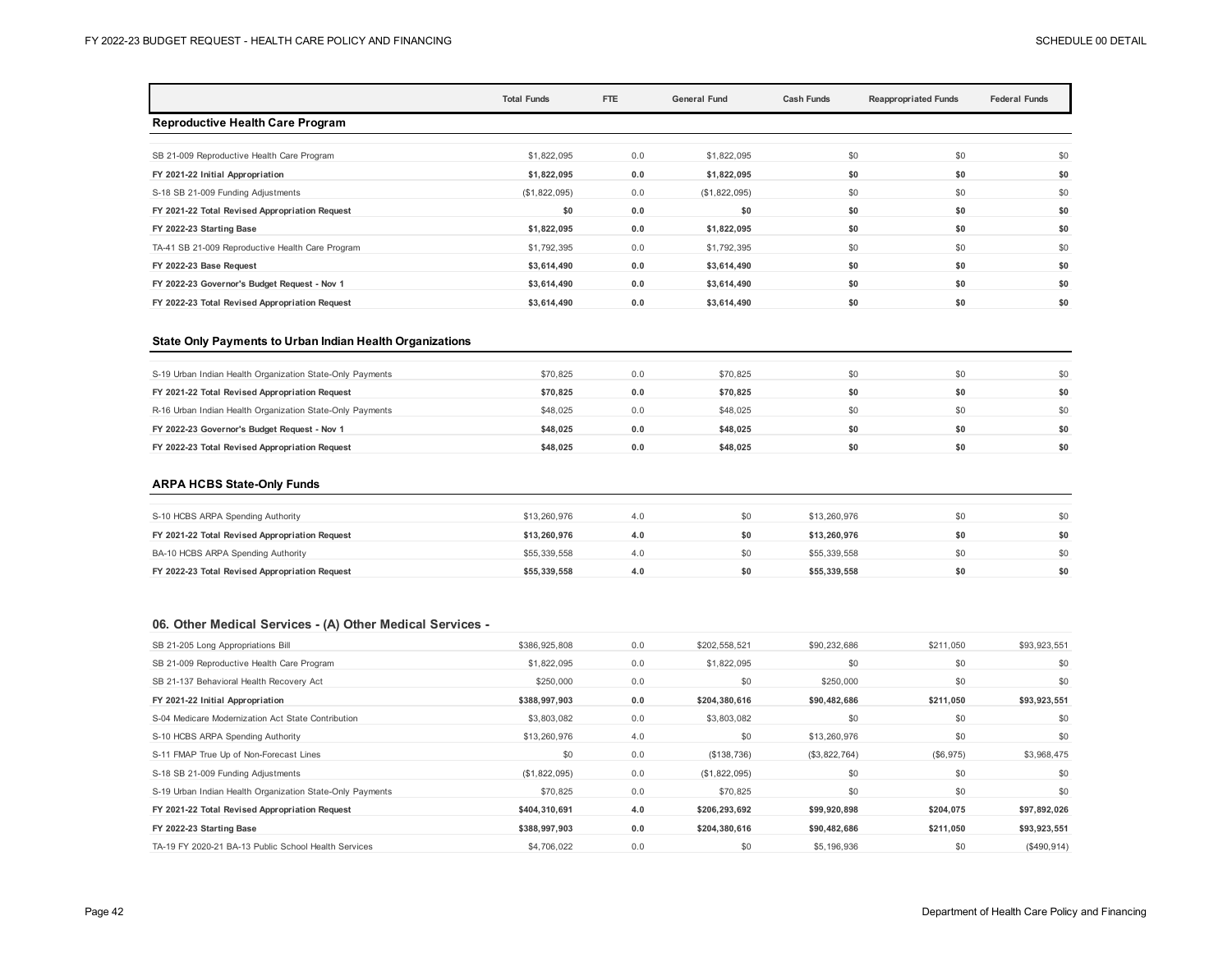|                                                           | <b>Total Funds</b> | FTE | <b>General Fund</b> | <b>Cash Funds</b> | <b>Reappropriated Funds</b> | <b>Federal Funds</b> |
|-----------------------------------------------------------|--------------------|-----|---------------------|-------------------|-----------------------------|----------------------|
| TA-39 SB 21-137 Behavioral Health Recovery Act            | (\$250,000)        | 0.0 | \$0                 | (\$250,000)       | \$0                         | \$0                  |
| TA-41 SB 21-009 Reproductive Health Care Program          | \$1,792,395        | 0.0 | \$1,792,395         | \$0               | \$0                         | \$0                  |
| TA-52 FY 2021-22 JBC Action: FMAP PHE Extension           | \$0                | 0.0 | \$252,473           | \$0               | \$38,950                    | $(\$291,423)$        |
| FY 2022-23 Base Request                                   | \$395,246,320      | 0.0 | \$206,425,484       | \$95,429,622      | \$250,000                   | \$93,141,214         |
| R-04 Medicare Modernization Act State Contribution        | \$27,863,762       | 0.0 | \$27,863,762        | \$0               | \$0                         | \$0                  |
| R-16 Urban Indian Health Organization State-Only Payments | \$48,025           | 0.0 | \$48,025            | \$0               | \$0                         | \$0                  |
| R-17 SBIRT Training Grant Program Reduction               | (\$250,000)        | 0.0 | \$0                 | (\$250,000)       | \$0                         | \$0                  |
| FY 2022-23 Governor's Budget Request - Nov 1              | \$422,908,107      | 0.0 | \$234,337,271       | \$95,179,622      | \$250,000                   | \$93,141,214         |
| BA-10 HCBS ARPA Spending Authority                        | \$55,339,558       | 4.0 | \$0                 | \$55,339,558      | \$0                         | \$0                  |
| FY 2022-23 Total Revised Appropriation Request            | \$478,247,665      | 4.0 | \$234,337,271       | \$150,519,180     | \$250,000                   | \$93,141,214         |

## **07. Department of Human Services Medicaid-Funded Programs - (A) Executive Director's Office - Medicaid Funding - Executive Director's Office - Medicaid Funding**

| \$14,794,888 | 0.0 | \$7,397,445 | \$0 | \$0 | \$7,397,443 |
|--------------|-----|-------------|-----|-----|-------------|
| \$14,794,888 | 0.0 | \$7,397,445 | \$0 | \$0 | \$7,397,443 |
| \$14,794,888 | 0.0 | \$7,397,445 | \$0 | \$0 | \$7,397,443 |
| \$14,794,888 | 0.0 | \$7,397,445 | \$0 | \$0 | \$7,397,443 |
| (\$853,526)  | 0.0 | (\$426,763) | \$0 | \$0 | (\$426,763) |
| \$2,035,583  | 0.0 | \$1,017,790 | \$0 | \$0 | \$1,017,793 |
| \$15,976,945 | 0.0 | \$7,988,472 | \$0 | \$0 | \$7,988,473 |
| \$2,553      | 0.0 | \$1,277     | \$0 | \$0 | \$1,276     |
| \$132,370    | 0.0 | \$66,185    | \$0 | \$0 | \$66,185    |
| \$16,111,868 | 0.0 | \$8,055,934 | \$0 | \$0 | \$8,055,934 |
| \$503,278    | 0.0 | \$251,639   | \$0 | \$0 | \$251,639   |
| \$16,615,146 | 0.0 | \$8,307,573 | \$0 | \$0 | \$8,307,573 |
|              |     |             |     |     |             |

## **07. Department of Human Services Medicaid-Funded Programs - (A) Executive Director's Office - Medicaid Funding -**

| SB 21-205 Long Appropriations Bill                           | \$14,794,888 | 0.0 | \$7,397,445 | \$0 | \$0 | \$7,397,443 |
|--------------------------------------------------------------|--------------|-----|-------------|-----|-----|-------------|
| FY 2021-22 Initial Appropriation                             | \$14,794,888 | 0.0 | \$7,397,445 | \$0 | \$0 | \$7,397,443 |
| FY 2021-22 Total Revised Appropriation Request               | \$14,794,888 | 0.0 | \$7,397,445 | \$0 | \$0 | \$7,397,443 |
| FY 2022-23 Starting Base                                     | \$14,794,888 | 0.0 | \$7,397,445 | \$0 | \$0 | \$7,397,443 |
| TA-30 FY21 Salary Survey Distribution                        | (\$853,526)  | 0.0 | (\$426,763) | \$0 | \$0 | (\$426,763) |
| TA-54B Other Agencies Total Comp Adjustments w Medicaid      | \$2,035,583  | 0.0 | \$1,017,790 | \$0 | \$0 | \$1,017,793 |
|                                                              |              |     |             |     |     |             |
| FY 2022-23 Base Request                                      | \$15,976,945 | 0.0 | \$7,988,472 | \$0 | \$0 | \$7,988,473 |
| NP-01 Food Service and Housekeeping Coordinated Compensation | \$2,553      | 0.0 | \$1,277     | \$0 | \$0 | \$1,276     |
| NP-04 Paid Family Medical Leave Act Funding                  | \$132,370    | 0.0 | \$66,185    | \$0 | \$0 | \$66,185    |
| FY 2022-23 Governor's Budget Request - Nov 1                 | \$16,111,868 | 0.0 | \$8,055,934 | \$0 | \$0 | \$8,055,934 |
| NPBA-03 COWINS Partnership Agreement                         | \$503,278    | 0.0 | \$251,639   | \$0 | \$0 | \$251,639   |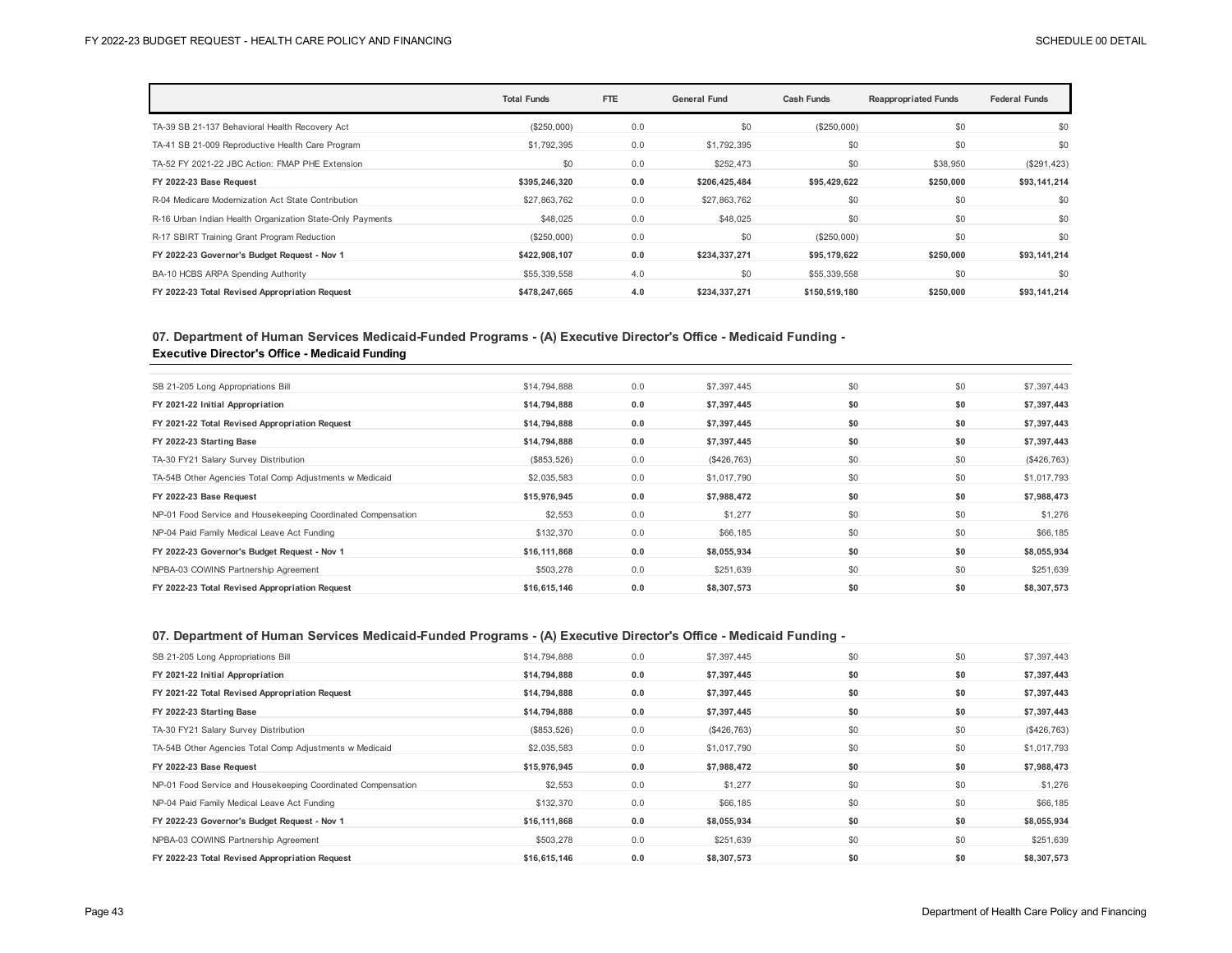|                                                                                                                                                                                             | <b>Total Funds</b> | FTE | <b>General Fund</b> | <b>Cash Funds</b> | <b>Reappropriated Funds</b> | <b>Federal Funds</b> |  |  |  |  |
|---------------------------------------------------------------------------------------------------------------------------------------------------------------------------------------------|--------------------|-----|---------------------|-------------------|-----------------------------|----------------------|--|--|--|--|
| 07. Department of Human Services Medicaid-Funded Programs - (B) Office of Information Technology Services - Medicaid -<br><b>Other Office Of Information Technology Services Line Items</b> |                    |     |                     |                   |                             |                      |  |  |  |  |
| SB 21-205 Long Appropriations Bill                                                                                                                                                          | \$680,382          | 0.0 | \$340.191           |                   | \$0<br>\$0                  | \$340,191            |  |  |  |  |
| FY 2021-22 Initial Appropriation                                                                                                                                                            | \$680,382          | 0.0 | \$340,191           |                   | \$0<br>\$0                  | \$340,191            |  |  |  |  |
| FY 2021-22 Total Revised Appropriation Request                                                                                                                                              | \$680,382          | 0.0 | \$340,191           |                   | \$0<br>\$0                  | \$340,191            |  |  |  |  |
| FY 2022-23 Starting Base                                                                                                                                                                    | \$680.382          | 0.0 | \$340,191           |                   | \$0<br>\$0                  | \$340,191            |  |  |  |  |
| FY 2022-23 Base Request                                                                                                                                                                     | \$680.382          | 0.0 | \$340,191           |                   | \$0<br>\$0                  | \$340,191            |  |  |  |  |
| FY 2022-23 Governor's Budget Request - Nov 1                                                                                                                                                | \$680.382          | 0.0 | \$340,191           |                   | \$0<br>\$0                  | \$340,191            |  |  |  |  |
| FY 2022-23 Total Revised Appropriation Request                                                                                                                                              | \$680,382          | 0.0 | \$340,191           |                   | \$0<br>\$0                  | \$340,191            |  |  |  |  |

## **07. Department of Human Services Medicaid-Funded Programs - (B) Office of Information Technology Services - Medicaid -**

| SB 21-205 Long Appropriations Bill             | \$680.382 | 0.0 | \$340.191 | \$0 | \$0 | \$340,191 |
|------------------------------------------------|-----------|-----|-----------|-----|-----|-----------|
| FY 2021-22 Initial Appropriation               | \$680.382 | 0.0 | \$340.191 | \$0 | \$0 | \$340,191 |
| FY 2021-22 Total Revised Appropriation Request | \$680.382 | 0.0 | \$340.191 | \$0 | \$0 | \$340,191 |
| FY 2022-23 Starting Base                       | \$680.382 | 0.0 | \$340.191 | \$0 | \$0 | \$340,191 |
| FY 2022-23 Base Request                        | \$680.382 | 0.0 | \$340.191 | \$0 | \$0 | \$340,191 |
| FY 2022-23 Governor's Budget Request - Nov 1   | \$680.382 | 0.0 | \$340.191 | \$0 | \$0 | \$340,191 |
| FY 2022-23 Total Revised Appropriation Request | \$680.382 | 0.0 | \$340.191 | \$0 | \$0 | \$340.191 |

## **07. Department of Human Services Medicaid-Funded Programs - (C) Division of Child Welfare - Medicaid Funding -**

**Administration**

| SB 21-205 Long Appropriations Bill             | \$65,019 | 0.0 | \$32,509 | \$0 | \$0 | \$32,510 |
|------------------------------------------------|----------|-----|----------|-----|-----|----------|
| FY 2021-22 Initial Appropriation               | \$65,019 | 0.0 | \$32.509 | \$0 | \$0 | \$32,510 |
| FY 2021-22 Total Revised Appropriation Request | \$65,019 | 0.0 | \$32,509 | \$0 | \$0 | \$32,510 |
| FY 2022-23 Starting Base                       | \$65,019 | 0.0 | \$32,509 | \$0 | \$0 | \$32,510 |
| FY 2022-23 Base Request                        | \$65,019 | 0.0 | \$32,509 | \$0 | \$0 | \$32,510 |
| FY 2022-23 Governor's Budget Request - Nov 1   | \$65,019 | 0.0 | \$32,509 | \$0 | \$0 | \$32,510 |
| FY 2022-23 Total Revised Appropriation Request | \$65,019 | 0.0 | \$32.509 | \$0 | \$0 | \$32,510 |

#### **Child Welfare Services**

| SB 21-205 Long Appropriations Bill              | \$13,421,808 | 0.0 | \$6,294,828 | \$0 | \$0 | \$7,126,980 |
|-------------------------------------------------|--------------|-----|-------------|-----|-----|-------------|
| FY 2021-22 Initial Appropriation                | \$13,421,808 | 0.0 | \$6,294,828 | \$0 | \$0 | \$7,126,980 |
| S-11 FMAP True Up of Non-Forecast Lines         | \$0          | 0.0 | (\$208,038) | \$0 | \$0 | \$208,038   |
| FY 2021-22 Total Revised Appropriation Request  | \$13,421,808 | 0.0 | \$6,086,790 | \$0 | \$0 | \$7,335,018 |
| FY 2022-23 Starting Base                        | \$13,421,808 | 0.0 | \$6,294,828 | \$0 | \$0 | \$7,126,980 |
| TA-30 FY21 Salary Survey Distribution           | \$922        | 0.0 | \$461       | \$0 | \$0 | \$461       |
| TA-52 FY 2021-22 JBC Action: FMAP PHE Extension | \$0          | 0.0 | \$416,076   | \$0 | \$0 | (\$416,076) |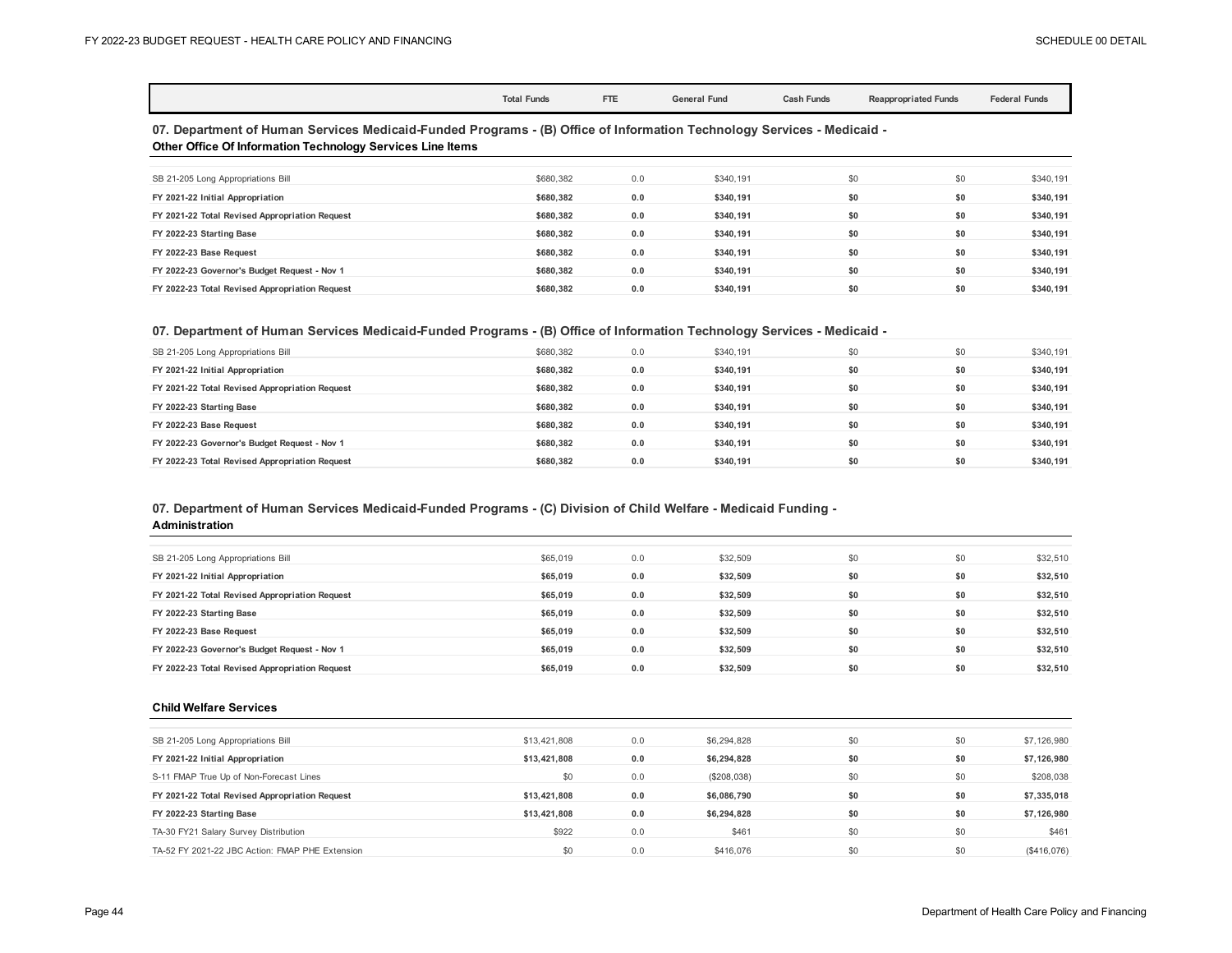|                                                | <b>Total Funds</b> | <b>FTE</b> | <b>General Fund</b> | <b>Cash Funds</b> | <b>Reappropriated Funds</b> |             |
|------------------------------------------------|--------------------|------------|---------------------|-------------------|-----------------------------|-------------|
| FY 2022-23 Base Request                        | \$13,422,730       | 0.0        | \$6,711,365         | \$0               | \$0                         | \$6,711,365 |
| NP-07 DHS 1% Community Provider Rate Increase  | \$77.161           | 0.0        | \$38,580            | \$0               | \$0                         | \$38,581    |
| FY 2022-23 Governor's Budget Request - Nov 1   | \$13.499.891       | 0.0        | \$6.749.945         | \$0               | \$0                         | \$6,749,946 |
| FY 2022-23 Total Revised Appropriation Request | \$13.499.891       | 0.0        | \$6,749,945         | \$0               | \$0                         | \$6,749,946 |

## **07. Department of Human Services Medicaid-Funded Programs - (C) Division of Child Welfare - Medicaid Funding -**

| SB 21-205 Long Appropriations Bill              | \$13,486,827 | 0.0 | \$6,327,337 | \$0 | \$0 | \$7,159,490 |
|-------------------------------------------------|--------------|-----|-------------|-----|-----|-------------|
| FY 2021-22 Initial Appropriation                | \$13,486,827 | 0.0 | \$6,327,337 | \$0 | \$0 | \$7,159,490 |
| S-11 FMAP True Up of Non-Forecast Lines         | \$0          | 0.0 | (\$208,038) | \$0 | \$0 | \$208,038   |
| FY 2021-22 Total Revised Appropriation Request  | \$13,486,827 | 0.0 | \$6,119,299 | \$0 | \$0 | \$7,367,528 |
| FY 2022-23 Starting Base                        | \$13,486,827 | 0.0 | \$6,327,337 | \$0 | \$0 | \$7,159,490 |
| TA-30 FY21 Salary Survey Distribution           | \$922        | 0.0 | \$461       | \$0 | \$0 | \$461       |
| TA-52 FY 2021-22 JBC Action: FMAP PHE Extension | \$0          | 0.0 | \$416,076   | \$0 | \$0 | (S416, 076) |
| FY 2022-23 Base Request                         | \$13,487,749 | 0.0 | \$6,743,874 | \$0 | \$0 | \$6,743,875 |
| NP-07 DHS 1% Community Provider Rate Increase   | \$77.161     | 0.0 | \$38,580    | \$0 | \$0 | \$38,581    |
| FY 2022-23 Governor's Budget Request - Nov 1    | \$13,564,910 | 0.0 | \$6,782,454 | \$0 | \$0 | \$6,782,456 |
| FY 2022-23 Total Revised Appropriation Request  | \$13.564.910 | 0.0 | \$6.782.454 | \$0 | \$0 | \$6,782,456 |

# **07. Department of Human Services Medicaid-Funded Programs - (D) Office of Early Childhood - Medicaid Funding -**

## **Div of Comm. and Family Support, Early Intervention Services**

| SB 21-205 Long Appropriations Bill                     | \$7,968,022   | 0.0 | \$3,737,003   | \$0 | \$0 | \$4,231,019   |
|--------------------------------------------------------|---------------|-----|---------------|-----|-----|---------------|
| FY 2021-22 Initial Appropriation                       | \$7,968,022   | 0.0 | \$3,737,003   | \$0 | \$0 | \$4,231,019   |
| S-11 FMAP True Up of Non-Forecast Lines                | \$0           | 0.0 | (\$123,505)   | \$0 | \$0 | \$123,505     |
| FY 2021-22 Total Revised Appropriation Request         | \$7,968,022   | 0.0 | \$3,613,498   | \$0 | \$0 | \$4,354,524   |
| FY 2022-23 Starting Base                               | \$7,968,022   | 0.0 | \$3,737,003   | \$0 | \$0 | \$4,231,019   |
| TA-52 FY 2021-22 JBC Action: FMAP PHE Extension        | \$0           | 0.0 | \$247,008     | \$0 | \$0 | (\$247,008)   |
| FY 2022-23 Base Request                                | \$7,968,022   | 0.0 | \$3,984,011   | \$0 | \$0 | \$3,984,011   |
| NP-07 DHS 1% Community Provider Rate Increase          | \$79,680      | 0.0 | \$39,840      | \$0 | \$0 | \$39,840      |
| FY 2022-23 Governor's Budget Request - Nov 1           | \$8,047,702   | 0.0 | \$4,023,851   | \$0 | \$0 | \$4,023,851   |
| NPBA-02 Transfer Prgrms to the Dept of Early Childhood | (\$8,047,702) | 0.0 | (\$4,023,851) | \$0 | \$0 | (\$4,023,851) |
| FY 2022-23 Total Revised Appropriation Request         | \$0           | 0.0 | \$0           | \$0 | \$0 | \$0           |
|                                                        |               |     |               |     |     |               |

## **07. Department of Human Services Medicaid-Funded Programs - (D) Office of Early Childhood - Medicaid Funding -**

| SB 21-205 Long Appropriations Bill             | \$7,968,022 | 0.0 | \$3,737,003 | \$0 | \$0 | \$4,231,019 |
|------------------------------------------------|-------------|-----|-------------|-----|-----|-------------|
| FY 2021-22 Initial Appropriation               | \$7.968.022 | 0.0 | \$3,737,003 | \$0 | \$0 | \$4,231,019 |
| S-11 FMAP True Up of Non-Forecast Lines        | \$0         | 0.0 | (\$123,505) | \$0 | \$0 | \$123,505   |
| FY 2021-22 Total Revised Appropriation Request | \$7.968.022 | 0.0 | \$3.613.498 | \$0 | \$0 | \$4,354,524 |
| FY 2022-23 Starting Base                       | \$7.968.022 | 0.0 | \$3.737.003 | \$0 | \$0 | \$4,231,019 |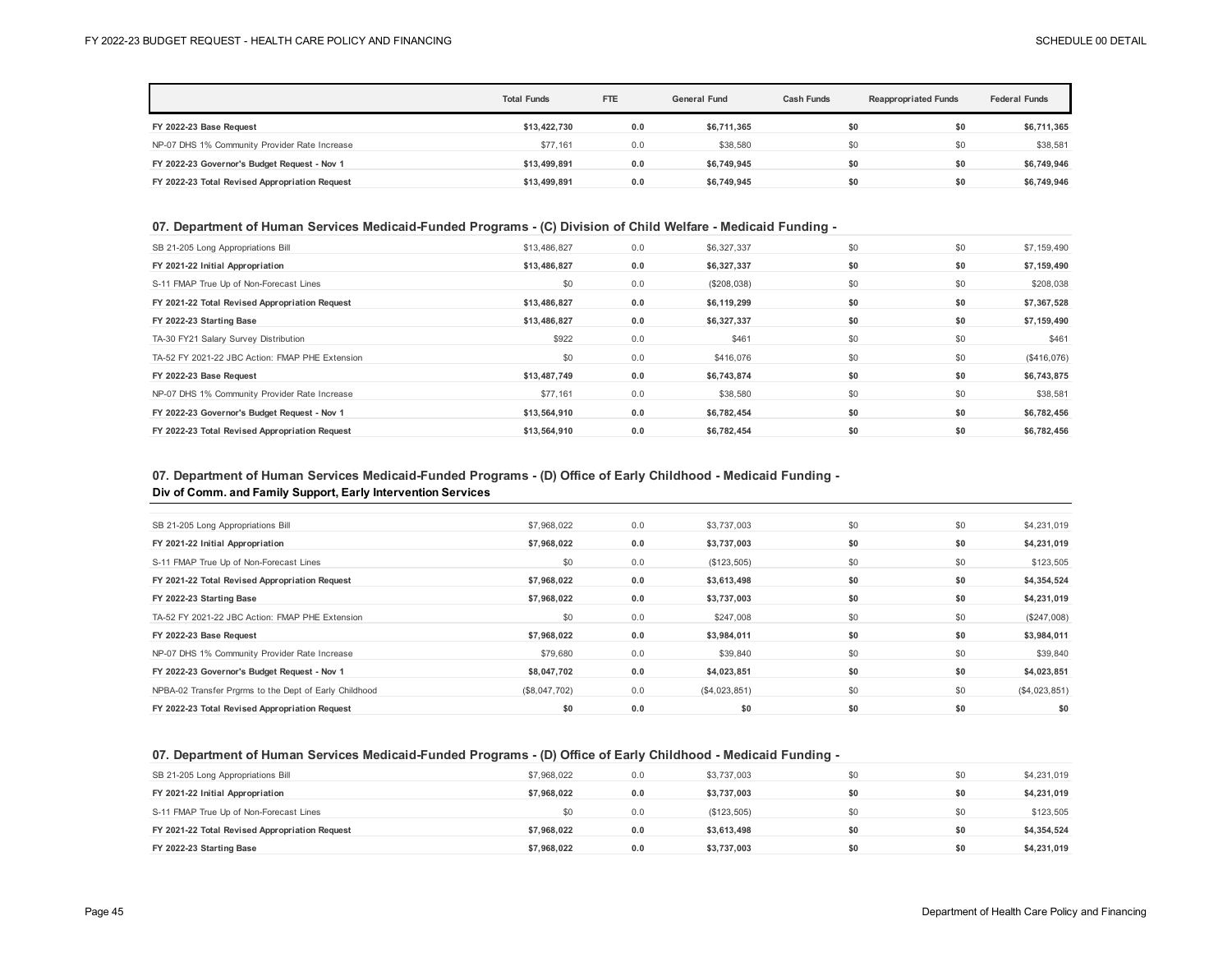|                                                        | <b>Total Funds</b> | FTE | <b>General Fund</b> | <b>Cash Funds</b> | <b>Reappropriated Funds</b> | <b>Federal Funds</b> |
|--------------------------------------------------------|--------------------|-----|---------------------|-------------------|-----------------------------|----------------------|
| TA-52 FY 2021-22 JBC Action: FMAP PHE Extension        | \$0                | 0.0 | \$247,008           | \$0               | \$0                         | (\$247,008)          |
| FY 2022-23 Base Request                                | \$7.968.022        | 0.0 | \$3,984,011         | \$0               | \$0                         | \$3,984,011          |
| NP-07 DHS 1% Community Provider Rate Increase          | \$79,680           | 0.0 | \$39,840            | \$0               | \$0                         | \$39,840             |
| FY 2022-23 Governor's Budget Request - Nov 1           | \$8.047.702        | 0.0 | \$4,023,851         | \$0               | \$0                         | \$4,023,851          |
| NPBA-02 Transfer Prgrms to the Dept of Early Childhood | (\$8,047,702)      | 0.0 | (\$4,023,851)       | \$0               | \$0                         | (\$4,023,851)        |
| FY 2022-23 Total Revised Appropriation Request         | \$0                | 0.0 | \$0                 | \$0               | \$0                         | \$0                  |

## **07. Department of Human Services Medicaid-Funded Programs - (E) Office of Self Sufficiency - Medicaid Funding - Systematic Alien Verification For Eligibility**

| SB 21-205 Long Appropriations Bill             | \$28,307 | 0.0 | \$14,153 | \$0 | \$0 | \$14,154 |
|------------------------------------------------|----------|-----|----------|-----|-----|----------|
|                                                |          |     |          |     |     |          |
| FY 2021-22 Initial Appropriation               | \$28,307 | 0.0 | \$14.153 | \$0 | \$0 | \$14,154 |
| FY 2021-22 Total Revised Appropriation Request | \$28.307 | 0.0 | \$14.153 | \$0 | \$0 | \$14,154 |
| FY 2022-23 Starting Base                       | \$28.307 | 0.0 | \$14,153 | \$0 | \$0 | \$14,154 |
| FY 2022-23 Base Request                        | \$28.307 | 0.0 | \$14.153 | \$0 | \$0 | \$14,154 |
| FY 2022-23 Governor's Budget Request - Nov 1   | \$28.307 | 0.0 | \$14.153 | \$0 | \$0 | \$14,154 |
| FY 2022-23 Total Revised Appropriation Request | \$28,307 | 0.0 | \$14,153 | \$0 | \$0 | \$14,154 |

## **07. Department of Human Services Medicaid-Funded Programs - (E) Office of Self Sufficiency - Medicaid Funding -**

| SB 21-205 Long Appropriations Bill             | \$28,307 | 0.0 | \$14,153 | \$0 | \$0 | \$14,154 |
|------------------------------------------------|----------|-----|----------|-----|-----|----------|
| FY 2021-22 Initial Appropriation               | \$28.307 | 0.0 | \$14.153 | \$0 | \$0 | \$14,154 |
| FY 2021-22 Total Revised Appropriation Request | \$28.307 | 0.0 | \$14.153 | \$0 | \$0 | \$14,154 |
| FY 2022-23 Starting Base                       | \$28.307 | 0.0 | \$14.153 | \$0 | \$0 | \$14,154 |
| FY 2022-23 Base Request                        | \$28,307 | 0.0 | \$14.153 | \$0 | \$0 | \$14,154 |
| FY 2022-23 Governor's Budget Request - Nov 1   | \$28.307 | 0.0 | \$14.153 | \$0 | \$0 | \$14,154 |
| FY 2022-23 Total Revised Appropriation Request | \$28.307 | 0.0 | \$14.153 | \$0 | \$0 | \$14,154 |

### **07. Department of Human Services Medicaid-Funded Programs - (F) Behavioral Health Services - Medicaid Funding - Community Behavioral Health Administration**

| \$514,476 | 0.0                                                                                              | \$257,238 | \$0 | \$0 | \$257,238 |
|-----------|--------------------------------------------------------------------------------------------------|-----------|-----|-----|-----------|
| \$514,476 | 0.0                                                                                              | \$257,238 | \$0 | \$0 | \$257,238 |
| \$514.476 | 0.0                                                                                              | \$257,238 | \$0 | \$0 | \$257,238 |
| \$514,476 | 0.0                                                                                              | \$257,238 | \$0 | \$0 | \$257,238 |
| \$15,702  | 0.0                                                                                              | \$7,851   | \$0 | \$0 | \$7,851   |
| \$530.178 | 0.0                                                                                              | \$265.089 | \$0 | \$0 | \$265.089 |
| \$530.178 | 0.0                                                                                              | \$265.089 | \$0 | \$0 | \$265,089 |
| \$530.178 | 0.0                                                                                              | \$265,089 | \$0 | \$0 | \$265,089 |
|           | FY 2021-22 Total Revised Appropriation Request<br>FY 2022-23 Total Revised Appropriation Request |           |     |     |           |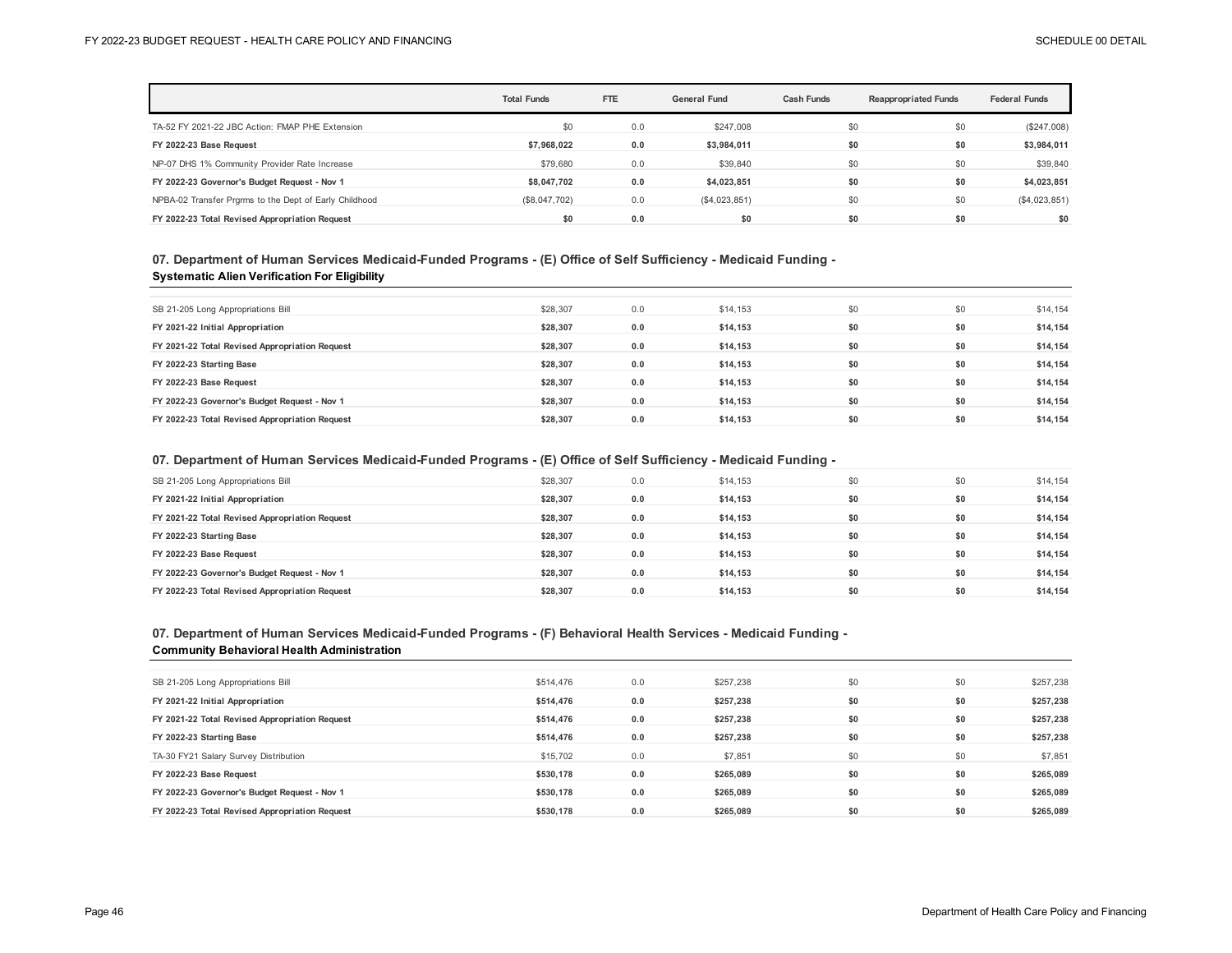|                                                           | <b>Total Funds</b> | FTE | <b>General Fund</b> | <b>Cash Funds</b> | <b>Reappropriated Funds</b> | <b>Federal Funds</b> |
|-----------------------------------------------------------|--------------------|-----|---------------------|-------------------|-----------------------------|----------------------|
| Mental Health Treatment Services for Youth (H.B. 99-1116) |                    |     |                     |                   |                             |                      |
| SB 21-205 Long Appropriations Bill                        | \$128,478          | 0.0 | \$60,256            | \$0               | \$0                         | \$68,222             |
| FY 2021-22 Initial Appropriation                          | \$128,478          | 0.0 | \$60,256            | \$0               | \$0                         | \$68,222             |
| S-11 FMAP True Up of Non-Forecast Lines                   | \$0                | 0.0 | (\$1,991)           | \$0               | \$0                         | \$1,991              |
| FY 2021-22 Total Revised Appropriation Request            | \$128,478          | 0.0 | \$58,265            | \$0               | \$0                         | \$70,213             |
| FY 2022-23 Starting Base                                  | \$128,478          | 0.0 | \$60,256            | \$0               | \$0                         | \$68,222             |
| TA-52 FY 2021-22 JBC Action: FMAP PHE Extension           | \$0                | 0.0 | \$3,983             | \$0               | \$0                         | (\$3,983)            |
| FY 2022-23 Base Request                                   | \$128,478          | 0.0 | \$64,239            | \$0               | \$0                         | \$64,239             |
| NP-07 DHS 1% Community Provider Rate Increase             | \$1,285            | 0.0 | \$642               | \$0               | \$0                         | \$643                |
| FY 2022-23 Governor's Budget Request - Nov 1              | \$129,763          | 0.0 | \$64,881            | \$0               | \$0                         | \$64,882             |
| FY 2022-23 Total Revised Appropriation Request            | \$129,763          | 0.0 | \$64,881            | \$0               | \$0                         | \$64,882             |

#### **High Risk Pregnant Women Program**

| 0.0<br>\$1,865,775<br>SB 21-205 Long Appropriations Bill             | \$875,048  | \$0 | \$0 | \$990,727   |
|----------------------------------------------------------------------|------------|-----|-----|-------------|
| 0.0<br>\$1,865,775<br>FY 2021-22 Initial Appropriation               | \$875,048  | \$0 | \$0 | \$990,727   |
| \$0<br>0.0<br>S-11 FMAP True Up of Non-Forecast Lines                | (\$28,919) | \$0 | \$0 | \$28,919    |
| 0.0<br>FY 2021-22 Total Revised Appropriation Request<br>\$1,865,775 | \$846,129  | \$0 | \$0 | \$1,019,646 |
| 0.0<br>\$1,865,775<br>FY 2022-23 Starting Base                       | \$875,048  | \$0 | \$0 | \$990,727   |
| \$0<br>0.0<br>TA-52 FY 2021-22 JBC Action: FMAP PHE Extension        | \$57,840   | \$0 | \$0 | (\$57, 840) |
| 0.0<br>FY 2022-23 Base Request<br>\$1,865,775                        | \$932,888  | \$0 | \$0 | \$932,887   |
| 0.0<br>NP-07 DHS 1% Community Provider Rate Increase<br>\$18,657     | \$9,328    | \$0 | \$0 | \$9,329     |
| 0.0<br>FY 2022-23 Governor's Budget Request - Nov 1<br>\$1,884,432   | \$942,216  | \$0 | \$0 | \$942,216   |
| 0.0<br>FY 2022-23 Total Revised Appropriation Request<br>\$1.884.432 | \$942.216  | \$0 | \$0 | \$942.216   |

#### **Mental Health Institutes**

| SB 21-205 Long Appropriations Bill              | \$8,219,072 | 0.0 | \$3,854,745 | \$0 | \$0 | \$4,364,327 |
|-------------------------------------------------|-------------|-----|-------------|-----|-----|-------------|
| FY 2021-22 Initial Appropriation                | \$8,219,072 | 0.0 | \$3,854,745 | \$0 | \$0 | \$4,364,327 |
| S-11 FMAP True Up of Non-Forecast Lines         | \$0         | 0.0 | (\$127,395) | \$0 | \$0 | \$127,395   |
| FY 2021-22 Total Revised Appropriation Request  | \$8,219,072 | 0.0 | \$3,727,350 | \$0 | \$0 | \$4,491,722 |
| FY 2022-23 Starting Base                        | \$8,219,072 | 0.0 | \$3,854,745 | \$0 | \$0 | \$4,364,327 |
| TA-52 FY 2021-22 JBC Action: FMAP PHE Extension | \$0         | 0.0 | \$254,791   | \$0 | \$0 | (\$254,791) |
| FY 2022-23 Base Request                         | \$8,219,072 | 0.0 | \$4,109,536 | \$0 | \$0 | \$4,109,536 |
| FY 2022-23 Governor's Budget Request - Nov 1    | \$8,219,072 | 0.0 | \$4,109,536 | \$0 | \$0 | \$4,109,536 |
| NPBA-03 COWINS Partnership Agreement            | \$4,762     | 0.0 | \$2,381     | \$0 | \$0 | \$2,381     |
| FY 2022-23 Total Revised Appropriation Request  | \$8.223.834 | 0.0 | \$4.111.917 | \$0 | \$0 | \$4,111,917 |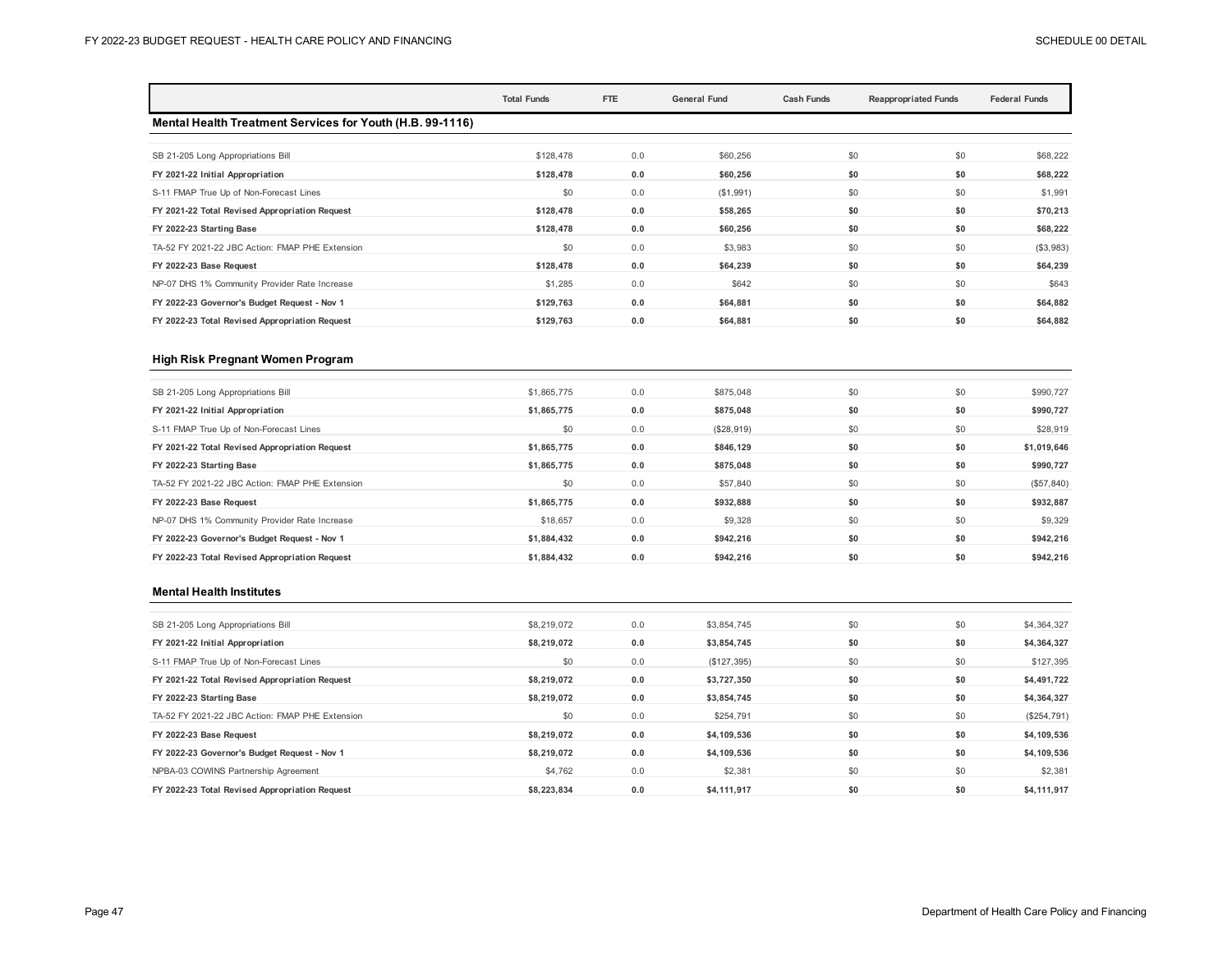|                                                                                                                 | <b>Total Funds</b> | FTE | <b>General Fund</b> | <b>Cash Funds</b> | <b>Reappropriated Funds</b> | <b>Federal Funds</b> |  |  |  |
|-----------------------------------------------------------------------------------------------------------------|--------------------|-----|---------------------|-------------------|-----------------------------|----------------------|--|--|--|
| 07. Department of Human Services Medicaid-Funded Programs - (F) Behavioral Health Services - Medicaid Funding - |                    |     |                     |                   |                             |                      |  |  |  |
| SB 21-205 Long Appropriations Bill                                                                              | \$10,727,801       | 0.0 | \$5,047,287         | \$0               | \$0                         | \$5,680,514          |  |  |  |
| FY 2021-22 Initial Appropriation                                                                                | \$10,727,801       | 0.0 | \$5,047,287         | \$0               | \$0                         | \$5,680,514          |  |  |  |
| S-11 FMAP True Up of Non-Forecast Lines                                                                         | \$0                | 0.0 | (\$158,305)         | \$0               | \$0                         | \$158,305            |  |  |  |
| FY 2021-22 Total Revised Appropriation Request                                                                  | \$10,727,801       | 0.0 | \$4,888,982         | \$0               | \$0                         | \$5,838,819          |  |  |  |
| FY 2022-23 Starting Base                                                                                        | \$10,727,801       | 0.0 | \$5,047,287         | \$0               | \$0                         | \$5,680,514          |  |  |  |
| TA-30 FY21 Salary Survey Distribution                                                                           | \$15,702           | 0.0 | \$7,851             | \$0               | \$0                         | \$7,851              |  |  |  |
| TA-52 FY 2021-22 JBC Action: FMAP PHE Extension                                                                 | \$0                | 0.0 | \$316,614           | \$0               | \$0                         | (\$316, 614)         |  |  |  |
| FY 2022-23 Base Request                                                                                         | \$10,743,503       | 0.0 | \$5,371,752         | \$0               | \$0                         | \$5,371,751          |  |  |  |
| NP-07 DHS 1% Community Provider Rate Increase                                                                   | \$19,942           | 0.0 | \$9,970             | \$0               | \$0                         | \$9,972              |  |  |  |
| FY 2022-23 Governor's Budget Request - Nov 1                                                                    | \$10,763,445       | 0.0 | \$5,381,722         | \$0               | \$0                         | \$5,381,723          |  |  |  |
| NPBA-03 COWINS Partnership Agreement                                                                            | \$4,762            | 0.0 | \$2,381             | \$0               | \$0                         | \$2,381              |  |  |  |
| FY 2022-23 Total Revised Appropriation Request                                                                  | \$10,768,207       | 0.0 | \$5,384,103         | \$0               | \$0                         | \$5,384,104          |  |  |  |

## **07. Department of Human Services Medicaid-Funded Programs - (G) Services for People with Disabilities - Medicaid Funding - Regional Centers**

| SB 21-205 Long Appropriations Bill                           | \$54,771,068 | 0.0 | \$23,798,727 | \$1,888,903 | \$0 | \$29,083,438  |
|--------------------------------------------------------------|--------------|-----|--------------|-------------|-----|---------------|
| FY 2021-22 Initial Appropriation                             | \$54,771,068 | 0.0 | \$23,798,727 | \$1,888,903 | \$0 | \$29,083,438  |
| S-11 FMAP True Up of Non-Forecast Lines                      | \$0          | 0.0 | (\$848,951)  | \$0         | \$0 | \$848,951     |
| FY 2021-22 Total Revised Appropriation Request               | \$54,771,068 | 0.0 | \$22,949,776 | \$1,888,903 | \$0 | \$29,932,389  |
| FY 2022-23 Starting Base                                     | \$54,771,068 | 0.0 | \$23,798,727 | \$1,888,903 | \$0 | \$29,083,438  |
| TA-30 FY21 Salary Survey Distribution                        | \$834,422    | 0.0 | \$417,211    | \$0         | \$0 | \$417,211     |
| TA-52 FY 2021-22 JBC Action: FMAP PHE Extension              | \$0          | 0.0 | \$1,697,903  | \$0         | \$0 | (\$1,697,903) |
| FY 2022-23 Base Request                                      | \$55,605,490 | 0.0 | \$25,913,841 | \$1,888,903 | \$0 | \$27,802,746  |
| NP-01 Food Service and Housekeeping Coordinated Compensation | \$28,237     | 0.0 | \$14,118     | \$0         | \$0 | \$14,119      |
| FY 2022-23 Governor's Budget Request - Nov 1                 | \$55,633,727 | 0.0 | \$25,927,959 | \$1,888,903 | \$0 | \$27,816,865  |
| NPBA-03 COWINS Partnership Agreement                         | \$47,331     | 0.0 | \$23,665     | \$0         | \$0 | \$23,666      |
| FY 2022-23 Total Revised Appropriation Request               | \$55,681,058 | 0.0 | \$25,951,624 | \$1,888,903 | \$0 | \$27,840,531  |

#### **Regional Center Depreciation and Annual Adjustments**

| SB 21-205 Long Appropriations Bill              | \$691,725 | 0.0 | \$324,420   | \$0 | \$0 | \$367,305  |
|-------------------------------------------------|-----------|-----|-------------|-----|-----|------------|
| FY 2021-22 Initial Appropriation                | \$691,725 | 0.0 | \$324,420   | \$0 | \$0 | \$367,305  |
| S-11 FMAP True Up of Non-Forecast Lines         | \$0       | 0.0 | (\$10, 722) | \$0 | \$0 | \$10,722   |
| FY 2021-22 Total Revised Appropriation Request  | \$691.725 | 0.0 | \$313,698   | \$0 | \$0 | \$378,027  |
| FY 2022-23 Starting Base                        | \$691.725 | 0.0 | \$324,420   | \$0 | \$0 | \$367,305  |
| TA-52 FY 2021-22 JBC Action: FMAP PHE Extension | \$0       | 0.0 | \$21,444    | \$0 | \$0 | (\$21,444) |
| FY 2022-23 Base Request                         | \$691.725 | 0.0 | \$345.864   | \$0 | \$0 | \$345,861  |
| FY 2022-23 Governor's Budget Request - Nov 1    | \$691,725 | 0.0 | \$345,864   | \$0 | \$0 | \$345,861  |
| FY 2022-23 Total Revised Appropriation Request  | \$691.725 | 0.0 | \$345.864   | \$0 | \$0 | \$345,861  |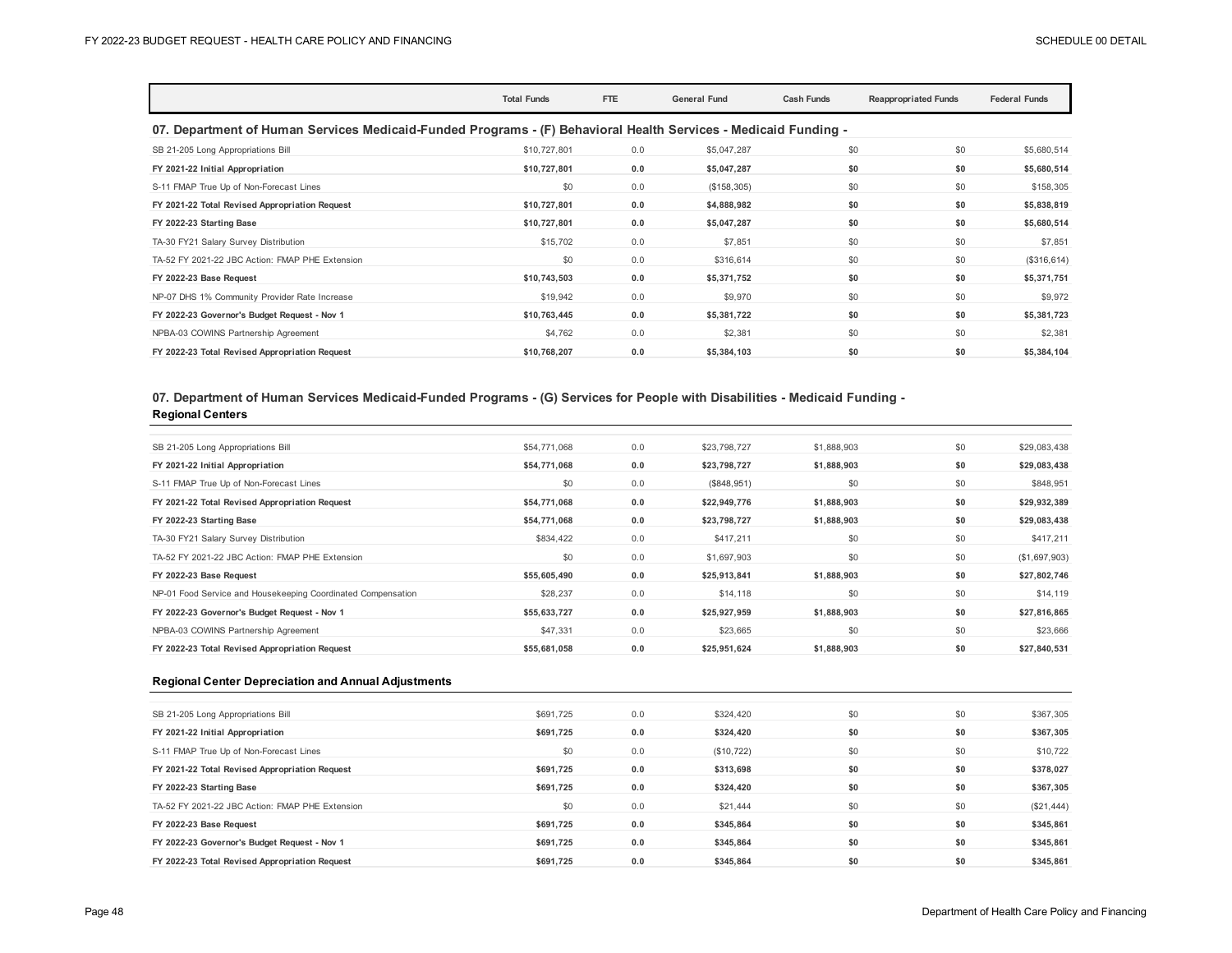|                                                                                                                            | <b>Total Funds</b> | FTE | <b>General Fund</b> | <b>Cash Funds</b> | <b>Reappropriated Funds</b> | <b>Federal Funds</b> |  |  |  |
|----------------------------------------------------------------------------------------------------------------------------|--------------------|-----|---------------------|-------------------|-----------------------------|----------------------|--|--|--|
| 07. Department of Human Services Medicaid-Funded Programs - (G) Services for People with Disabilities - Medicaid Funding - |                    |     |                     |                   |                             |                      |  |  |  |
| SB 21-205 Long Appropriations Bill                                                                                         | \$55,462,793       | 0.0 | \$24,123,147        | \$1,888,903       | \$0                         | \$29,450,743         |  |  |  |
| FY 2021-22 Initial Appropriation                                                                                           | \$55,462,793       | 0.0 | \$24,123,147        | \$1,888,903       | \$0                         | \$29,450,743         |  |  |  |
| S-11 FMAP True Up of Non-Forecast Lines                                                                                    | \$0                | 0.0 | (\$859, 673)        | \$0               | \$0                         | \$859,673            |  |  |  |
| FY 2021-22 Total Revised Appropriation Request                                                                             | \$55,462,793       | 0.0 | \$23,263,474        | \$1,888,903       | \$0                         | \$30,310,416         |  |  |  |
| FY 2022-23 Starting Base                                                                                                   | \$55,462,793       | 0.0 | \$24,123,147        | \$1,888,903       | \$0                         | \$29,450,743         |  |  |  |
| TA-30 FY21 Salary Survey Distribution                                                                                      | \$834,422          | 0.0 | \$417,211           | \$0               | \$0                         | \$417,211            |  |  |  |
| TA-52 FY 2021-22 JBC Action: FMAP PHE Extension                                                                            | \$0                | 0.0 | \$1,719,347         | \$0               | \$0                         | (\$1,719,347)        |  |  |  |
| FY 2022-23 Base Request                                                                                                    | \$56,297,215       | 0.0 | \$26,259,705        | \$1,888,903       | \$0                         | \$28,148,607         |  |  |  |
| NP-01 Food Service and Housekeeping Coordinated Compensation                                                               | \$28,237           | 0.0 | \$14,118            | \$0               | \$0                         | \$14,119             |  |  |  |
| FY 2022-23 Governor's Budget Request - Nov 1                                                                               | \$56,325,452       | 0.0 | \$26,273,823        | \$1,888,903       | \$0                         | \$28,162,726         |  |  |  |
| NPBA-03 COWINS Partnership Agreement                                                                                       | \$47,331           | 0.0 | \$23,665            | \$0               | \$0                         | \$23,666             |  |  |  |
| FY 2022-23 Total Revised Appropriation Request                                                                             | \$56,372,783       | 0.0 | \$26,297,488        | \$1,888,903       | \$0                         | \$28,186,392         |  |  |  |

### **07. Department of Human Services Medicaid-Funded Programs - (H) Adult Assistance and Services for Elderly - Medicaid - Adult Asst. Medicaid Programs - Community Srvcs for Elderly**

| SB 21-205 Long Appropriations Bill             | \$1,001,800 | 0.0 | \$500,900 | \$0 | \$0 | \$500,900 |
|------------------------------------------------|-------------|-----|-----------|-----|-----|-----------|
| FY 2021-22 Initial Appropriation               | \$1,001,800 | 0.0 | \$500,900 | \$0 | \$0 | \$500,900 |
| FY 2021-22 Total Revised Appropriation Request | \$1,001,800 | 0.0 | \$500,900 | \$0 | \$0 | \$500.900 |
| FY 2022-23 Starting Base                       | \$1,001,800 | 0.0 | \$500,900 | \$0 | \$0 | \$500,900 |
| FY 2022-23 Base Request                        | \$1,001,800 | 0.0 | \$500.900 | \$0 | \$0 | \$500,900 |
| FY 2022-23 Governor's Budget Request - Nov 1   | \$1,001,800 | 0.0 | \$500.900 | \$0 | \$0 | \$500,900 |
| FY 2022-23 Total Revised Appropriation Request | \$1,001,800 | 0.0 | \$500.900 | \$0 | \$0 | \$500,900 |

## **07. Department of Human Services Medicaid-Funded Programs - (H) Adult Assistance and Services for Elderly - Medicaid -**

| SB 21-205 Long Appropriations Bill             | \$1,001.800 | 0.0 | \$500,900 | \$0 | \$0 | \$500,900 |
|------------------------------------------------|-------------|-----|-----------|-----|-----|-----------|
| FY 2021-22 Initial Appropriation               | \$1.001.800 | 0.0 | \$500.900 |     | \$0 | \$500,900 |
| FY 2021-22 Total Revised Appropriation Request | \$1,001,800 | 0.0 | \$500.900 |     | \$0 | \$500,900 |
| FY 2022-23 Starting Base                       | \$1.001.800 | 0.0 | \$500.900 |     | \$0 | \$500.900 |
| FY 2022-23 Base Request                        | \$1.001.800 | 0.0 | \$500.900 | \$0 | \$0 | \$500,900 |
| FY 2022-23 Governor's Budget Request - Nov 1   | \$1.001.800 | 0.0 | \$500.900 |     | \$0 | \$500,900 |
| FY 2022-23 Total Revised Appropriation Request | \$1.001.800 | 0.0 | \$500.900 |     | \$0 | \$500.900 |

### **07. Department of Human Services Medicaid-Funded Programs - (I) Division of Youth Corrections - Medicaid Funding - Division Of Youth Corrections - Medicaid Funding**

| SB 21-205 Long Appropriations Bill      | \$1,161,560 | 0.0 | \$557.302  | \$0 | \$604,258 |
|-----------------------------------------|-------------|-----|------------|-----|-----------|
| FY 2021-22 Initial Appropriation        | \$1.161.560 |     | \$557.302  | \$0 | \$604,258 |
| S-11 FMAP True Up of Non-Forecast Lines |             | 0.0 | (\$30,534) | \$0 | \$30,534  |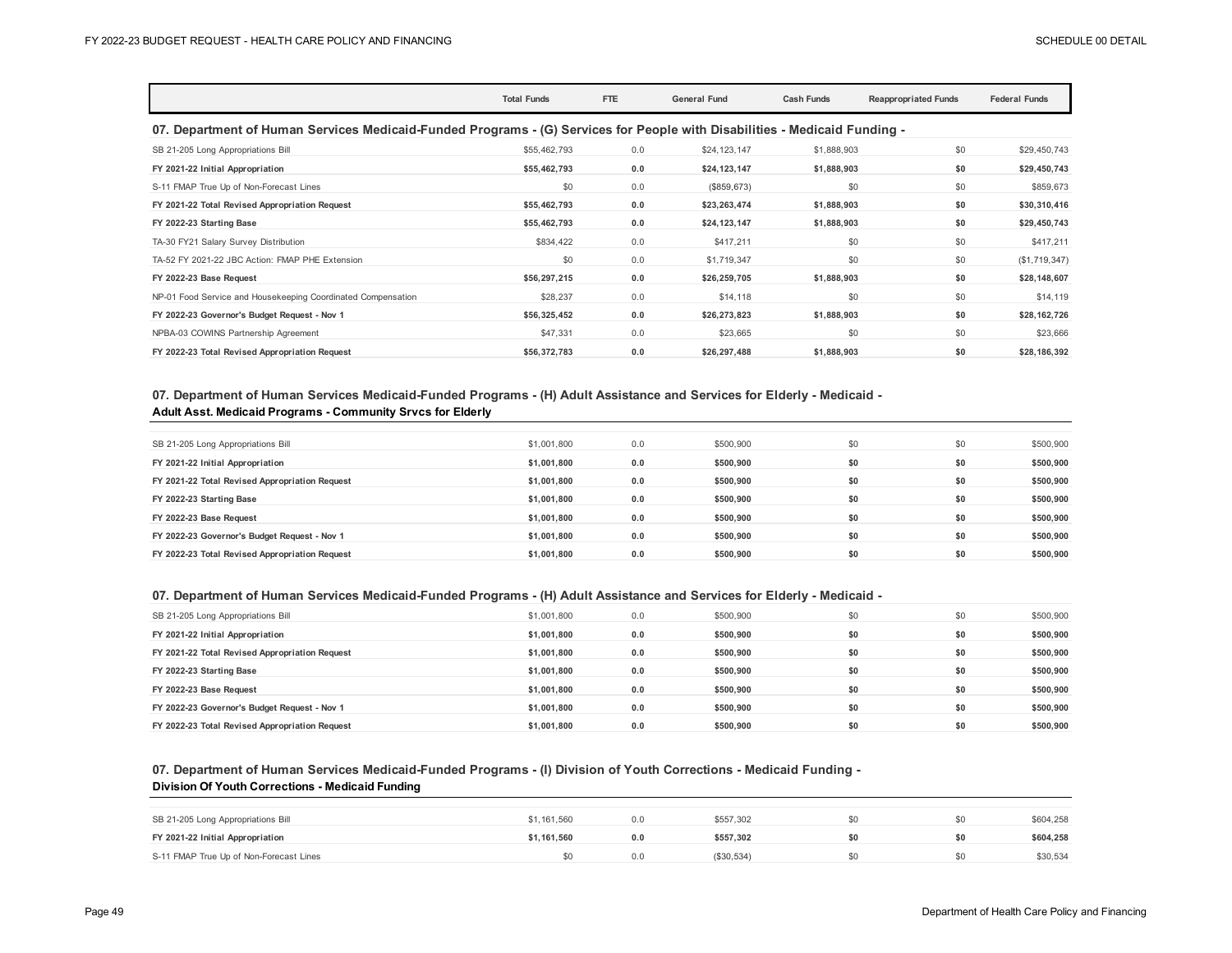|                                                 | <b>Total Funds</b> | FTE | <b>General Fund</b> | <b>Cash Funds</b> | <b>Reappropriated Funds</b> | <b>Federal Funds</b> |
|-------------------------------------------------|--------------------|-----|---------------------|-------------------|-----------------------------|----------------------|
| FY 2021-22 Total Revised Appropriation Request  | \$1,161,560        | 0.0 | \$526,768           | \$0               | \$0                         | \$634,792            |
| FY 2022-23 Starting Base                        | \$1,161,560        | 0.0 | \$557,302           | \$0               | \$0                         | \$604,258            |
| TA-30 FY21 Salary Survey Distribution           | \$2,480            | 0.0 | \$1,240             | \$0               | \$0                         | \$1,240              |
| TA-52 FY 2021-22 JBC Action: FMAP PHE Extension | \$0                | 0.0 | \$23,478            | \$0               | \$0                         | $(\$23,478)$         |
| FY 2022-23 Base Request                         | \$1.164.040        | 0.0 | \$582.020           | \$0               | \$0                         | \$582,020            |
| NP-07 DHS 1% Community Provider Rate Increase   | \$6,101            | 0.0 | \$3,051             | \$0               | \$0                         | \$3,050              |
| FY 2022-23 Governor's Budget Request - Nov 1    | \$1.170.141        | 0.0 | \$585.071           | \$0               | \$0                         | \$585,070            |
| FY 2022-23 Total Revised Appropriation Request  | \$1.170.141        | 0.0 | \$585.071           | \$0               | \$0                         | \$585,070            |

#### **07. Department of Human Services Medicaid-Funded Programs - (I) Division of Youth Corrections - Medicaid Funding -**

| SB 21-205 Long Appropriations Bill              | \$1,161,560 | 0.0 | \$557,302  | \$0 | \$0 | \$604,258    |
|-------------------------------------------------|-------------|-----|------------|-----|-----|--------------|
| FY 2021-22 Initial Appropriation                | \$1,161,560 | 0.0 | \$557,302  | \$0 | \$0 | \$604,258    |
| S-11 FMAP True Up of Non-Forecast Lines         | \$0         | 0.0 | (\$30,534) | \$0 | \$0 | \$30,534     |
| FY 2021-22 Total Revised Appropriation Request  | \$1,161,560 | 0.0 | \$526,768  | \$0 | \$0 | \$634,792    |
| FY 2022-23 Starting Base                        | \$1,161,560 | 0.0 | \$557,302  | \$0 | \$0 | \$604,258    |
| TA-30 FY21 Salary Survey Distribution           | \$2,480     | 0.0 | \$1,240    | \$0 | \$0 | \$1,240      |
| TA-52 FY 2021-22 JBC Action: FMAP PHE Extension | \$0         | 0.0 | \$23,478   | \$0 | \$0 | $(\$23,478)$ |
| FY 2022-23 Base Request                         | \$1,164,040 | 0.0 | \$582,020  | \$0 | \$0 | \$582,020    |
| NP-07 DHS 1% Community Provider Rate Increase   | \$6,101     | 0.0 | \$3,051    | \$0 | \$0 | \$3,050      |
| FY 2022-23 Governor's Budget Request - Nov 1    | \$1,170,141 | 0.0 | \$585,071  | \$0 | \$0 | \$585,070    |
| FY 2022-23 Total Revised Appropriation Request  | \$1.170.141 | 0.0 | \$585,071  | \$0 | \$0 | \$585.070    |

### **07. Department of Human Services Medicaid-Funded Programs - (J) Other - Fed Medicaid Indirect Cost Reimbursement For CDHS Programs**

| SB 21-205 Long Appropriations Bill             | \$500,000 | 0.0 | \$0 | \$0 | \$0 | \$500,000 |
|------------------------------------------------|-----------|-----|-----|-----|-----|-----------|
| FY 2021-22 Initial Appropriation               | \$500.000 | 0.0 | \$0 | \$0 | \$0 | \$500,000 |
| FY 2021-22 Total Revised Appropriation Request | \$500,000 | 0.0 | \$0 | \$0 | \$0 | \$500,000 |
| FY 2022-23 Starting Base                       | \$500,000 | 0.0 | \$0 | \$0 | \$0 | \$500,000 |
| FY 2022-23 Base Request                        | \$500,000 | 0.0 | \$0 | \$0 | \$0 | \$500,000 |
| FY 2022-23 Governor's Budget Request - Nov 1   | \$500.000 | 0.0 | \$0 | \$0 | \$0 | \$500,000 |
| FY 2022-23 Total Revised Appropriation Request | \$500.000 | 0.0 | \$0 | \$0 | \$0 | \$500.000 |

#### **DHS Services Indirect Cost Assessment**

| SB 21-205 Long Appropriations Bill                      | \$17,863,051 | 0.0 | \$8,931,526 | \$0 | \$0 | \$8,931,525 |
|---------------------------------------------------------|--------------|-----|-------------|-----|-----|-------------|
| FY 2021-22 Initial Appropriation                        | \$17.863.051 | 0.0 | \$8.931.526 | \$0 | \$0 | \$8,931,525 |
| FY 2021-22 Total Revised Appropriation Request          | \$17,863,051 | 0.0 | \$8,931,526 | \$0 | \$0 | \$8,931,525 |
| FY 2022-23 Starting Base                                | \$17.863.051 | 0.0 | \$8.931.526 | \$0 | \$0 | \$8,931,525 |
| TA-50 FY 2019-20 NP-12 Salesforce                       | \$1.087      | 0.0 | \$544       | \$0 | \$0 | \$543       |
| TA-53B DHS Statewide Operating Common Policy w Medicaid | (\$108,768)  | 0.0 | (\$54,384)  | \$0 | \$0 | (\$54,384)  |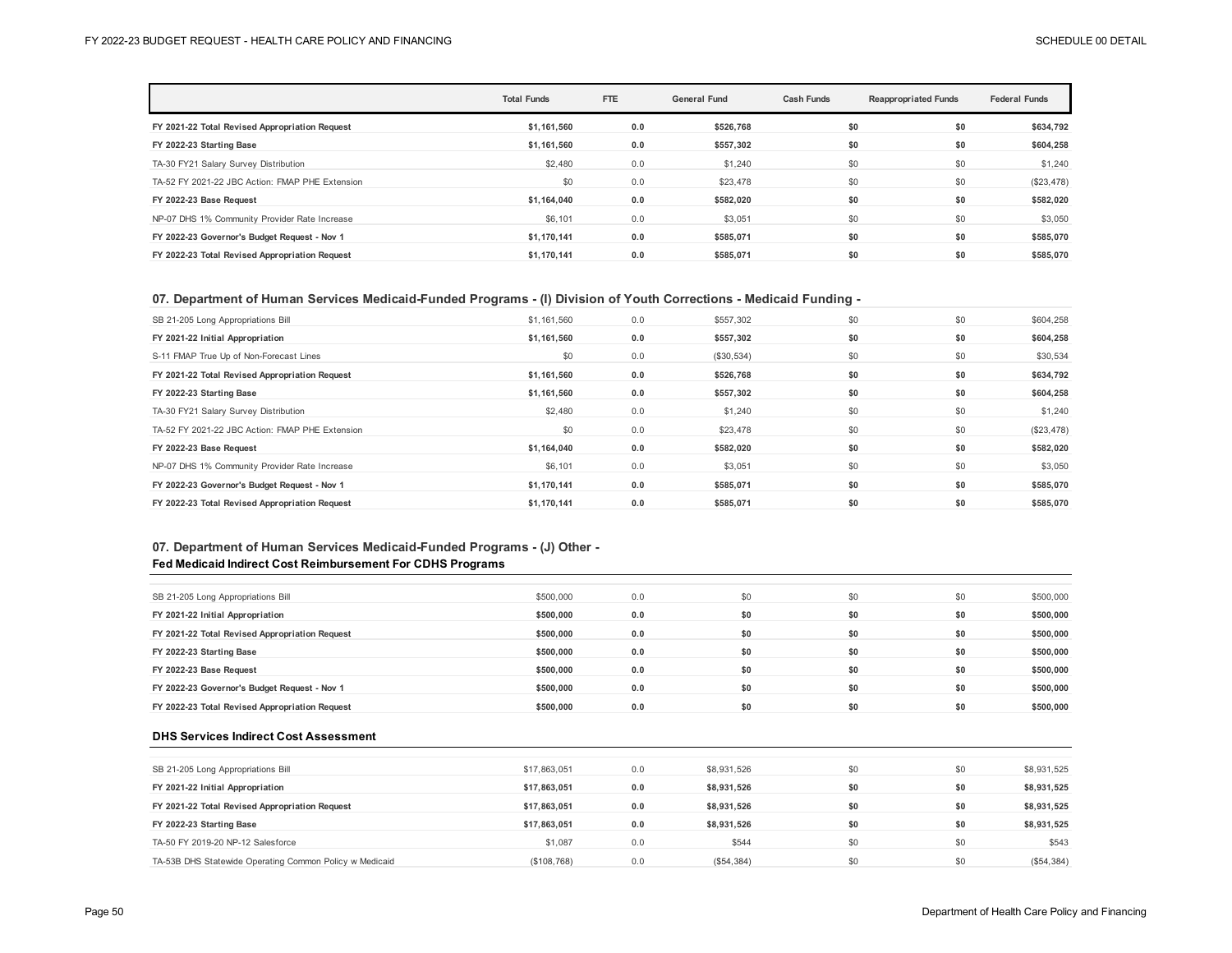|                                                         | <b>Total Funds</b> | FTE | <b>General Fund</b> | <b>Cash Funds</b> | <b>Reappropriated Funds</b> | <b>Federal Funds</b> |
|---------------------------------------------------------|--------------------|-----|---------------------|-------------------|-----------------------------|----------------------|
| TA-54B Other Agencies Total Comp Adjustments w Medicaid | (\$2,748)          | 0.0 | (\$1,374)           | \$0               | \$0                         | (\$1,374)            |
| TA-55B Other Agencies Annualize SB 18-200 w Medicaid    | \$199,904          | 0.0 | \$99,952            | \$0               | \$0                         | \$99,952             |
| TA-56B Other Agencies OIT Common Policy w Medicaid      | \$525,246          | 0.0 | \$262,623           | \$0               | \$0                         | \$262,623            |
| TA-58B Other Agencies FY 22-23 SWICAP w Medicaid        | \$35,444           | 0.0 | \$17,722            | \$0               | \$0                         | \$17,722             |
| TA-59B DHS Legal Services Adjustment w Medicaid         | \$33,326           | 0.0 | \$16,663            | \$0               | \$0                         | \$16,663             |
| FY 2022-23 Base Request                                 | \$18,546,542       | 0.0 | \$9,273,272         | \$0               | \$0                         | \$9,273,270          |
| NP-02 Office of Operations Operating Request            | \$115,513          | 0.0 | \$57,756            | \$0               | \$0                         | \$57,757             |
| NP-03 CSEAP Resources                                   | \$1,500            | 0.0 | \$750               | \$0               | \$0                         | \$750                |
| NP-05 Annual Fleet Vehicle Request                      | \$7,542            | 0.0 | \$3,771             | \$0               | \$0                         | \$3,771              |
| NP-06 OIT FY23 Budget Request Package                   | \$30,232           | 0.0 | \$15,116            | \$0               | \$0                         | \$15,116             |
| FY 2022-23 Governor's Budget Request - Nov 1            | \$18,701,329       | 0.0 | \$9,350,665         | \$0               | \$0                         | \$9,350,664          |
| FY 2022-23 Total Revised Appropriation Request          | \$18,701,329       | 0.0 | \$9,350,665         | \$0               | \$0                         | \$9,350,664          |

## **07. Department of Human Services Medicaid-Funded Programs - (J) Other -**

| SB 21-205 Long Appropriations Bill                      | \$18,363,051 | 0.0 | \$8,931,526 | \$0 | \$0 | \$9,431,525 |
|---------------------------------------------------------|--------------|-----|-------------|-----|-----|-------------|
| FY 2021-22 Initial Appropriation                        | \$18,363,051 | 0.0 | \$8,931,526 | \$0 | \$0 | \$9,431,525 |
| FY 2021-22 Total Revised Appropriation Request          | \$18,363,051 | 0.0 | \$8,931,526 | \$0 | \$0 | \$9,431,525 |
| FY 2022-23 Starting Base                                | \$18,363,051 | 0.0 | \$8,931,526 | \$0 | \$0 | \$9,431,525 |
| TA-50 FY 2019-20 NP-12 Salesforce                       | \$1,087      | 0.0 | \$544       | \$0 | \$0 | \$543       |
| TA-53B DHS Statewide Operating Common Policy w Medicaid | (\$108,768)  | 0.0 | (\$54,384)  | \$0 | \$0 | (\$54,384)  |
| TA-54B Other Agencies Total Comp Adjustments w Medicaid | (\$2,748)    | 0.0 | (\$1,374)   | \$0 | \$0 | (\$1,374)   |
| TA-55B Other Agencies Annualize SB 18-200 w Medicaid    | \$199,904    | 0.0 | \$99,952    | \$0 | \$0 | \$99,952    |
| TA-56B Other Agencies OIT Common Policy w Medicaid      | \$525,246    | 0.0 | \$262.623   | \$0 | \$0 | \$262.623   |
| TA-58B Other Agencies FY 22-23 SWICAP w Medicaid        | \$35,444     | 0.0 | \$17,722    | \$0 | \$0 | \$17,722    |
| TA-59B DHS Legal Services Adjustment w Medicaid         | \$33,326     | 0.0 | \$16,663    | \$0 | \$0 | \$16,663    |
| FY 2022-23 Base Request                                 | \$19,046,542 | 0.0 | \$9,273,272 | \$0 | \$0 | \$9,773,270 |
| NP-02 Office of Operations Operating Request            | \$115,513    | 0.0 | \$57,756    | \$0 | \$0 | \$57,757    |
| NP-03 CSEAP Resources                                   | \$1,500      | 0.0 | \$750       | \$0 | \$0 | \$750       |
| NP-05 Annual Fleet Vehicle Request                      | \$7,542      | 0.0 | \$3,771     | \$0 | \$0 | \$3,771     |
| NP-06 OIT FY23 Budget Request Package                   | \$30,232     | 0.0 | \$15,116    | \$0 | \$0 | \$15,116    |
| FY 2022-23 Governor's Budget Request - Nov 1            | \$19,201,329 | 0.0 | \$9,350,665 | \$0 | \$0 | \$9,850,664 |
| FY 2022-23 Total Revised Appropriation Request          | \$19,201,329 | 0.0 | \$9,350,665 | \$0 | \$0 | \$9,850,664 |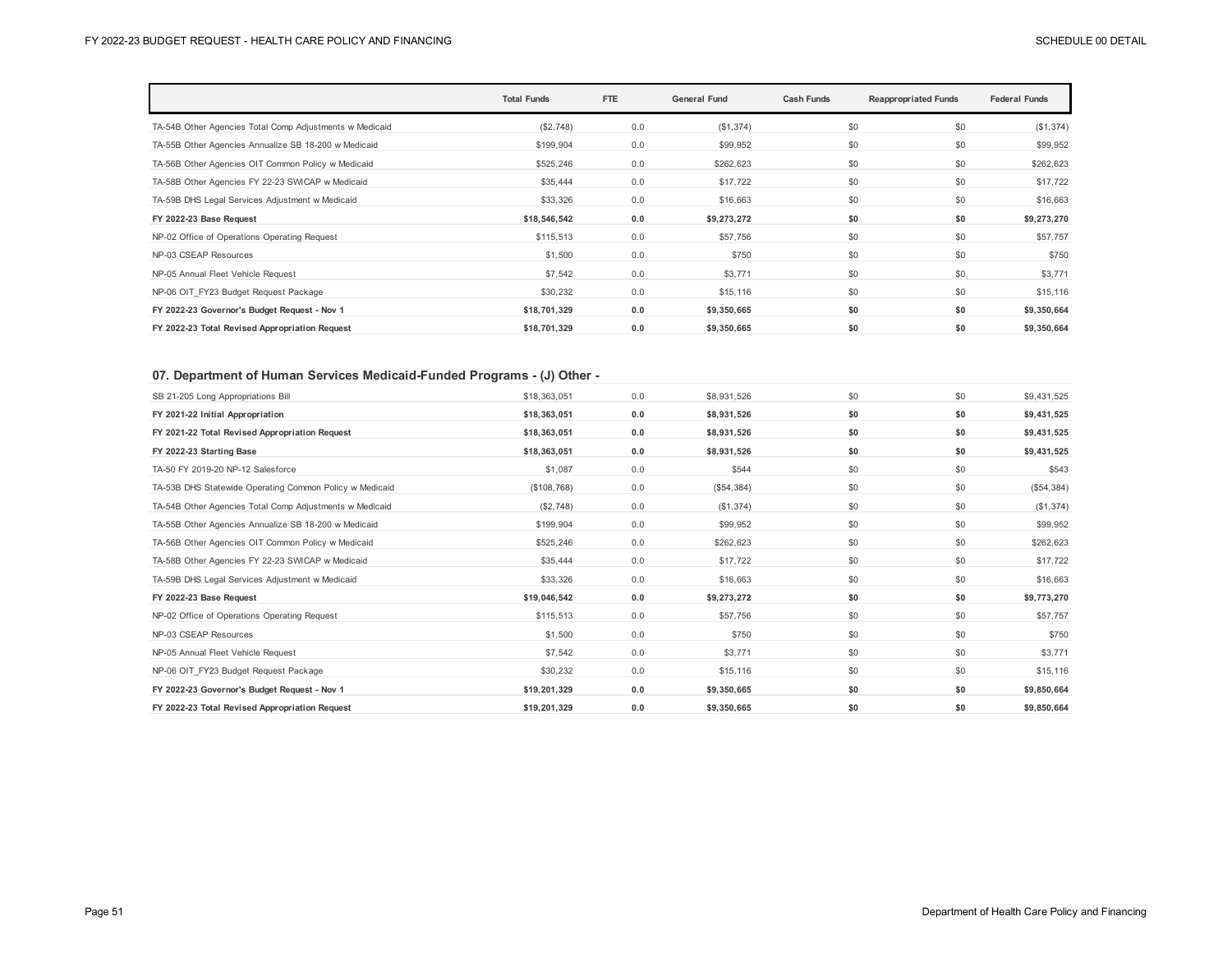|                                                                               | <b>Total Funds</b> | <b>FTE</b> | <b>General Fund</b> | <b>Cash Funds</b> | <b>Reappropriated Funds</b> | <b>Federal Funds</b> |
|-------------------------------------------------------------------------------|--------------------|------------|---------------------|-------------------|-----------------------------|----------------------|
| <b>Total For: Health Care Policy and Financing</b>                            |                    |            |                     |                   |                             |                      |
| SB 21-205 Long Appropriations Bill                                            | \$13,259,364,597   | 581.9      | \$3,424,327,111     | \$1,551,766,954   | \$97,905,609                | \$8,185,364,923      |
| HB 21-1085 Secure Transportation Behavioral Health Crisis                     | \$174,601          | 0.9        | \$39,993            | \$6,807           | \$0                         | \$127,801            |
| HB 21-1166 Behavioral Health Crisis Response Training                         | \$67,680           | 0.0        | \$67,680            | \$0               | \$0                         | \$0                  |
| HB 21-1198 Health-care Billing Requirements For Indigent Patients             | \$219,295          | 0.7        | \$219,295           | \$0               | \$0                         | \$0                  |
| HB 21-1232 Standardized Health Benefit Plan Colorado Option                   | \$78,993           | 0.8        | \$78,993            | \$0               | \$0                         | \$0                  |
| HB 21-1275 Medicaid Reimbursement For Services By Pharmacists                 | \$1,721,056        | 1.6        | \$336,097           | \$36,457          | \$0                         | \$1,348,502          |
| SB 21-009 Reproductive Health Care Program                                    | \$4,125,347        | 3.4        | \$4,125,347         | \$0               | \$0                         | \$0                  |
| SB 21-016 Protecting Preventive Health Care Coverage                          | \$905,467          | 0.0        | \$90,547            | \$0               | \$0                         | \$814,920            |
| SB 21-025 Family Planning Service For Eligible Individuals                    | \$1,921,292        | 1.8        | \$253.117           | \$19,839          | \$0                         | \$1,648,336          |
| SB 21-038 Expansion of Complementary And Alternative Medicine                 | \$75,967           | 0.9        | \$37,984            | \$0               | \$0                         | \$37,983             |
| SB 21-039 Elimination Of Subminimum Wage Employment                           | \$500,576          | 1.3        | \$82,414            | \$8,277           | \$0                         | \$409,885            |
| SB 21-128 Modification To Administration Of The Nursing Home Penalty Cash Fun | (\$500,000)        | 0.0        | \$0                 | (\$500,000)       | \$0                         | \$0                  |
| SB 21-137 Behavioral Health Recovery Act                                      | \$2,285,227        | 2.8        | \$1,017,614         | \$250,000         | \$0                         | \$1,017,613          |
| SB 21-194 Maternal Health Providers                                           | \$559,372          | 0.7        | \$77,993            | \$0               | \$0                         | \$481,379            |
| SB21-211 Adult Dental Benefit                                                 | \$5,565,000        | 0.0        | \$0                 | \$1,522,875       | \$0                         | \$4,042,125          |
| SB21-212 Primary Care Payments Align Federal Funding                          | \$25,330,755       | 0.0        | \$0                 | \$0               | \$0                         | \$25,330,755         |
| SB21-213 Use Of Increased Medicaid Match                                      | (\$23,358,871)     | 0.0        | (\$57,330,334)      | \$57,330,334      | (\$10, 231, 185)            | (\$13, 127, 686)     |
| SB 21-286 Distribution Federal Funds Home- and Community-based Services       | \$757,686          | 4.6        | (\$26,708,125)      | (\$14,958,121)    | \$0                         | \$42,423,932         |
| FY 2021-22 Initial Appropriation                                              | \$13,279,794,040   | 601.4      | \$3,346,715,726     | \$1,595,483,422   | \$87,674,424                | \$8,249,920,468      |
| S-01 Medical Services Premiums                                                | (\$193, 724, 244)  | 0.0        | (\$102, 340, 617)   | \$11,030,627      | (\$735,599)                 | (\$101, 678, 655)    |
| S-02 Behavioral Health Programs                                               | \$100,335,065      | 0.0        | \$14,033,780        | \$8,724,673       | \$0                         | \$77,576,612         |
| S-03 Child Health Plan Plus                                                   | (\$8,778,202)      | 0.0        | (\$5,351,109)       | \$2,254,146       | \$0                         | (\$5,681,239)        |
| S-04 Medicare Modernization Act State Contribution                            | \$3,803,082        | 0.0        | \$3,803,082         | \$0               | \$0                         | \$0                  |
| S-05 Office of Community Living                                               | (\$11, 151, 246)   | 0.0        | (\$22, 115, 708)    | \$17,839,255      | \$0                         | (\$6, 874, 793)      |
| S-06 PHE County Administration Resources                                      | \$3,223,584        | 0.0        | \$581,690           | \$1,030,102       | \$0                         | \$1,611,792          |
| S-09 eConsult Program Implementation                                          | (\$150,000)        | 0.0        | (\$49,500)          | (\$25,500)        | \$0                         | (\$75,000)           |
| S-10 HCBS ARPA Spending Authority                                             | \$178,988,188      | 53.5       | \$0                 | \$86,650,478      | \$0                         | \$92,337,710         |
| S-11 FMAP True Up of Non-Forecast Lines                                       | \$0                | 0.0        | (\$1,685,633)       | (\$3,822,764)     | (\$6,975)                   | \$5,515,372          |
| S-12 Safety Net Provider Payments                                             | (\$30,838,397)     | 0.0        | \$0                 | (\$36,633,036)    | \$0                         | \$5,794,639          |
| S-13 Medicaid Funding for Connect for Health CO                               | \$2,266,230        | 0.0        | \$0                 | \$1,546,809       | \$0                         | \$719,421            |
| S-14 Centralized Eligibility Vendor Rate Change                               | \$1,392,822        | 0.0        | \$0                 | \$675,562         | \$0                         | \$717,260            |
| S-15 Move Rx Importation Funding from OIT to GPS                              | \$0                | 0.0        | \$0                 | \$0               | \$0                         | \$0                  |
| S-16 HB 21-1166 Rollforward                                                   | \$0                | 0.0        | \$0                 | \$0               | \$0                         | \$0                  |
| S-17 Remove CUSOM Clinical Revenue Funding                                    | (\$26, 229, 678)   | 0.0        | \$0                 | (\$11,488,599)    | \$0                         | (\$14, 741, 079)     |
| S-18 SB 21-009 Funding Adjustments                                            | (\$1,822,095)      | 0.0        | (\$1,822,095)       | \$0               | \$0                         | \$0                  |
| S-19 Urban Indian Health Organization State-Only Payments                     | \$70,825           | 0.0        | \$70,825            | \$0               | \$0                         | \$0                  |
| S-20 Skilled Nursing Facility Enhanced Payments                               | \$20,001,000       | 0.0        | \$10,000,500        | \$0               | \$0                         | \$10,000,500         |
| S-21 FY 2020-21 Overexpenditures                                              | \$0                | 0.0        | \$0                 | \$0               | \$0                         | \$0                  |
| FY 2021-22 Total Revised Appropriation Request                                | \$13,317,180,974   | 654.9      | \$3,241,840,941     | \$1,673,265,175   | \$86,931,850                | \$8,315,143,008      |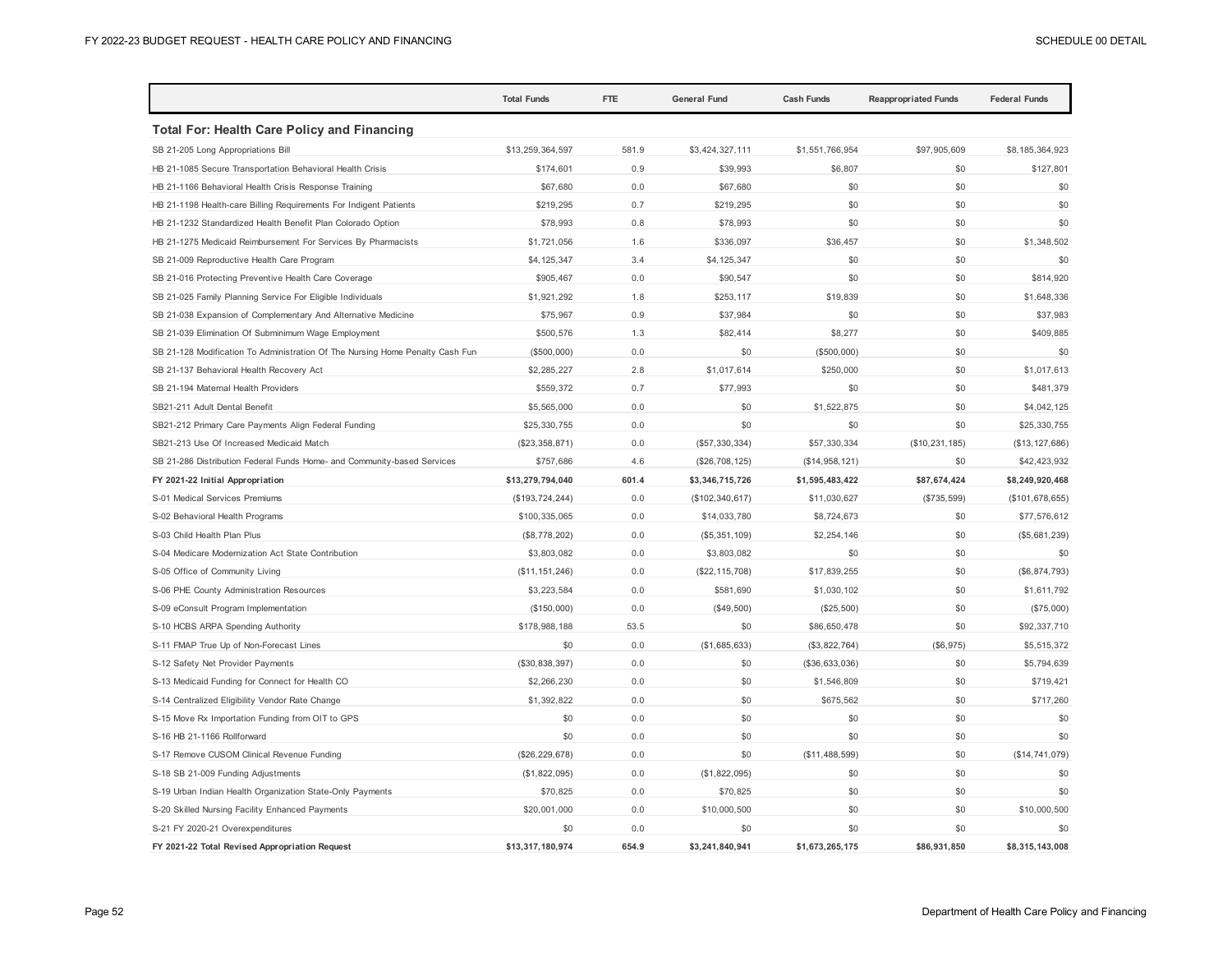|                                                              | <b>Total Funds</b> | <b>FTE</b> | <b>General Fund</b> | <b>Cash Funds</b> | <b>Reappropriated Funds</b> | <b>Federal Funds</b> |
|--------------------------------------------------------------|--------------------|------------|---------------------|-------------------|-----------------------------|----------------------|
| FY 2022-23 Starting Base                                     | \$13,279,794,040   | 601.4      | \$3,346,715,726     | \$1,595,483,422   | \$87,674,424                | \$8,249,920,468      |
| TA-01 FY 2019-20 R-09 Adult LTHH/PDN Clinical Assessmt Tool  | \$36,710           | 0.0        | \$18,355            | \$0               | \$0                         | \$18,355             |
| TA-02 FY 2019-20 R-16 Employment 1st Initiatives Ppl w IDD   | (\$1,995,497)      | (2.0)      | \$800,000           | (\$2,795,497)     | \$0                         | \$0                  |
| TA-03 FY 2019-20 JBC Action: Increase in Funding for IDD Enr | \$13,517           | 0.0        | \$6,759             | \$0               | \$0                         | \$6,758              |
| TA-04 FY 2020-21 R-19 Leased Space                           | \$173,278          | 0.0        | \$71,839            | \$14,799          | \$0                         | \$86,640             |
| TA-05 FY 2020-21 R-20 Safety Net Provider Paymnts Adjustment | \$0                | 0.0        | \$0                 | \$0               | \$0                         | \$0                  |
| TA-06 FY 2020-21 R-15 Medicaid Recovery 3rd Party Liability  | (\$2,360,799)      | 0.0        | (\$669, 553)        | (\$102, 725)      | \$0                         | (\$1,588,521)        |
| TA-07 FY 2020-21 JBC Action- Local Minimum Wage Adjustment   | \$6,273,126        | 0.0        | \$3,136,561         | \$0               | \$0                         | \$3,136,565          |
| TA-08 HB 20-1361 Reduce the Adult Dental Benefit             | \$11,130,000       | 0.0        | \$0                 | \$2,941,728       | \$0                         | \$8,188,272          |
| TA-09 SB 20-033 Medicaid Buy-in Age 65 and Over              | \$2,879,621        | 0.0        | (\$248,611)         | \$1,816,181       | \$0                         | \$1,312,051          |
| TA-10 FY 2021-22 R-06 Remote Supports for HCBS Programs      | (\$1,433,231)      | 0.0        | (\$696,695)         | (\$19,921)        | \$0                         | (\$716, 615)         |
| TA-11 FY 2021-22 R-11 Medicaid Funding for Connect 4 Health  | \$482,663          | 0.0        | \$0                 | \$189,918         | \$0                         | \$292,745            |
| TA-12 FY 2021-22 R-08 Supported Living Services Flexibility  | \$940,719          | 0.0        | \$470,360           | \$0               | \$0                         | \$470,359            |
| TA-13 JBC Action- 2.5% Provider Rate Increase                | \$7,491,995        | 0.0        | \$8,092,328         | (\$575,863)       | \$0                         | (\$24,470)           |
| TA-14 FY 2021-22 R-20 MMIS Annualization Delay               | \$7,376,207        | 0.0        | \$2,035,713         | \$0               | \$0                         | \$5,340,494          |
| TA-15 FY 2021-22 R-10 Convert Contractor Resources to FTE    | \$306,688          | 0.5        | (\$738)             | \$6,070           | \$0                         | \$301,356            |
| TA-16 FY 2021-22 R-18 Behavioral Health Program Adjustments  | \$43,447,378       | 0.0        | \$6,149,232         | \$3,251,364       | \$0                         | \$34,046,782         |
| TA-17 FY 2021-22 R-24 Addressing Health Care Disparities     | (\$5,900,000)      | 0.0        | (\$1,000,000)       | \$0               | \$0                         | (\$4,900,000)        |
| TA-18 FY 2021-22 R-23 Behvioral Hlth Claims and Elig Process | (\$5,420,147)      | 0.0        | (\$5,420,147)       | \$0               | \$0                         | \$0                  |
| TA-19 FY 2020-21 BA-13 Public School Health Services         | \$4,706,022        | 0.0        | \$0                 | \$5,196,936       | \$0                         | (S490, 914)          |
| TA-20 FY 2021-22 BA-15 Implement eConsult Program            | (\$2,170,076)      | 0.1        | (\$377,537)         | (\$18,528)        | \$0                         | (\$1,774,011)        |
| TA-21 FY 2021-22 NPBA-01 CBMS PEAK                           | \$755,237          | 0.0        | \$377,416           | \$42,560          | \$17                        | \$335,244            |
| TA-22 FY 2021-22 R-17 Medicaid Benefit Adjustments           | (\$52,173)         | 0.0        | (\$26,086)          | \$0               | \$0                         | (\$26,087)           |
| TA-23 Annualize BA-10 PHE End Resources                      | (\$7,002,728)      | 0.0        | (\$2,556,275)       | \$2,241,738       | \$0                         | (\$6,688,191)        |
| TA-24 FY 2021-22 R-16 Provider Rate Adjustments              | (\$545, 169)       | 0.0        | (\$241,986)         | (\$31,945)        | \$0                         | (\$271,238)          |
| TA-25 FY 2021-22 JBC Action: Decrease Member Copayment       | \$4,404,931        | 0.0        | \$954,930           | \$274,532         | \$0                         | \$3,175,469          |
| TA-26 FY 2021-22 JBC Action: CUSOM Clinical Reviews          | (\$1,733,600)      | 0.2        | \$0                 | \$65              | \$0                         | (\$1,733,665)        |
| TA-27 FY 2021-22 JBC Action: Increase of 667 IDD Enrollments | \$19,974,650       | 0.0        | \$10,468,169        | \$0               | \$0                         | \$9,506,481          |
| TA-28 FY 2021-22 JBC Action: Funding for Home Health and PDN | \$0                | 0.0        | \$462,686           | \$0               | \$0                         | (\$462,686)          |
| TA-29 FY 2021-22 JBC Action: American Rescue Plan Act        | \$0                | 0.0        | \$183,517,501       | \$3,665,409       | \$0                         | (\$187, 182, 910)    |
| TA-30 FY21 Salary Survey Distribution                        | \$0                | 0.0        | \$0                 | \$0               | \$0                         | \$0                  |
| TA-31 HB 21-1166 Behavioral Health Crisis Response Training  | \$67,680           | 0.0        | \$67,680            | \$0               | \$0                         | \$0                  |
| TA-32 SB 21-038 Expnsion of Complementary & Alternative Mdcn | \$737,129          | 0.1        | \$225,525           | \$143,039         | \$0                         | \$368,565            |
| TA-33 SB 21-039 Elimination of Subminimum Wage Employment    | (\$403,941)        | 0.1        | (\$1,257,106)       | \$1,217,607       | \$0                         | (\$364, 442)         |
| TA-34 HB 21-1198 Hlth Care Billing Requirements Indigent     | \$299,633          | 2.1        | \$299,633           | \$0               | \$0                         | \$0                  |
| TA-35 HB 21-1275 Medicaid Reimbursement 4 Services by Pharm  | \$2,423,343        | 0.4        | \$798,411           | \$192,919         | \$0                         | \$1,432,013          |
| TA-36 SB 21-025 Fmily Planning Service 4 Eligible Individual | \$2,495,283        | (0.8)      | \$640,273           | \$57,936          | \$0                         | \$1,797,074          |
| TA-37 HB 21-1085 Secure Transport Behavioral Health Crisis   | \$139,300          | 0.1        | \$104,717           | \$5,433           | \$0                         | \$29,150             |
| TA-38 HB 21-1232 Standardized Health Benefit Plan CO Option  | \$80,289           | 1.2        | \$80,289            | \$0               | \$0                         | \$0                  |
| TA-39 SB 21-137 Behavioral Health Recovery Act               | (\$545,743)        | 0.2        | (\$147,872)         | (\$250,000)       | \$0                         | (\$147, 871)         |
| TA-40 SB 21-194 Maternal Health Providers                    | \$18,504,858       | (0.7)      | \$7,957,356         | \$879,114         | \$0                         | \$9,668,388          |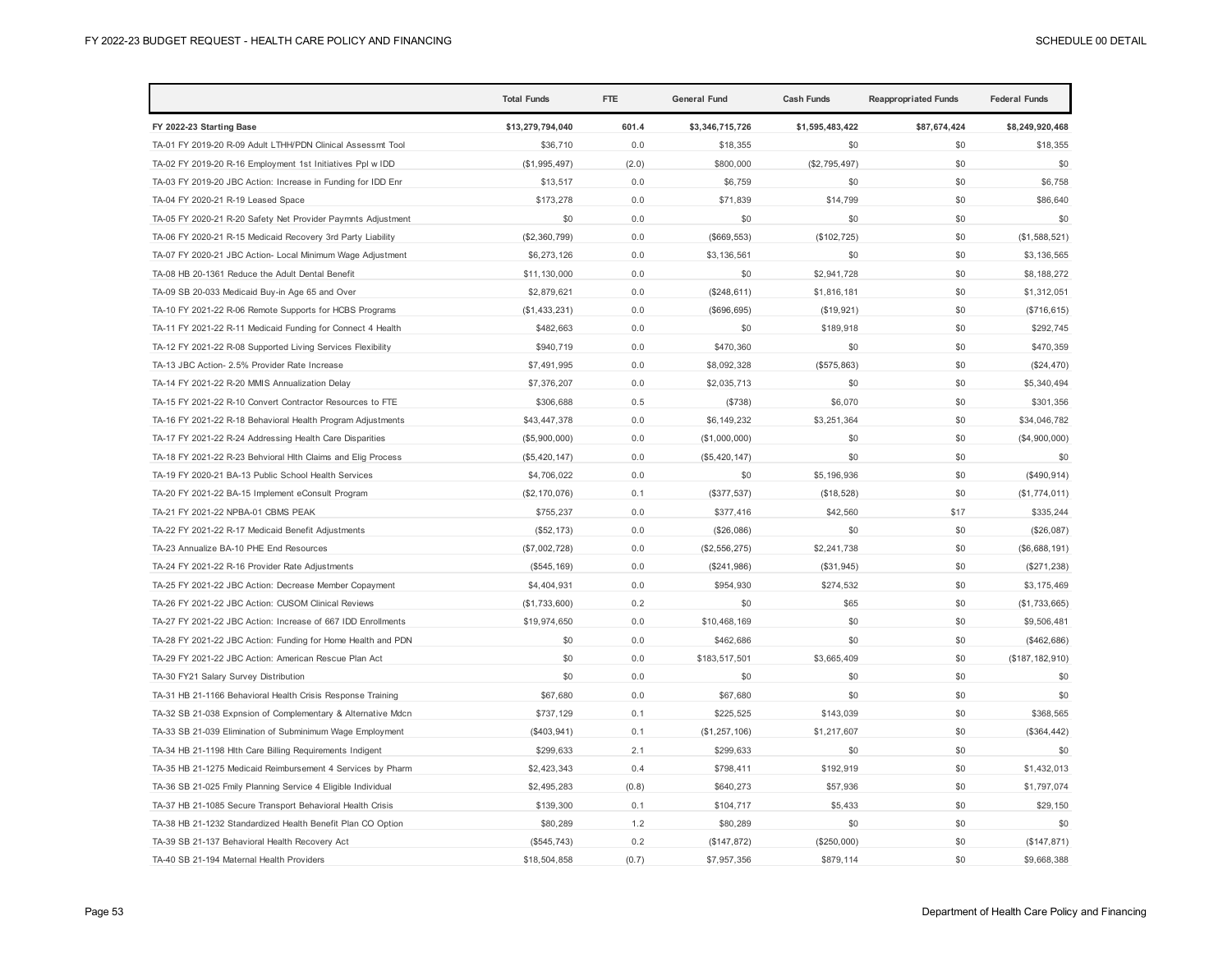|                                                              | <b>Total Funds</b> | <b>FTE</b> | <b>General Fund</b> | <b>Cash Funds</b> | <b>Reappropriated Funds</b> | <b>Federal Funds</b> |
|--------------------------------------------------------------|--------------------|------------|---------------------|-------------------|-----------------------------|----------------------|
| TA-41 SB 21-009 Reproductive Health Care Program             | (\$1,045,771)      | 0.6        | (\$270,732)         | \$0               | \$0                         | (\$775,039)          |
| TA-42 SB 21-213 Use of Increased Medicaid Match              | \$11,679,436       | 0.0        | \$57,330,334        | (\$57,330,334)    | \$5,115,593                 | \$6,563,843          |
| TA-43 SB 21-211 Adult Dental Benefit                         | (\$5,565,000)      | 0.0        | \$0                 | (\$1,522,875)     | \$0                         | (\$4,042,125)        |
| TA-44 SB 21-286 Distribution Federal Funds HCBS              | \$412              | 0.4        | \$26,708,125        | \$15,337,170      | \$0                         | (\$42,044,883)       |
| TA-46 FY 2021-22 JBC Action: Restore Funding for SB 19-195   | \$94,095           | 1.0        | \$47,048            | \$0               | \$0                         | \$47,047             |
| TA-47A Annualize IDD Cash Fund Repeal                        | (S446, 195)        | 0.0        | \$0                 | (\$446, 195)      | \$0                         | \$0                  |
| TA-47B Offset IDD Cash Fund Repeal FTE                       | \$307,488          | 2.0        | \$307,488           | \$0               | \$0                         | \$0                  |
| TA-48 FY 2006-07 DI-8: Fund Nursing Facility Appraisals      | \$279,746          | 0.0        | \$139,873           | \$0               | \$0                         | \$139,873            |
| TA-49 FY 2021-22 R-09 Patient Access & Interop Rule Cmplianc | (\$858,490)        | 0.0        | \$304,585           | \$0               | \$0                         | (\$1, 163, 075)      |
| TA-50 FY 2019-20 NP-12 Salesforce                            | \$1,087            | 0.0        | \$544               | \$0               | \$0                         | \$543                |
| TA-51 SB 21-016 Protecting Preventive Health Coverage        | (\$905,467)        | 0.0        | (\$90, 547)         | \$0               | \$0                         | (\$814,920)          |
| TA-52 FY 2021-22 JBC Action: FMAP PHE Extension              | \$0                | 0.0        | \$3,308,680         | \$9,487,867       | \$38,950                    | (\$12,835,497)       |
| TA-53A Statewide Operating Common Policy                     | \$276,765          | 0.0        | \$60,693            | \$47,058          | \$81,254                    | \$87,760             |
| TA-53B DHS Statewide Operating Common Policy w Medicaid      | (\$108,768)        | 0.0        | (\$54,384)          | \$0               | \$0                         | (\$54,384)           |
| TA-54A Total Compensation Adjustments                        | \$3,710,485        | 0.0        | \$1,765,027         | \$138,230         | \$22,117                    | \$1,785,111          |
| TA-54B Other Agencies Total Comp Adjustments w Medicaid      | \$2,147,408        | 0.0        | \$1,059,709         | \$0               | \$0                         | \$1,087,699          |
| TA-55A Annualization of SB 18-200                            | \$257,614          | 0.0        | \$103,878           | \$17,381          | \$4,847                     | \$131,508            |
| TA-55B Other Agencies Annualize SB 18-200 w Medicaid         | \$199,904          | 0.0        | \$99,952            | \$0               | \$0                         | \$99,952             |
| TA-56A OIT Common Policy                                     | \$406,883          | 0.0        | \$164,068           | \$27,452          | \$7,655                     | \$207,708            |
| TA-56B Other Agencies OIT Common Policy w Medicaid           | \$546,101          | 0.0        | \$273,051           | \$0               | \$0                         | \$273,050            |
| TA-57 Amendment 35 Adjustments                               | (\$20,676)         | 0.0        | \$0                 | (\$20,676)        | \$0                         | \$0                  |
| TA-58A FY 22-23 Statewide Indirect Cost Allocation Plan      | (\$181,794)        | 0.0        | \$0                 | \$13,424          | (\$76, 124)                 | (\$119,094)          |
| TA-58B Other Agencies FY 22-23 SWICAP w Medicaid             | \$41,746           | 0.0        | \$17,722            | \$0               | \$0                         | \$24,024             |
| TA-59A Legal Services Adjustment                             | (\$206,345)        | 0.0        | (\$10,592)          | (\$106, 283)      | \$21,337                    | (\$110, 807)         |
| TA-59B DHS Legal Services Adjustment w Medicaid              | \$33,326           | 0.0        | \$16,663            | \$0               | \$0                         | \$16,663             |
| TA-60 FY22-23 Correction for HB 21-1206                      | \$0                | 0.0        | \$0                 | \$0               | \$0                         | \$0                  |
| FY 2022-23 Base Request                                      | \$13,396,015,183   | 606.9      | \$3,652,090,038     | \$1,579,468,510   | \$92,890,070                | \$8,071,566,565      |
| NP-01 Food Service and Housekeeping Coordinated Compensation | \$30,790           | 0.0        | \$15,395            | \$0               | \$0                         | \$15,395             |
| NP-02 Office of Operations Operating Request                 | \$115,513          | 0.0        | \$57,756            | \$0               | \$0                         | \$57,757             |
| NP-03 CSEAP Resources                                        | \$4,680            | 0.0        | \$2,003             | \$282             | \$36                        | \$2,359              |
| NP-04 Paid Family Medical Leave Act Funding                  | \$138,348          | 0.0        | \$68,596            | \$403             | \$112                       | \$69,237             |
| NP-05 Annual Fleet Vehicle Request                           | \$7,542            | 0.0        | \$3,771             | \$0               | \$0                         | \$3,771              |
| NP-06 OIT FY23 Budget Request Package                        | \$48,745           | 0.0        | \$22,589            | \$1,243           | \$347                       | \$24,566             |
| NP-07 DHS 1% Community Provider Rate Increase                | \$182,884          | 0.0        | \$91,441            | \$0               | \$0                         | \$91,443             |
| NP-08 Equity Officers                                        | \$216,966          | 2.0        | \$0                 | \$0               | \$108,483                   | \$108,483            |
| R-01 Medical Services Premiums                               | (\$34,349,234)     | 0.0        | \$203,211,855       | \$39,321,653      | (S785, 199)                 | (\$276,097,543)      |
| R-02 Behavioral Health Programs                              | \$17,894,411       | 0.0        | \$23,043,372        | \$5,181,553       | \$0                         | (\$10,330,514)       |
| R-03 Child Health Plan Plus                                  | \$37,398,301       | 0.0        | \$11,373,603        | \$5,647,506       | \$0                         | \$20,377,192         |
| R-04 Medicare Modernization Act State Contribution           | \$27,863,762       | 0.0        | \$27,863,762        | \$0               | \$0                         | \$0                  |
| R-05 Office of Community Living                              | \$36,542,346       | 0.0        | \$41,134,323        | \$956,424         | \$0                         | (\$5,548,401)        |
| R-06 Value Based Payments                                    | \$22,850,574       | 9.6        | \$7,403,648         | (S7, 197)         | \$0                         | \$15,454,123         |